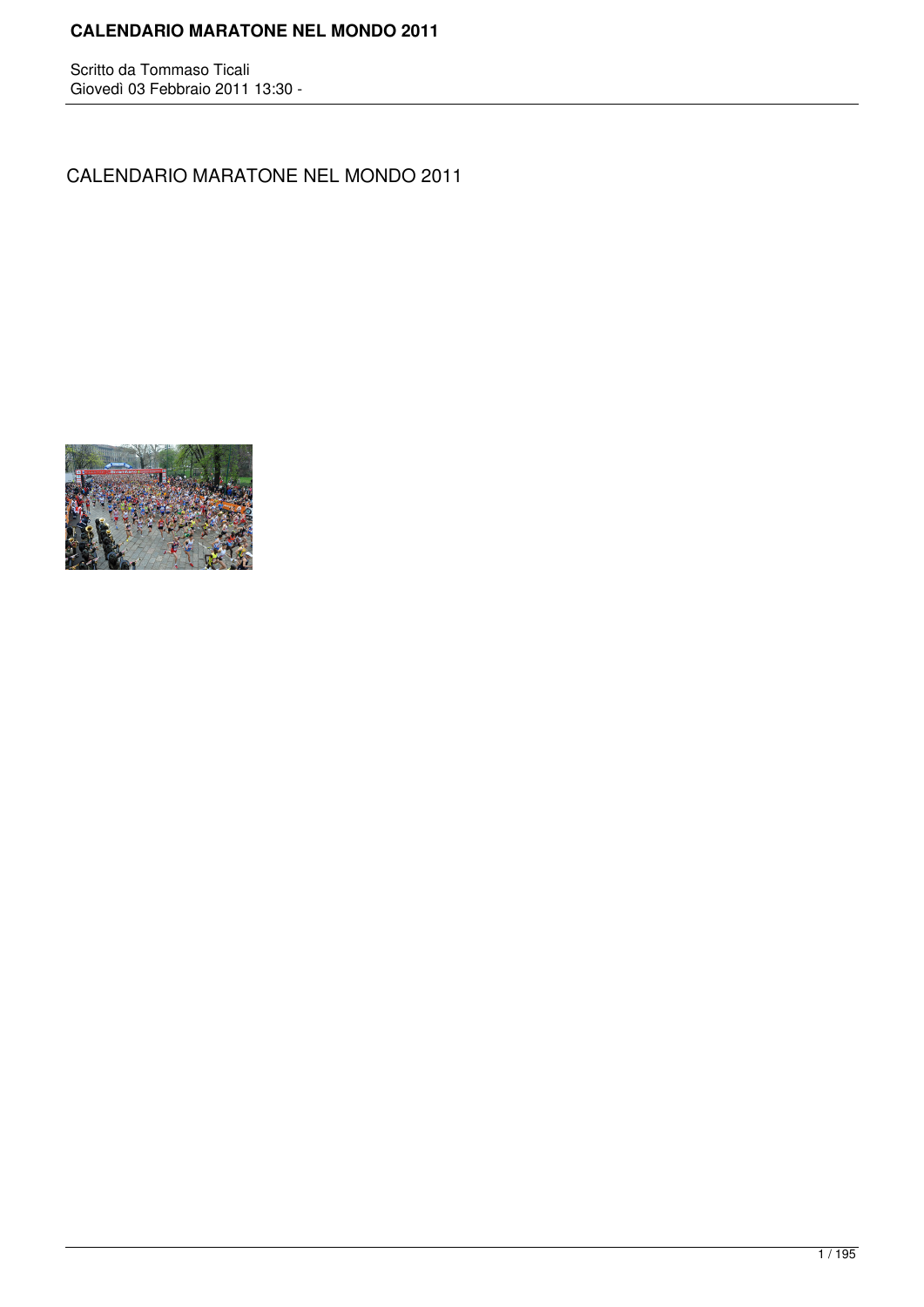Maratone nel mondo nel 2011

**Race**

**Date**

**Country**

**State/Region**

**City**

Relai des Coteaux

[12/05/2010](http://marathons.ahotu.com/race/relai_des_coteaux)

France

Haute-Garonne

Fourquevaux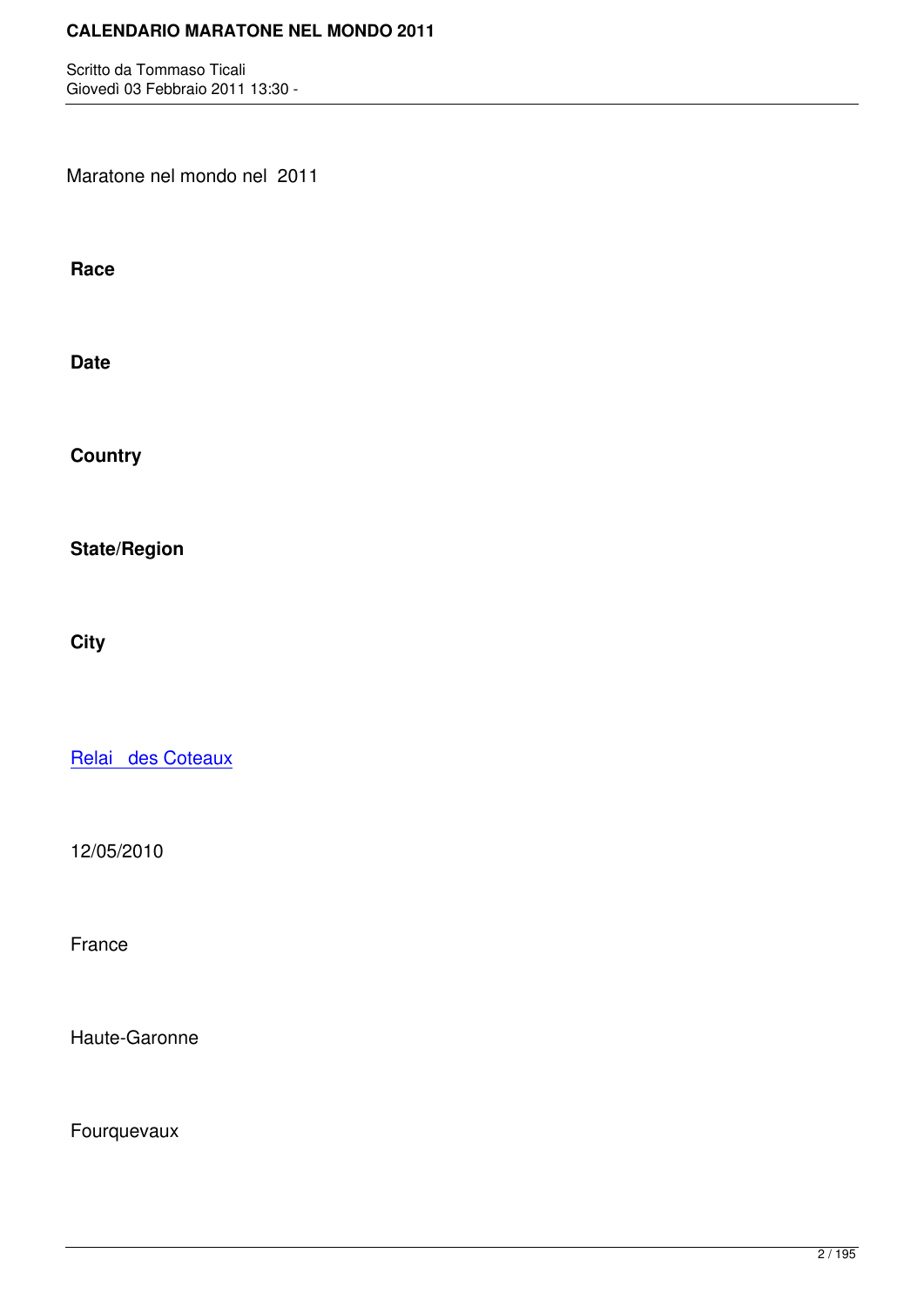Maratón Ciudad de Málaga - Costa del Sol

[12/06/2010](http://marathons.ahotu.com/race/maraton-ciudad-de-malaga-costa-del-sol)

Spain

Andalusia

Málaga

**Siebengebirgsmarathon** 

[12/12/2010](http://marathons.ahotu.com/race/siebengebirgsmarathon)

**Germany** 

North Rhine-Westphalia

Aegidienberg

Maratona di Reggio Emilia Città del Tricolore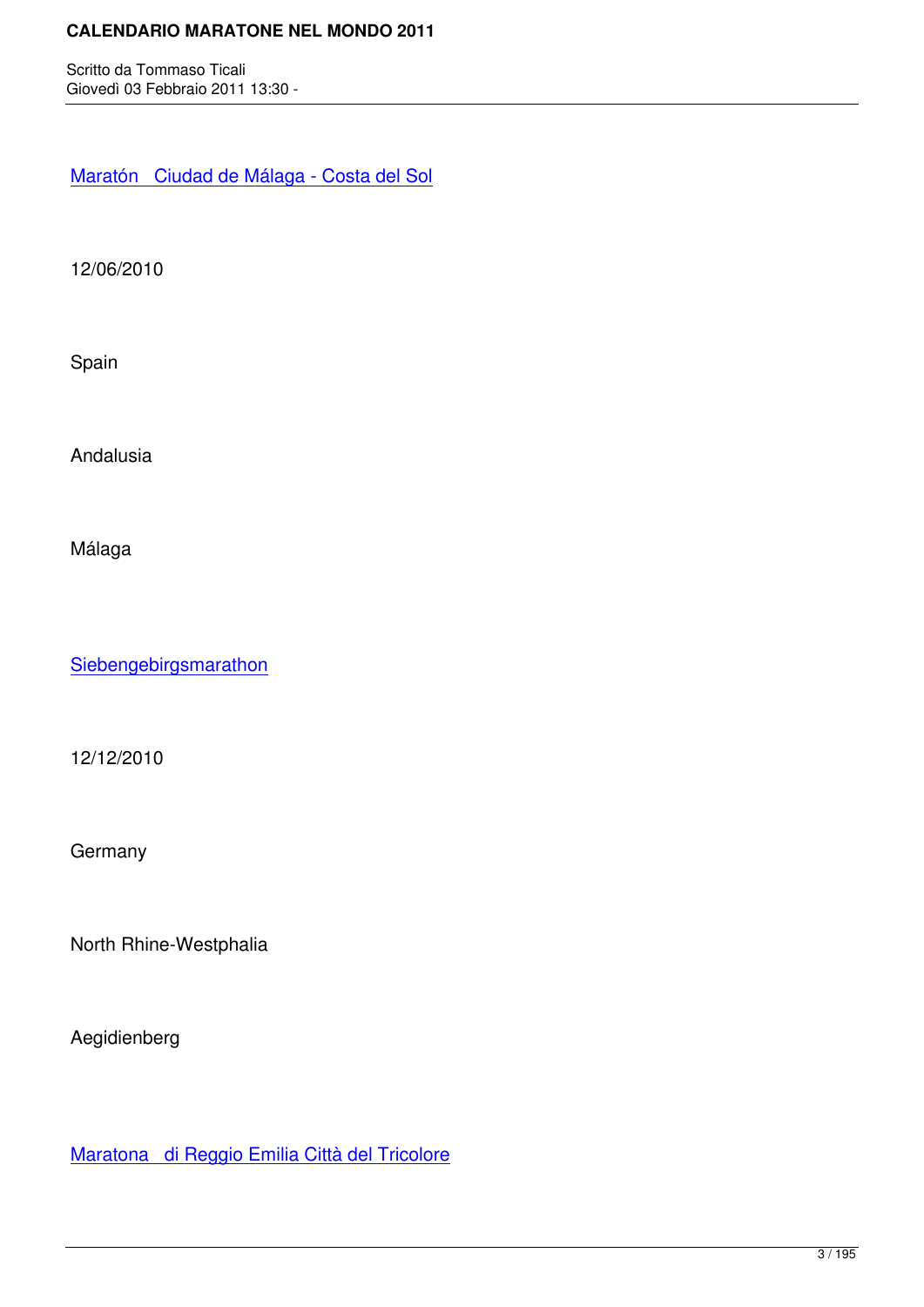12/12/2010

Italy

Emilia-Romagna

Reggio Emilia

Catania City Marathon

[12/12/2010](http://marathons.ahotu.com/race/catania_city_marathon)

Italy

Sicily

Catania

Spark Marathon Spijkenisse

[12/12/2010](http://marathons.ahotu.com/race/spark_marathon_spijkenisse)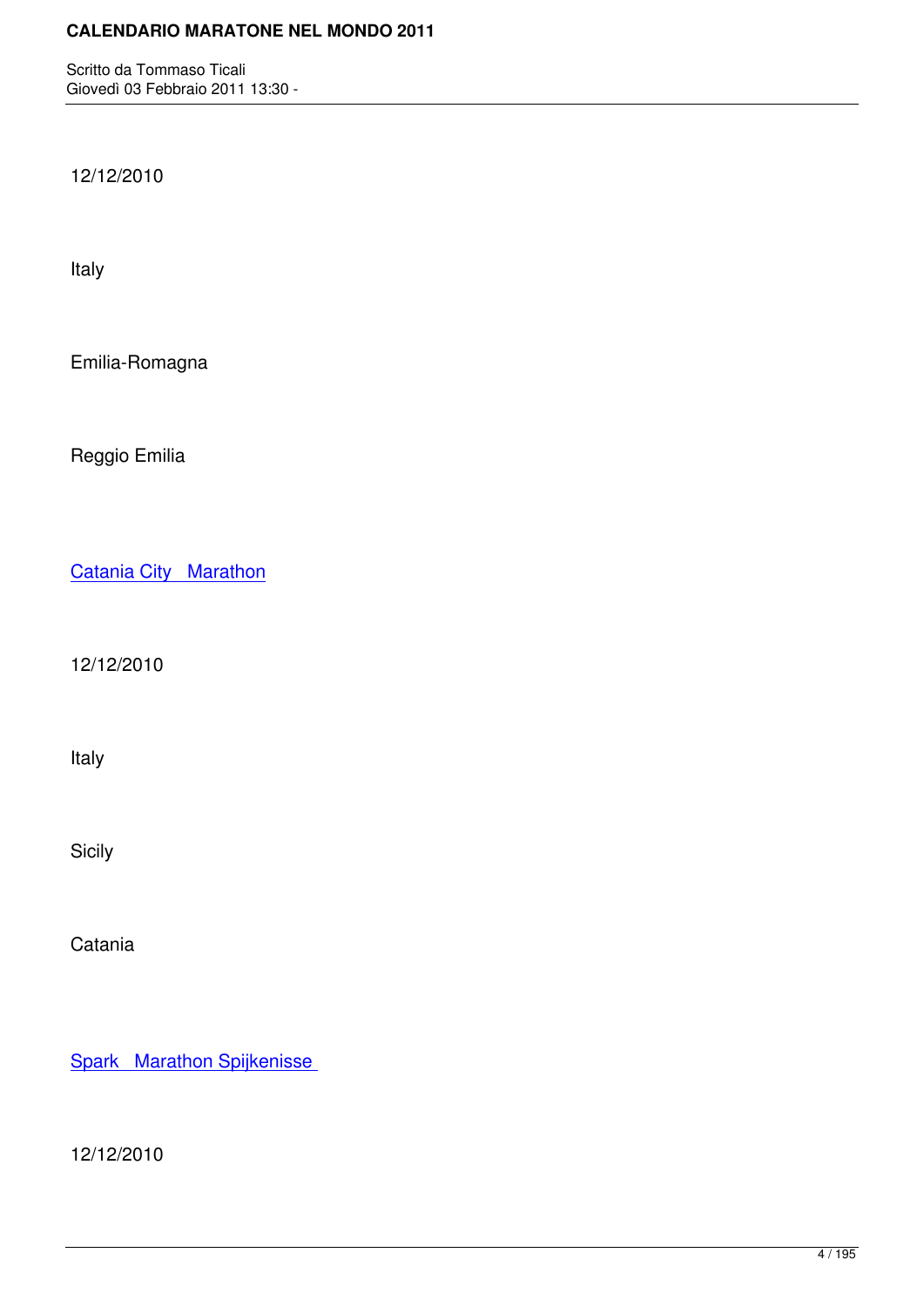**Netherlands** 

South Holland

Spijkenisse

Maratón Internacional Ciudad de Castellón

[12/12/2010](http://marathons.ahotu.com/race/maraton-internacional-ciudad-de-castellon)

Spain

Valencian Community

Castellón

Calvia Marathon

[12/12/2010](http://marathons.ahotu.com/race/calvia_marathon)

Spain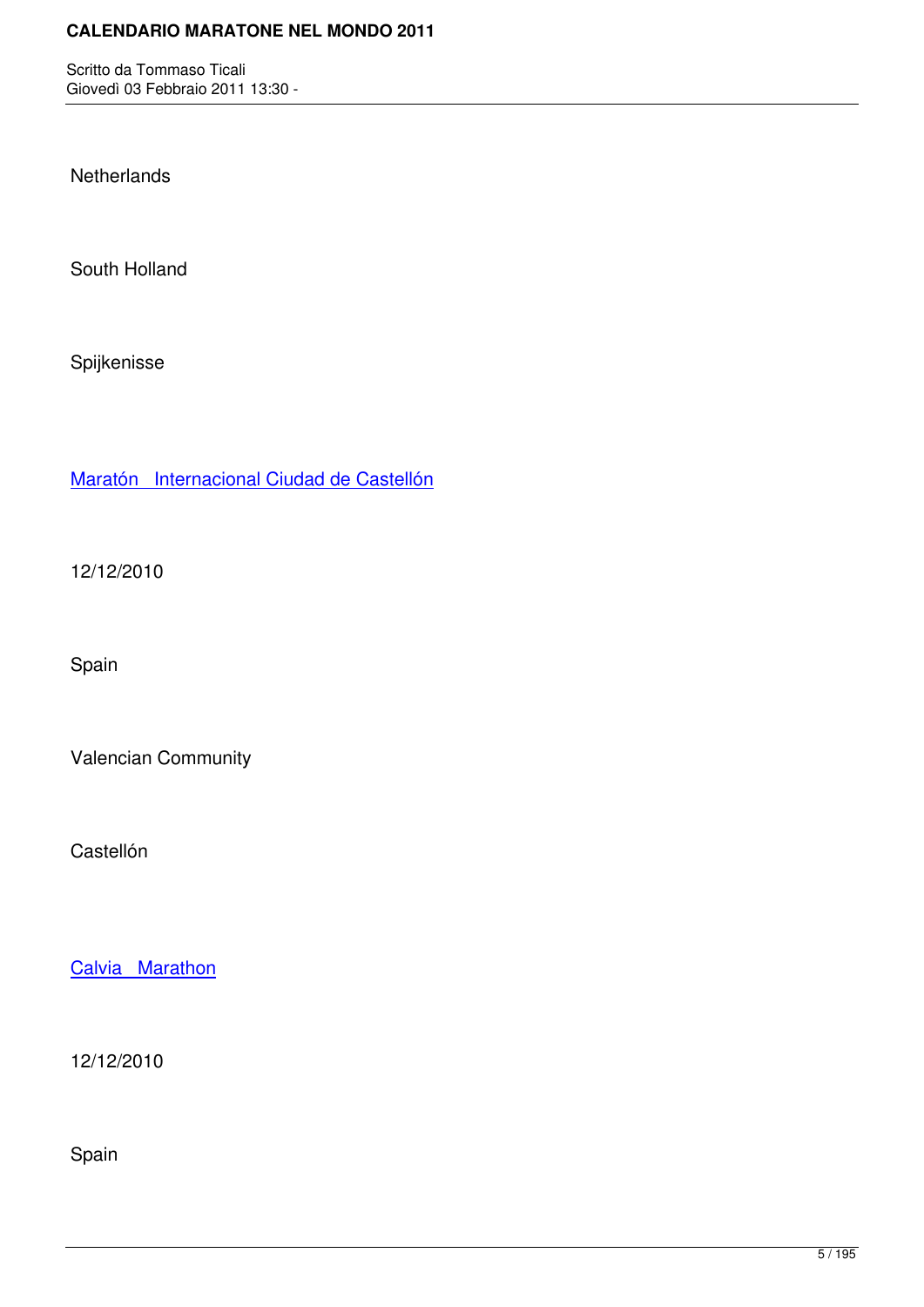Balearic Islands

Magaluf

Pisa Marathon

[12/19/2010](http://marathons.ahotu.com/race/pisa_marathon)

Italy

Tuscany

Pisa

Maratona Coast to Coast

[12/19/2010](http://marathons.ahotu.com/race/maratona_coast_to_coast)

Italy

Campania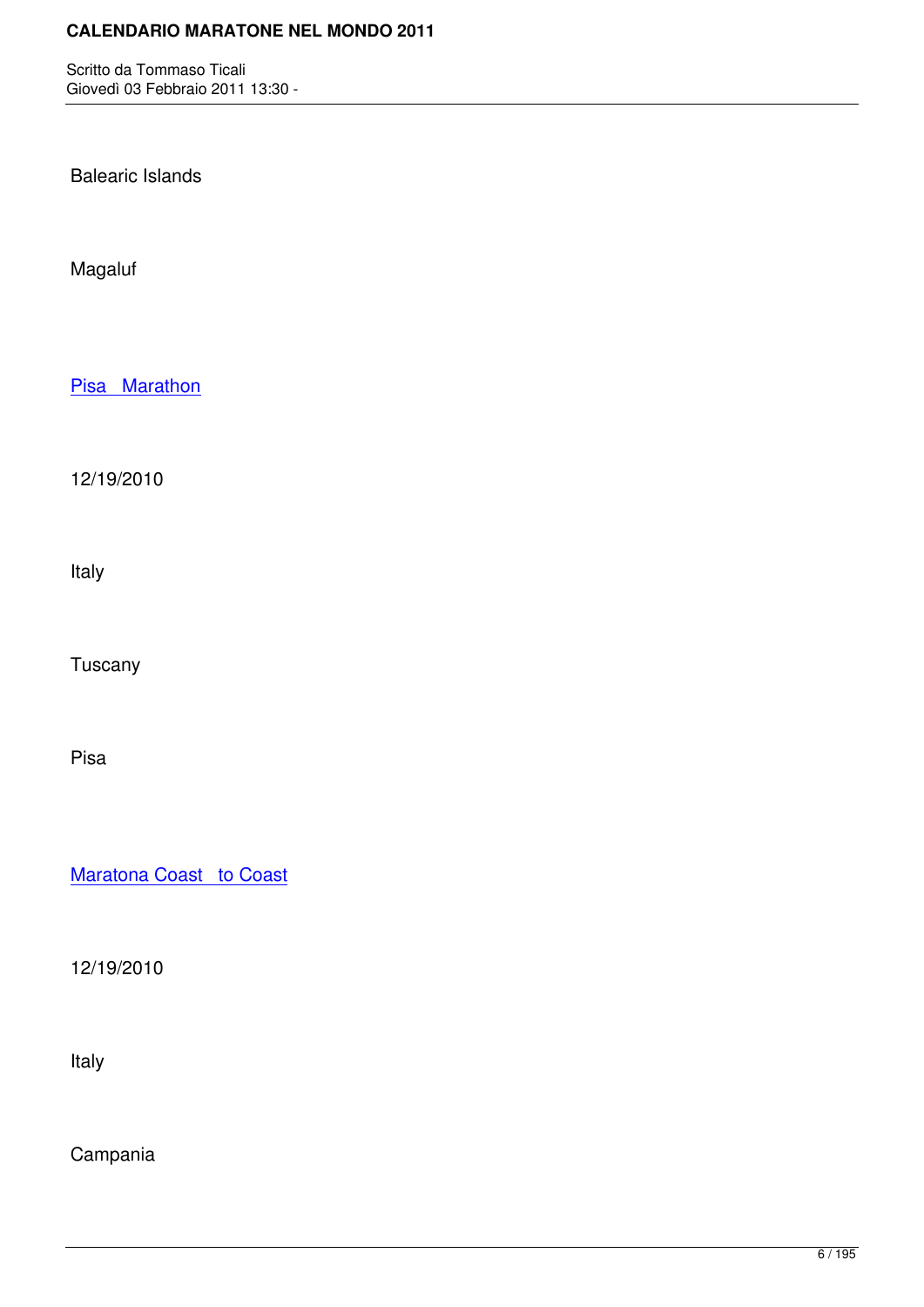Maiori

Bärenfels Heiligabend-Marathon

[12/24/2010](http://marathons.ahotu.com/race/brenfels_heiligabend-marathon)

**Germany** 

Rhineland-Palatinate

Birkenfeld

Heiligabend Marathon

[12/24/2010](http://marathons.ahotu.com/race/heiligabend_marathon)

**Germany** 

Rhineland-Palatinate

Neubrücke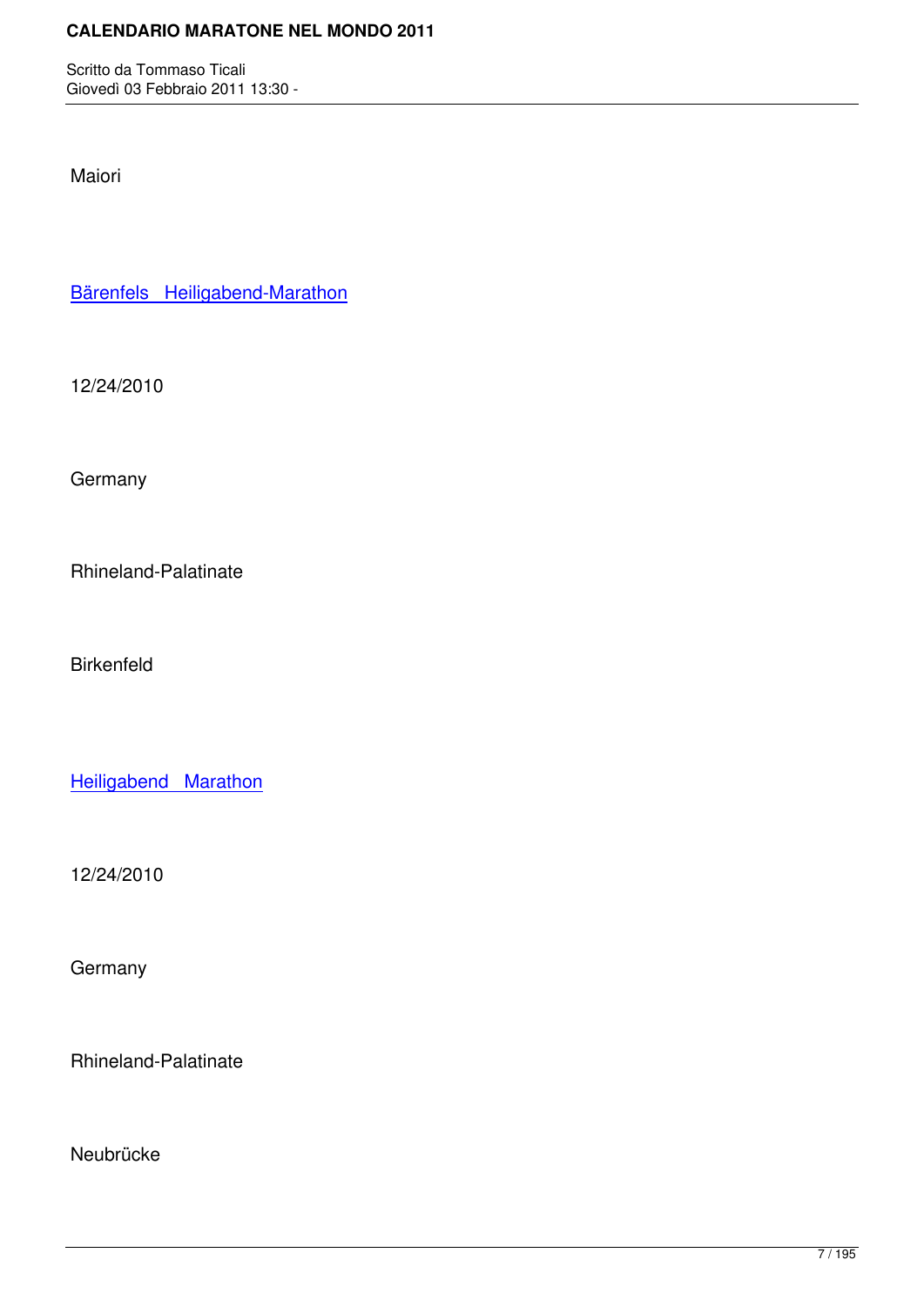Nyttårsmaraton i Ålesund

[12/28/2010](http://marathons.ahotu.com/race/nyttrsmaraton_i_lesund)

Norway

Ålesund

Maratona di San Silvestro

[12/31/2010](http://marathons.ahotu.com/race/maratona-di-san-silvestro)

Italy

Emilia-Romagna

Calderara di Reno

Tříkrálový maratón | Unhošť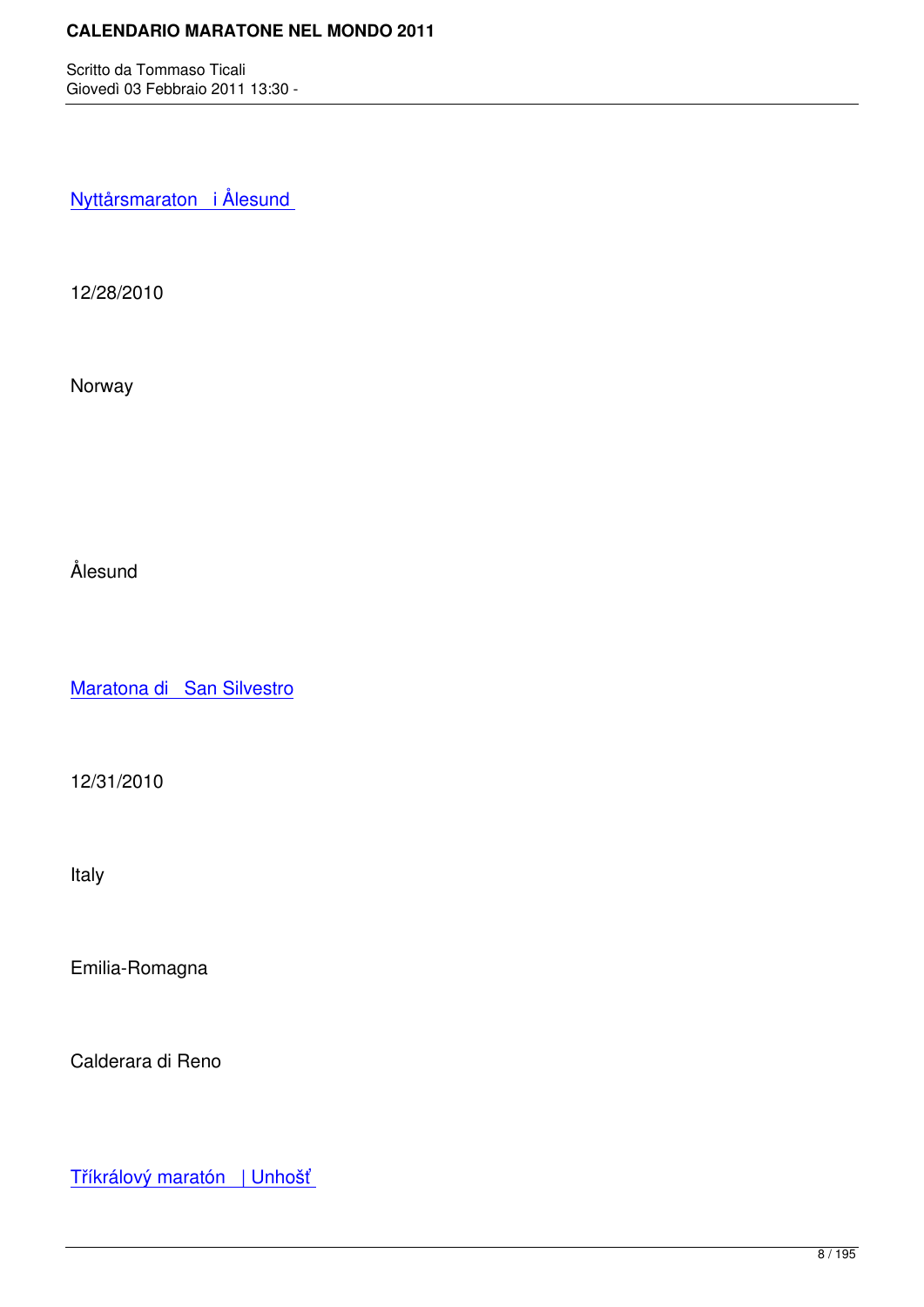01/01/2011

Czech Republic

Unhost

**Neujahrsmarathons** 

[01/01/2011](http://marathons.ahotu.com/race/neujahrsmarathons)

Switzerland

Zurich

Zürich

**Eulenkopflauf** 

[01/02/2011](http://marathons.ahotu.com/race/eulenkopflauf)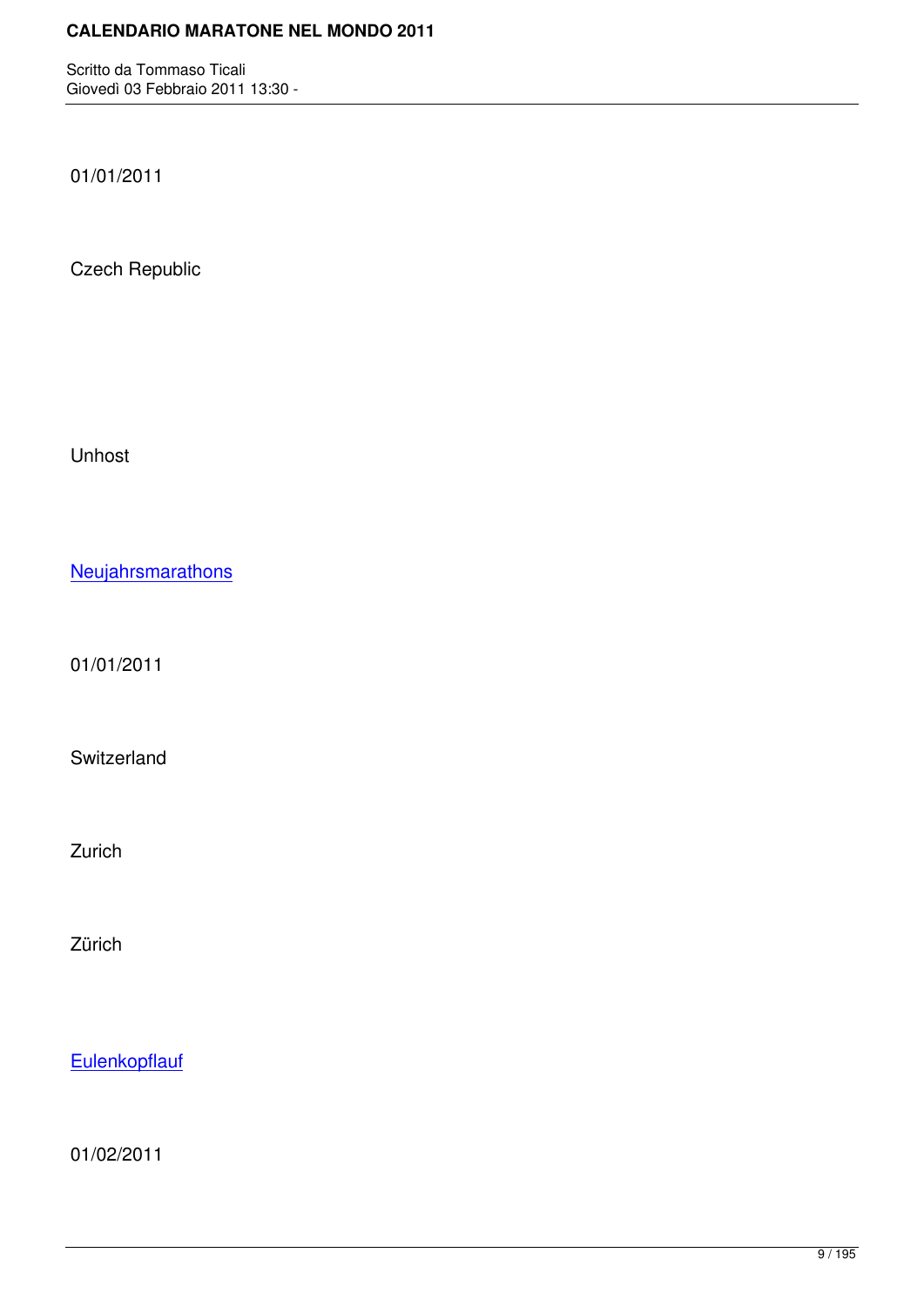**Germany** 

North Rhine-Westphalia

Wuppertal

Maratona sul Brembo

[01/06/2011](http://marathons.ahotu.com/race/maratona_sul_brembo)

Italy

Lombardy

Treviolo

Kalundborg Vintermarathon

[01/09/2011](http://marathons.ahotu.com/race/kalundborg-vintermarathon)

Denmark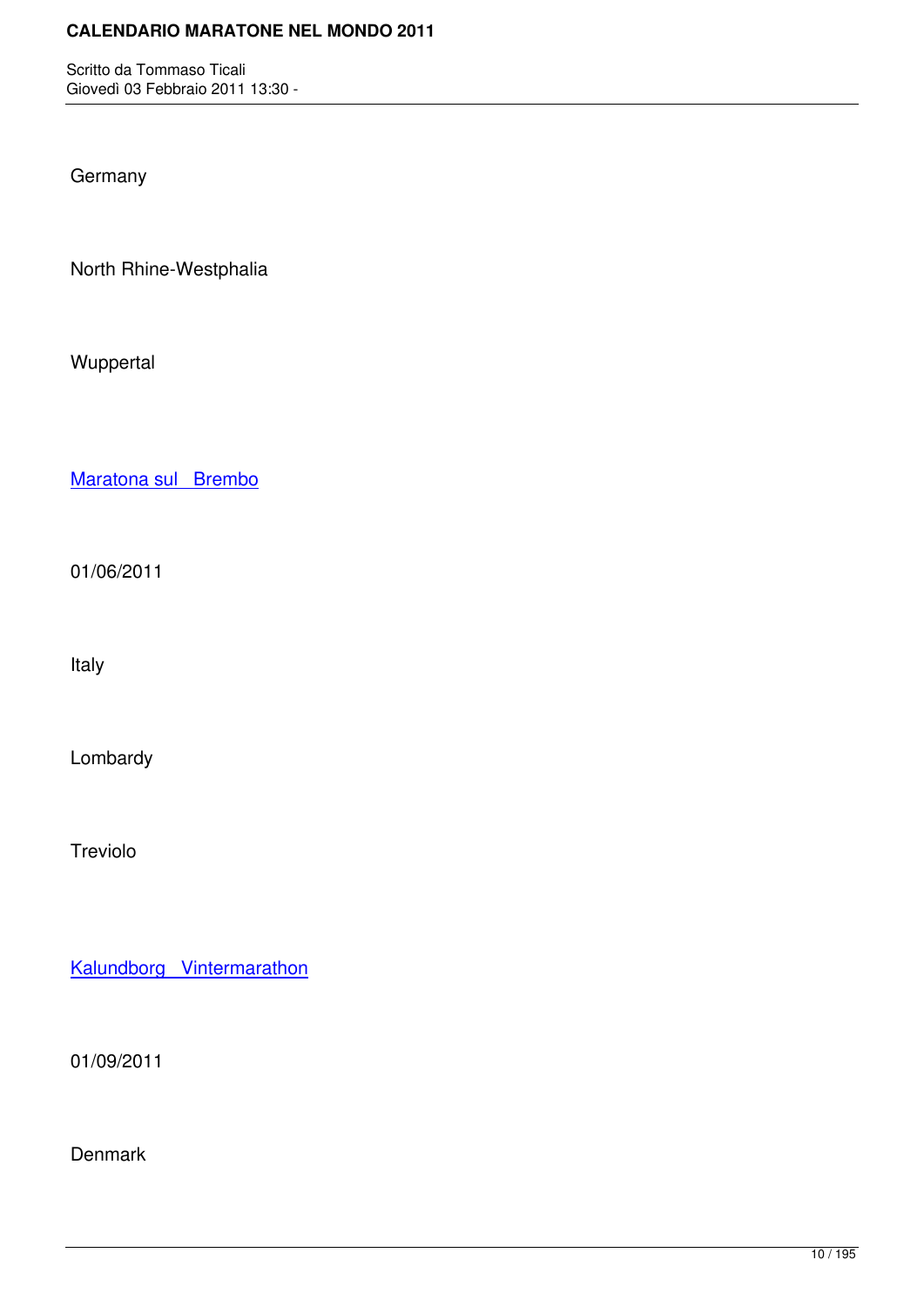Sjælland

Kalundborg

LLG-Kevelaer-Marathon

[01/09/2011](http://marathons.ahotu.com/race/llg-kevelaer-marathon)

**Germany** 

North Rhine-Westphalia

Kevelaer

Coburger Wintermarathon

[01/09/2011](http://marathons.ahotu.com/race/coburger-wintermarathon)

**Germany** 

Bavaria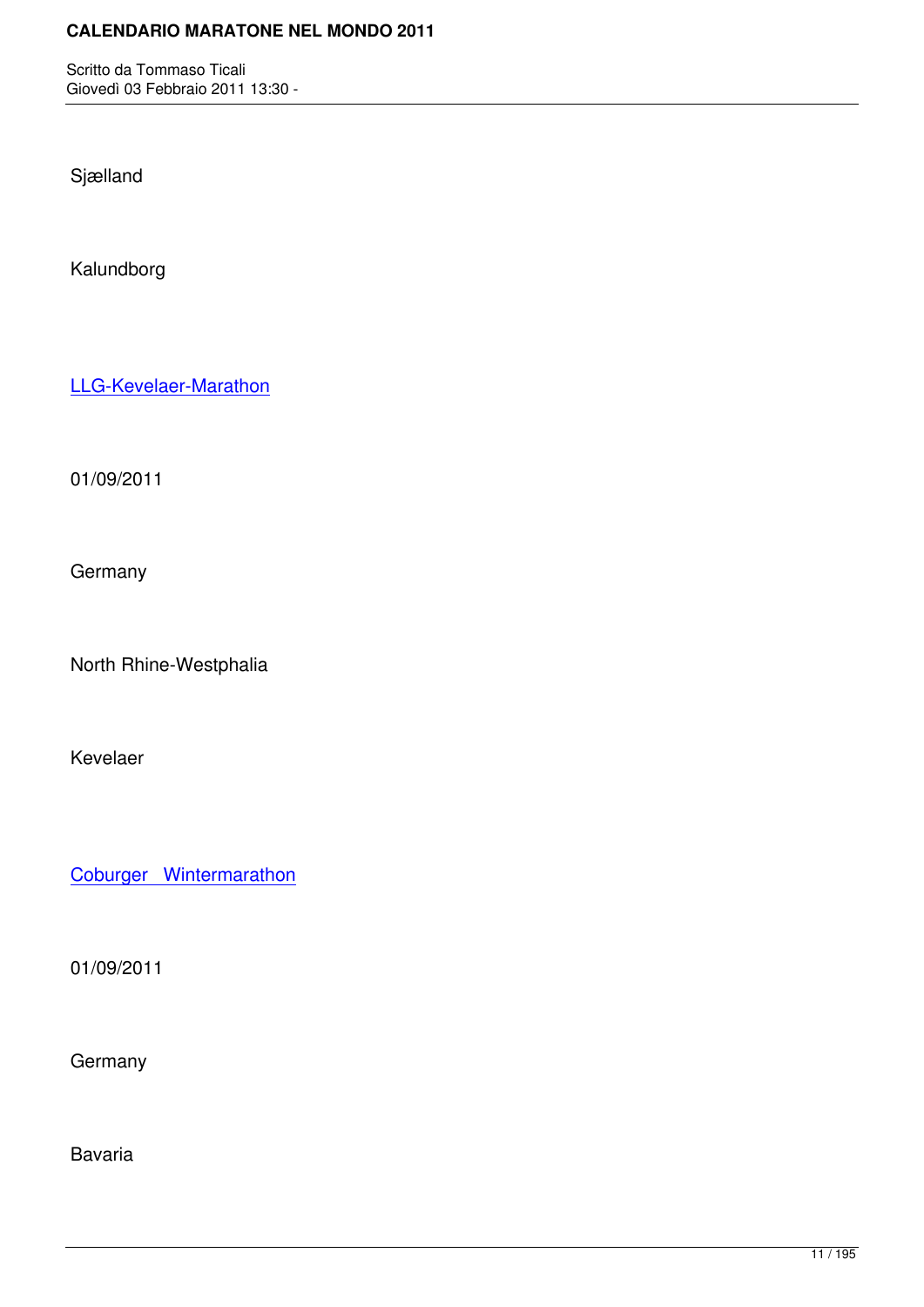Coburg

Leipziger Wintermarathon

[01/15/2011](http://marathons.ahotu.com/race/leipziger-wintermarathon)

**Germany** 

Saxony

Leipzig

Marathonstaffellauf der SKV Mörfelden

[01/16/2011](http://marathons.ahotu.com/race/marathonstaffellauf-der-skv-morfelden)

**Germany** 

Hesse

Mörfelden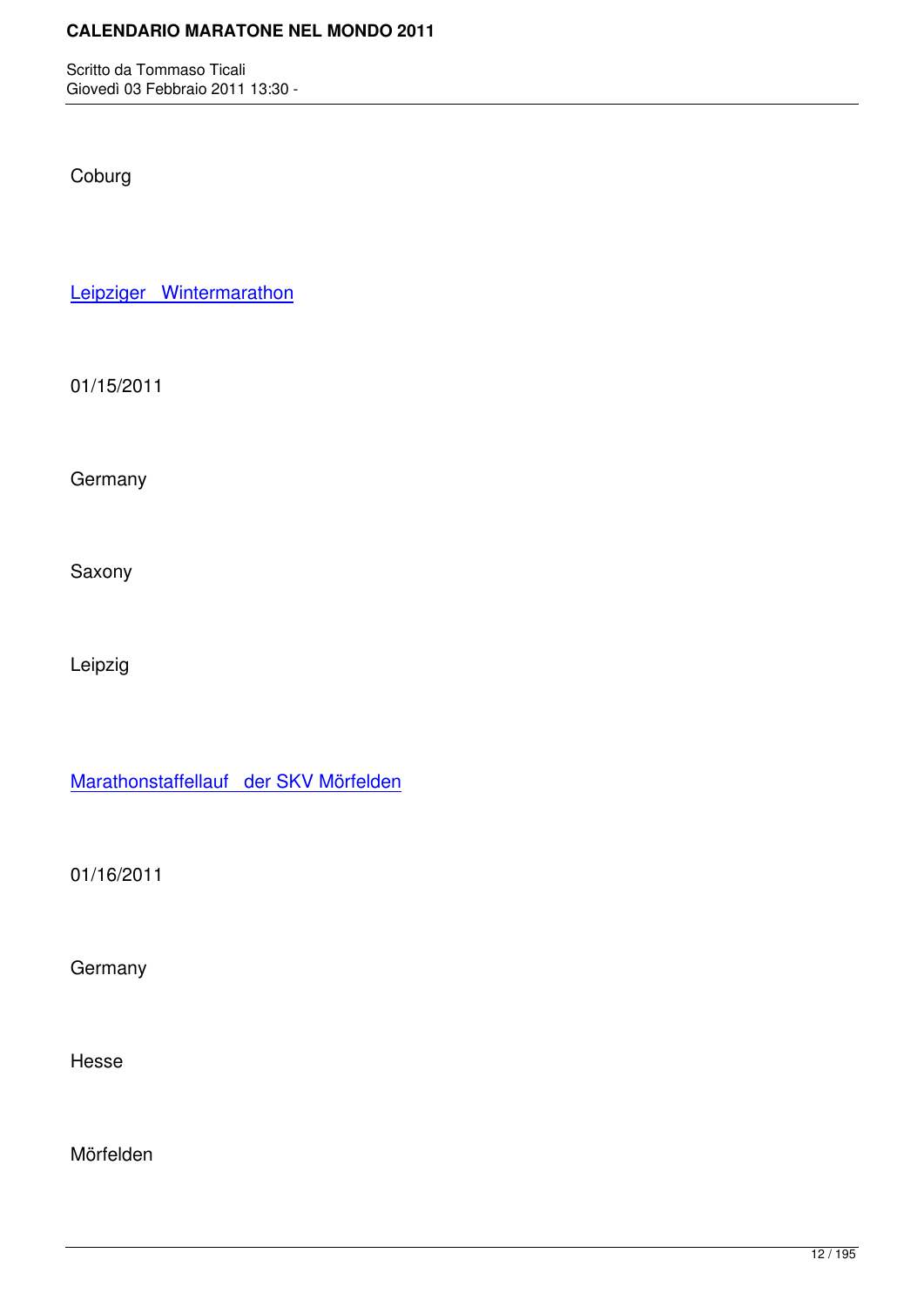Pulheimer Staffelmarathon

[01/16/2011](http://marathons.ahotu.com/race/pulheimer_staffelmarathon)

**Germany** 

North Rhine-Westphalia

Pulheim

Trail de Font-Romeu

[01/16/2011](http://marathons.ahotu.com/race/trail-de-font-romeu)

France

Pyrénées-Orientales

Font Romeu

Coastal Trail Series - Anglesey - Marathon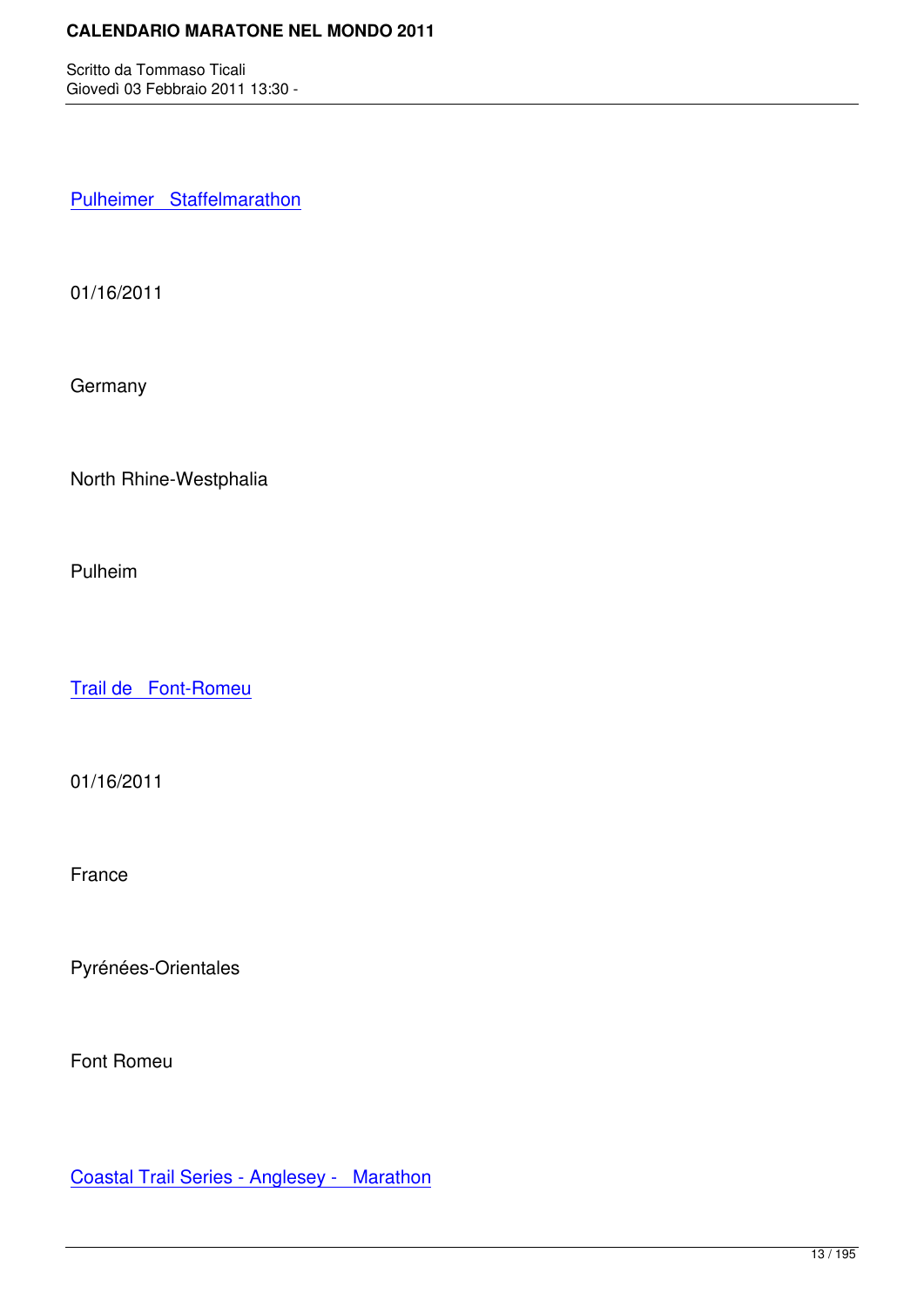01/22/2011

United Kingdom

Wales

Hollyhead

Bergen Maratonkarusellen no1 - Marathon

[01/22/2011](http://marathons.ahotu.com/race/bergen-maratonkarusellen-no1-marathon)

Norway

Bergen

Gran Canaria Maratón

[01/23/2011](http://marathons.ahotu.com/race/gran-canaria-maraton)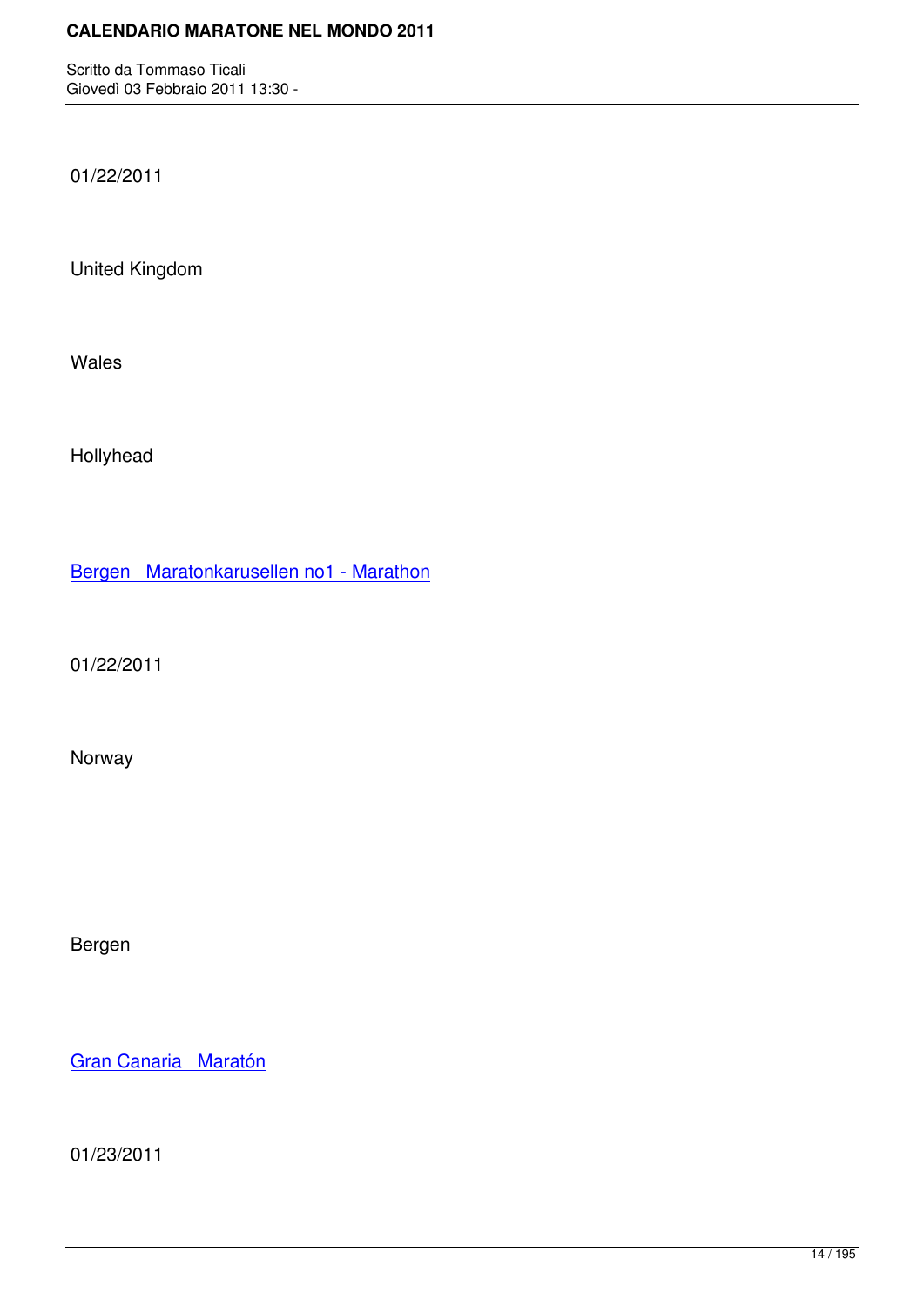Spain

Canary Islands

Las Palmas

Hallen-Marathon

[01/23/2011](http://marathons.ahotu.com/race/hallen-marathon)

**Germany** 

Brandenburg

Senftenberg

Neapolis New Marathon

[01/30/2011](http://marathons.ahotu.com/race/neapolis-new-marathon)

Italy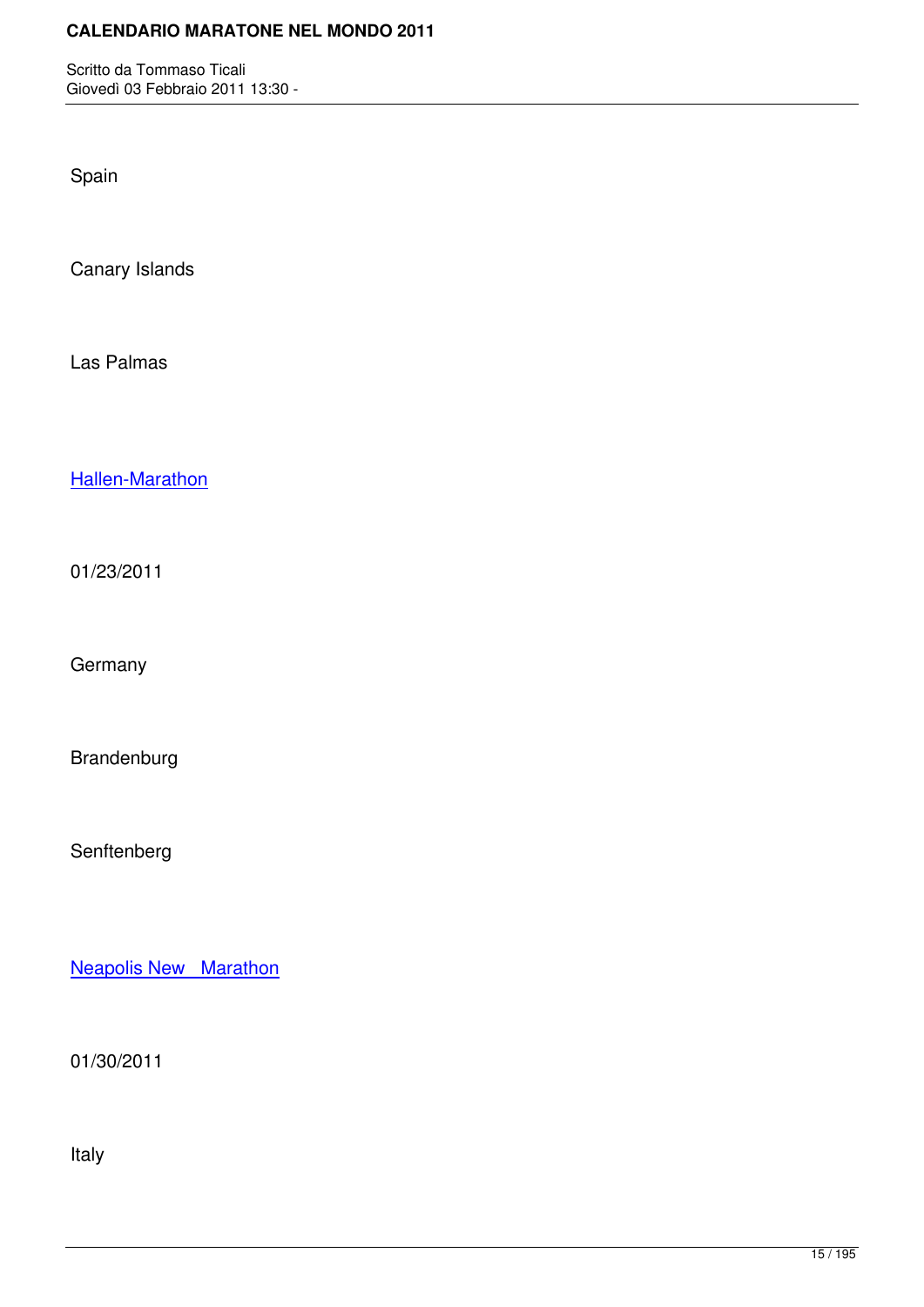Campania

Napoli

**Siracusa City Marathon** 

[01/30/2011](http://marathons.ahotu.com/race/siracusa-city-marathon)

Italy

Sicily

Siracusa

Maratón de Badajoz

[To be confirmed..](http://marathons.ahotu.com/race/maraton-de-badajoz)

Spain

**Extremadura**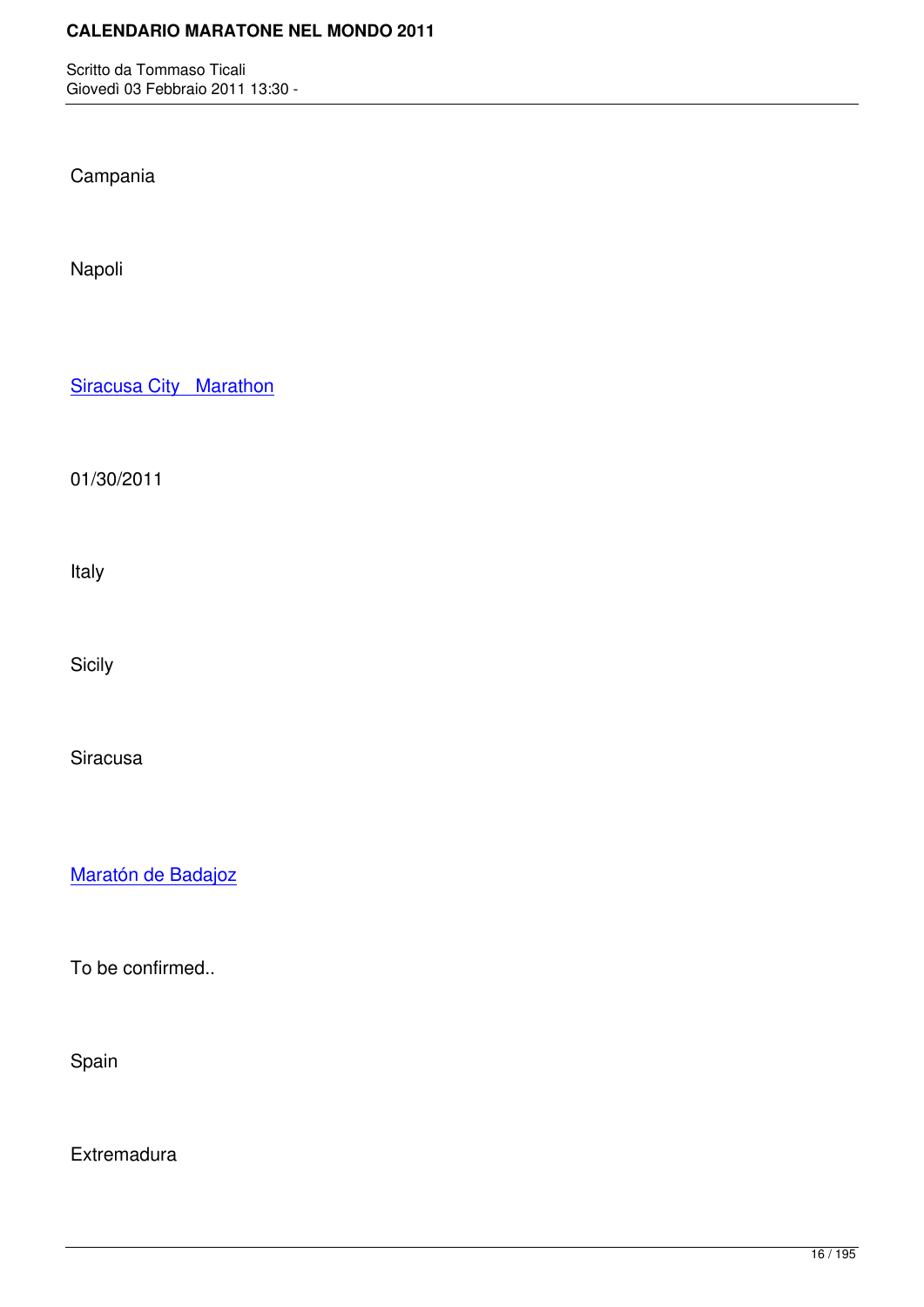Badajoz

Marathón 'Isla del Meridiano'

[02/05/2011](http://marathons.ahotu.com/race/marathon-isla-del-meridiano)

Spain

Canary Islands

Frontera

**Midwinter Marathon** 

[02/06/2011](http://marathons.ahotu.com/race/midwinter-marathon)

**Netherlands** 

**Gelderland** 

Apeldoorn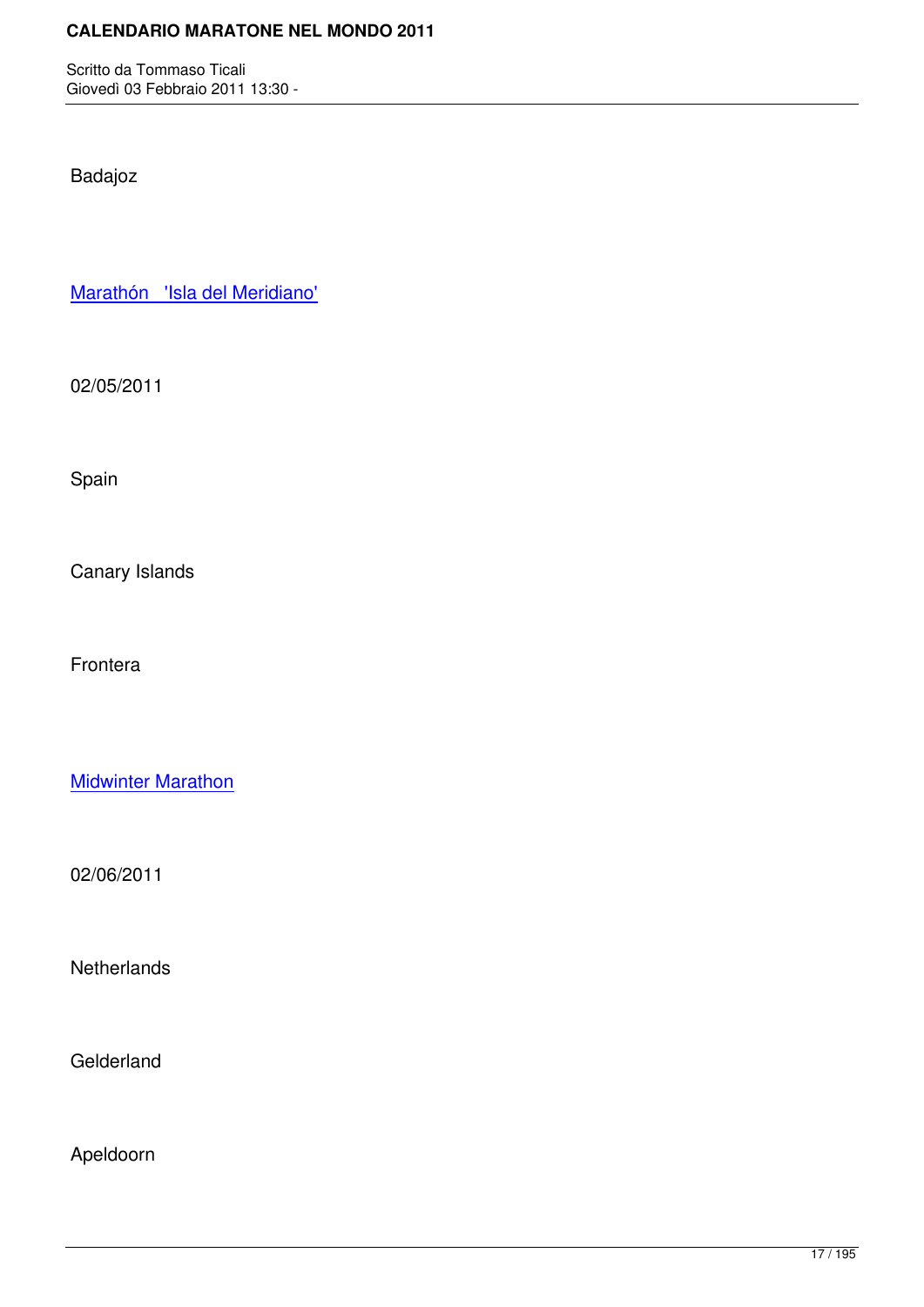Bertlicher Straßenläufe February Marathon

[02/06/2011](http://marathons.ahotu.com/race/bertlicher-straenlaufe-february-marathon)

**Germany** 

North Rhine-Westphalia

Herten

Johannesbad Thermen-Marathon

[02/06/2011](http://marathons.ahotu.com/race/johannesbad-thermen-marathon)

**Germany** 

Bavaria

Bad Füssing

Maraton de la Ciudad de Sevilla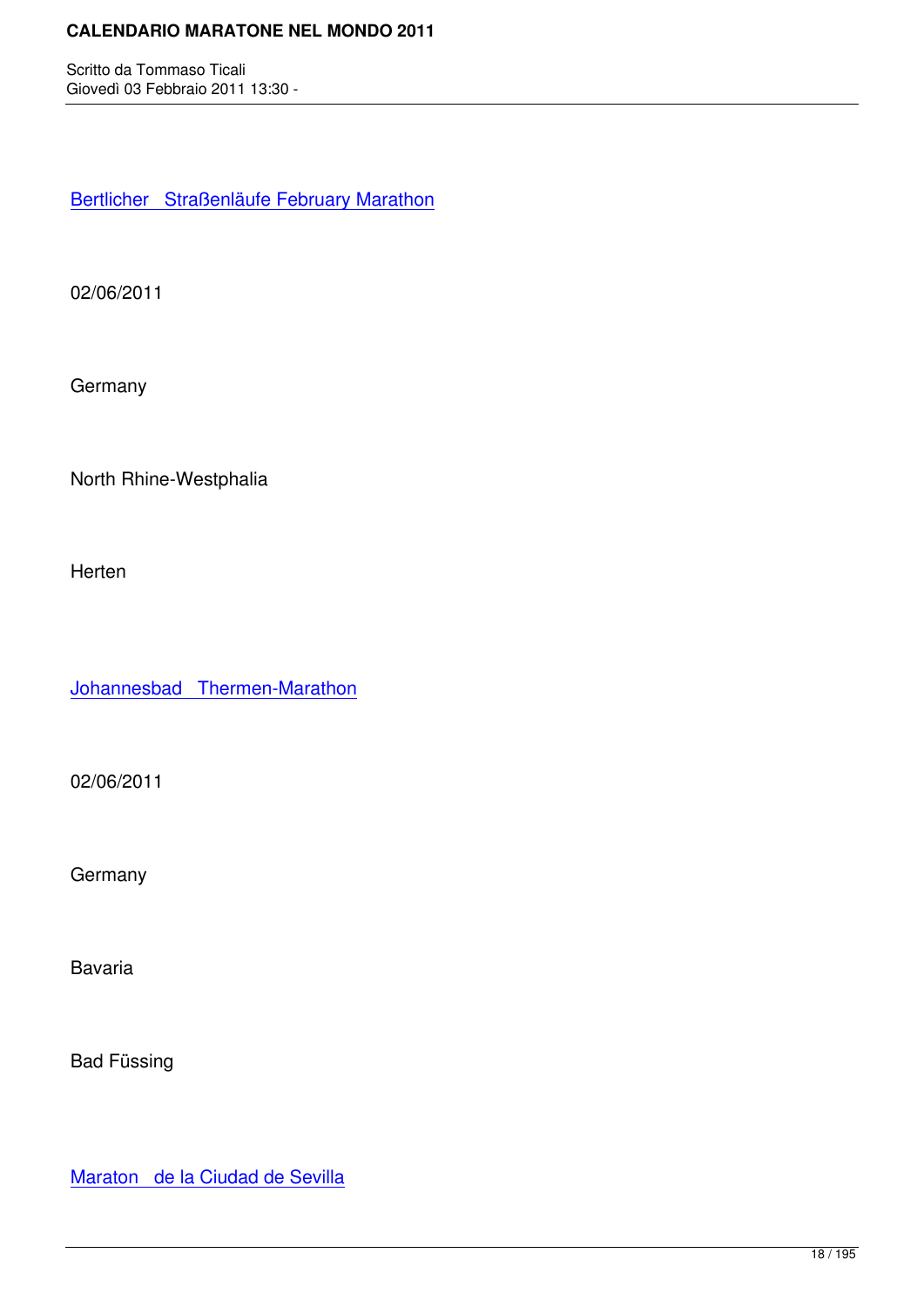02/13/2011

Spain

Andalusia

Sevilla

Maratona sulla sabbia

[02/13/2011](http://marathons.ahotu.com/race/maratona-sulla-sabbia)

Italy

Marche

San Benedetto del Tronto

**Galgenbergmarathon** 

[02/19/2011](http://marathons.ahotu.com/race/galgenbergmarathon)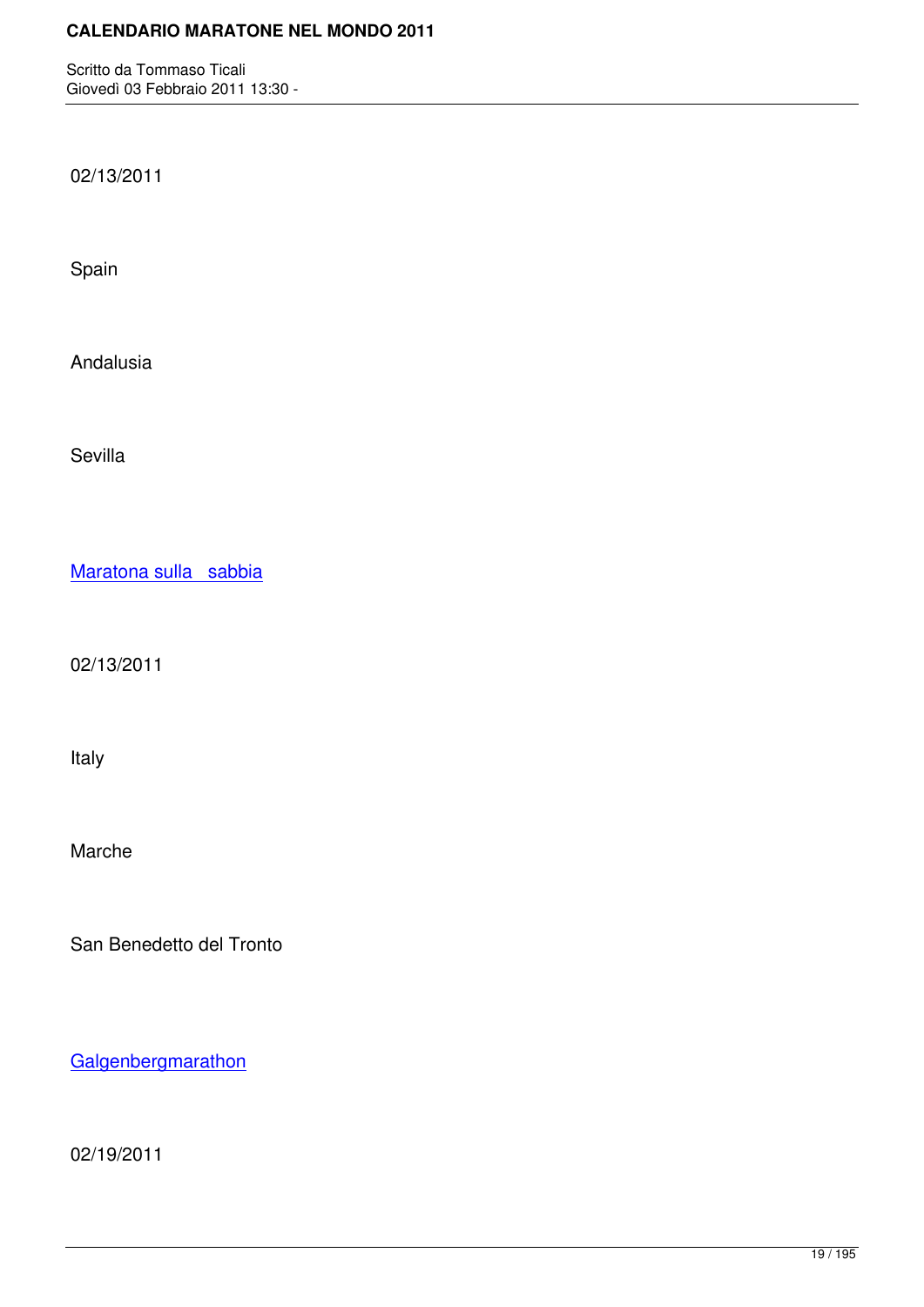**Netherlands** 

Utrecht

Elst

Bergen Maratonkarusellen no2 - Marathon

[02/19/2011](http://marathons.ahotu.com/race/bergen-maratonkarusellen-no2-marathon)

Norway

Bergen

Coastal Trail Series- South Devon - Marathon

[02/19/2011](http://marathons.ahotu.com/race/coastal-trail-series-south-devon-marathon)

United Kingdom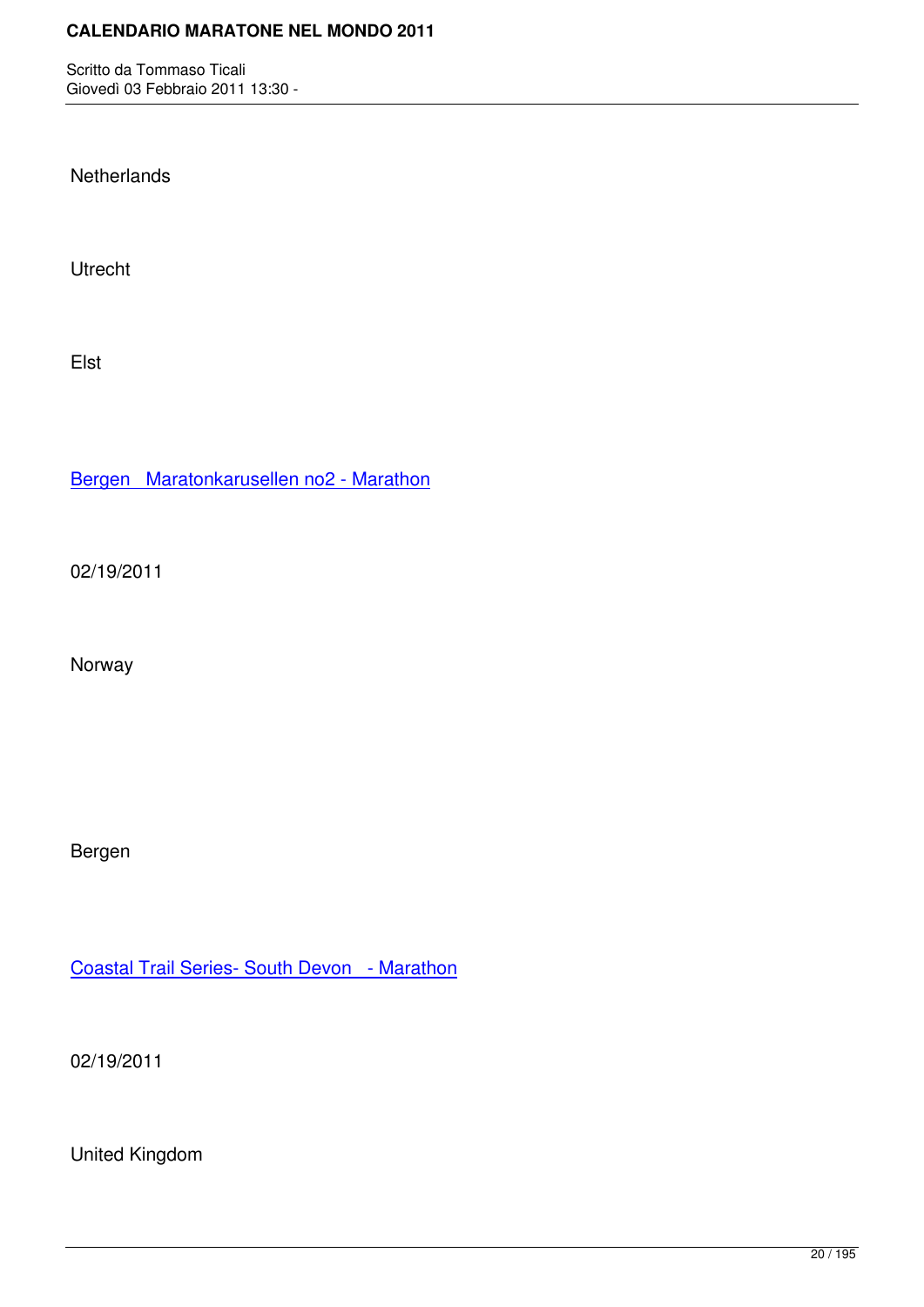England

Beesands

Kristallmarathon im Erlebnis Bergwerk Merkers

[02/20/2011](http://marathons.ahotu.com/race/kristallmarathon-im-erlebnis-bergwerk-merkers)

**Germany** 

**Thuringia** 

Bad Salzungen

Valencia Divina Pastora Marathon

[02/20/2011](http://marathons.ahotu.com/race/valencia-divina-pastora-marathon)

Spain

Valencian Community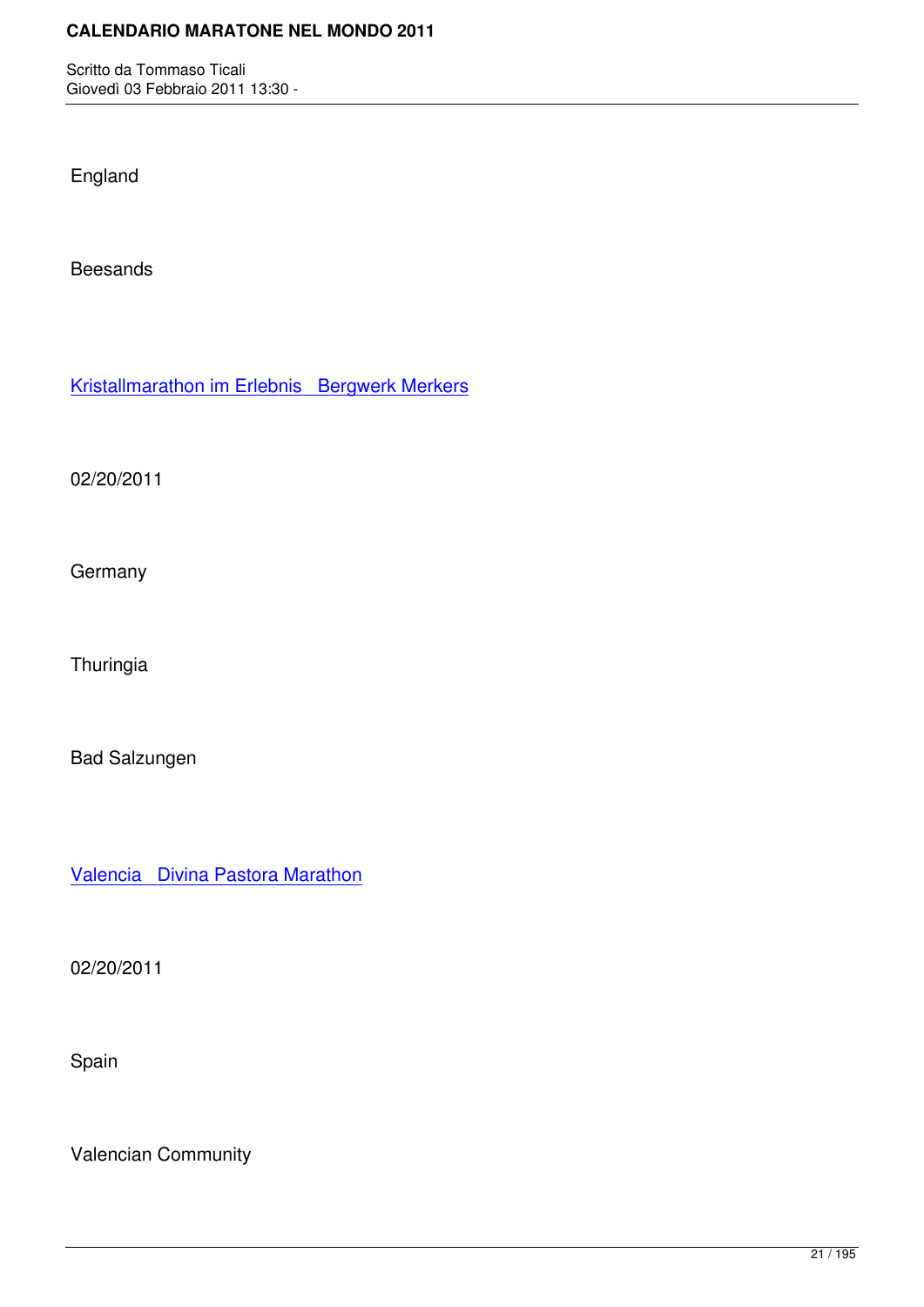Valencia

Limassol International Marathon GSO

[02/20/2011](http://marathons.ahotu.com/race/limassol_international_marathon_gso)

Cyprus

Limassol

maratona di San Valentino

[02/20/2011](http://marathons.ahotu.com/race/maratona_di_san_valentino)

Italy

Umbria

Terni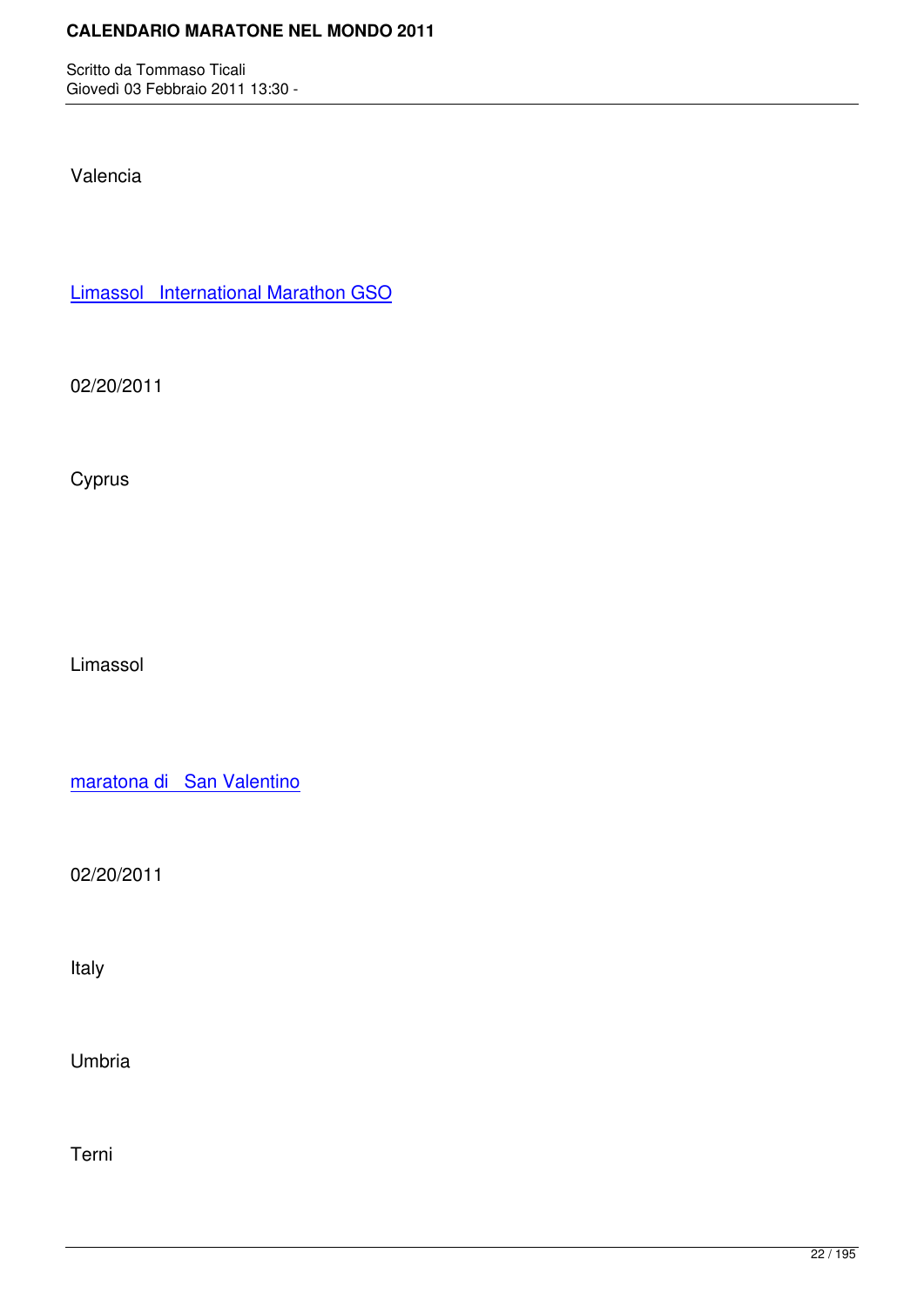Verona Marathon

[02/20/2011](http://marathons.ahotu.com/race/verona-marathon)

Italy

Veneto

Verona

**Bad Salzuflen Marathon** 

[02/26/2011](http://marathons.ahotu.com/race/bad_salzuflen_marathon)

**Germany** 

North Rhine-Westphalia

Bad Salzuflen

Kiel Marathon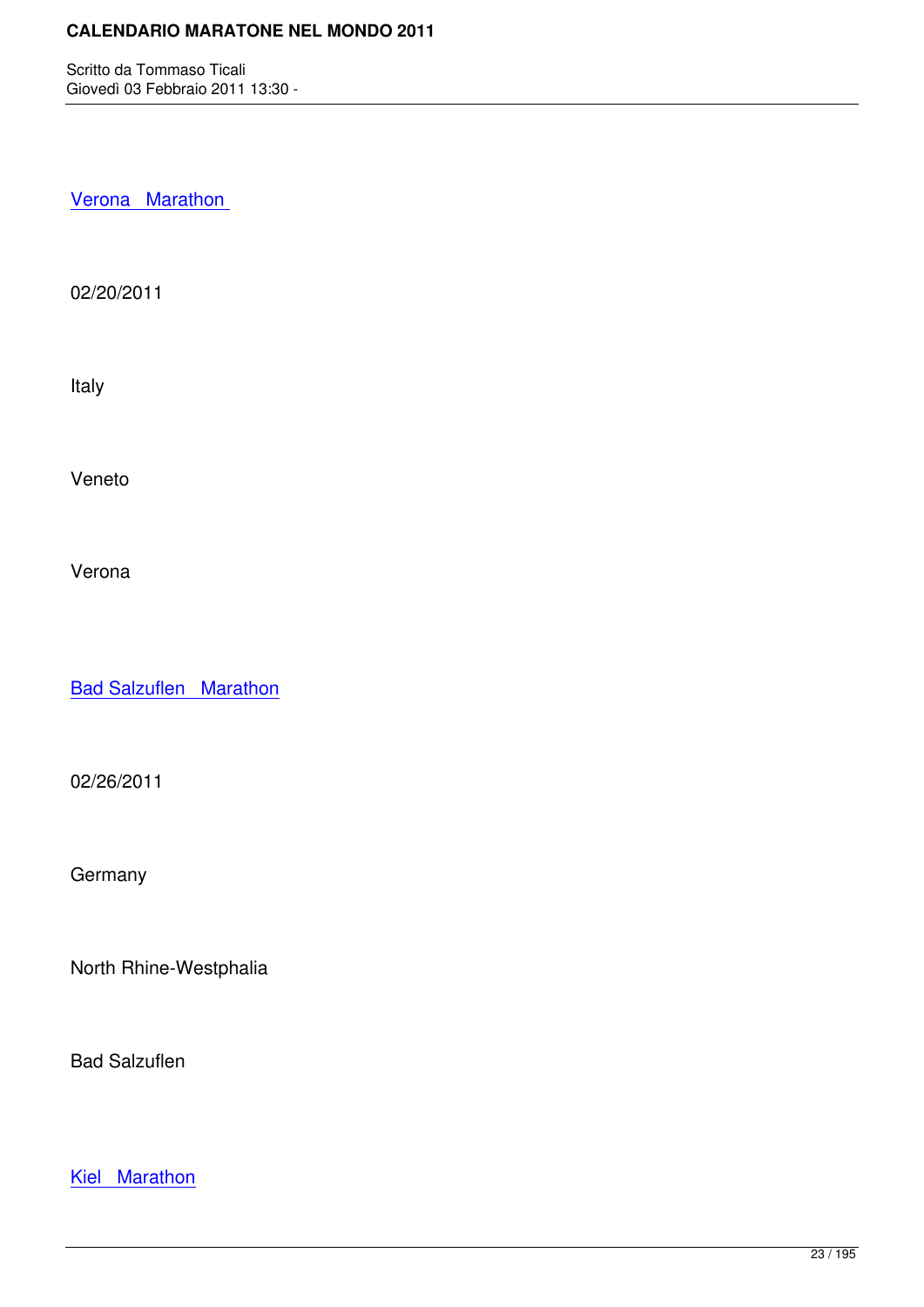02/26/2011

**Germany** 

Schleswig-Holstein

Kiel

Land Rover Malta Marathon

[02/27/2011](http://marathons.ahotu.com/race/land_rover_malta_marathon)

Malta

Mdina

Maratona delle Terre Verdiane

[02/27/2011](http://marathons.ahotu.com/race/maratona_delle_terre_verdiane)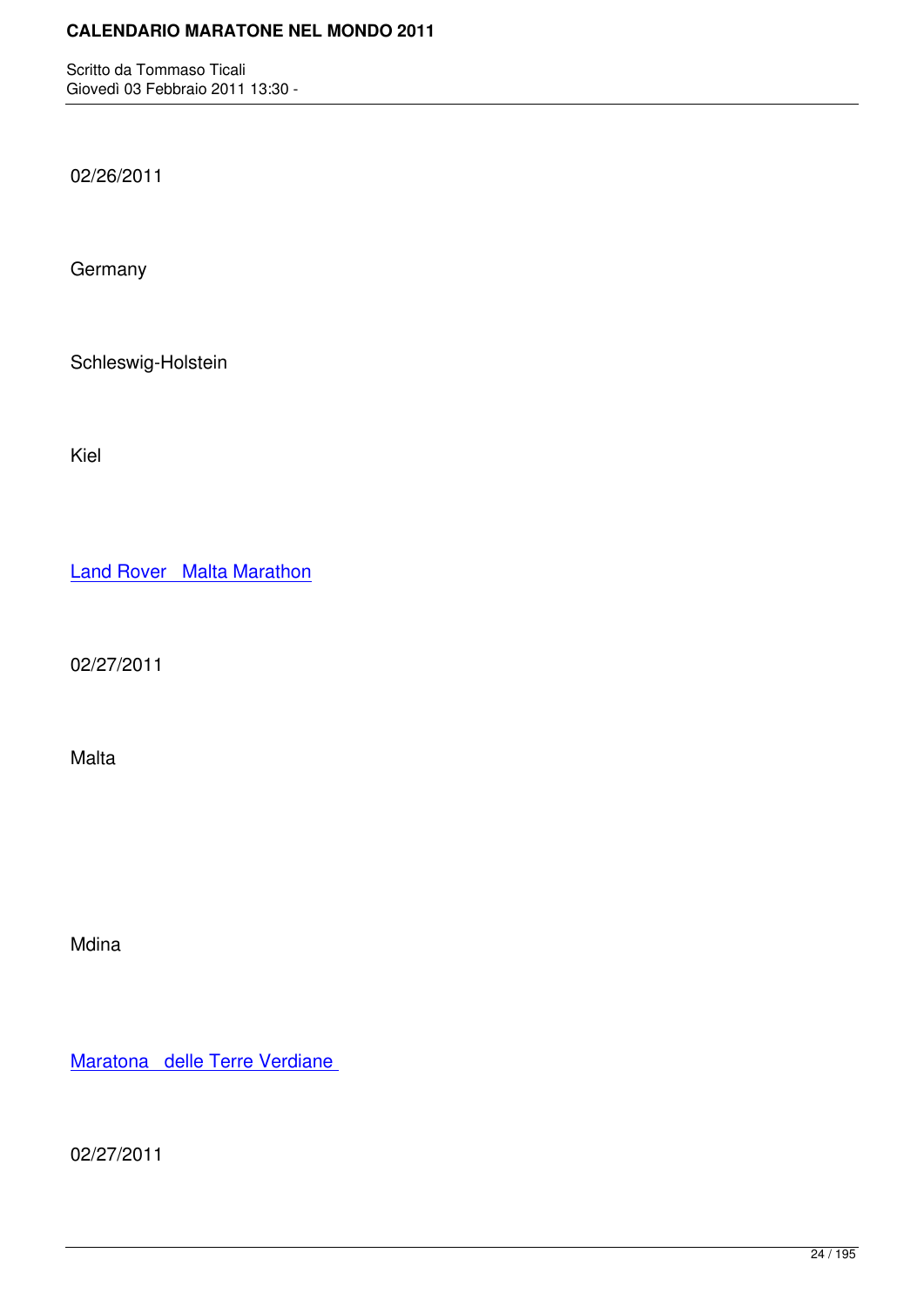Italy

Emilia-Romagna

Salsomaggiore terme

Transgrancanaria - Maratón

[03/04/2011](http://marathons.ahotu.com/race/transgrancanaria-maraton)

Spain

Canary Islands

Las Palmas

Nord-Ostsee Sparkasse Wintermarathon

[03/05/2011](http://marathons.ahotu.com/race/nord-ostsee-sparkasse-wintermarathon)

**Germany**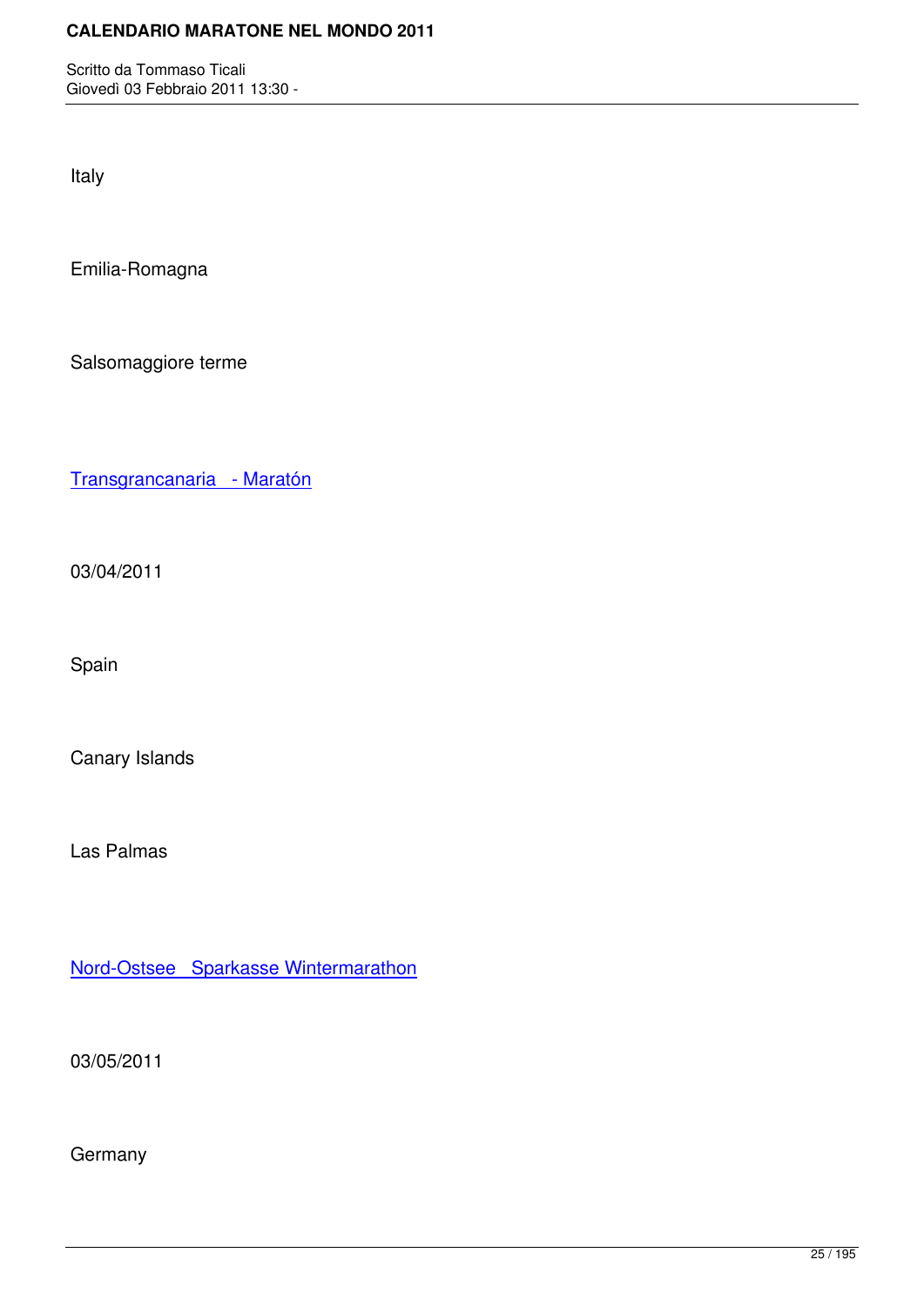Schleswig-Holstein

Husum

Lahntallauf Marathon

[03/05/2011](http://marathons.ahotu.com/race/lahntallauf-marathon)

**Germany** 

Hesse

Marburg

Rund um die Steinmühle Marathon

[03/05/2011](http://marathons.ahotu.com/race/rund-um-die-steinmuhle-marathon)

**Germany** 

Hesse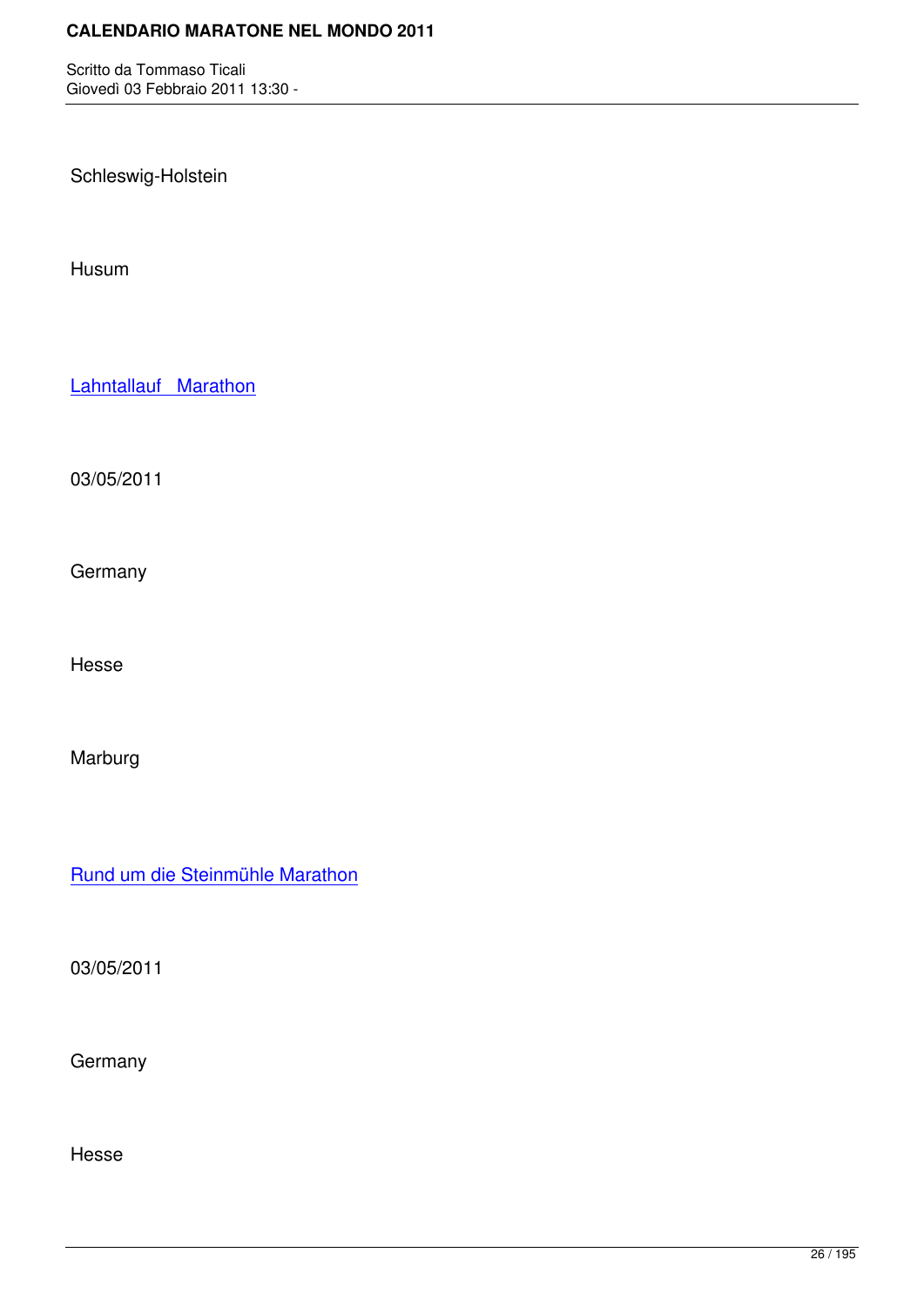Marburg

**Baikal Ice Marathon** 

[03/06/2011](http://marathons.ahotu.com/race/baikal-ice-marathon)

Russia

Tankhoy

Trasimeno Marathon

[03/06/2011](http://marathons.ahotu.com/race/trasimeno-marathon)

Italy

Umbria

Castiglione del Lago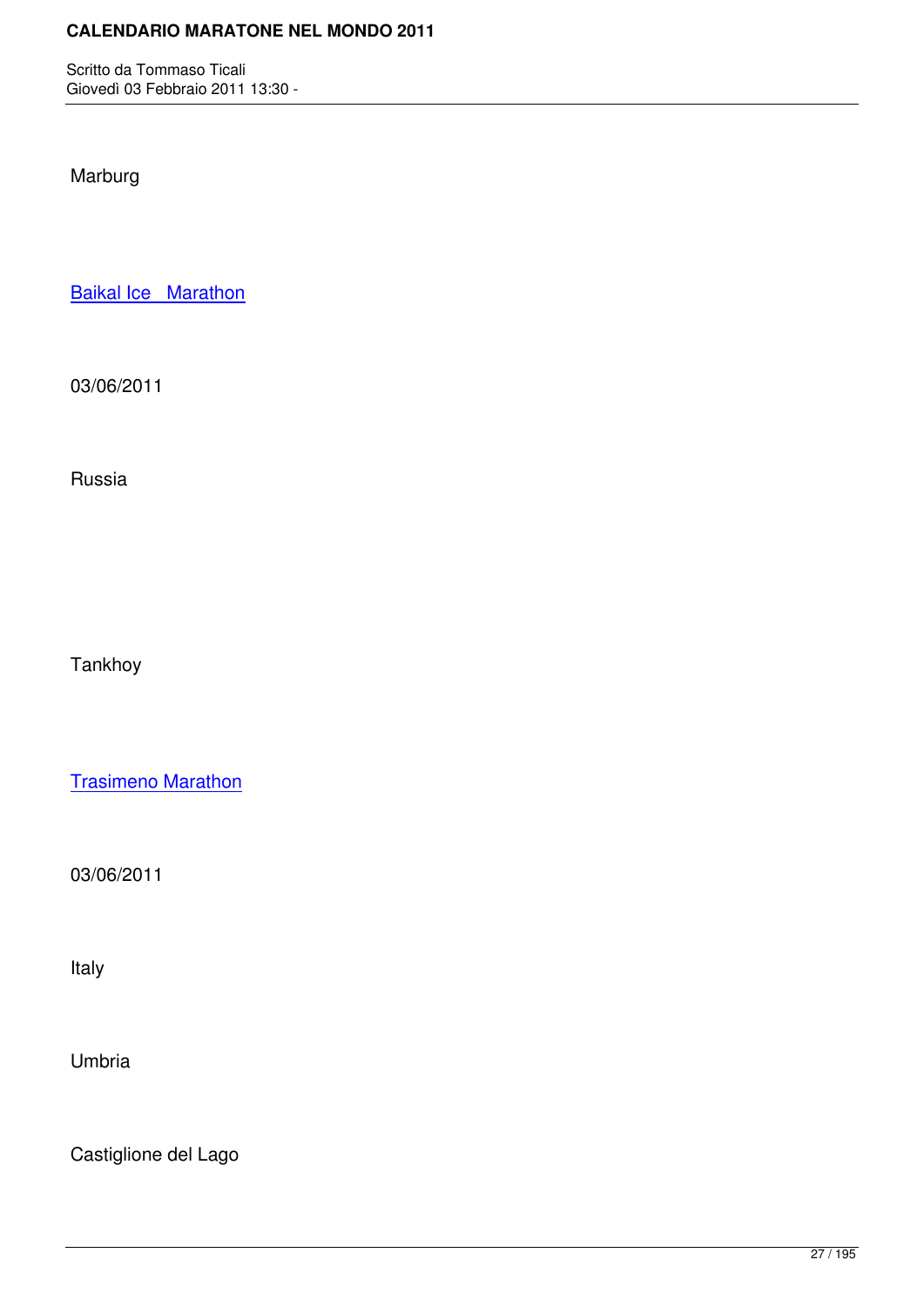International Öger Antalya Marathon

[03/06/2011](http://marathons.ahotu.com/race/international-oger-antalya-marathon)

**Turkey** 

Antalya

Marato de Barcelona

[03/06/2011](http://marathons.ahotu.com/race/marato-de-barcelona)

Spain

**Catalonia** 

**Barcelona** 

Placentia Marathon for Unicef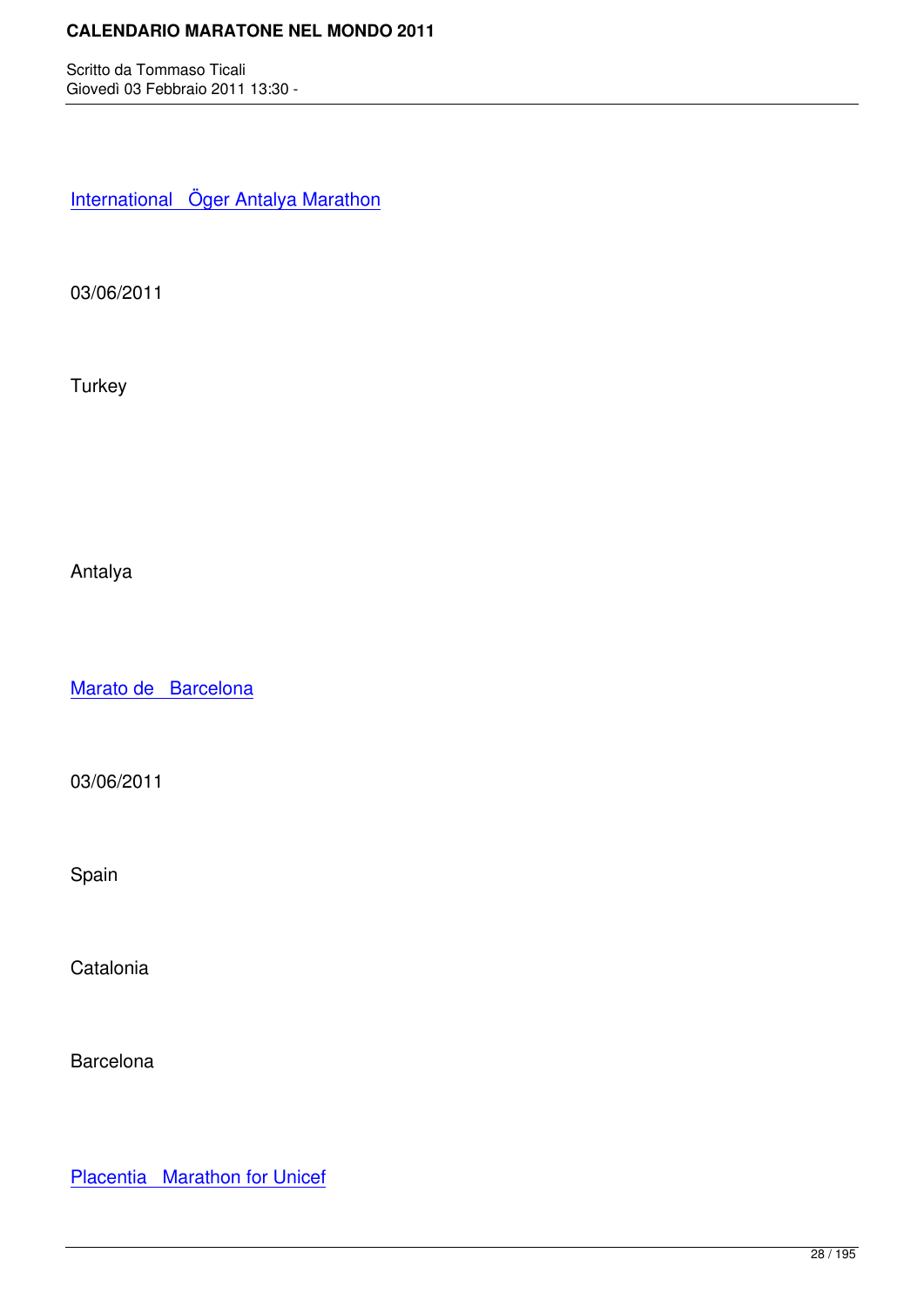03/06/2011

Italy

Emilia-Romagna

**Placentia** 

**Steyning Stinger Marathon** 

[03/06/2011](http://marathons.ahotu.com/race/steyning-stinger-marathon)

United Kingdom

England

Steyning

Coastal Trail Series - Pembrokeshire - Marathon

[03/12/2011](http://marathons.ahotu.com/race/coastal-trail-series-pembrokeshire-marathon)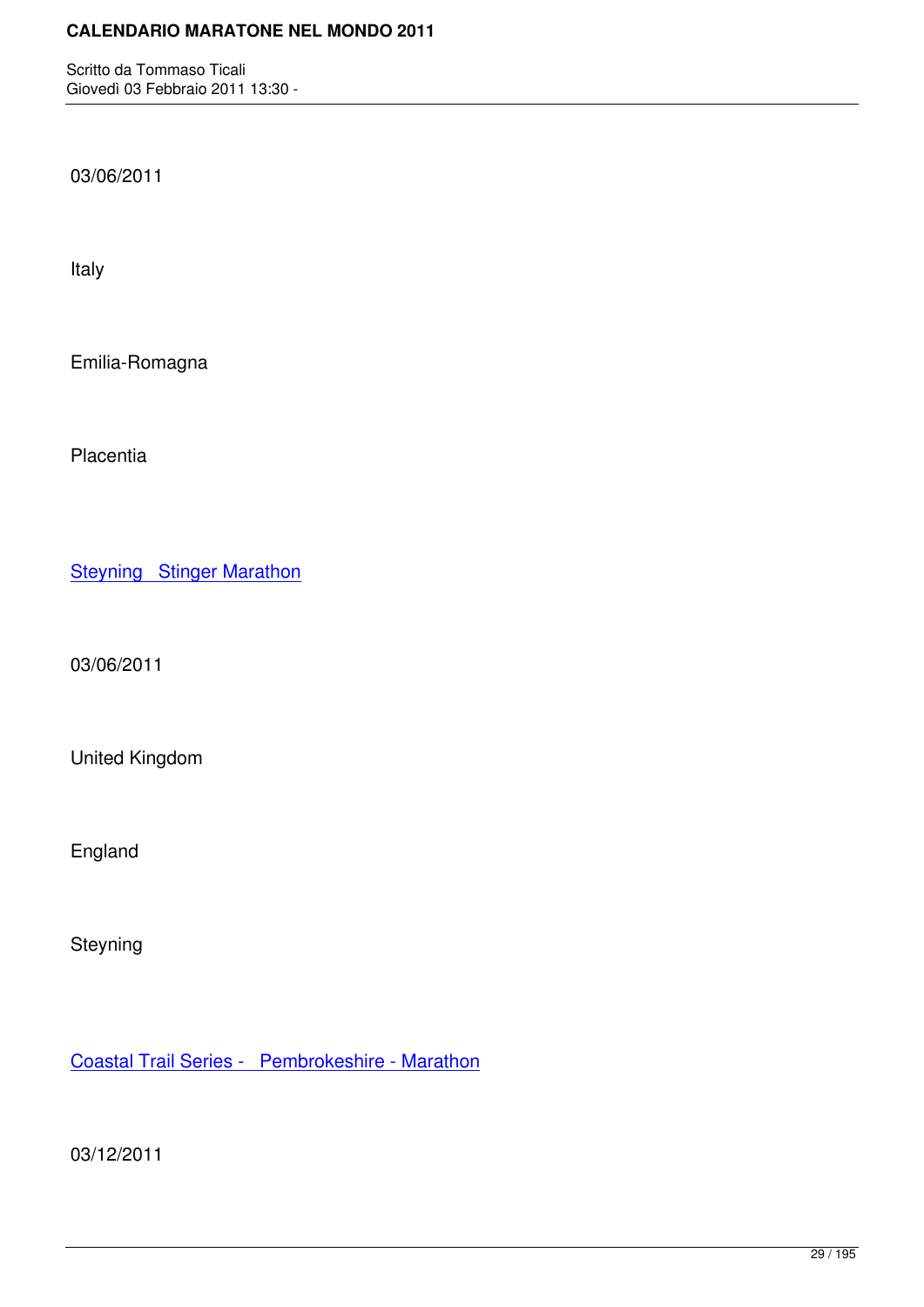United Kingdom

England

Little Haven

Fielmann-Natur-Marathon

[03/12/2011](http://marathons.ahotu.com/race/fielmann-natur-marathon)

**Germany** 

Brandenburg

Marienwerder

Brescia Art Marathon

[03/13/2011](http://marathons.ahotu.com/race/brescia-art-marathon)

Italy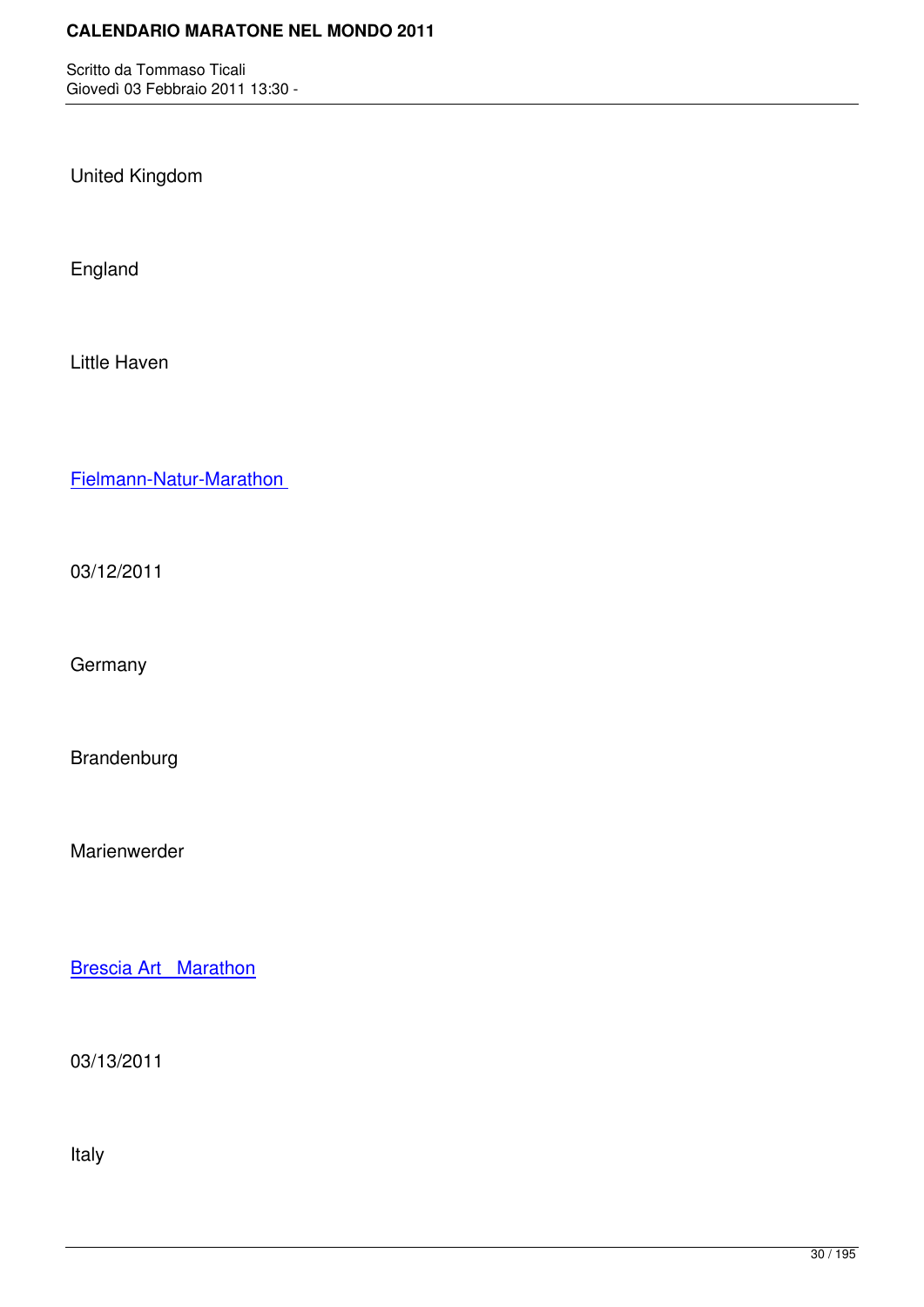Lombardy

Brescia

Bienwald-Marathon

[03/13/2011](http://marathons.ahotu.com/race/bienwald-marathon)

**Germany** 

Rhineland-Palatinate

Kandel

Cyprus Marathon

[03/13/2011](http://marathons.ahotu.com/race/cyprus-marathon)

Cyprus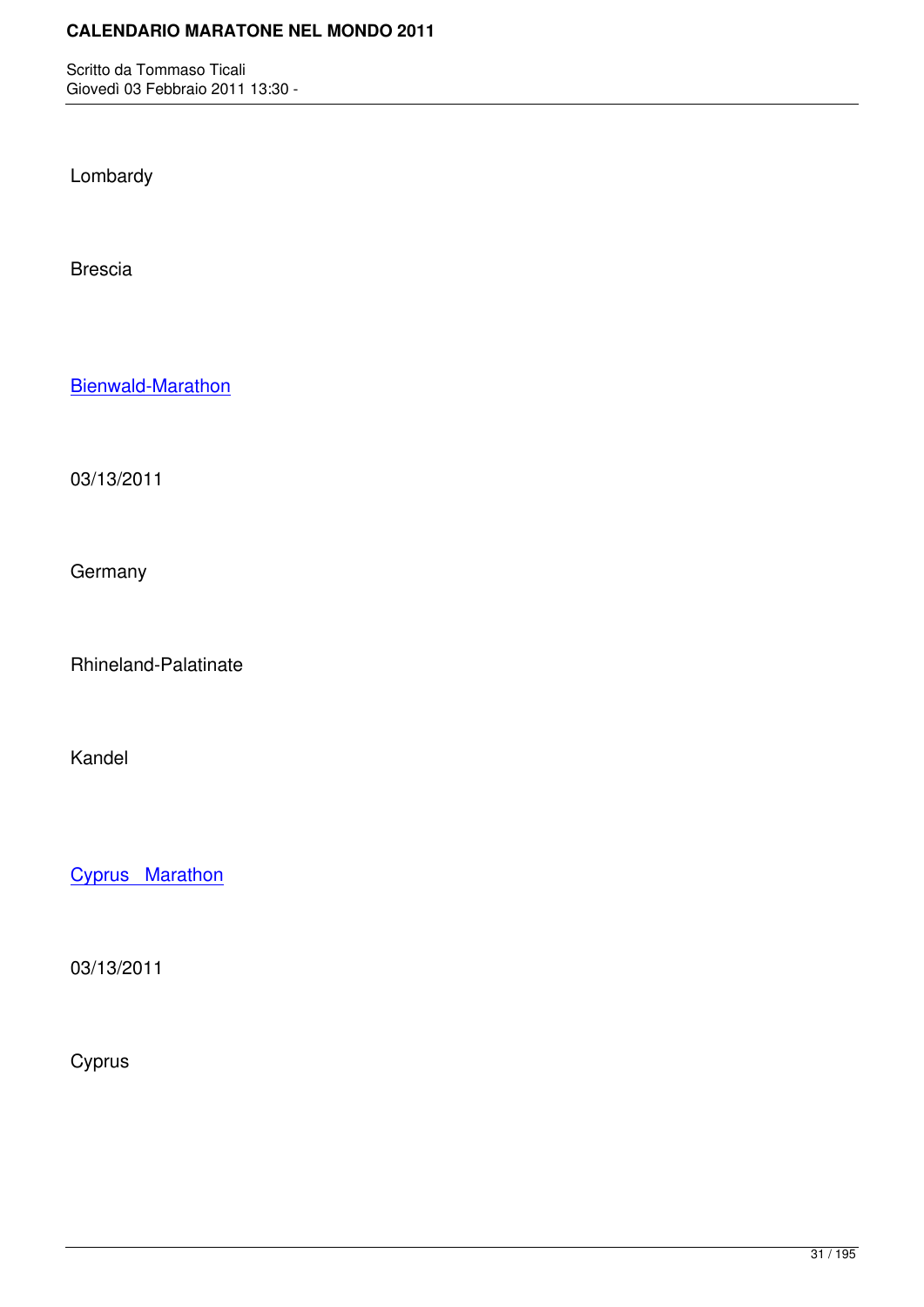## Pafos/Paphos

Maratona della città di Roma

[03/20/2011](http://marathons.ahotu.com/race/maratona_della_citt_di_roma)

Italy

Latium

Rome

Steinfurter ROLINCK-Marathon

[03/20/2011](http://marathons.ahotu.com/race/steinfurter-rolinck-marathon)

**Germany** 

North Rhine-Westphalia

**Steinfurt**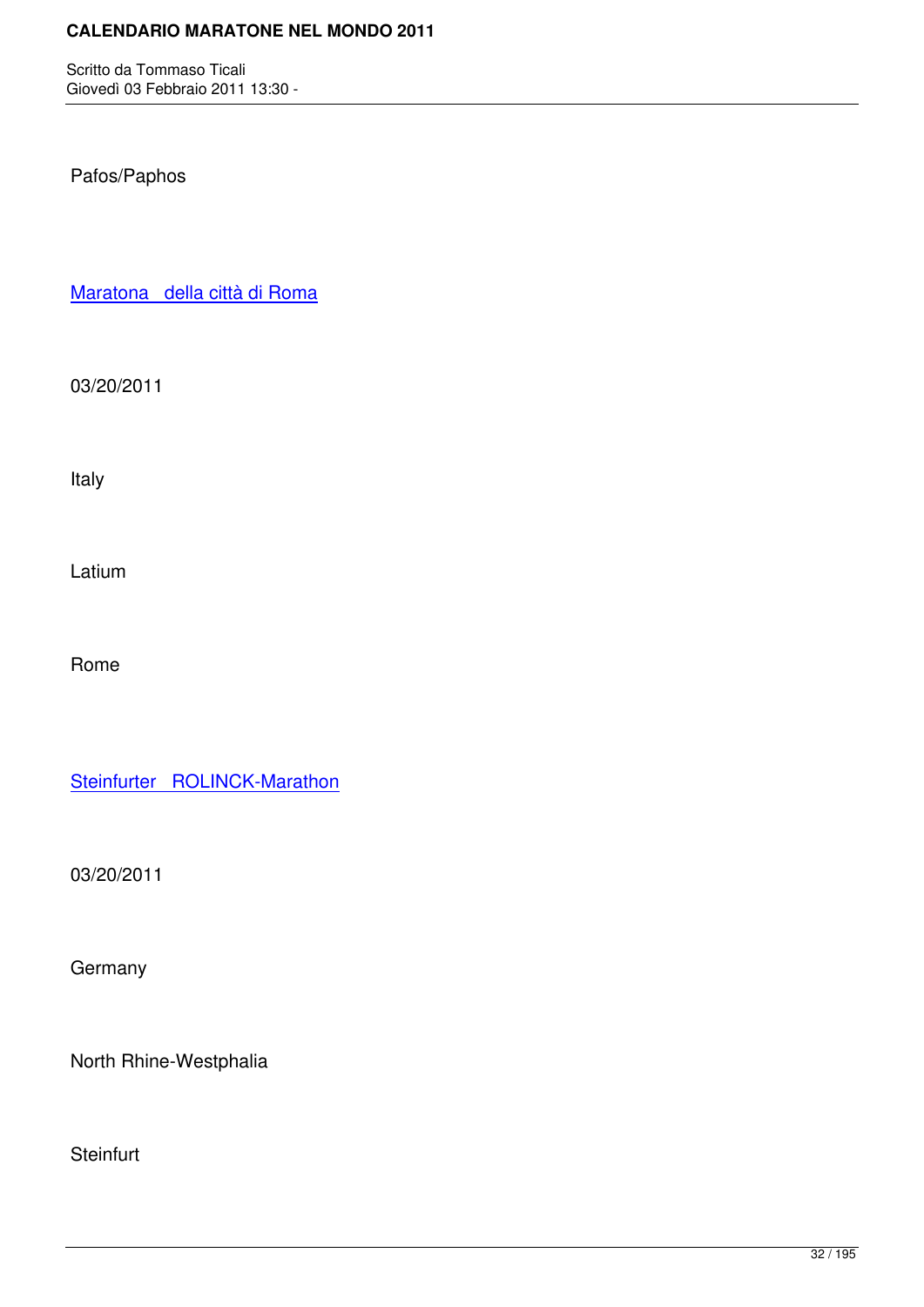Coastal Trail Series - Sussex - Marathon

[03/26/2011](http://marathons.ahotu.com/race/coastal-trail-series-sussex-marathon)

United Kingdom

England

Birling Gap

Springe-Deister-Marathon

[03/26/2011](http://marathons.ahotu.com/race/springe-deister-marathon)

**Germany** 

Lower Saxony

Springe

Königsforst Marathon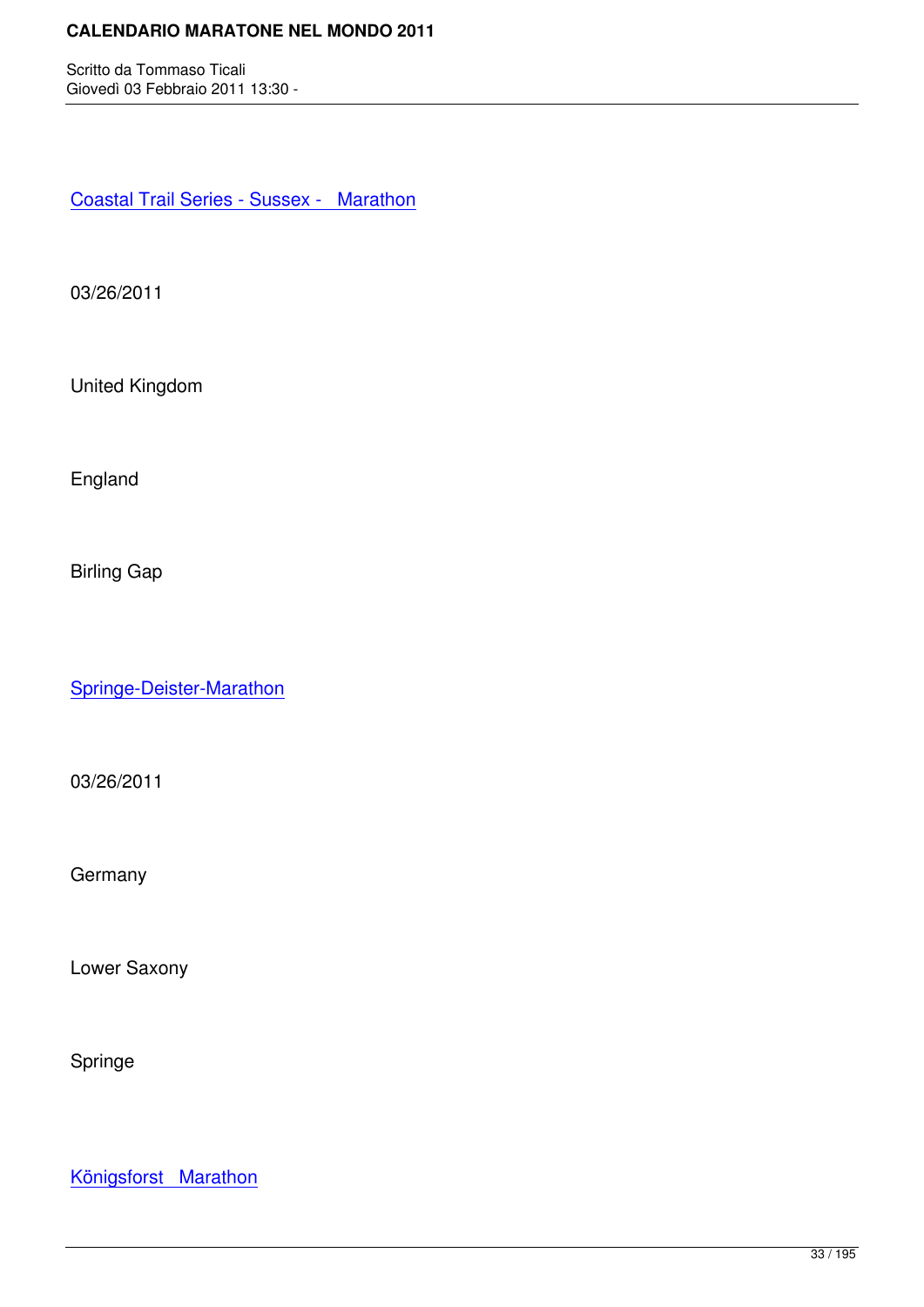03/26/2011

**Germany** 

North Rhine-Westphalia

Königsforst

Ueckermünder Haffmarathon

[03/26/2011](http://marathons.ahotu.com/race/ueckermunder-haffmarathon)

**Germany** 

Mecklenburg-Vorpommern

Ueckermünde

**Drents** Friese Woldmarathon

[03/26/2011](http://marathons.ahotu.com/race/drents-friese-woldmarathon)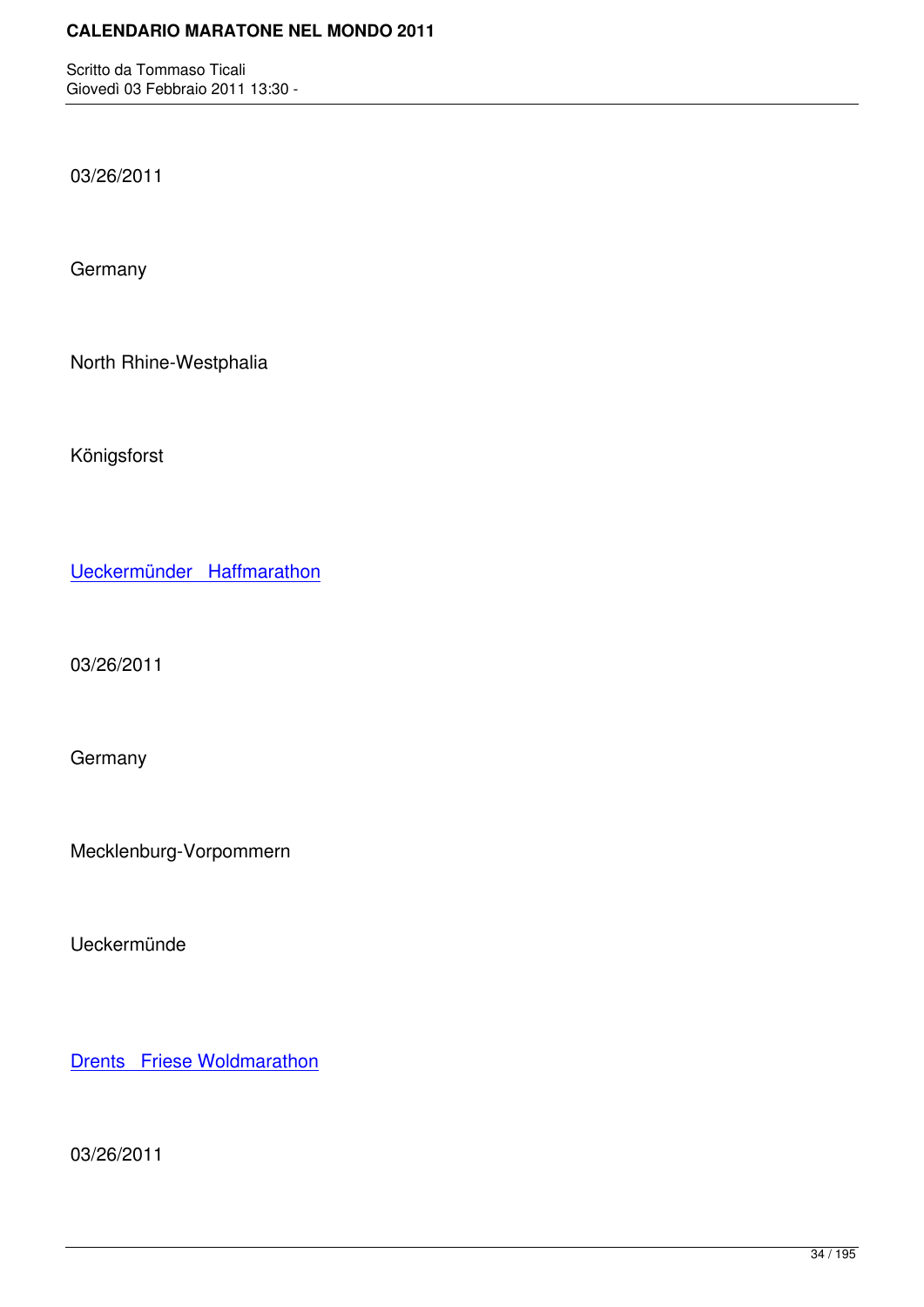**Netherlands** 

Drenthe

Diever

Saaletal Marathon

[03/26/2011](http://marathons.ahotu.com/race/saaletal-marathon)

**Germany** 

Bavaria

Ramsthal

Trail du Ventoux

[03/26/2011](http://marathons.ahotu.com/race/trail-du-ventoux)

France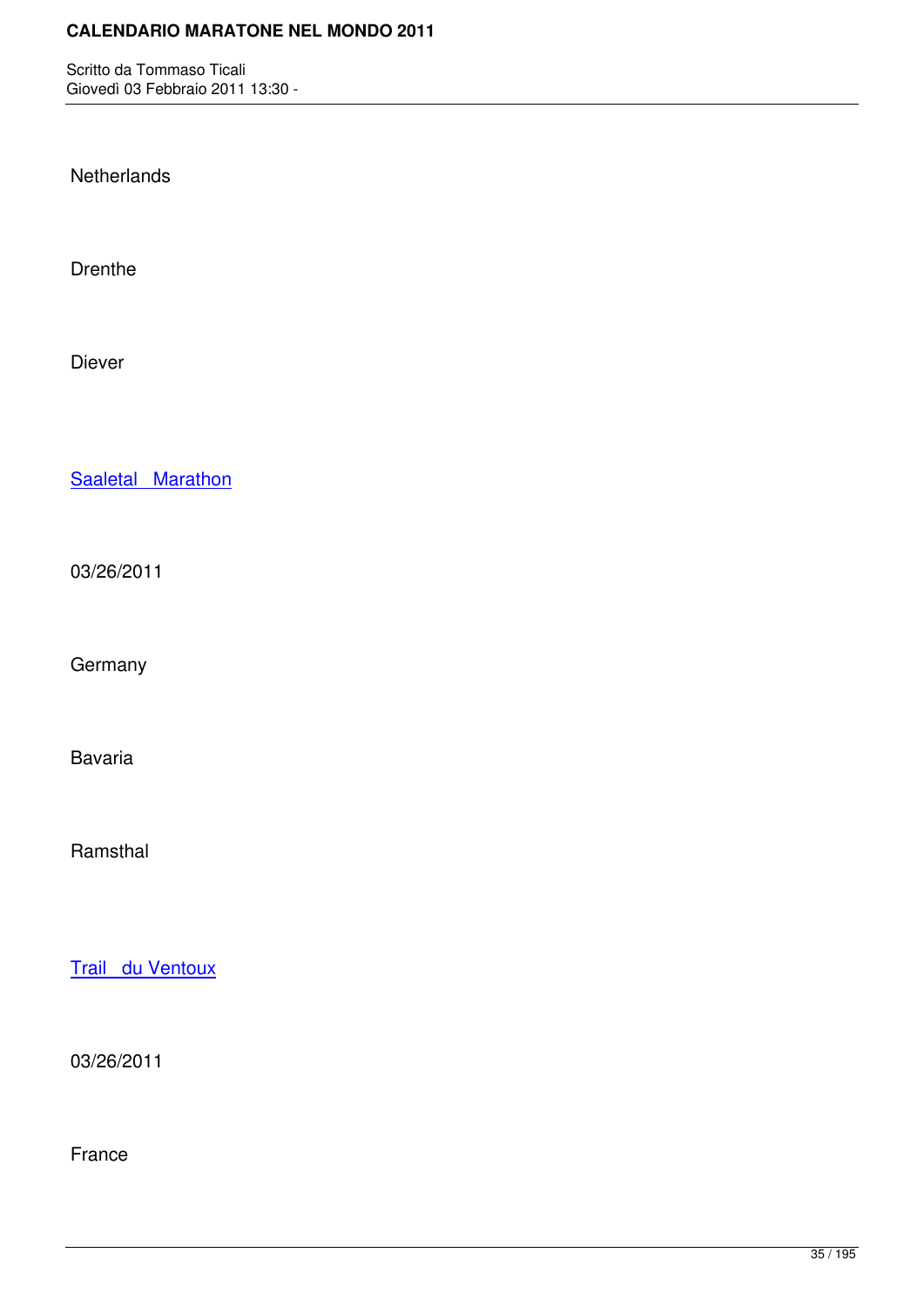Vaucluse

Mont Ventoux

42.000 passi in Valsusa - Maratona

[03/27/2011](http://marathons.ahotu.com/race/42-000-passi-in-valsusa-maratona)

Italy

Piedmont

Avigliana

Ferrara Marathon

[03/27/2011](http://marathons.ahotu.com/race/ferrara-marathon)

Italy

Emilia-Romagna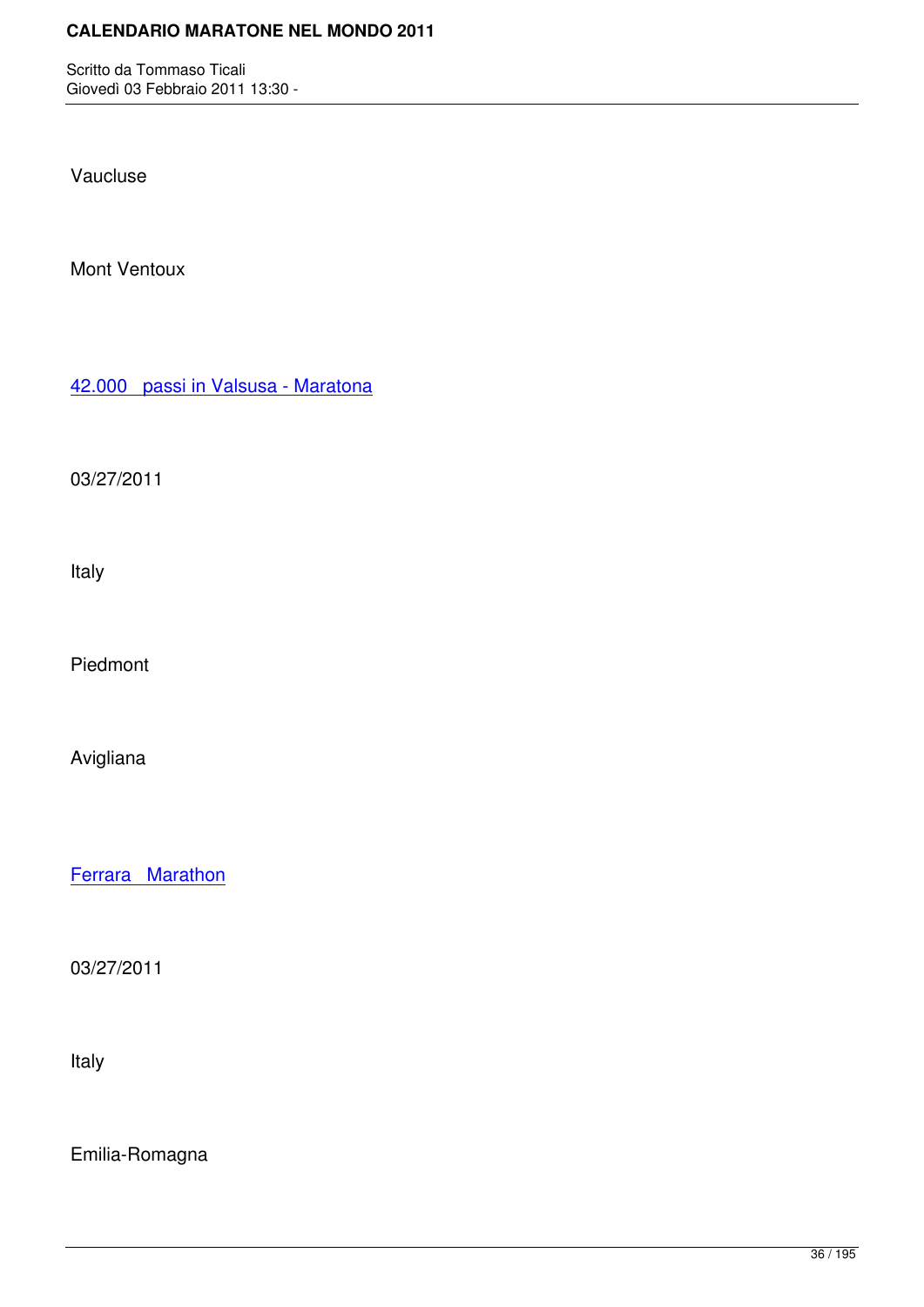Vigarano

Bratislava Marathon

[03/27/2011](http://marathons.ahotu.com/race/bratislava-marathon)

Slovakia

Bratislava

Trail des Cazelles - Marathon

[03/27/2011](http://marathons.ahotu.com/race/trail-des-cazelles-marathon)

France

Lot

Pradines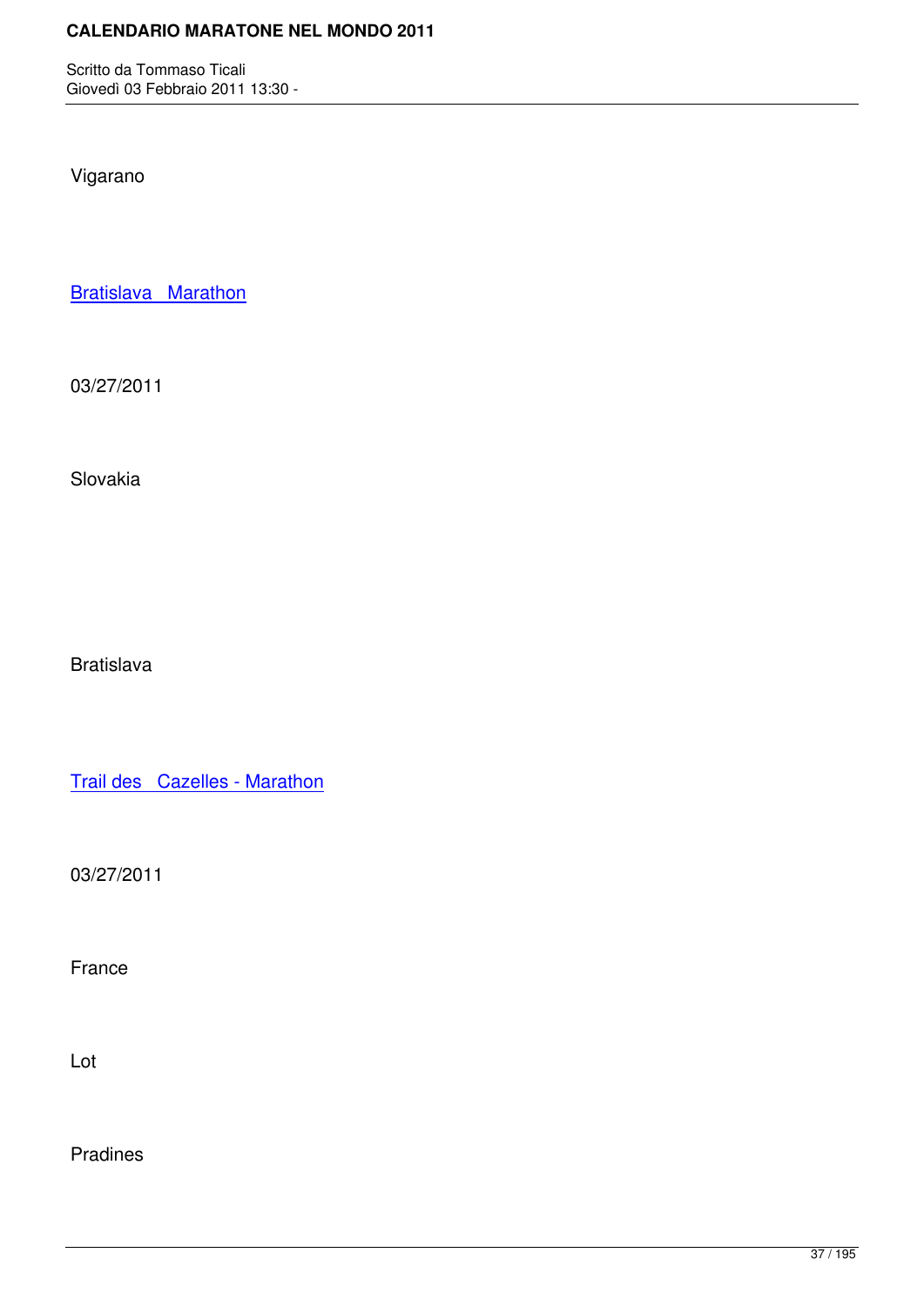Marathon d'Ajaccio

[03/27/2011](http://marathons.ahotu.com/race/marathon-d-ajaccio)

France

Corse-du-Sud

Ajaccio

**Brighton Trail Marathon** 

[03/27/2011](http://marathons.ahotu.com/race/brighton-trail-marathon)

United Kingdom

England

Brighton

Marathon de Montauban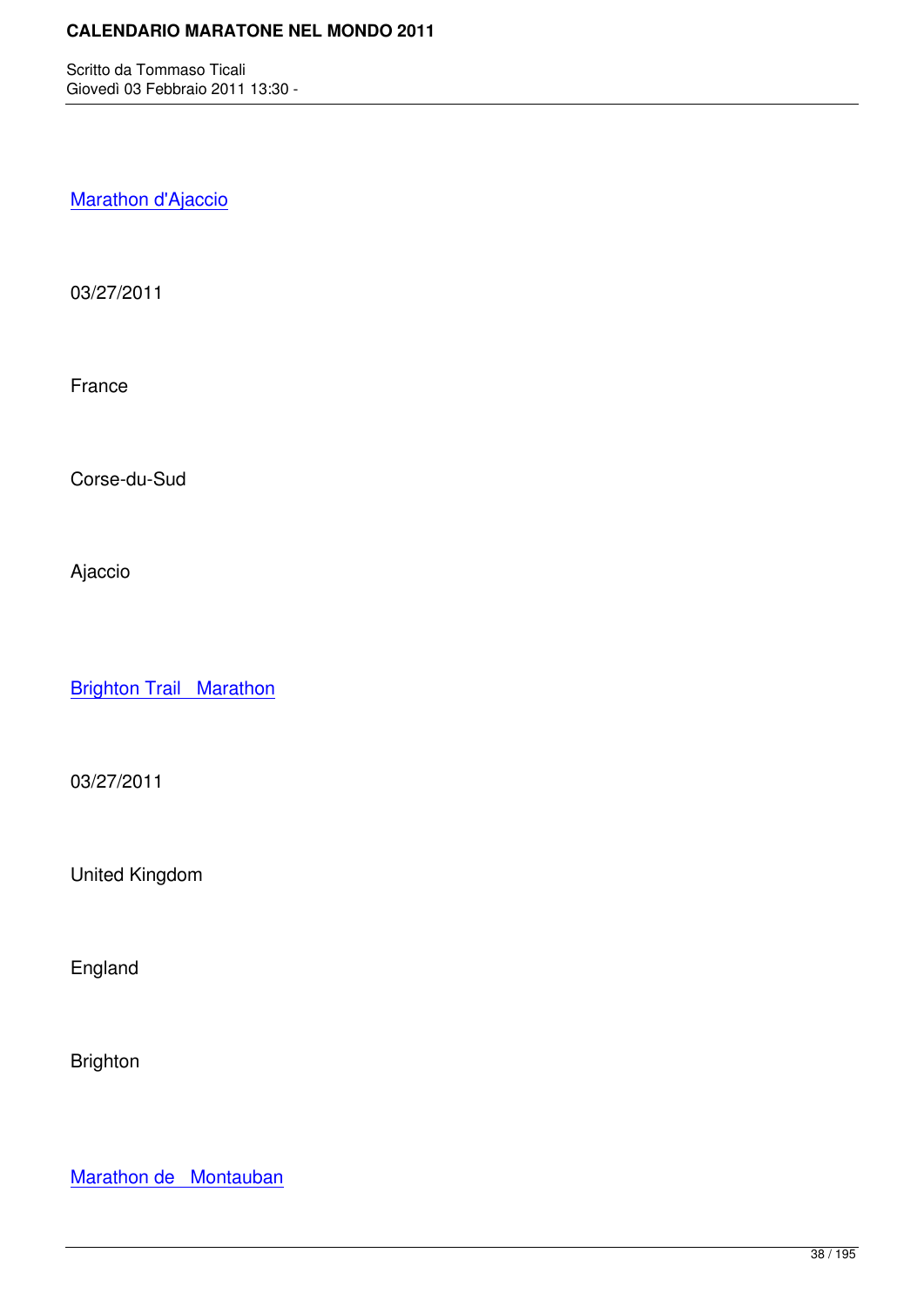03/27/2011

France

Tarn-et-Garonne

Montauban

Maratrail d'Action Raid

[03/27/2011](http://marathons.ahotu.com/race/maratrail-d-action-raid)

France

Val-d'Oise

Saint Leu La Forêt

Maratona di Treviso

[03/27/2011](http://marathons.ahotu.com/race/maratona-di-treviso)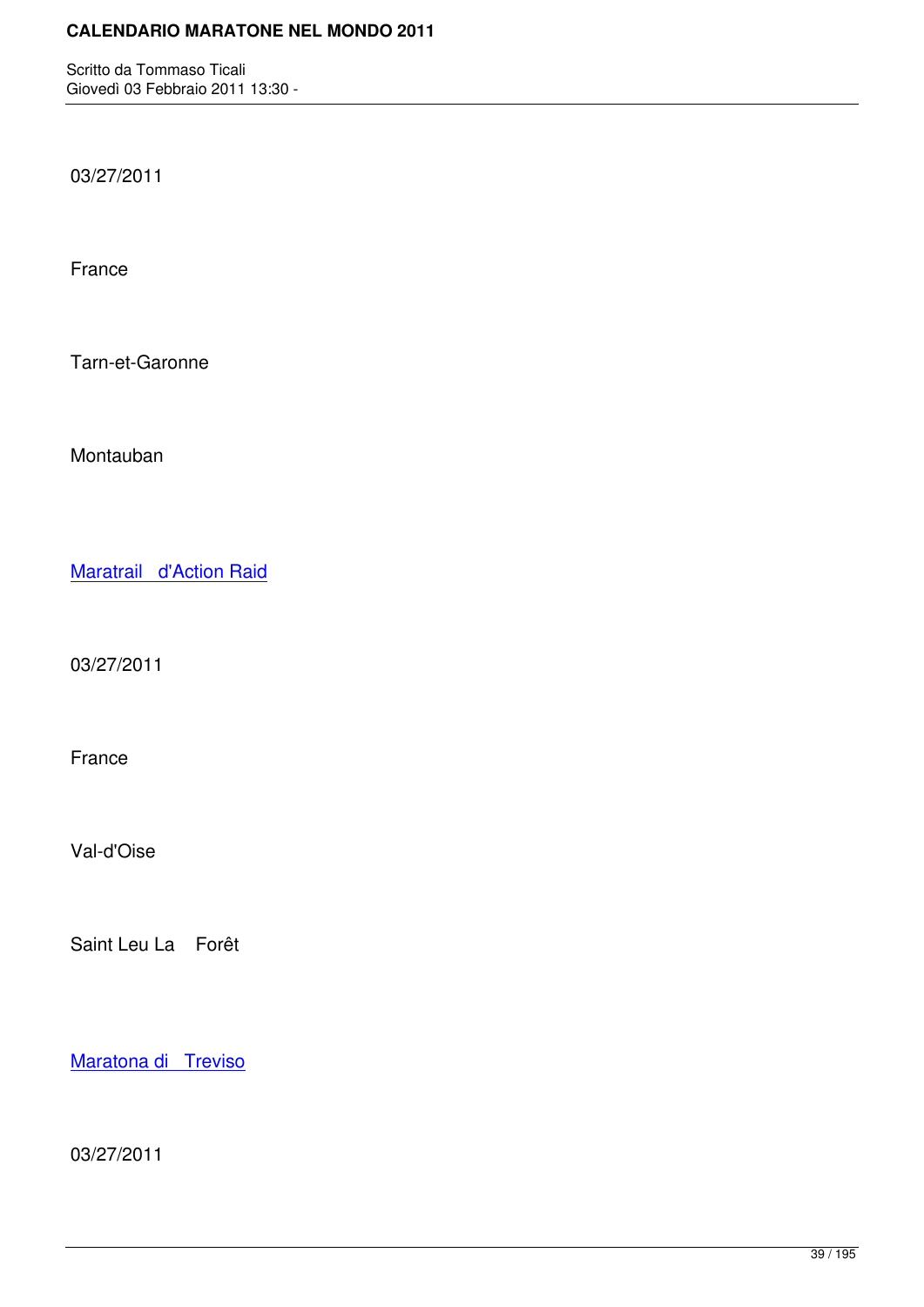Italy

Veneto

Treviso APRILE

Lohner Marathon

[04/02/2011](http://marathons.ahotu.com/race/lohner-marathon)

Germany

Lower Saxony

Lohne

Holtenauer Geländemarathon

[04/02/2011](http://marathons.ahotu.com/race/holtenauer-gelandemarathon)

Germany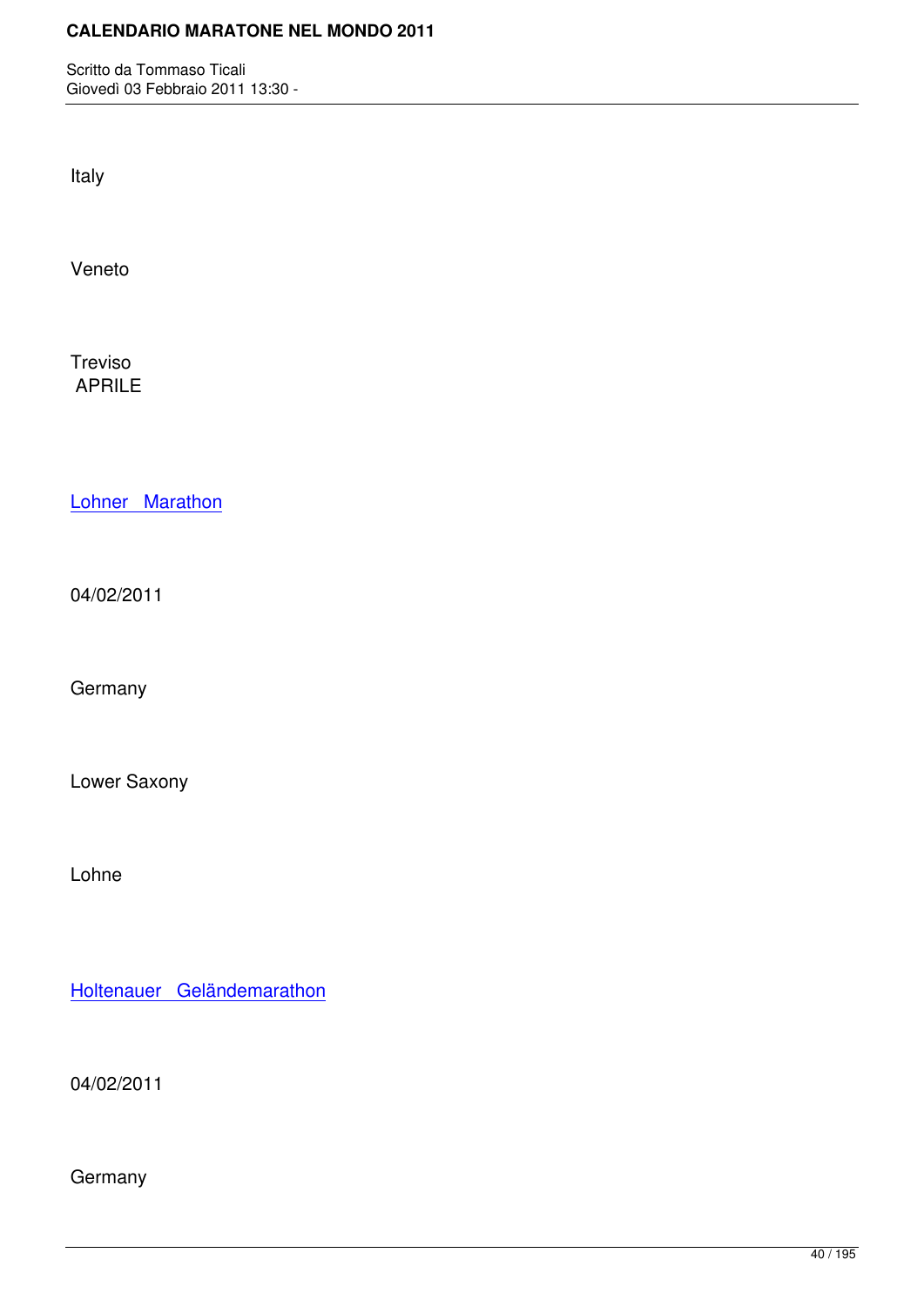Schleswig-Holstein

Kiel

**Marathon des Entreprises** 

[04/02/2011](http://marathons.ahotu.com/race/marathon-des-entreprises)

France

Saône-et-Loire

La Roche Vineuse

Maratona del Lamone

[04/03/2011](http://marathons.ahotu.com/race/maratona-del-lamone)

Italy

Emilia-Romagna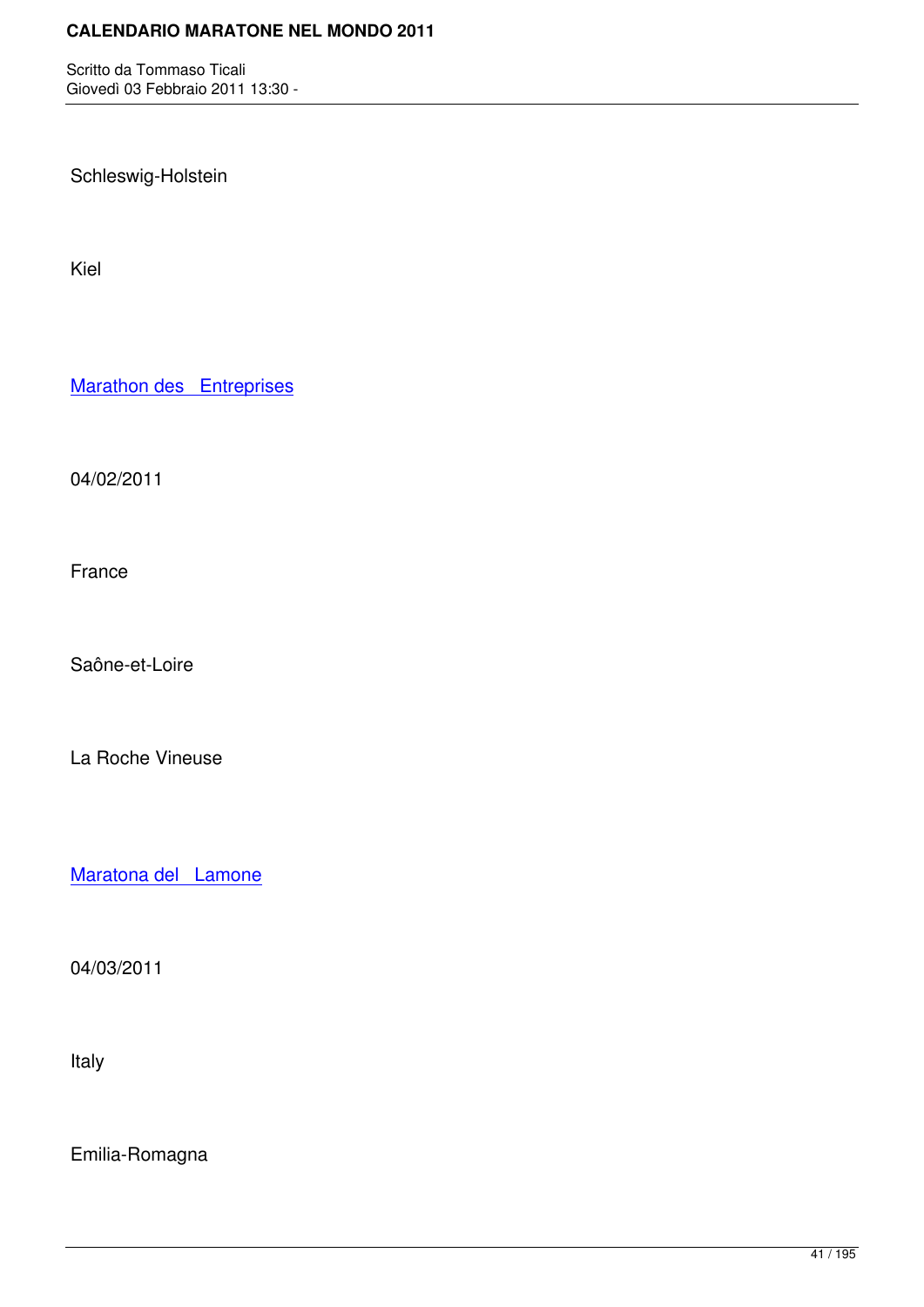Russi

Sydkystmaraton - forår

[04/03/2011](http://marathons.ahotu.com/race/sydkystmaraton-forar)

**Denmark** 

Nordjylland

Greve

Marathon de Cheverny

[04/03/2011](http://marathons.ahotu.com/race/marathon-de-cheverny)

France

Loir-et-Cher

Cheverny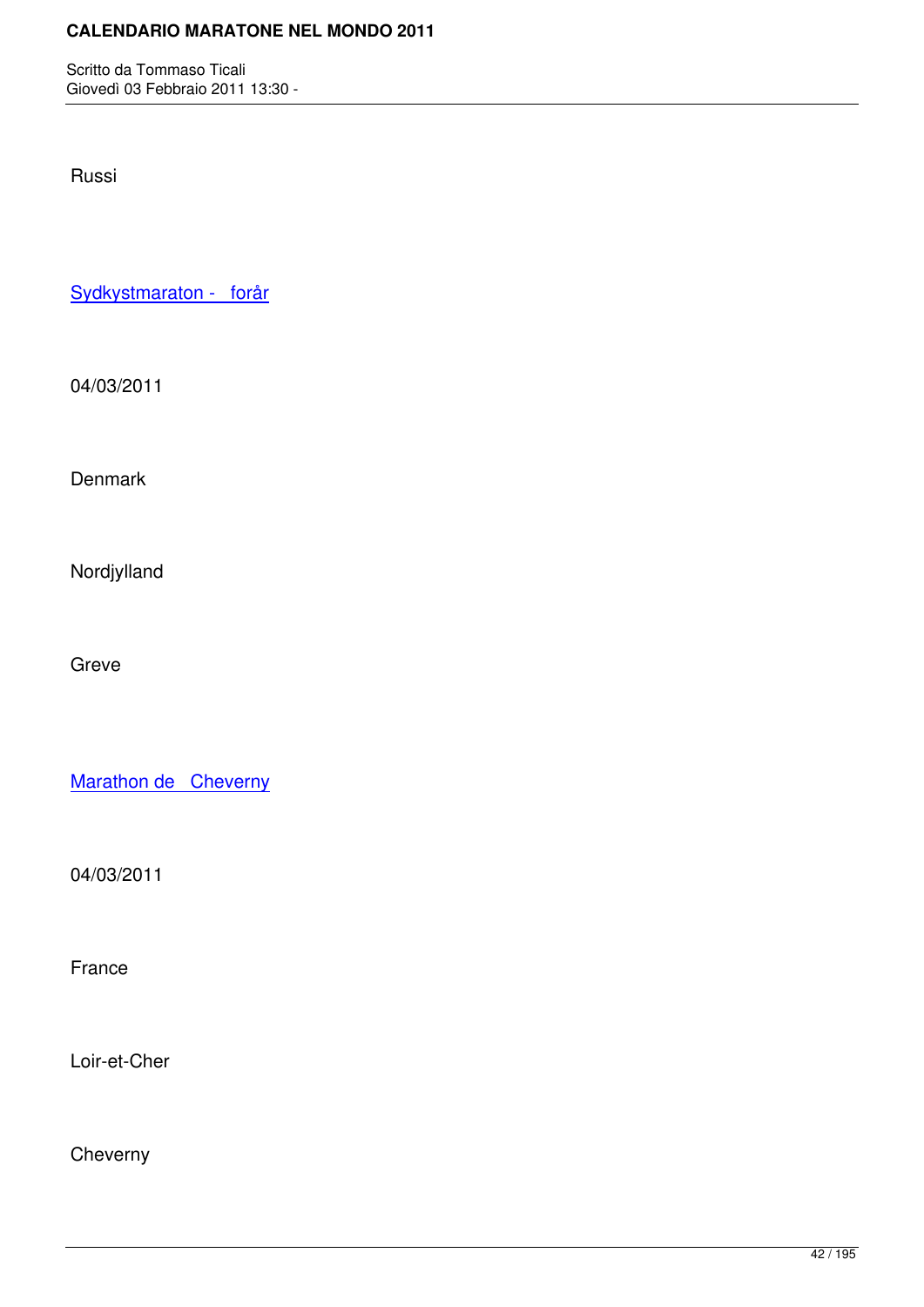Freiburg Marathon

[04/03/2011](http://marathons.ahotu.com/race/freiburg-marathon)

**Germany** 

Baden-Württemberg

Freiburg

Bilstein-Marathon

[04/03/2011](http://marathons.ahotu.com/race/bilstein-marathon)

**Germany** 

Hesse

Witzenhausen

Les Foulées de Bayeux - 10 km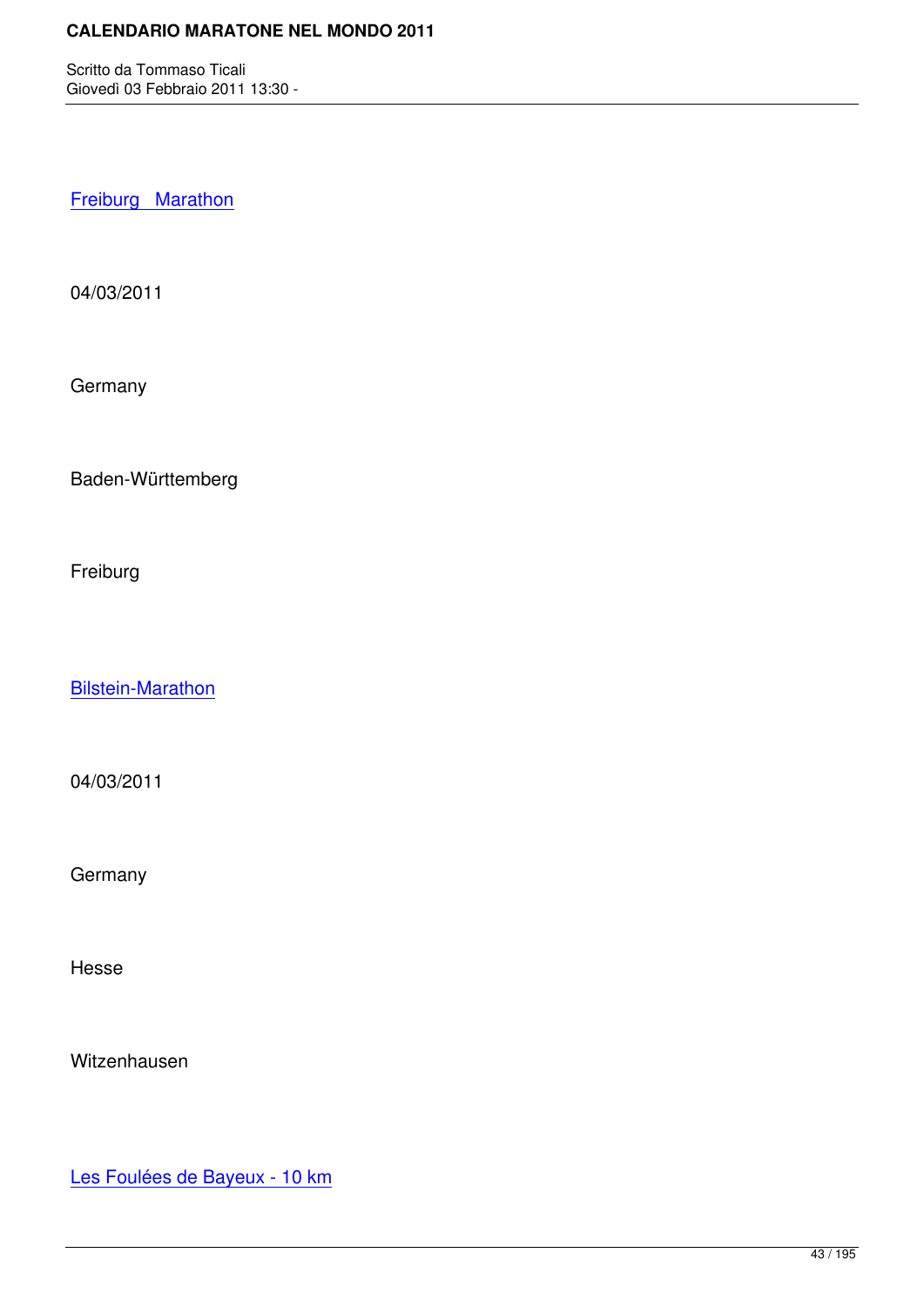04/03/2011

France

Calvados

Bayeux

Semi-Marathon LCL

[04/03/2011](http://marathons.ahotu.com/race/semi-marathon-lcl)

France

Calvados

Bayeux

Maratona "Antonello da Messina"

[04/03/2011](http://marathons.ahotu.com/race/maratona-antonello-da-messina)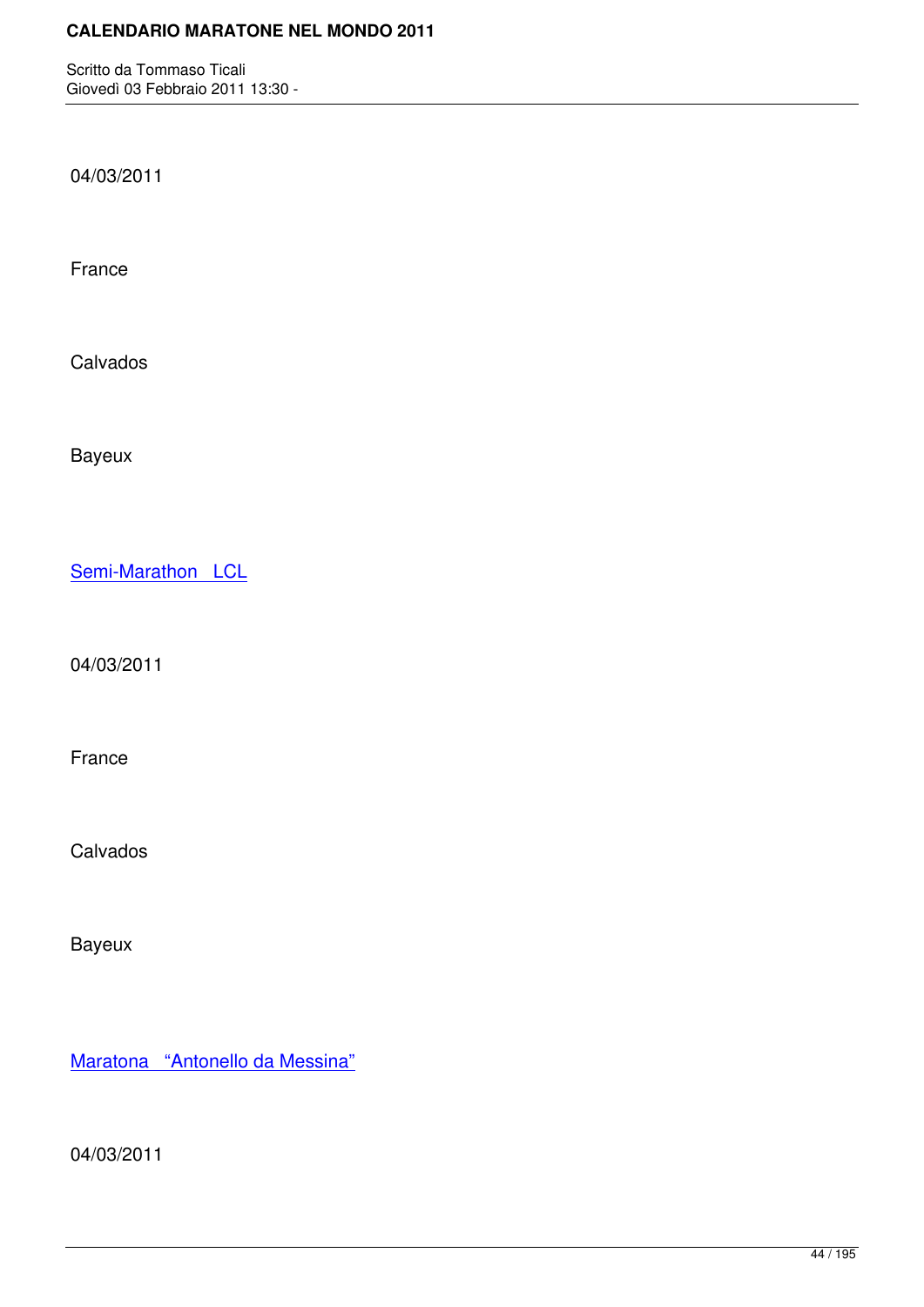Italy

Sicily

Messina

Lyon Urban Trail - 42km

[04/03/2011](http://marathons.ahotu.com/race/lyon-urban-trail-42km)

France

Rhône

Lyon

North Pole Marathon

[04/07/2011](http://marathons.ahotu.com/race/north-pole-marathon)

North Pole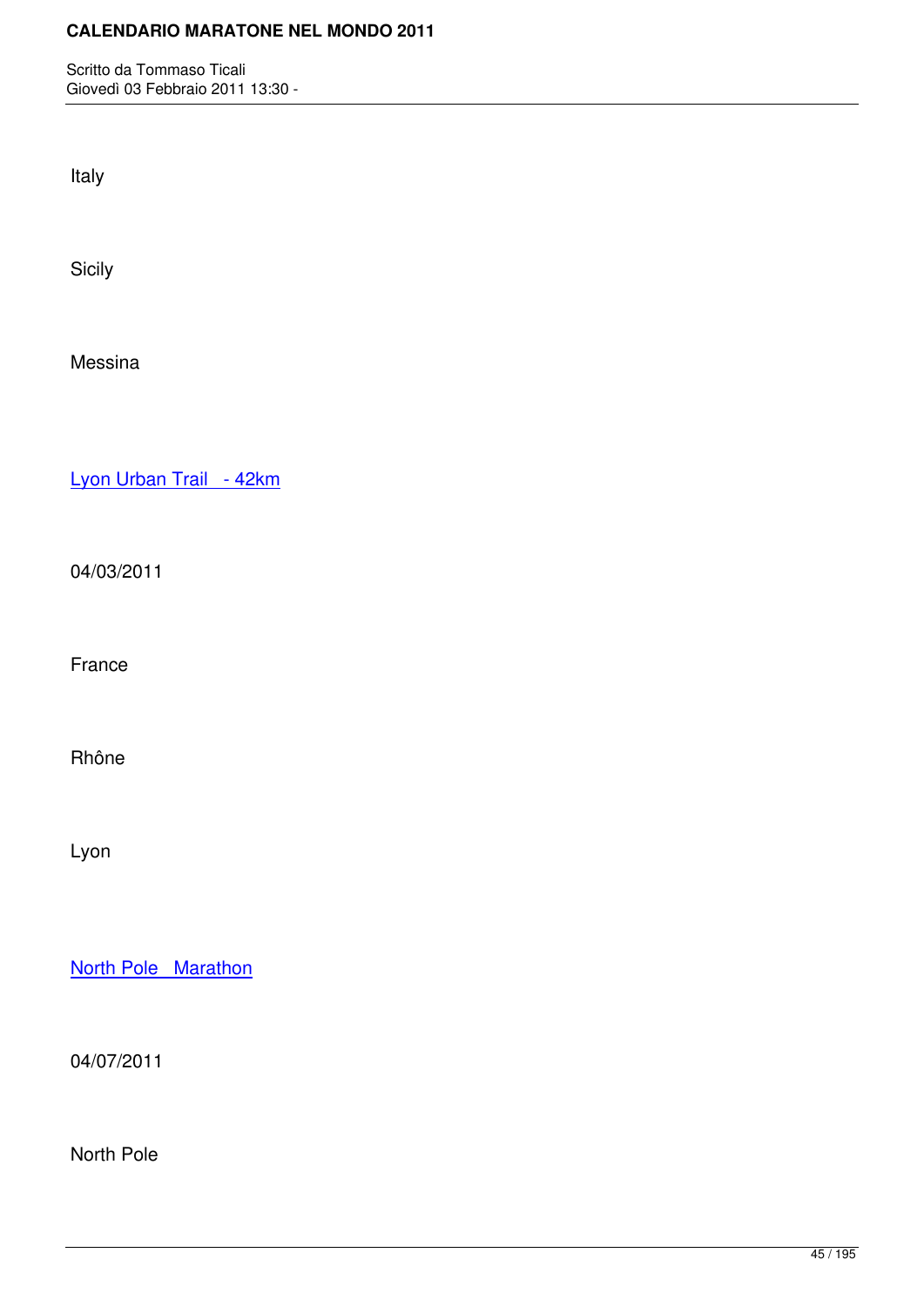Bergen Maratonkarusellen no3 - Marathon

[04/09/2011](http://marathons.ahotu.com/race/bergen-maratonkarusellen-no3-marathon)

-

Norway

Bergen

Gran Canaria K42 - Maratón

[04/09/2011](http://marathons.ahotu.com/race/gran-canaria-k42-maraton)

Spain

Canary Islands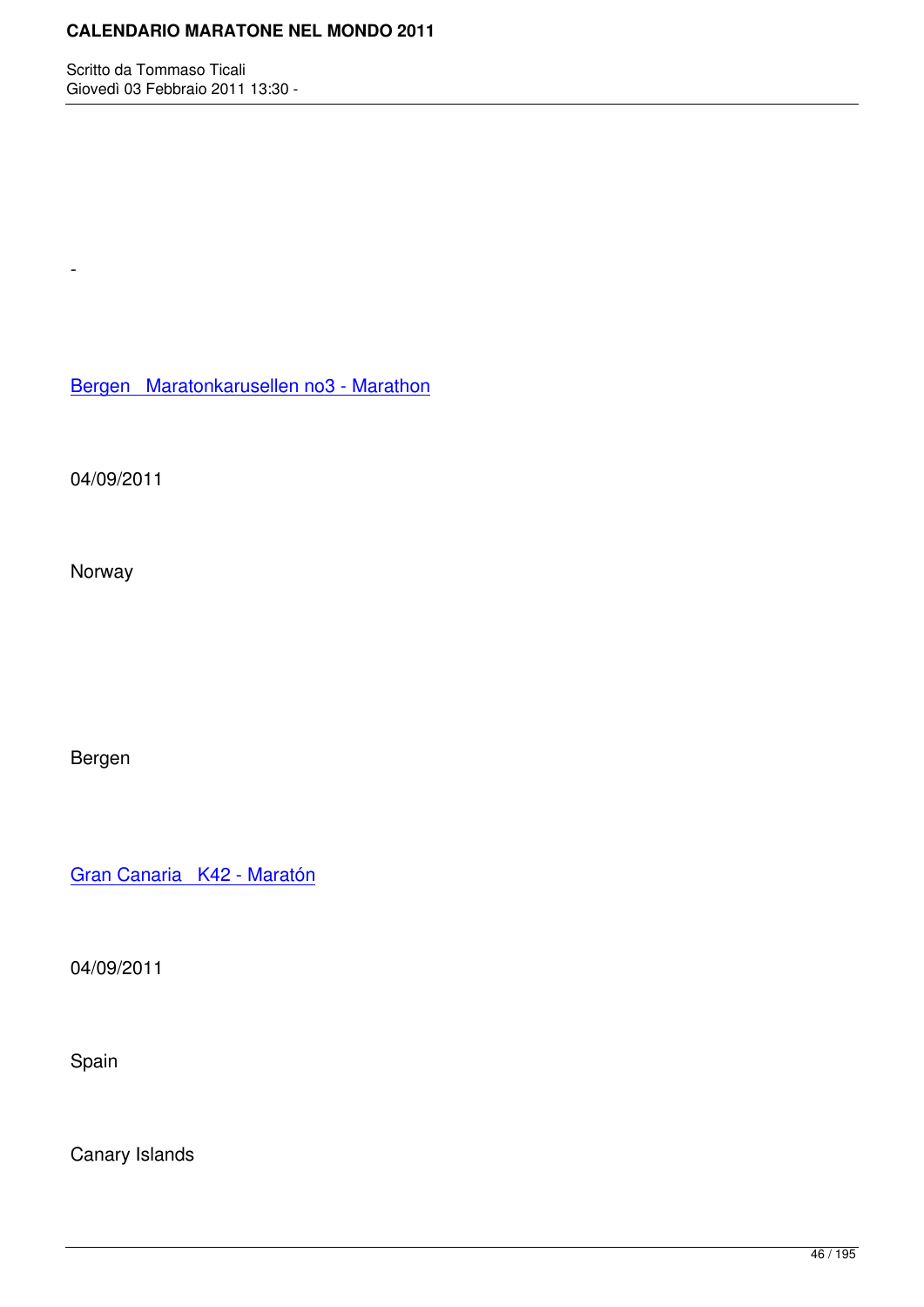Playa del Inglés

Heleneholms Marathon

[04/09/2011](http://marathons.ahotu.com/race/heleneholms-marathon)

Sweden

Malmö

Kyffhäuser-Berg-Marathon

[04/09/2011](http://marathons.ahotu.com/race/kyffhauser-berg-marathon)

**Germany** 

Thuringia

Bad Frankenhausen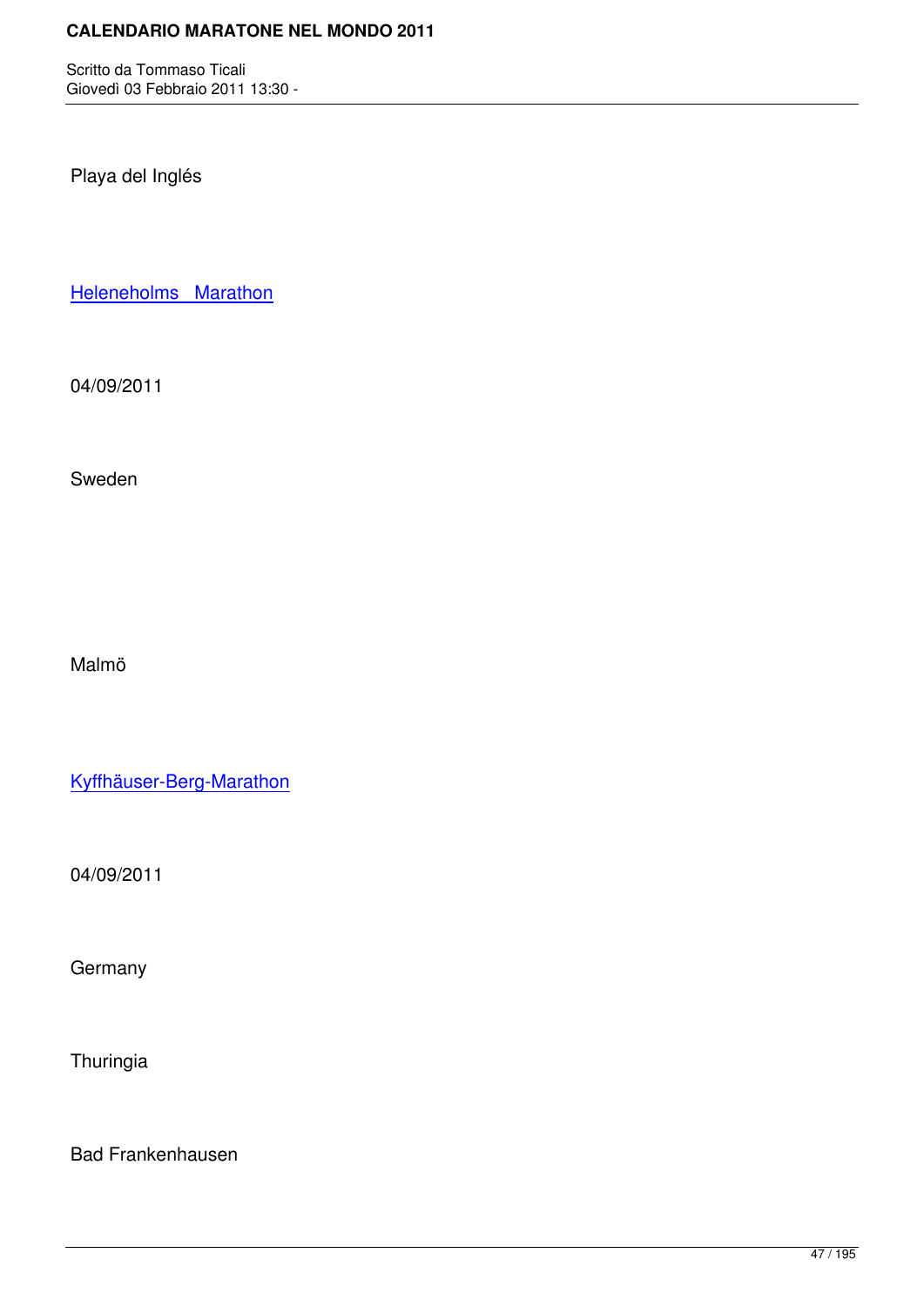Debno Maraton

[04/10/2011](http://marathons.ahotu.com/race/debno-maraton)

Poland

Debno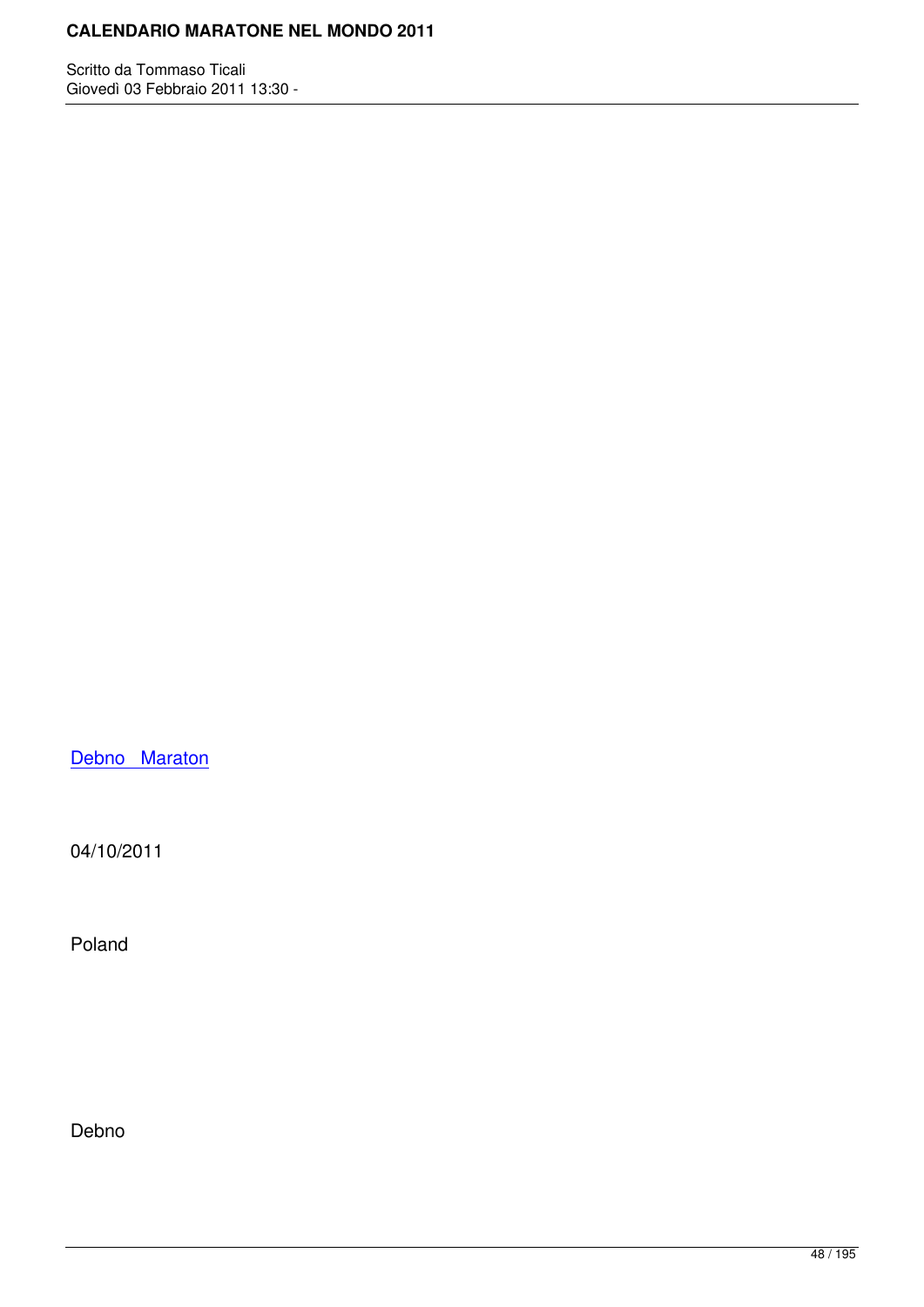**Obermain Marathon** 

[04/10/2011](http://marathons.ahotu.com/race/obermain_marathon)

Germany

Bavaria

Bad Staffelstein

Sparkassen City Marathon Cuxhaven

[04/10/2011](http://marathons.ahotu.com/race/sparkassen_city_marathon_cuxhaven)

**Germany** 

Lower Saxony

**Cuxhaven** 

RheinEnergie Marathon Bonn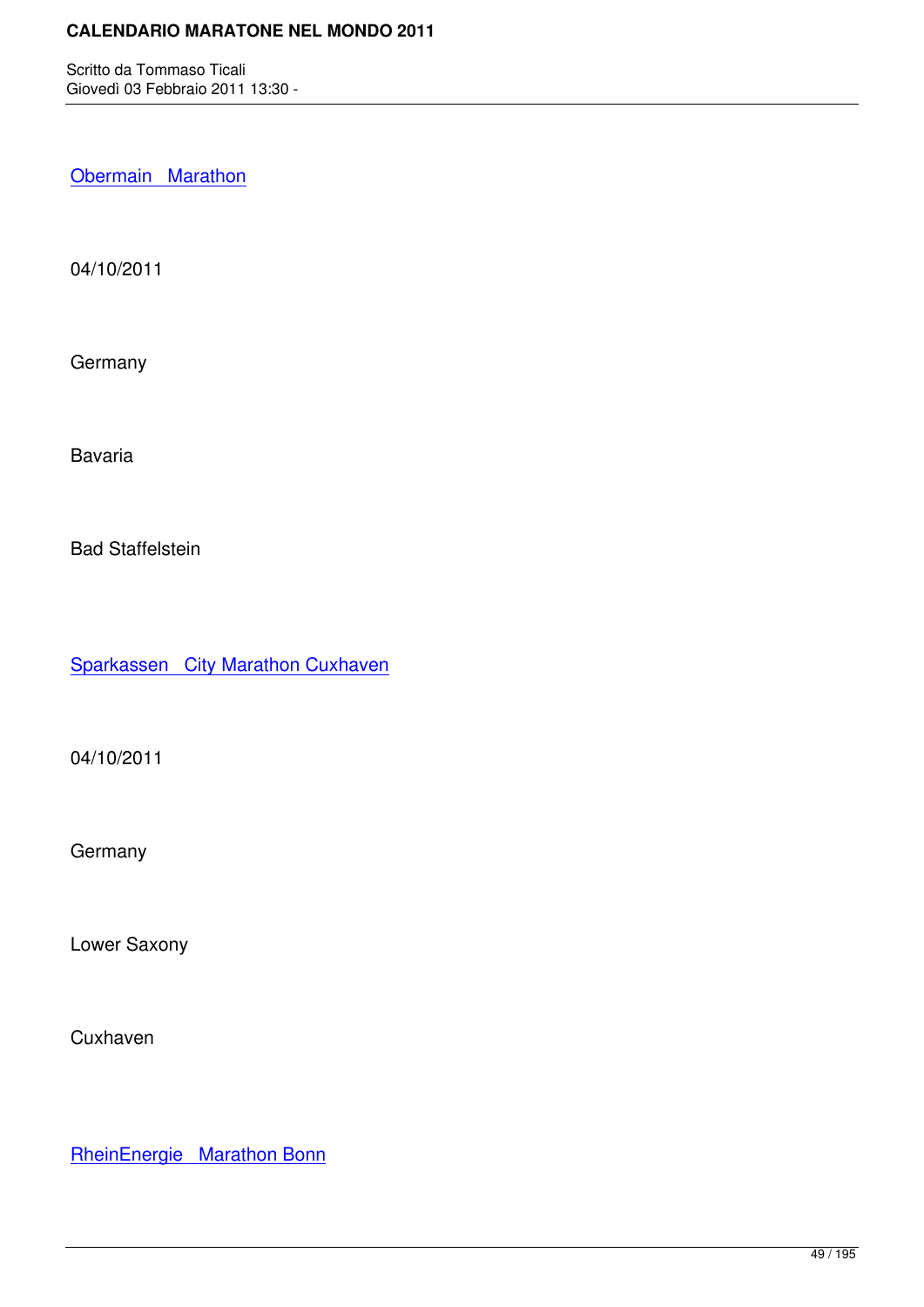04/10/2011

**Germany** 

North Rhine-Westphalia

Bonn

**Milano City Marathon** 

[04/10/2011](http://marathons.ahotu.com/race/milano-city-marathon)

Italy

Lombardy

Milano

**OMV** Linz Marathon

[04/10/2011](http://marathons.ahotu.com/race/omv-linz-marathon)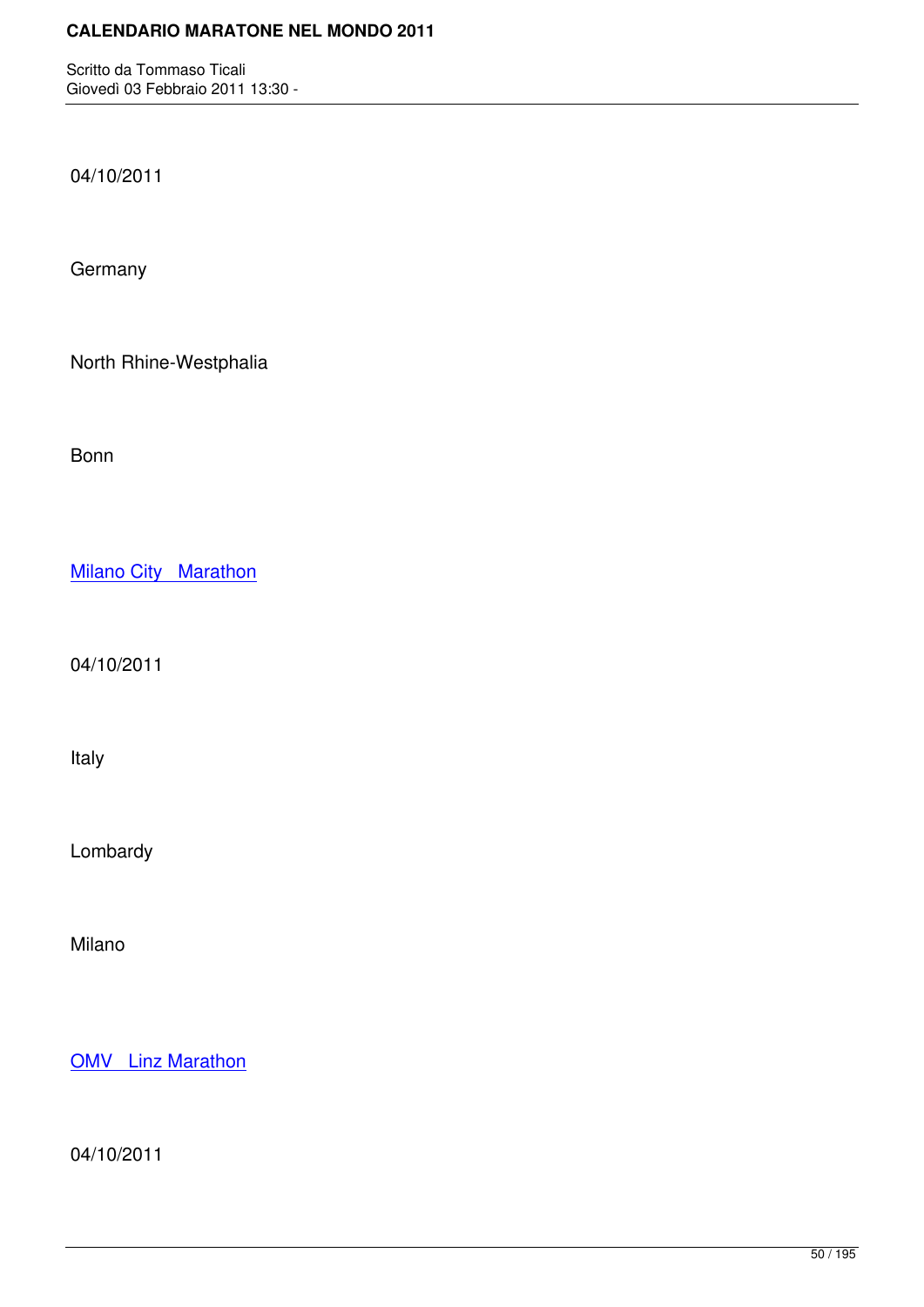Austria

Linz

Lochaber Marathon

[04/10/2011](http://marathons.ahotu.com/race/lochaber-marathon)

United Kingdom

Scotland

Fort William

Fortis Marathon Rotterdam

[04/10/2011](http://marathons.ahotu.com/race/fortis-marathon-rotterdam)

**Netherlands**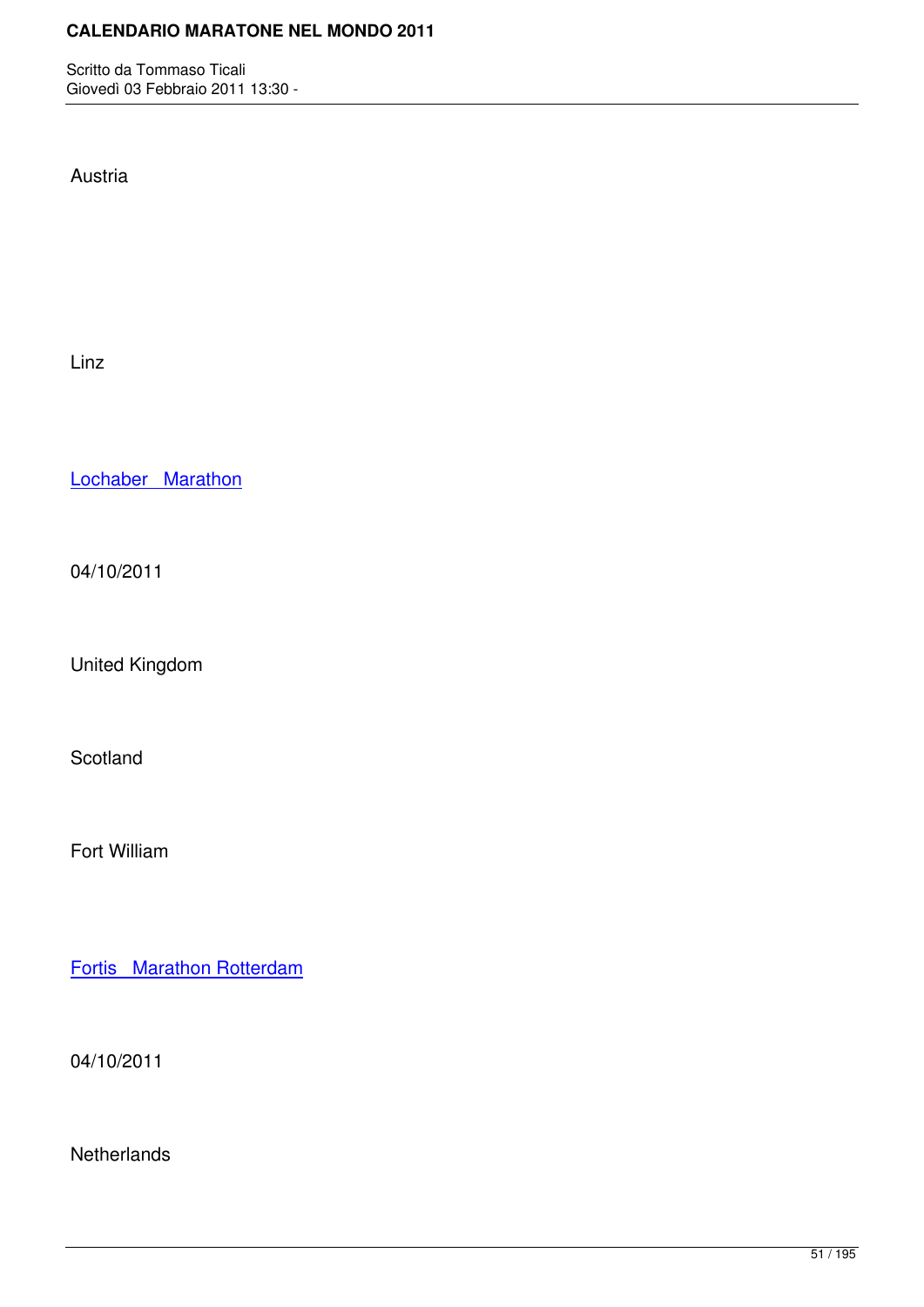South Holland

Rotterdam

Paris Marathon

[04/10/2011](http://marathons.ahotu.com/race/paris_marathon)

France

Paris

Paris

Tangermünder Elbdeichmarathon - Marathon

[04/10/2011](http://marathons.ahotu.com/race/tangermunder-elbdeichmarathon-marathon)

**Germany** 

Saxony-Anhalt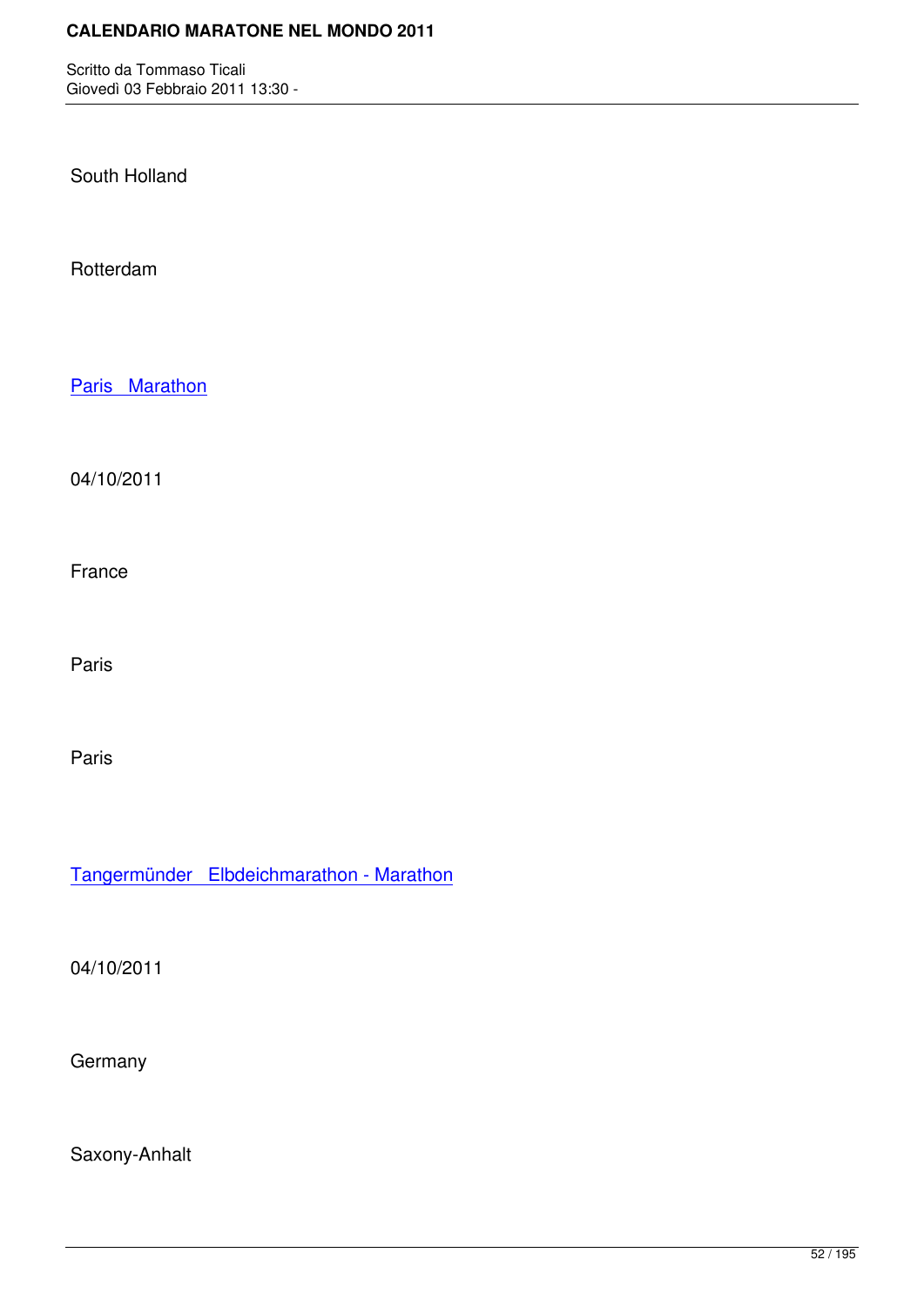## Tangermünde

Ronhill Connemara International Marathon

[04/10/2011](http://marathons.ahotu.com/race/ronhill_connemara_international_marathon)

Ireland

Connacht

Maam Cross

Dreiburgenland-Marathon

[04/16/2011](http://marathons.ahotu.com/race/dreiburgenland-marathon)

**Germany** 

Bavaria

Thurmansbang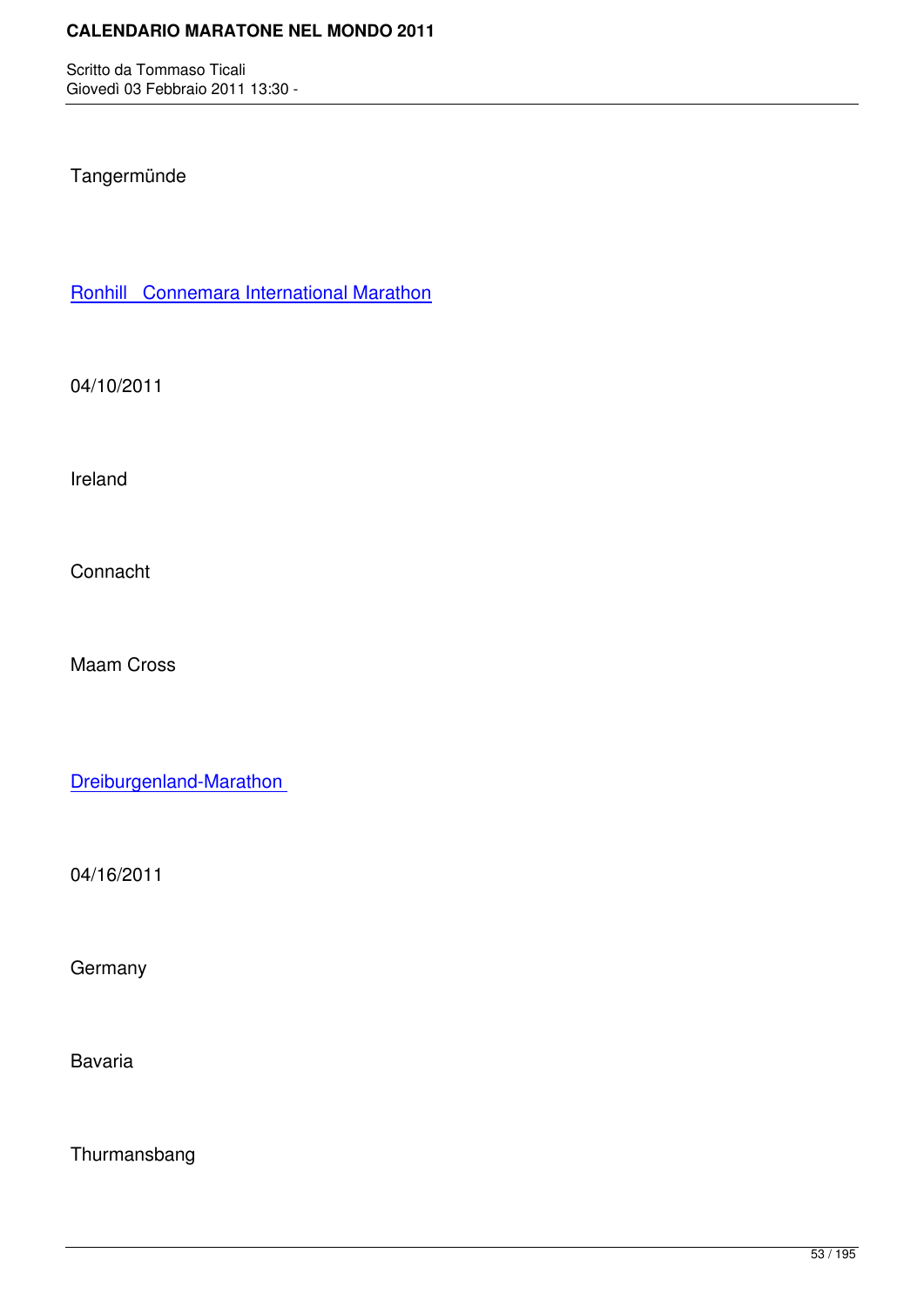Coastal Trail Series - Exmoor - Marathon

[04/16/2011](http://marathons.ahotu.com/race/coastal-trail-series-exmoor-marathon)

United Kingdom

England

Exmoor National Park

Marathon Zeeuws-Vlaanderen

[04/16/2011](http://marathons.ahotu.com/race/marathon-zeeuws-vlaanderen)

**Netherlands** 

Zealand

Terneuzen

Virgin London Marathon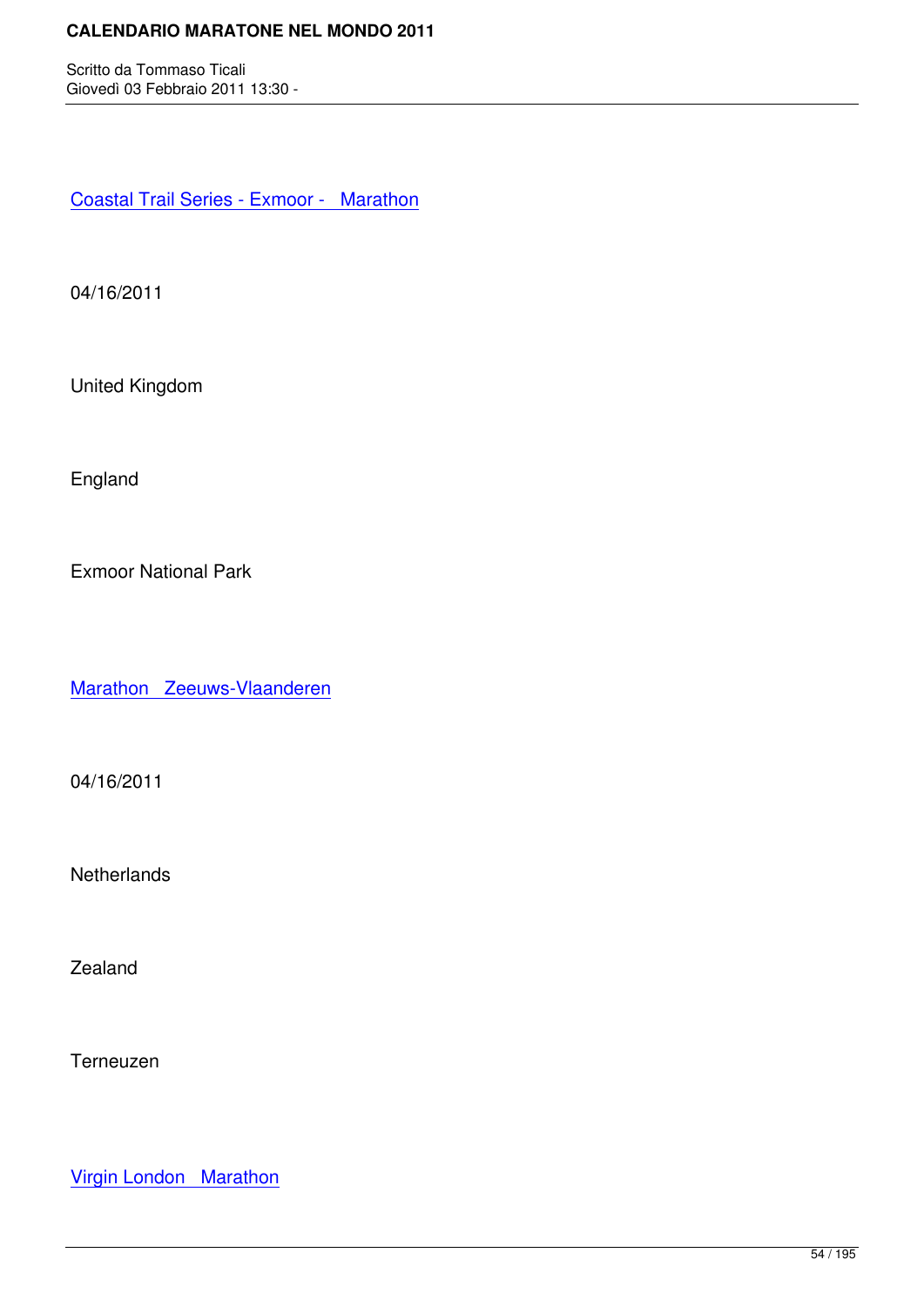04/17/2011

United Kingdom

England

London

Vienna City Marathon

[04/17/2011](http://marathons.ahotu.com/race/vienna_city_marathon)

Austria

Vienna

**Spreewald Marathon** 

[04/17/2011](http://marathons.ahotu.com/race/spreewald_marathon)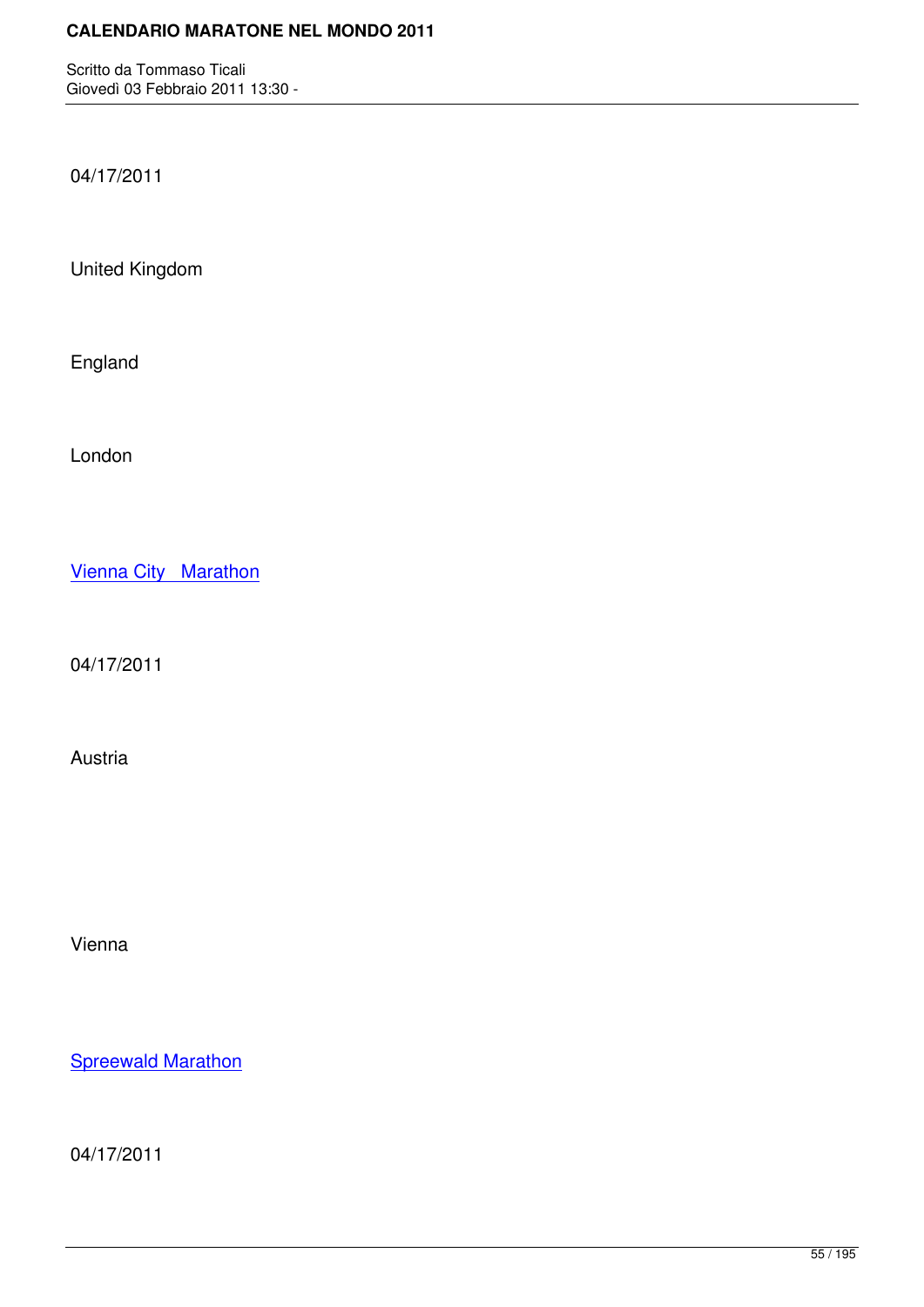**Germany** 

Brandenburg

Spreewald

Marathon d'Azay le rideau

[04/17/2011](http://marathons.ahotu.com/race/marathon-d-azay-le-rideau)

France

Indre-et-Loire

Azay le Rideau

Maratón de Madrid

[04/17/2011](http://marathons.ahotu.com/race/maraton-de-madrid)

Spain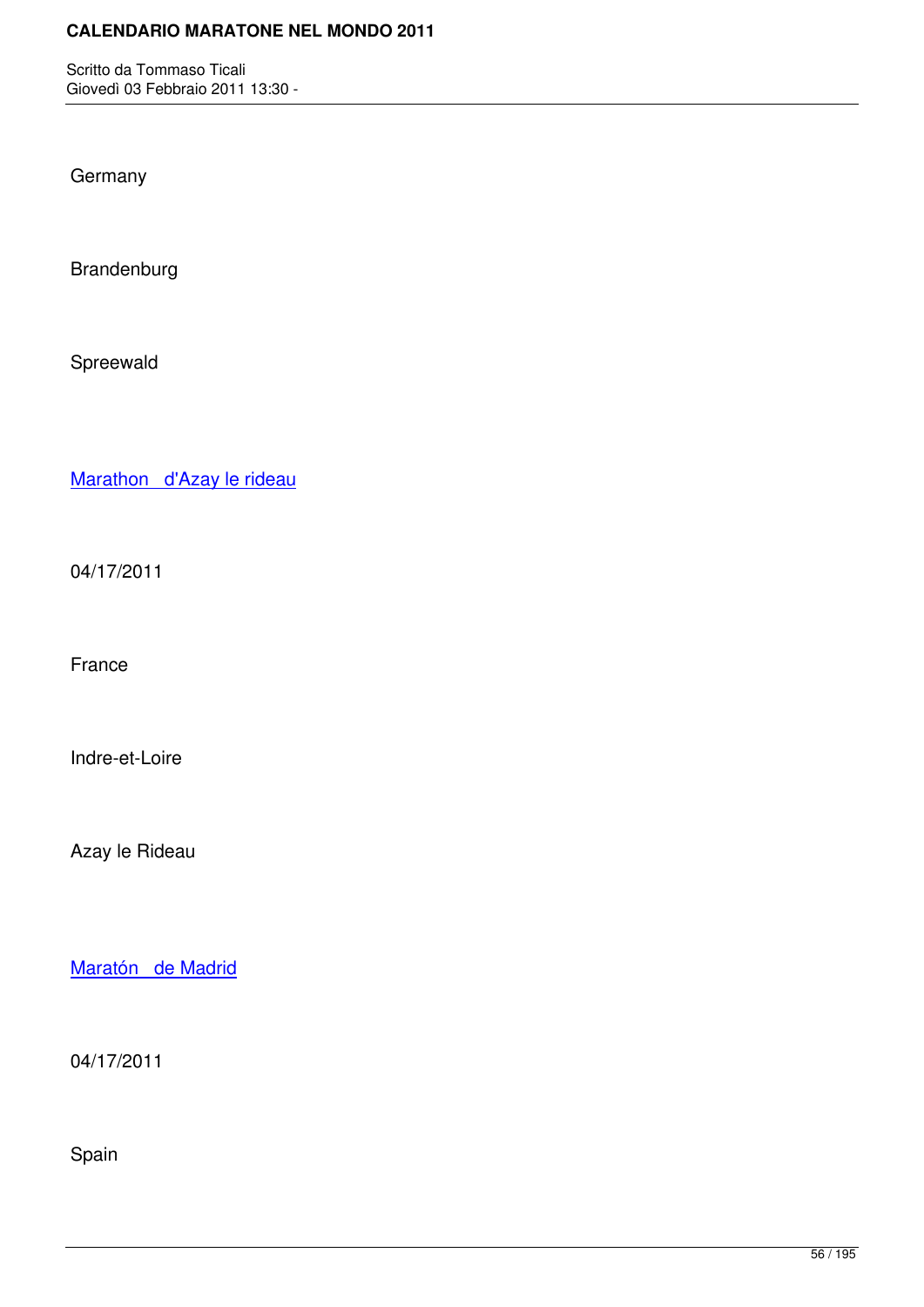Madrid

Madrid

Zürich Marathon

[04/17/2011](http://marathons.ahotu.com/race/zrich_marathon)

Switzerland

Zurich

Zürich

Darß Marathon

[04/17/2011](http://marathons.ahotu.com/race/dar-marathon)

**Germany** 

Mecklenburg-Vorpommern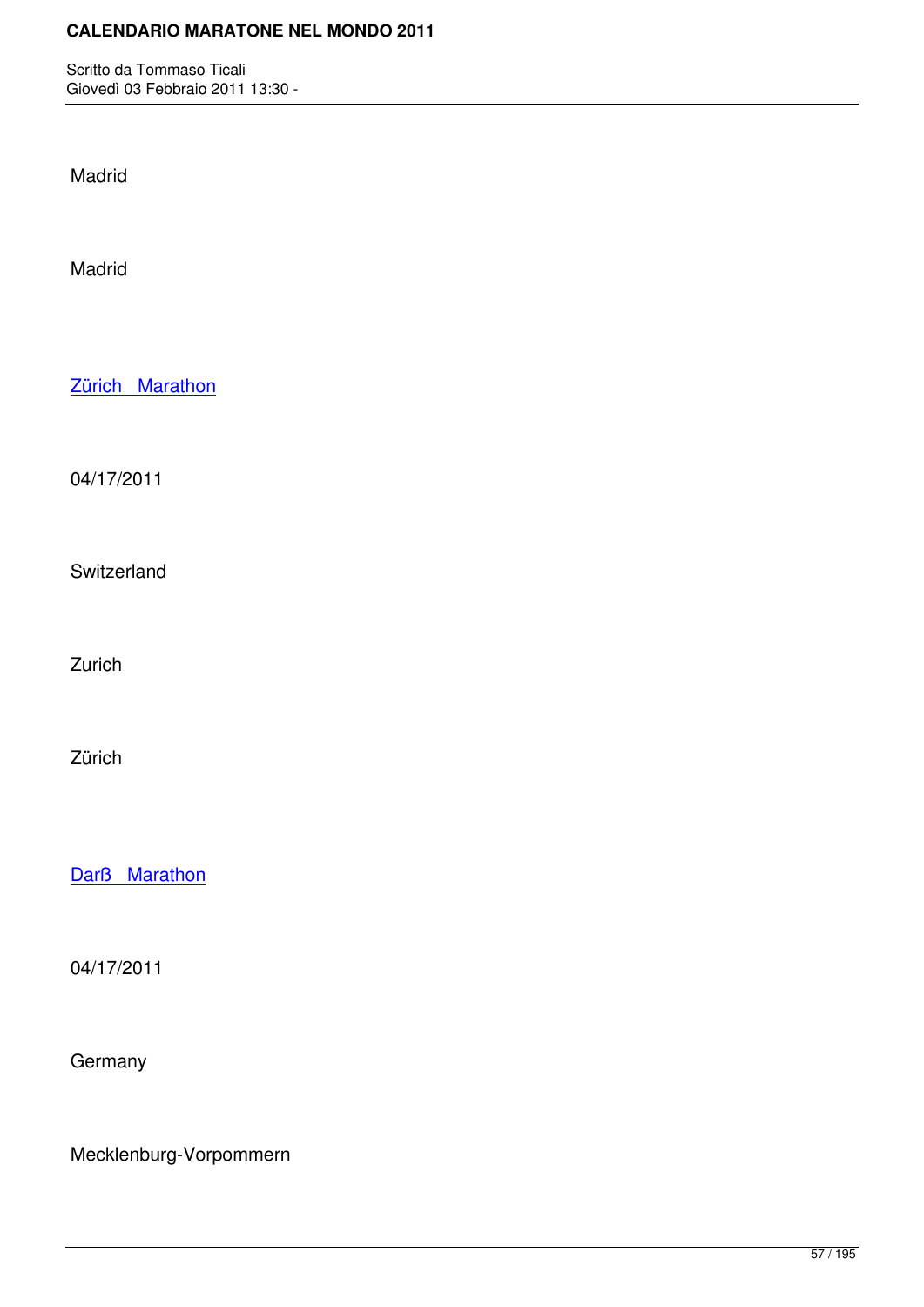Darß

Werdauer Waldlauf

[04/17/2011](http://marathons.ahotu.com/race/werdauer-waldlauf)

**Germany** 

Saxony

Werdau

Marathon du Lac d'Annecy

[04/17/2011](http://marathons.ahotu.com/race/marathon_du_lac_dannecy)

France

Haute-Savoie

Annecy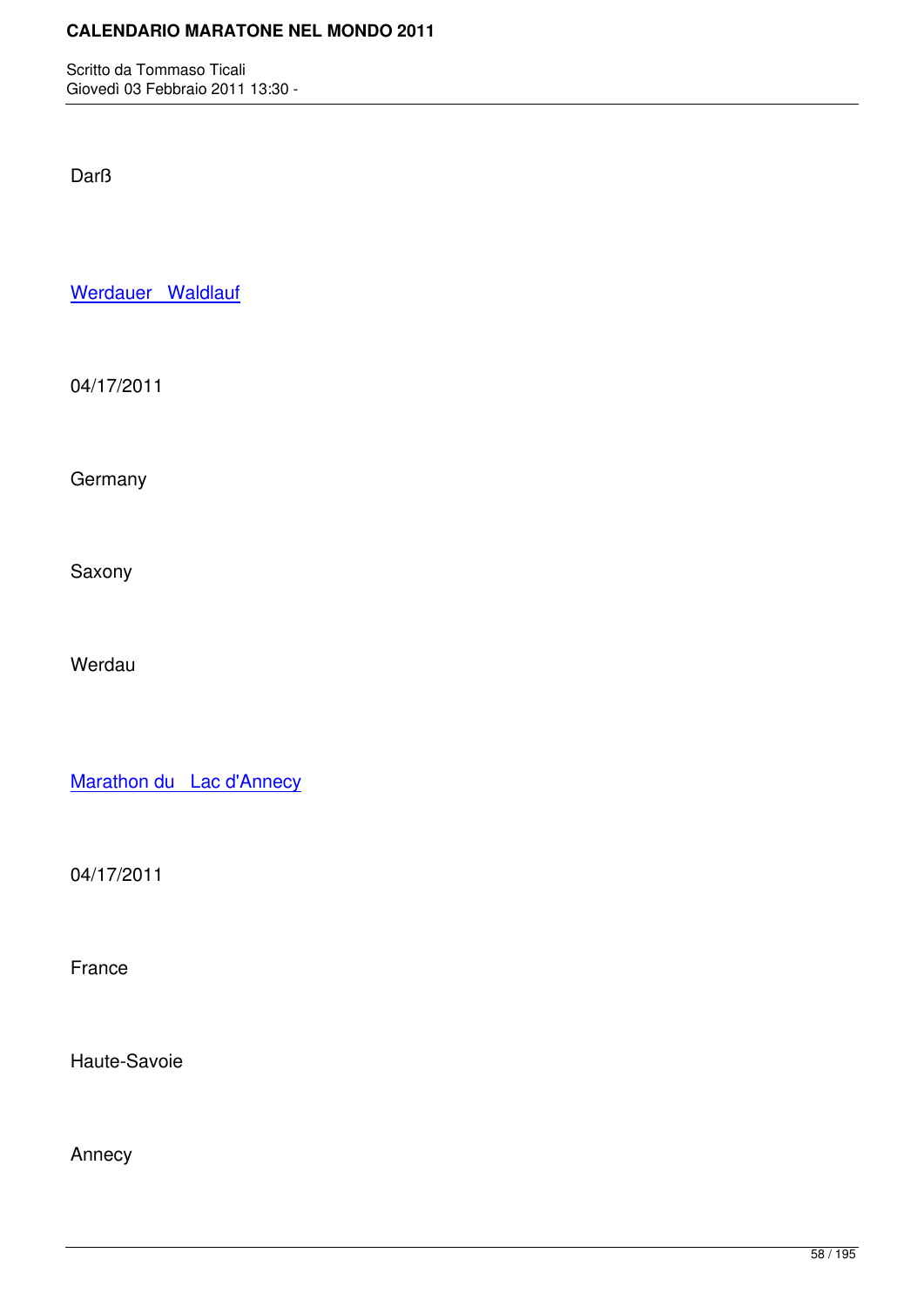**Belgrade Marathon** 

[04/17/2011](http://marathons.ahotu.com/race/belgrade-marathon)

Serbia

Belgrade

Trail Drôme Lafuma - 42K

[04/17/2011](http://marathons.ahotu.com/race/trail-drome-lafuma-42k)

France

Drôme

Buis les Baronnies

Enschede Marathon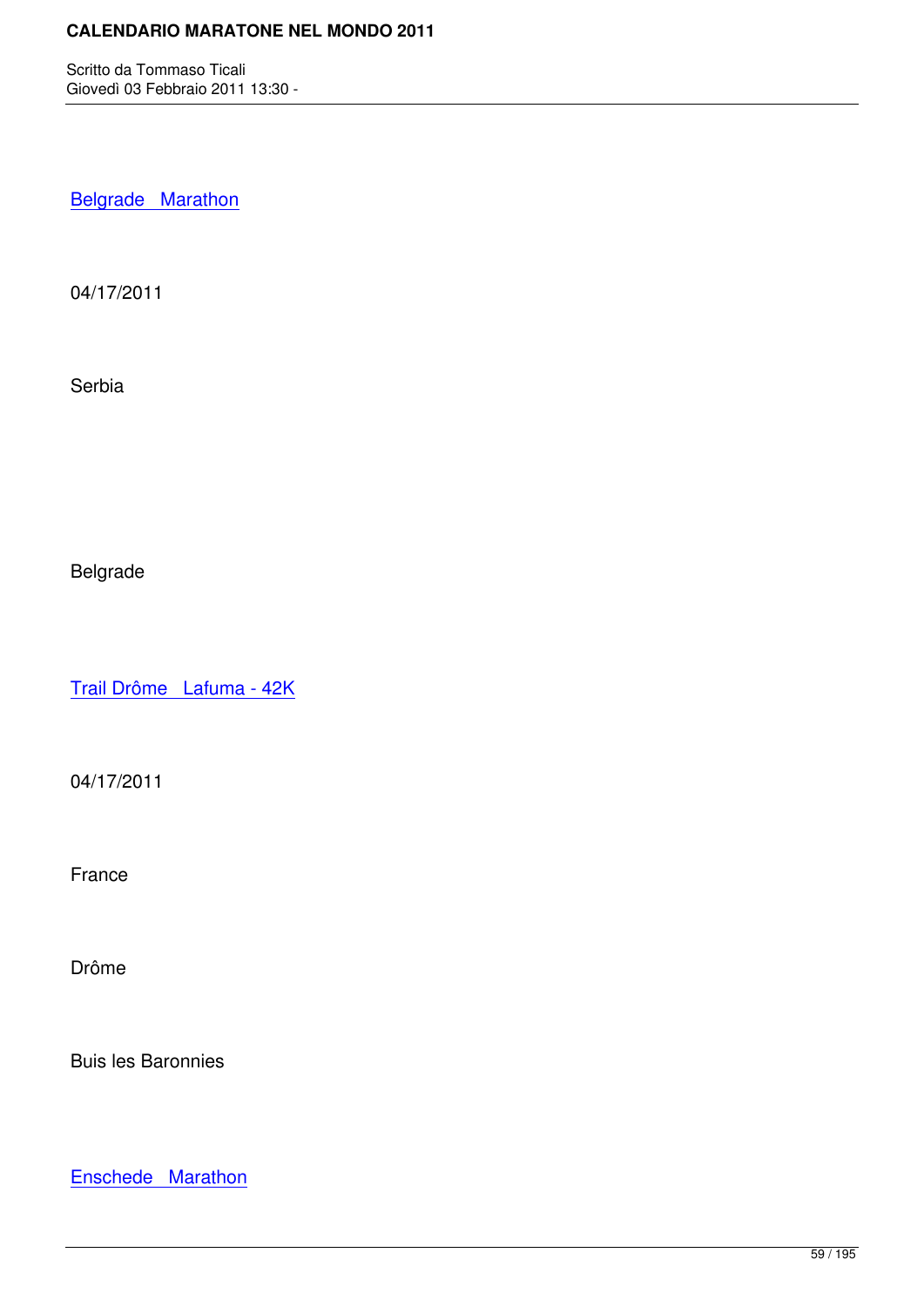04/17/2011

**Netherlands** 

Overijssel

Enschede

Dierhäger Staffel Marathon

[To be confirmed..](http://marathons.ahotu.com/race/dierhager-staffel-marathon)

**Germany** 

Mecklenburg-Vorpommern

Dierhagen

**Marathon de Nantes** 

[04/17/2011](http://marathons.ahotu.com/race/marathon-de-nantes)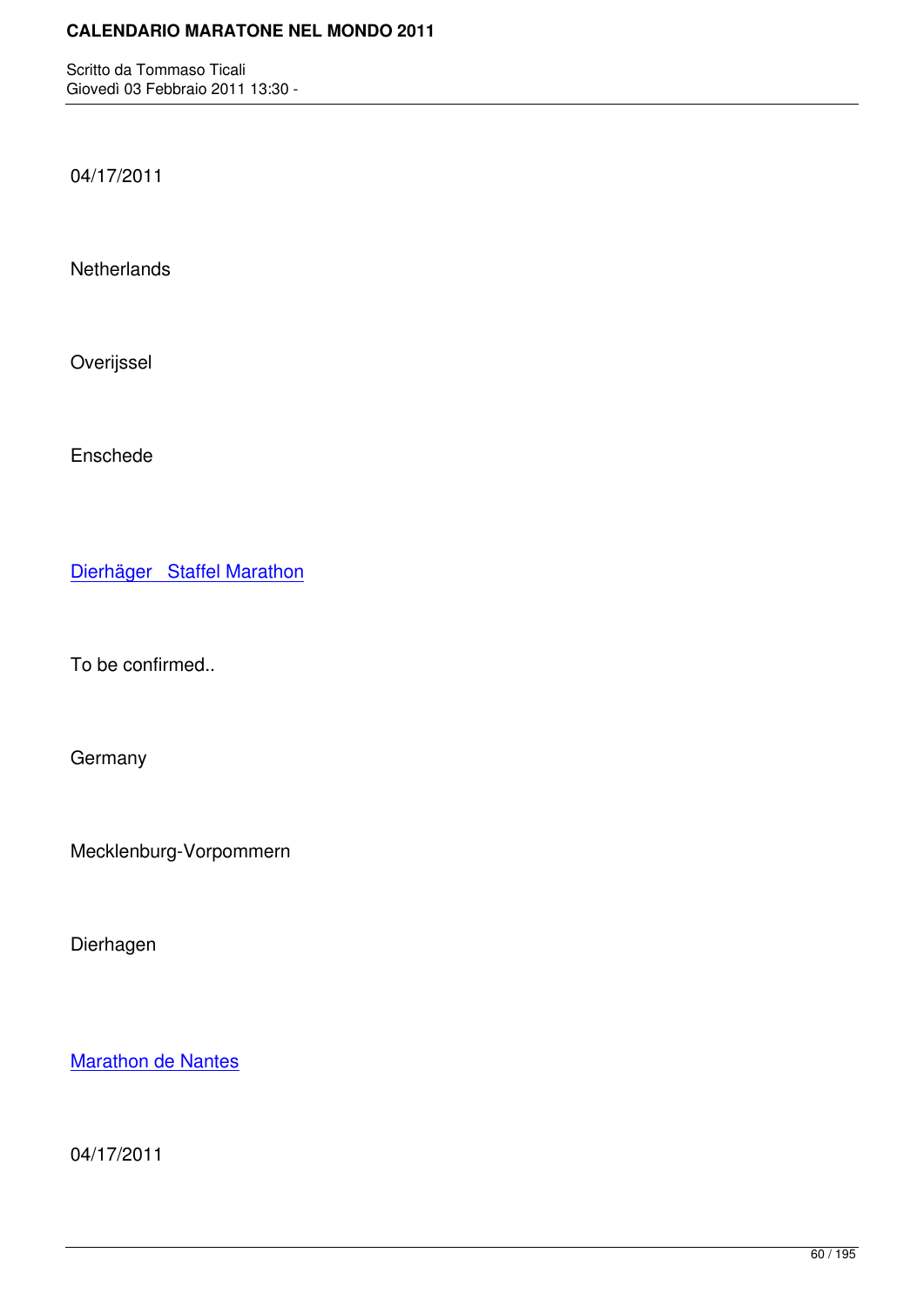France

Loire-Atlantique

Nantes

Marseille Marathon

[04/17/2011](http://marathons.ahotu.com/race/marseille-marathon)

France

Bouches-du-Rhône

Marseille

Cracovia Marathon

[04/17/2011](http://marathons.ahotu.com/race/cracovia-marathon)

Poland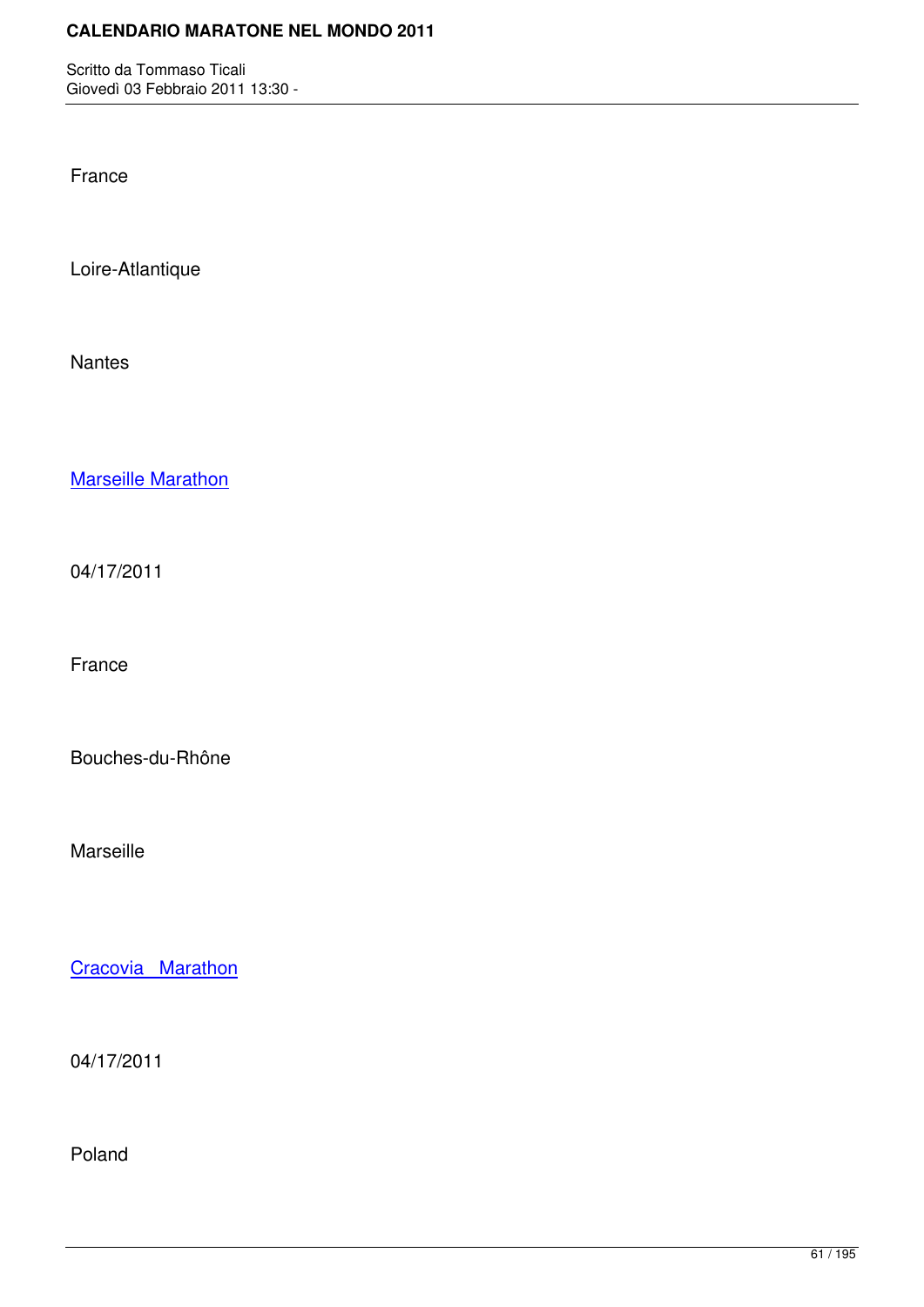**Cracovia** 

Maratona Sant-Antonio

[04/17/2011](http://marathons.ahotu.com/race/maratona-sant-antonio)

Italy

Veneto

Padova

Leipziger Marathon

[04/17/2011](http://marathons.ahotu.com/race/leipziger-marathon)

**Germany** 

Saxony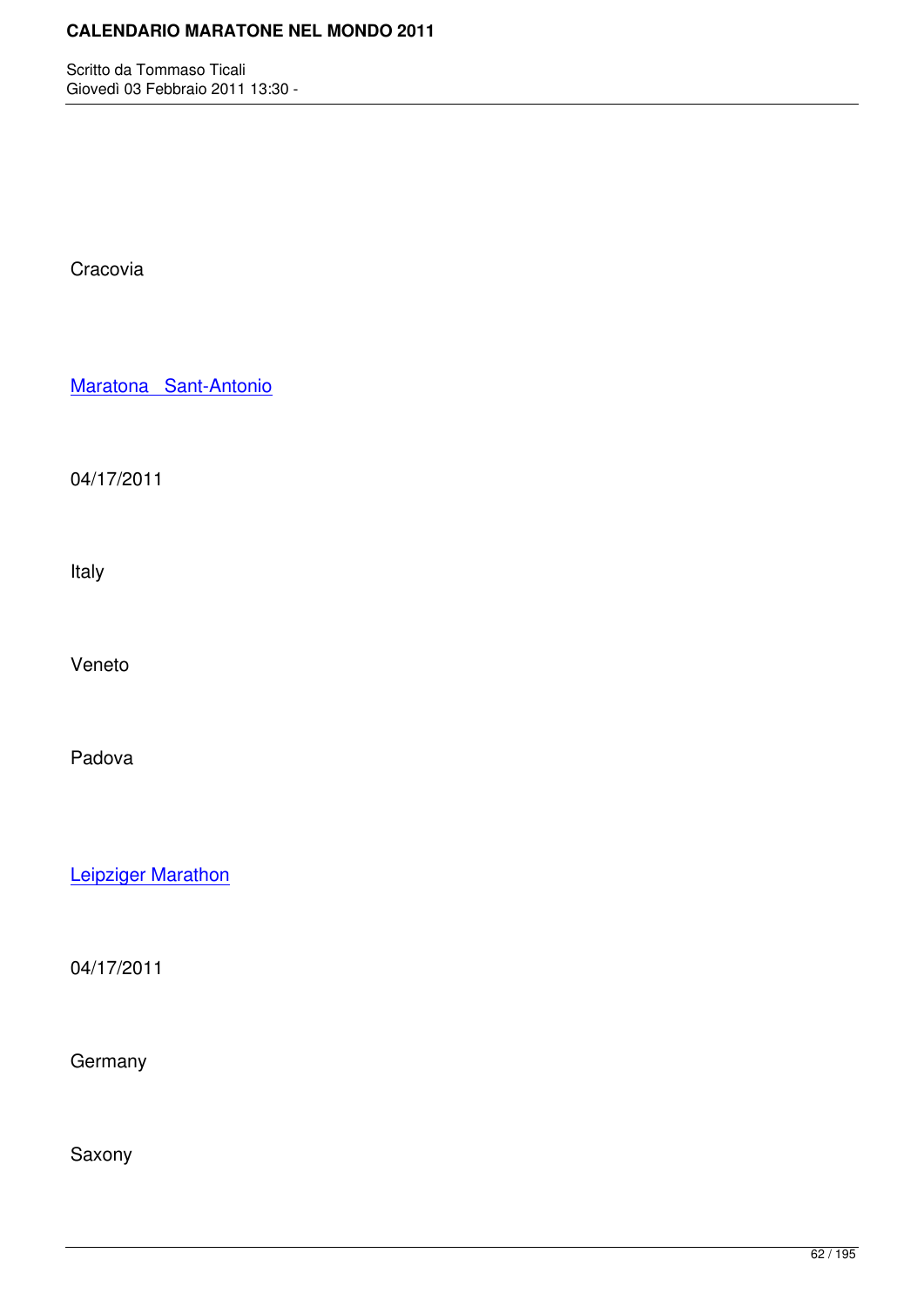Leipzig

Aalborg Brutal Marathon

[04/22/2011](http://marathons.ahotu.com/race/aalborg_brutal_marathon)

**Denmark** 

Nordjylland

Aalborg

Olympic Trail 1000 Sources

[04/24/2011](http://marathons.ahotu.com/race/olympic-trail-1000-sources)

France

Corrèze

Bugeat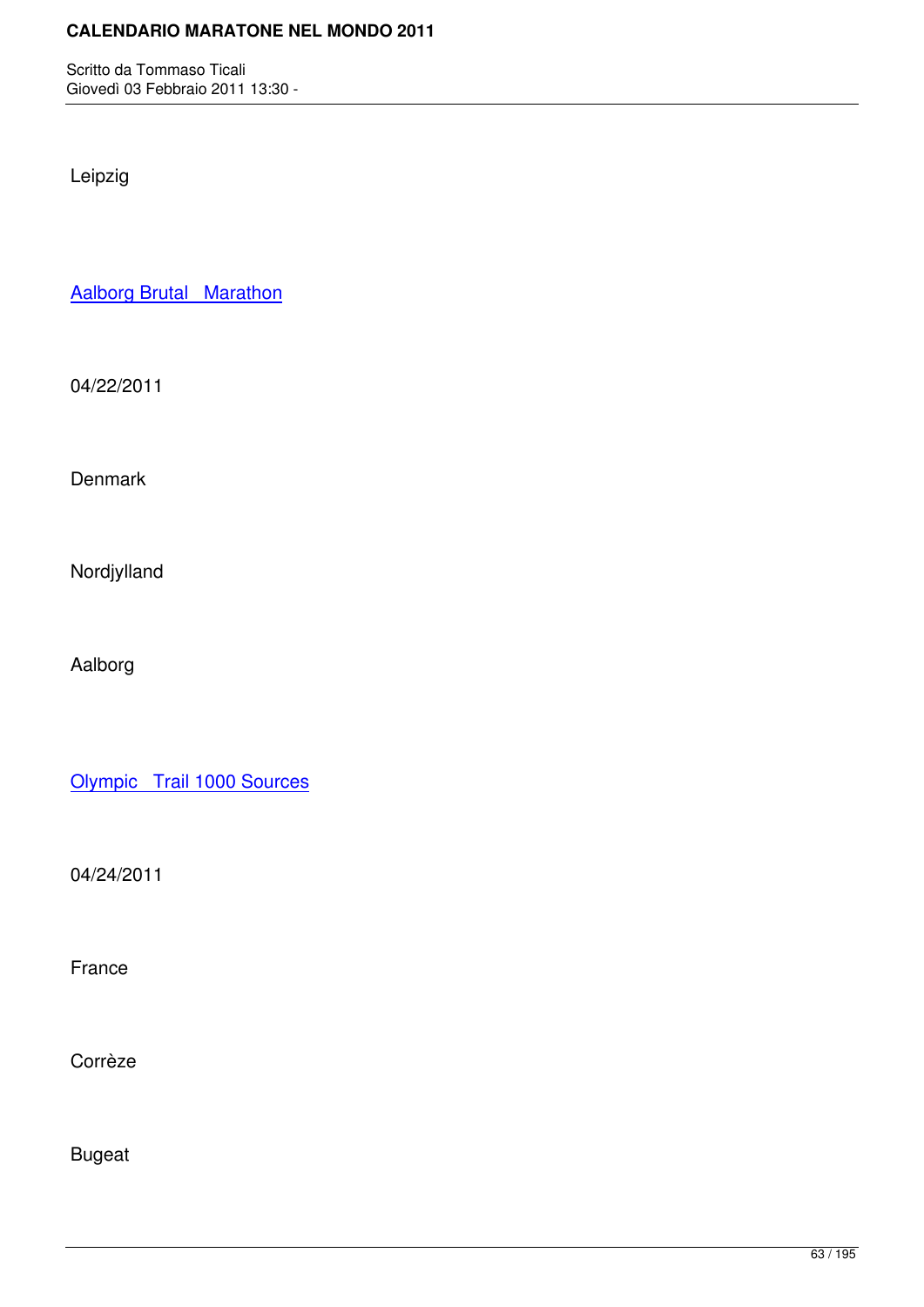Marathon d'Albi

[04/24/2011](http://marathons.ahotu.com/race/marathon-d-albi)

France

Tarn

Albi

Ballyhoura Mountain Marathon

[04/29/2011](http://marathons.ahotu.com/race/ballyhoura-mountain-marathon)

Ireland

Munster

**Ballyhoura** 

Muttenz Marathon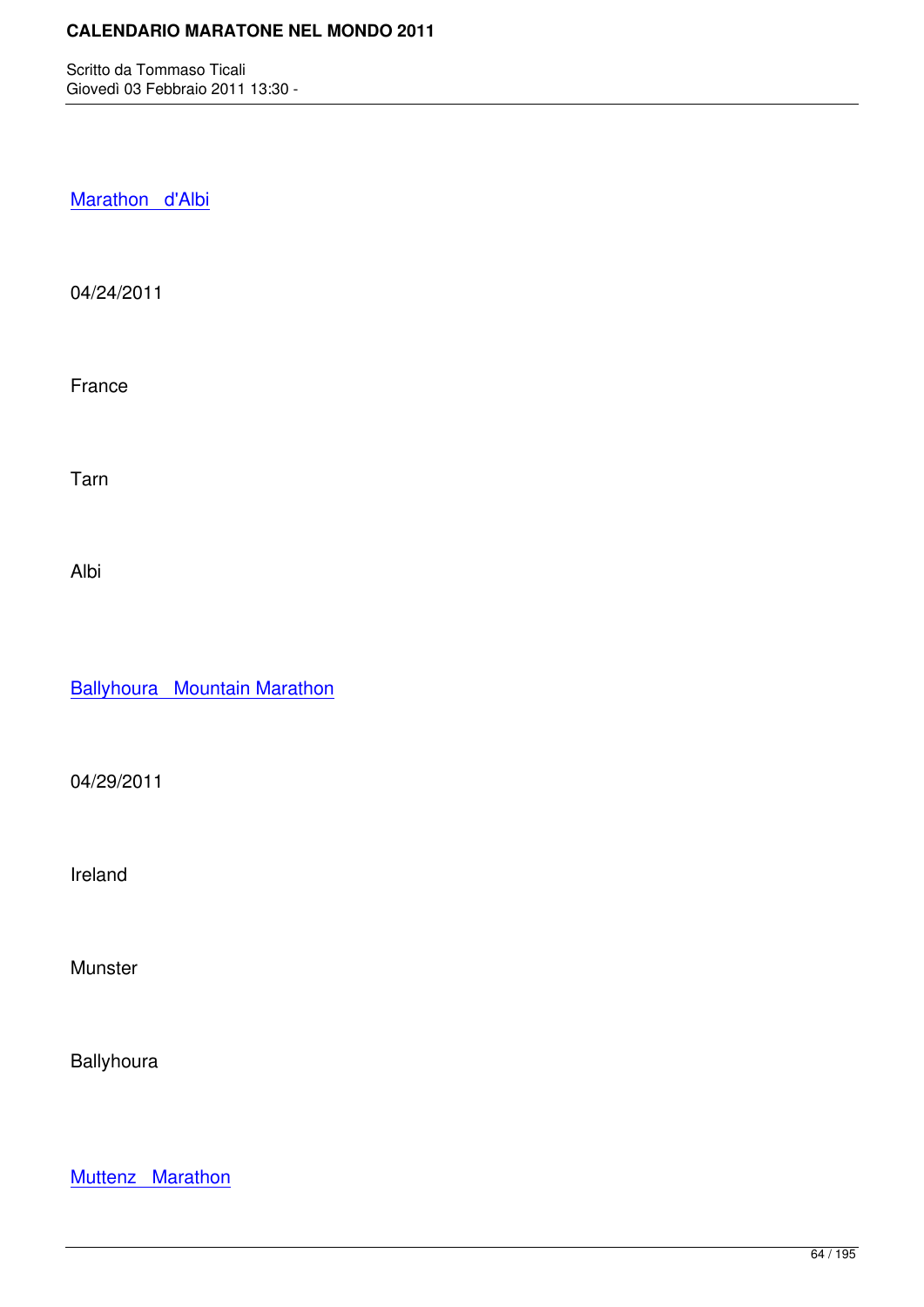04/30/2011

**Switzerland** 

Basel-Country

**Muttenz** 

Maratona del Riso

[05/01/2011](http://marathons.ahotu.com/race/maratona-del-riso)

Italy

Piedmont

Vercelli

Evergem-Ekiden

[05/01/2011](http://marathons.ahotu.com/race/evergem-ekiden)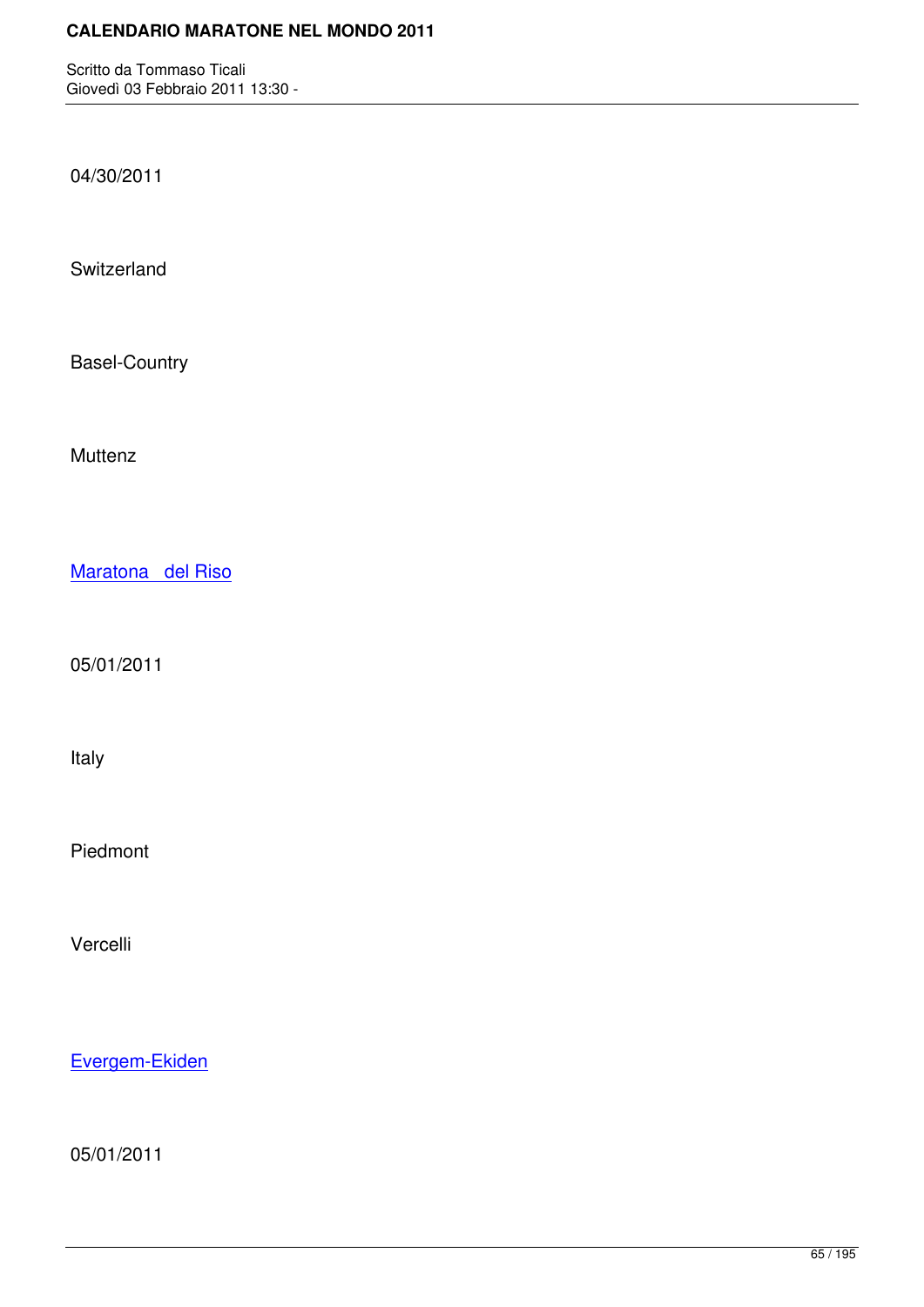Belgium

Ertvelde

Marathon St. Wendel

[05/01/2011](http://marathons.ahotu.com/race/marathon-st-wendel)

**Germany** 

Saarland

St. Wendel

Marathon de Sénart

[05/01/2011](http://marathons.ahotu.com/race/marathon-de-senart)

France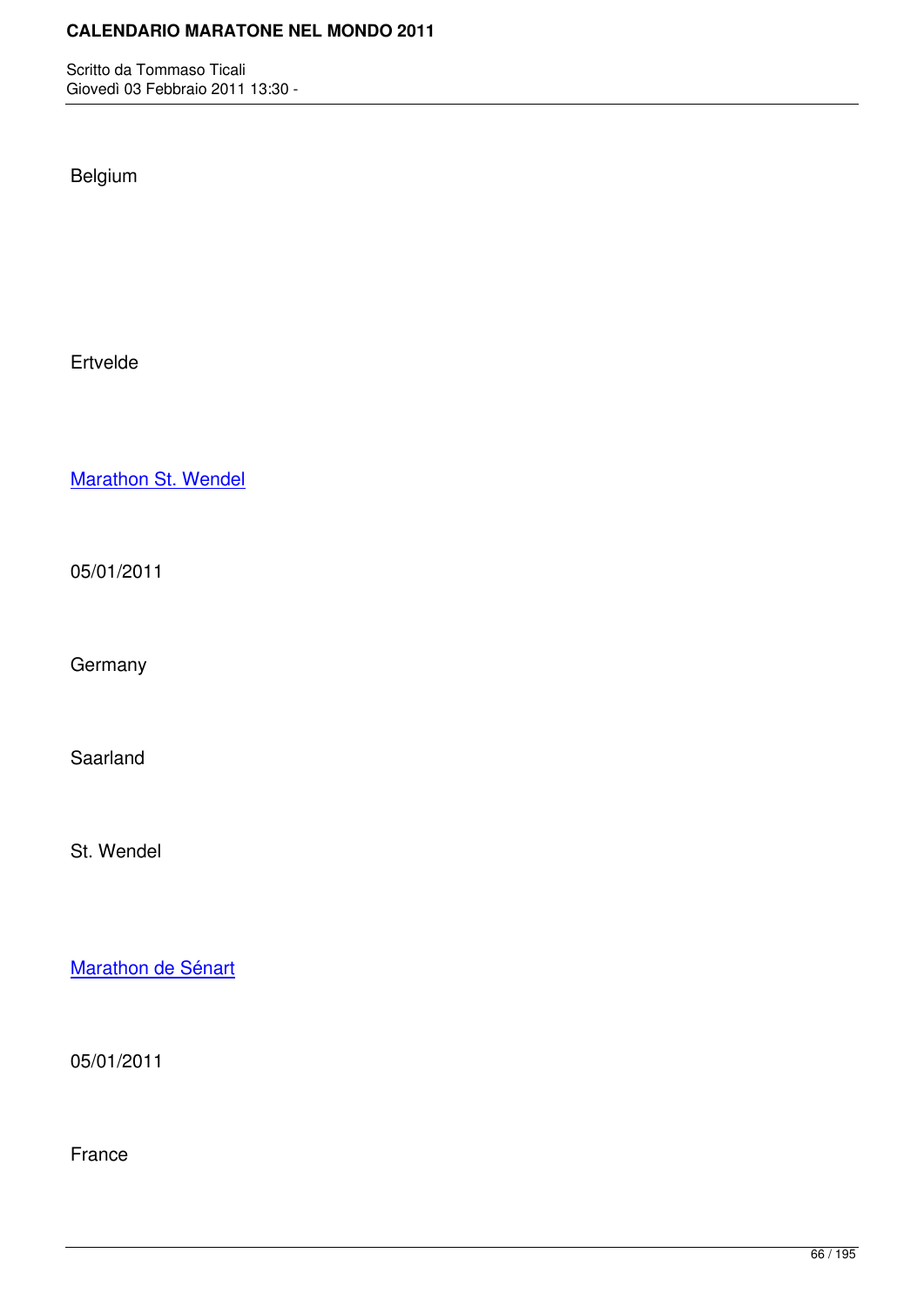Seine-et-Marne

Sénart

Marató d'Empúries

[05/01/2011](http://marathons.ahotu.com/race/marato-d-empuries)

Spain

**Catalonia** 

L'Escala

Neolithic Marathon

[05/01/2011](http://marathons.ahotu.com/race/neolithic-marathon)

United Kingdom

England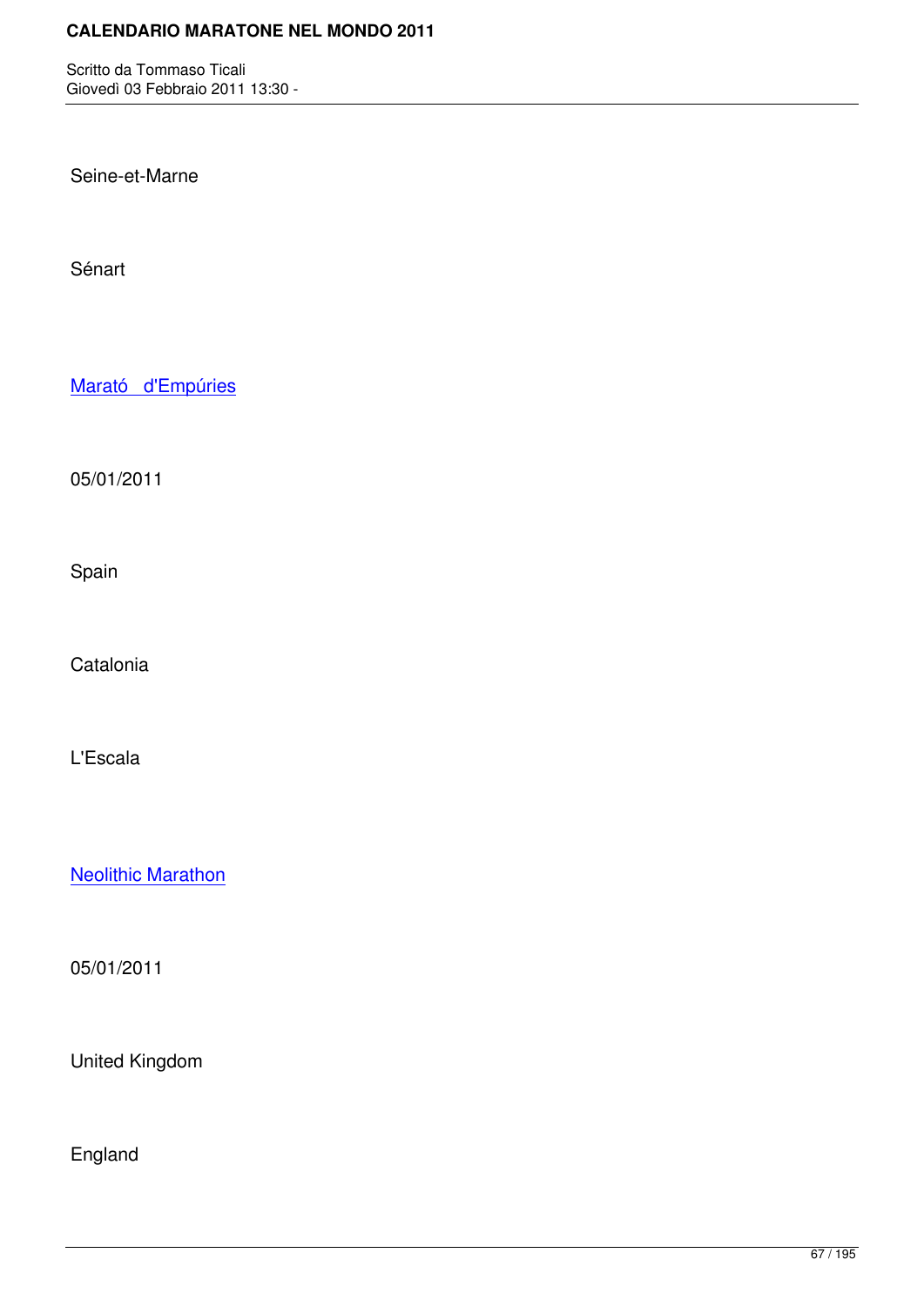Avebury

North Dorset Village Marathon

[05/01/2011](http://marathons.ahotu.com/race/north-dorset-village-marathon)

United Kingdom

England

Sturminster Newton

**Belfast City Marathon** 

[05/02/2011](http://marathons.ahotu.com/race/belfast-city-marathon)

United Kingdom

Northern Ireland

Belfast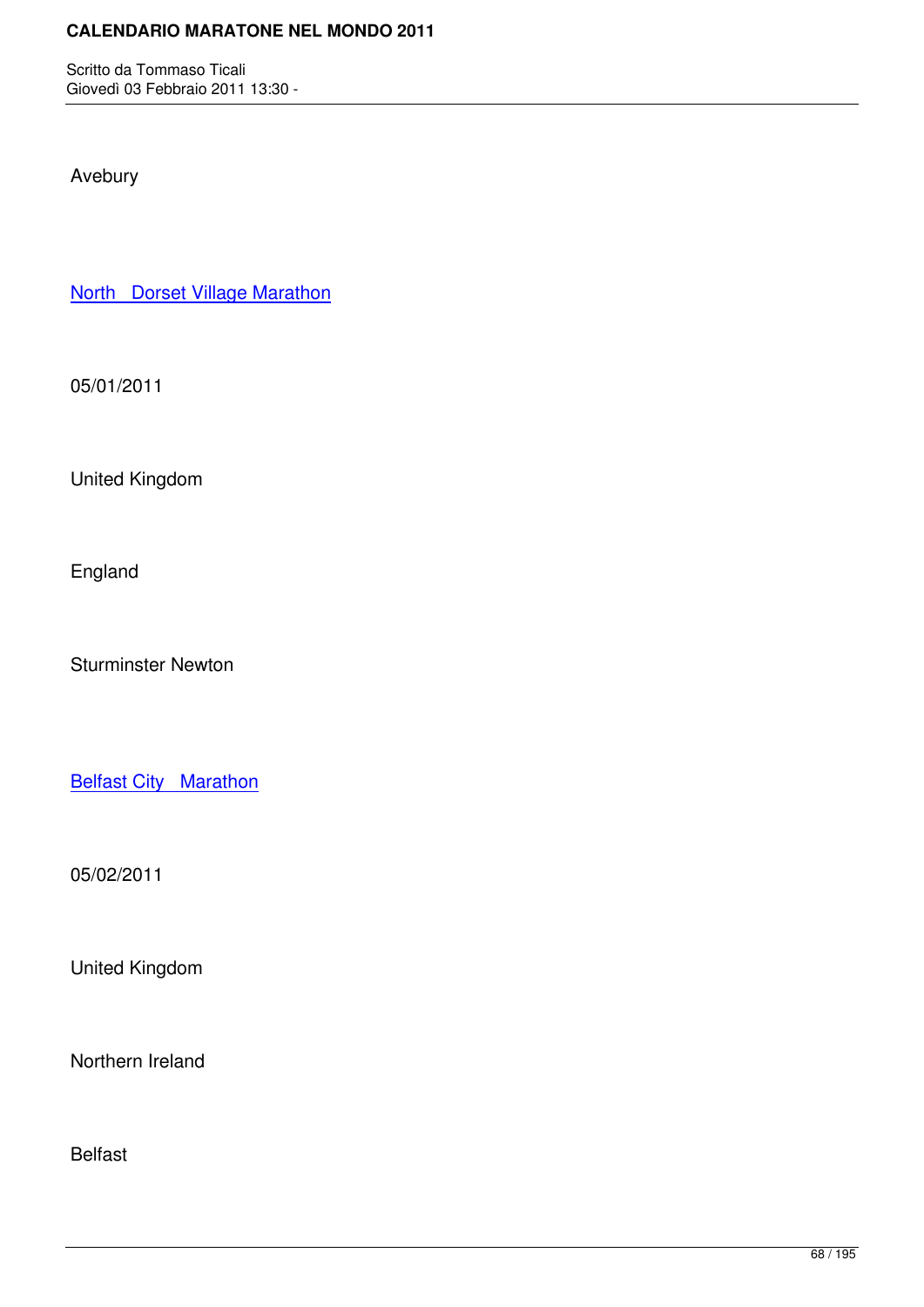**WelschLauf** 

[05/07/2011](http://marathons.ahotu.com/race/welschlauf)

Austria

Ehrenhausen

Ålesund Maraton

[05/07/2011](http://marathons.ahotu.com/race/alesund-maraton)

Norway

Ålesund

Teutoburger-Wald-Marathon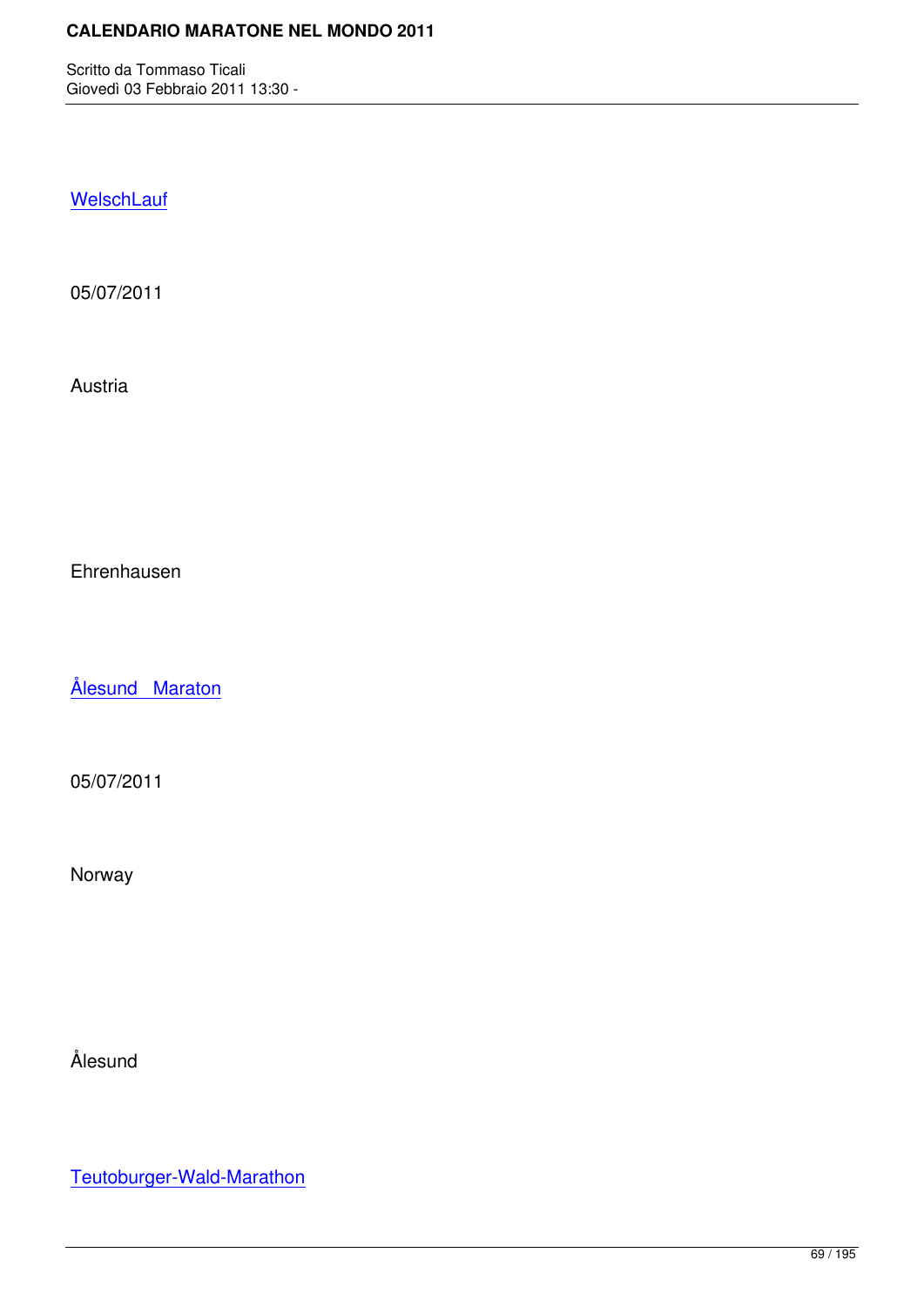05/08/2011

**Germany** 

North Rhine-Westphalia

Lage

**Halstead & Essex Marathon** 

[05/08/2011](http://marathons.ahotu.com/race/halstead-essex-marathon)

United Kingdom

England

Halstead

Volkswagen Prague Marathon

[05/08/2011](http://marathons.ahotu.com/race/volkswagen-prague-marathon)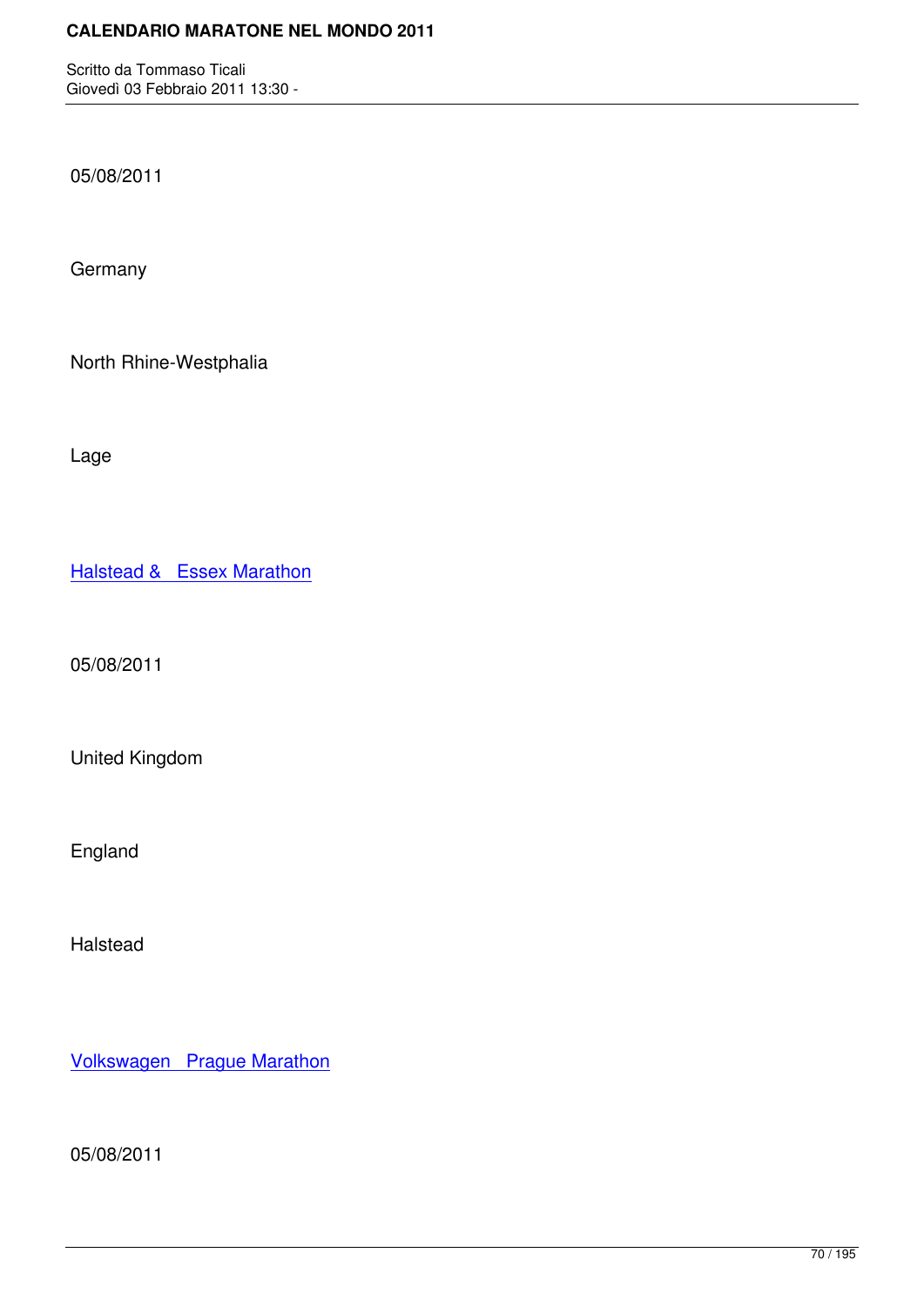Czech Republic

Prague

Maratón Int'l Martin Fiz

[05/08/2011](http://marathons.ahotu.com/race/maraton-int-l-martin-fiz)

Spain

Basque Country

Vitoria

Goitzsche Marathon

[05/08/2011](http://marathons.ahotu.com/race/goitzsche-marathon)

**Germany**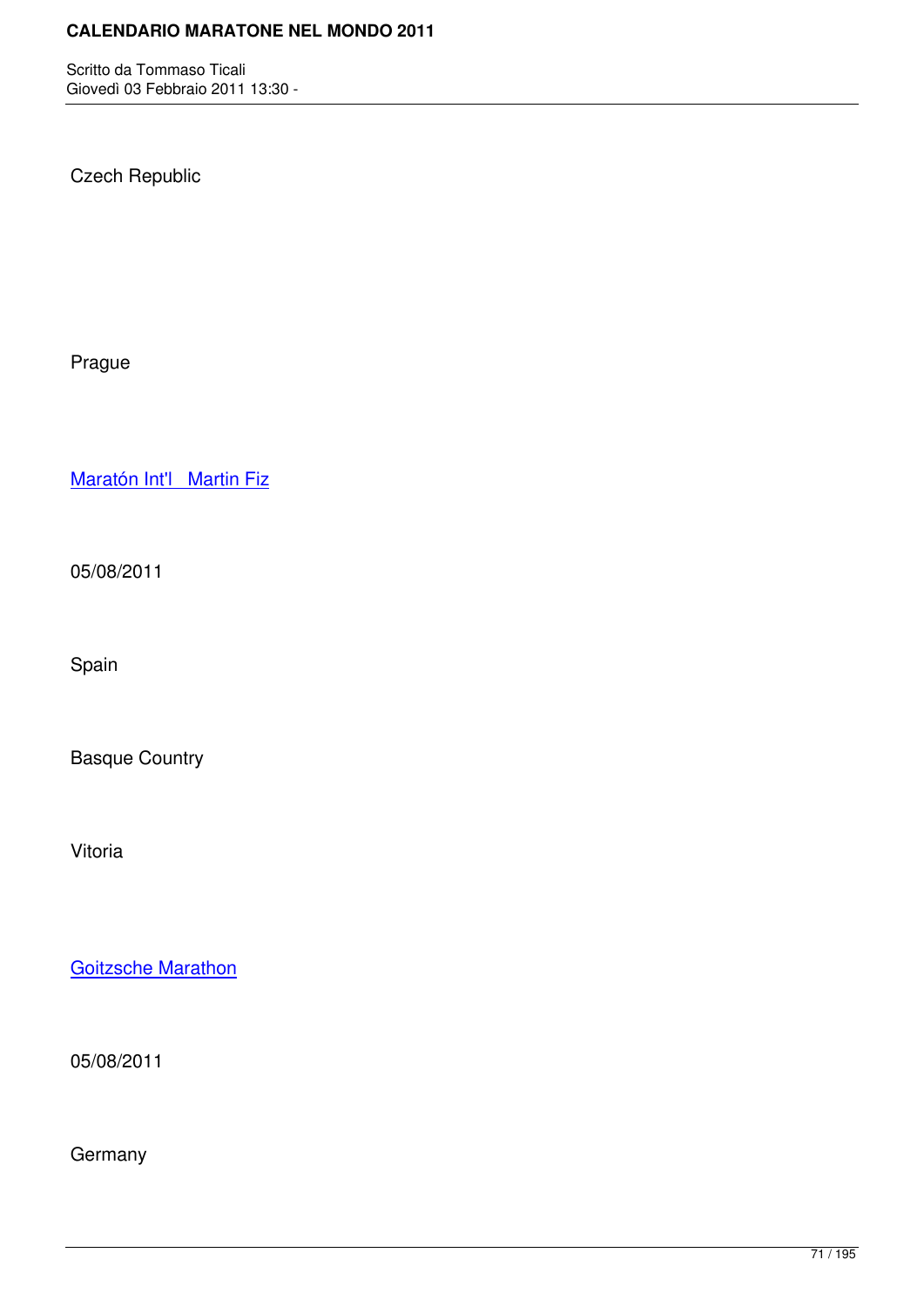Saxony-Anhalt

Bitterfeld

**TUIfly** Marathon Hannover

[05/08/2011](http://marathons.ahotu.com/race/tuifly-marathon-hannover)

**Germany** 

Lower Saxony

Hannover

METRO Group Marathon Düsseldorf

[05/08/2011](http://marathons.ahotu.com/race/metro_group_marathon_dsseldorf)

**Germany** 

North Rhine-Westphalia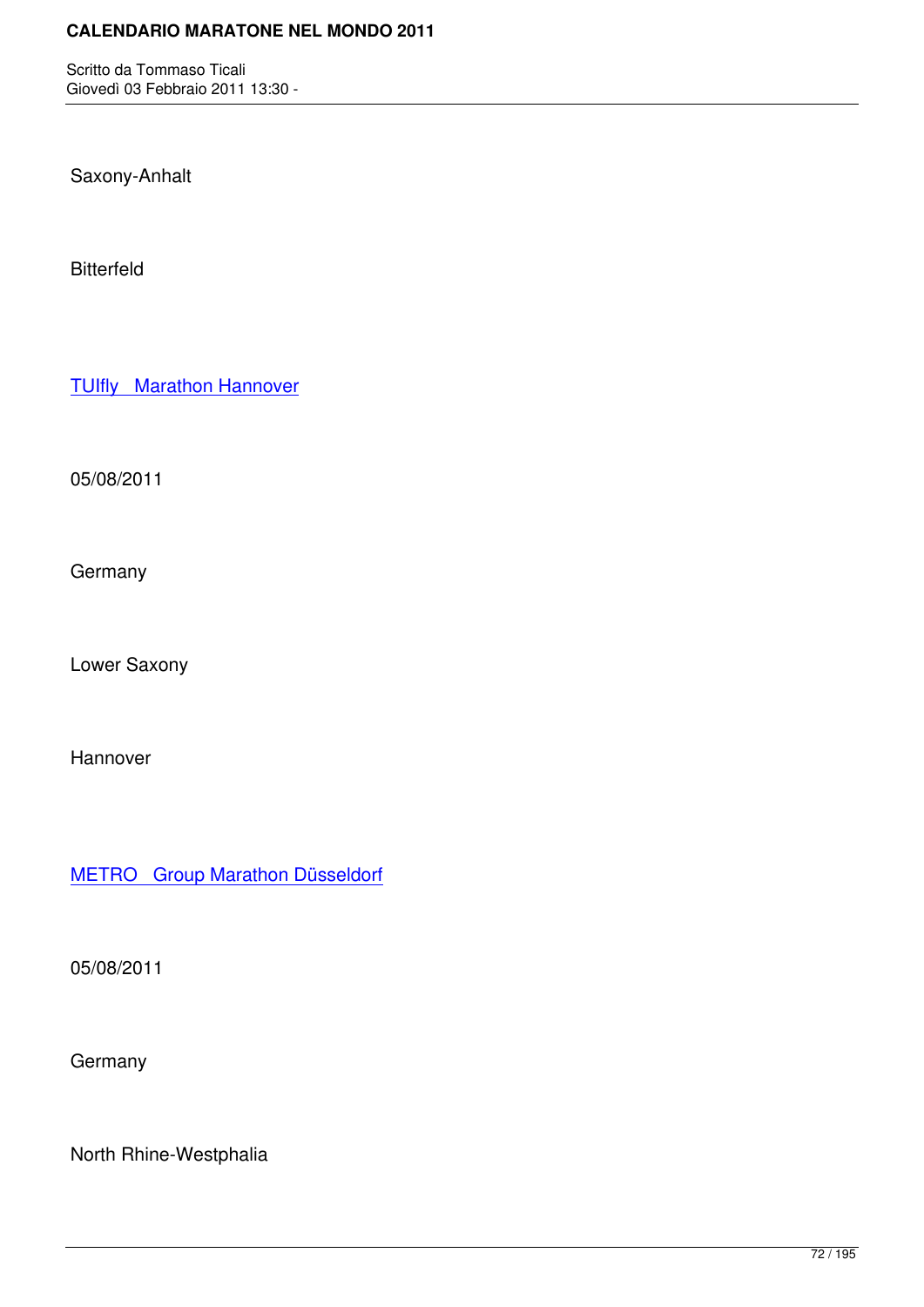Düsseldorf

Maas Marathon de la Meuse

[05/08/2011](http://marathons.ahotu.com/race/maas-marathon-de-la-meuse)

Belgium

Visé / Liège

Maratona d'Europa

[05/08/2011](http://marathons.ahotu.com/race/maratona-d-europa)

Italy

Friuli-Venezia Giulia

Trieste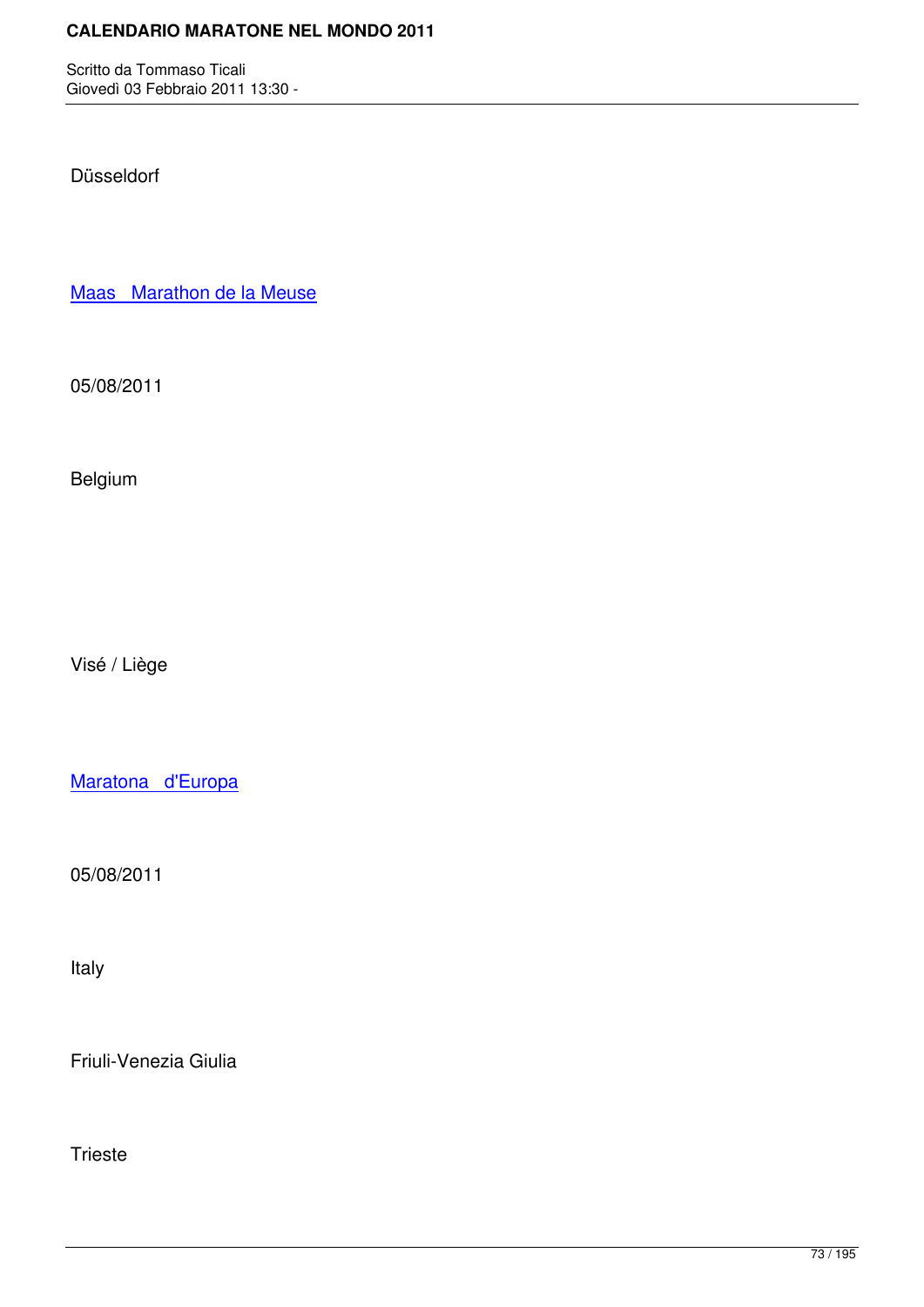Maratona Internazionale del Custoza

[05/08/2011](http://marathons.ahotu.com/race/maratona-internazionale-del-custoza)

Italy

Veneto

Sommacampagna

**Gutenberg Marathon** 

[05/08/2011](http://marathons.ahotu.com/race/gutenberg-marathon)

**Germany** 

Rhineland-Palatinate

Mainz

RENTA Oberelbe-Marathon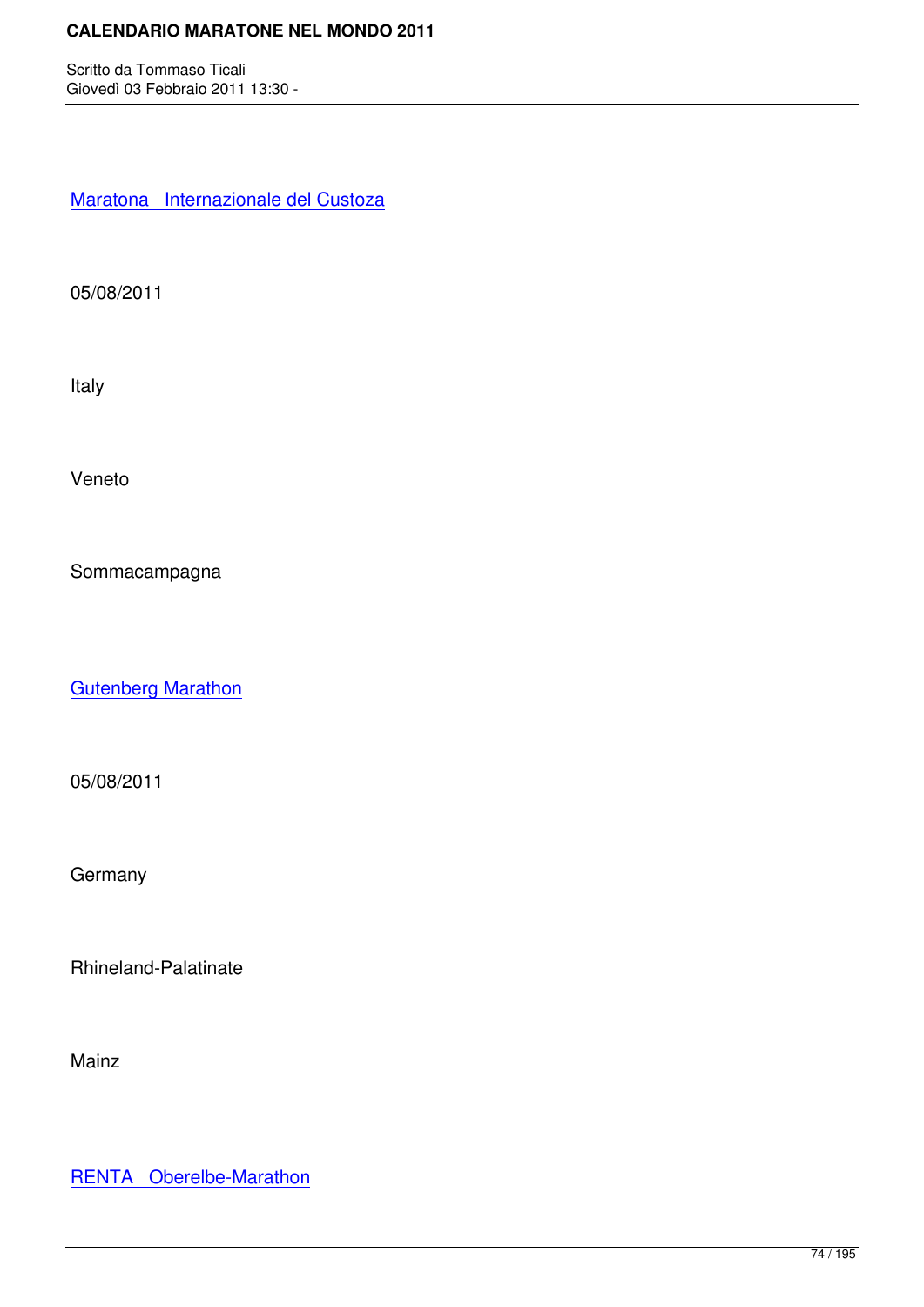05/08/2011

**Germany** 

Saxony

Königstein

Bad Waldseer Lauffieber

[05/14/2011](http://marathons.ahotu.com/race/bad-waldseer-lauffieber)

Germany

Baden-Württemberg

Bad Waldsee

Bödefelder Hollenlauf

[05/14/2011](http://marathons.ahotu.com/race/bodefelder-hollenlauf)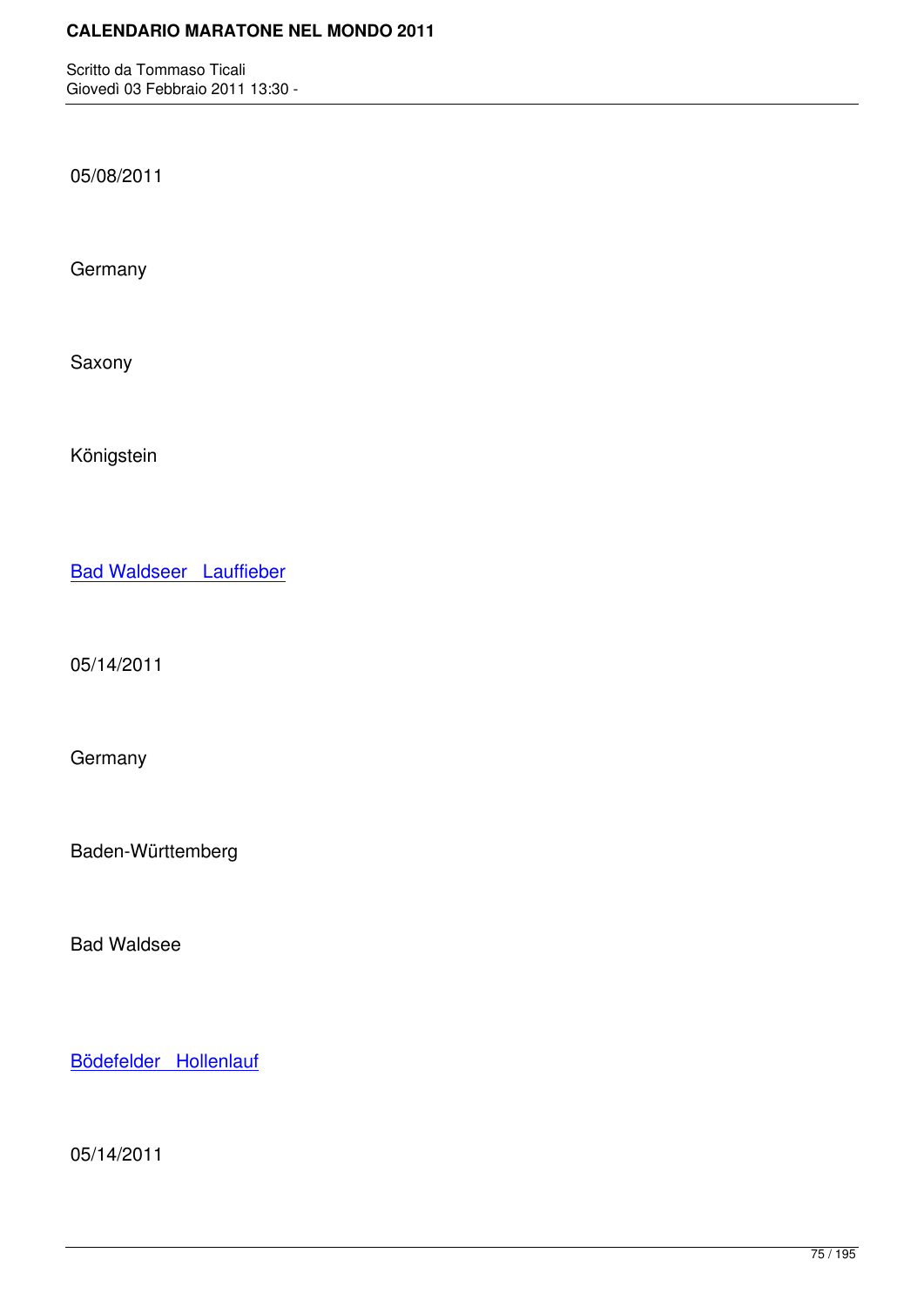**Germany** 

North Rhine-Westphalia

Bödefeld

Marathon de Blaye Côtes de Bordeaux

[05/14/2011](http://marathons.ahotu.com/race/marathon-de-blaye-cotes-de-bordeaux)

France

Gironde

Blaye

Gerolsteiner Helgoland-Marathon

[05/14/2011](http://marathons.ahotu.com/race/gerolsteiner-helgoland-marathon)

**Germany**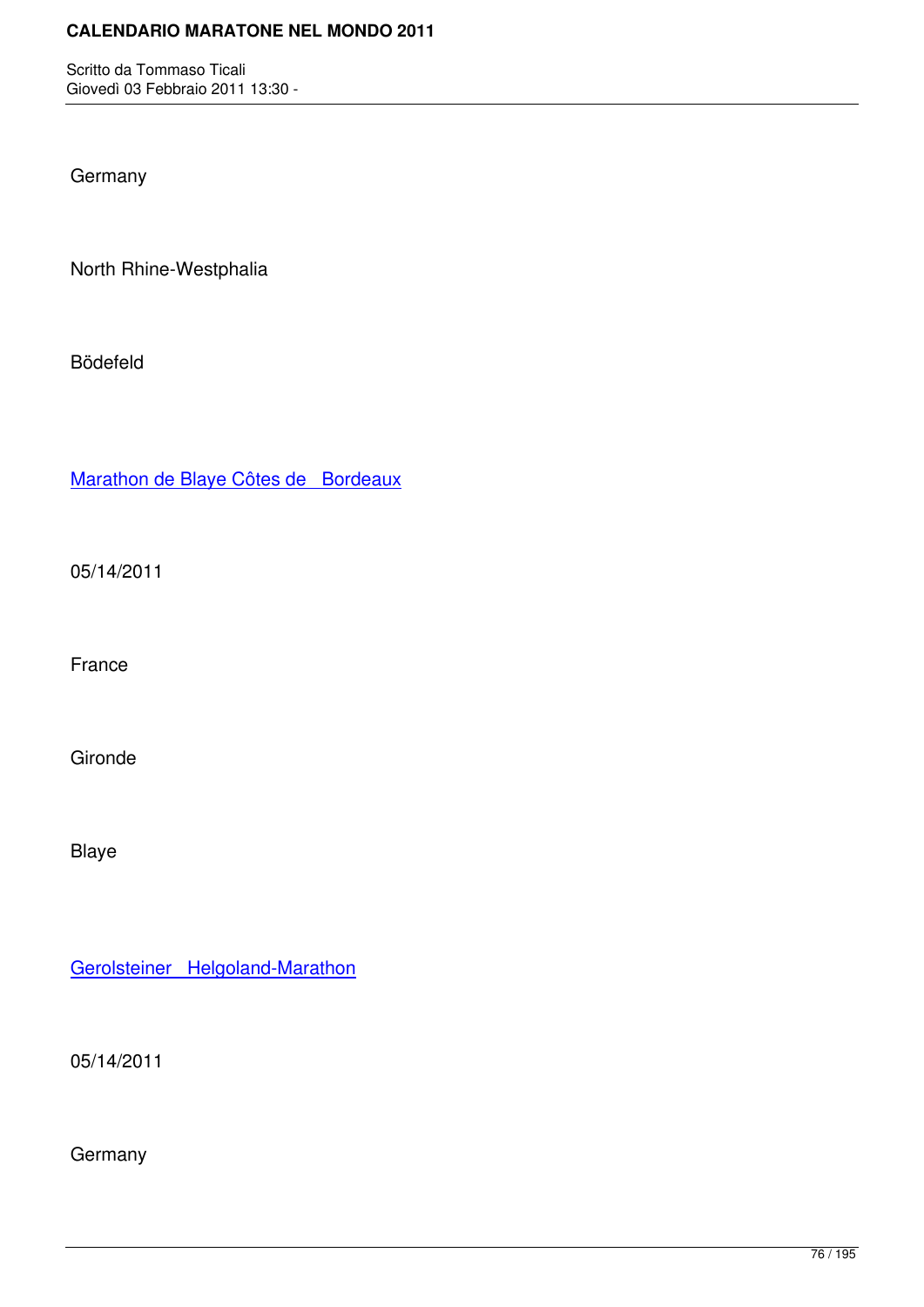Schleswig-Holstein

Helgoland

Trollinger Marathon

[05/15/2011](http://marathons.ahotu.com/race/trollinger-marathon)

**Germany** 

Baden-Württemberg

Heilbronn

iWelt Marathon Wuerzburg

[05/15/2011](http://marathons.ahotu.com/race/iwelt-marathon-wuerzburg)

**Germany** 

Bavaria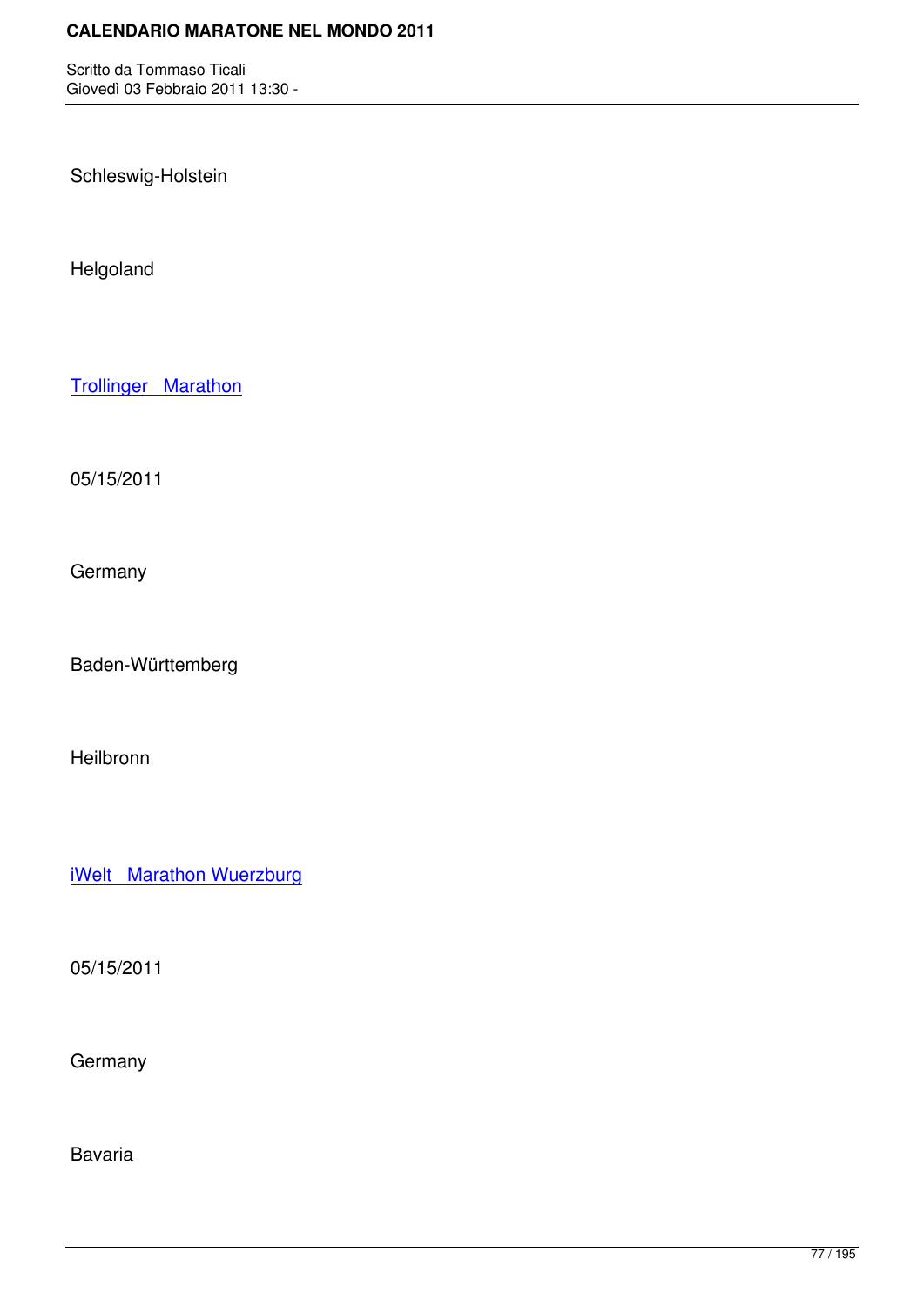Würzburg

Leiden Marathon

[05/15/2011](http://marathons.ahotu.com/race/leiden-marathon)

**Netherlands** 

South Holland

Leiden

Maratona dei Piceno

[05/15/2011](http://marathons.ahotu.com/race/maratona-dei-piceno)

Italy

Marche

Piceno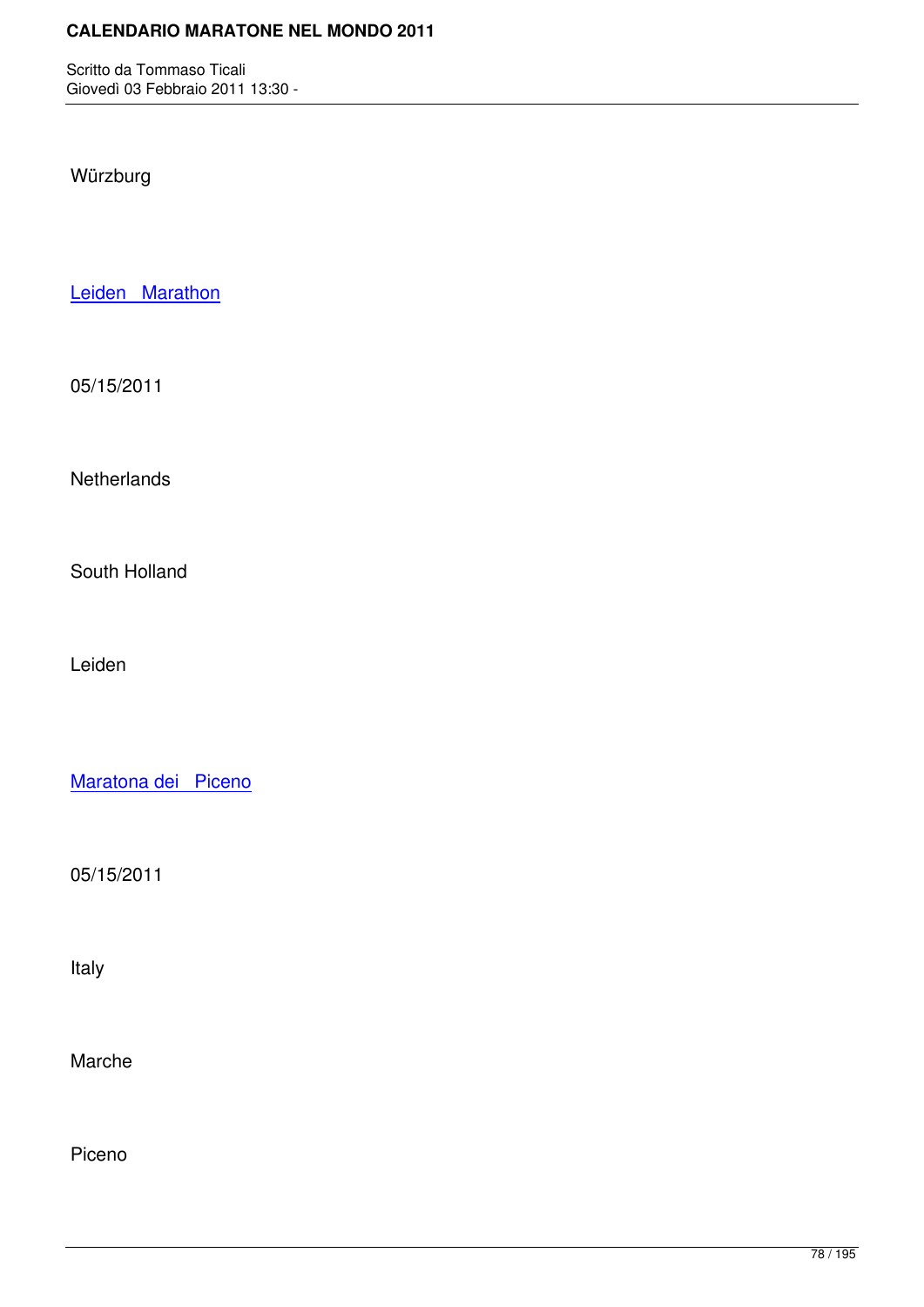Karstadt Marathon

[To be confirmed..](http://marathons.ahotu.com/race/karstadt_marathon)

**Germany** 

North Rhine-Westphalia

Essen

Genève Marathon for Unicef

[05/15/2011](http://marathons.ahotu.com/race/geneve-marathon-for-unicef)

Switzerland

Geneva

Geneva

Knastmarathon Darmstadt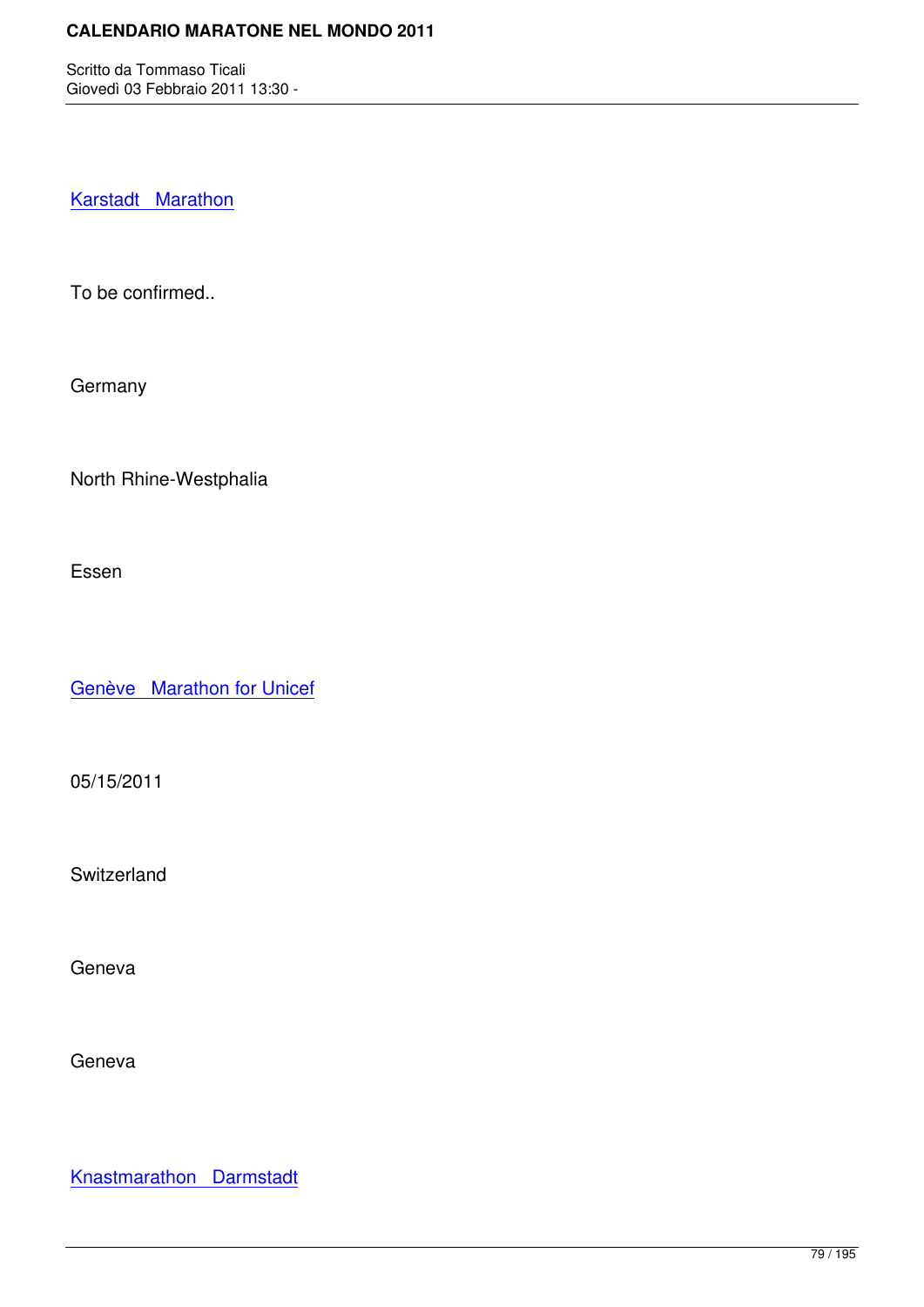05/15/2011

**Germany** 

Hesse

Darmstadt

Marathon Hero Drôme et Nature

[05/15/2011](http://marathons.ahotu.com/race/marathon-hero-drome-et-nature)

France

Drôme

Crest

Wilhelmshavener Gorch-Fock-Marathon

[05/15/2011](http://marathons.ahotu.com/race/wilhelmshavener-gorch-fock-marathon)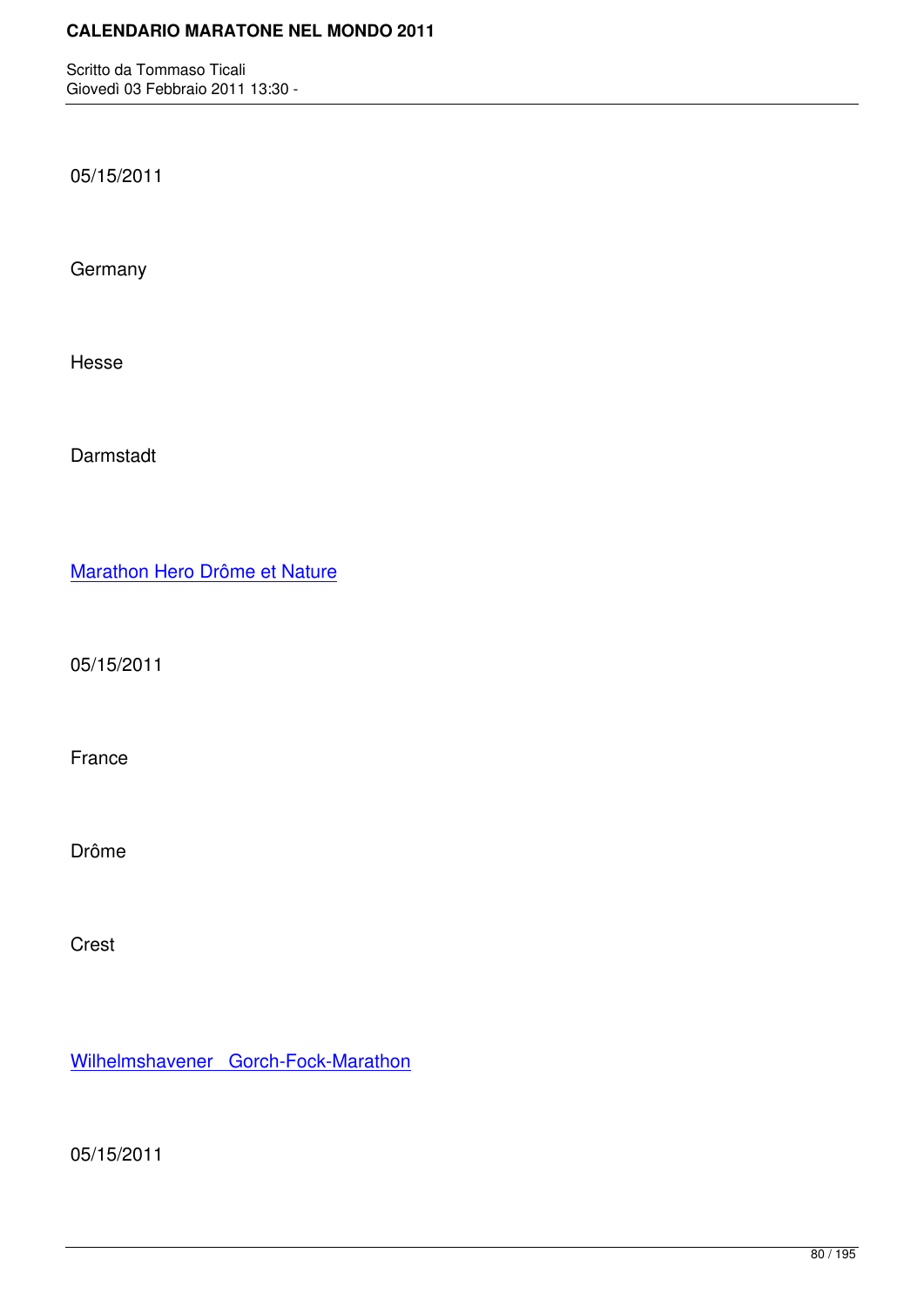**Germany** 

Lower Saxony

Wilhelmshaven

Maraton treh src

[05/21/2011](http://marathons.ahotu.com/race/maraton-treh-src)

Slovenia

Radenci

GutsMuths-Rennsteiglauf Marathon

[05/21/2011](http://marathons.ahotu.com/race/gutsmuths-rennsteiglauf-marathon)

**Germany**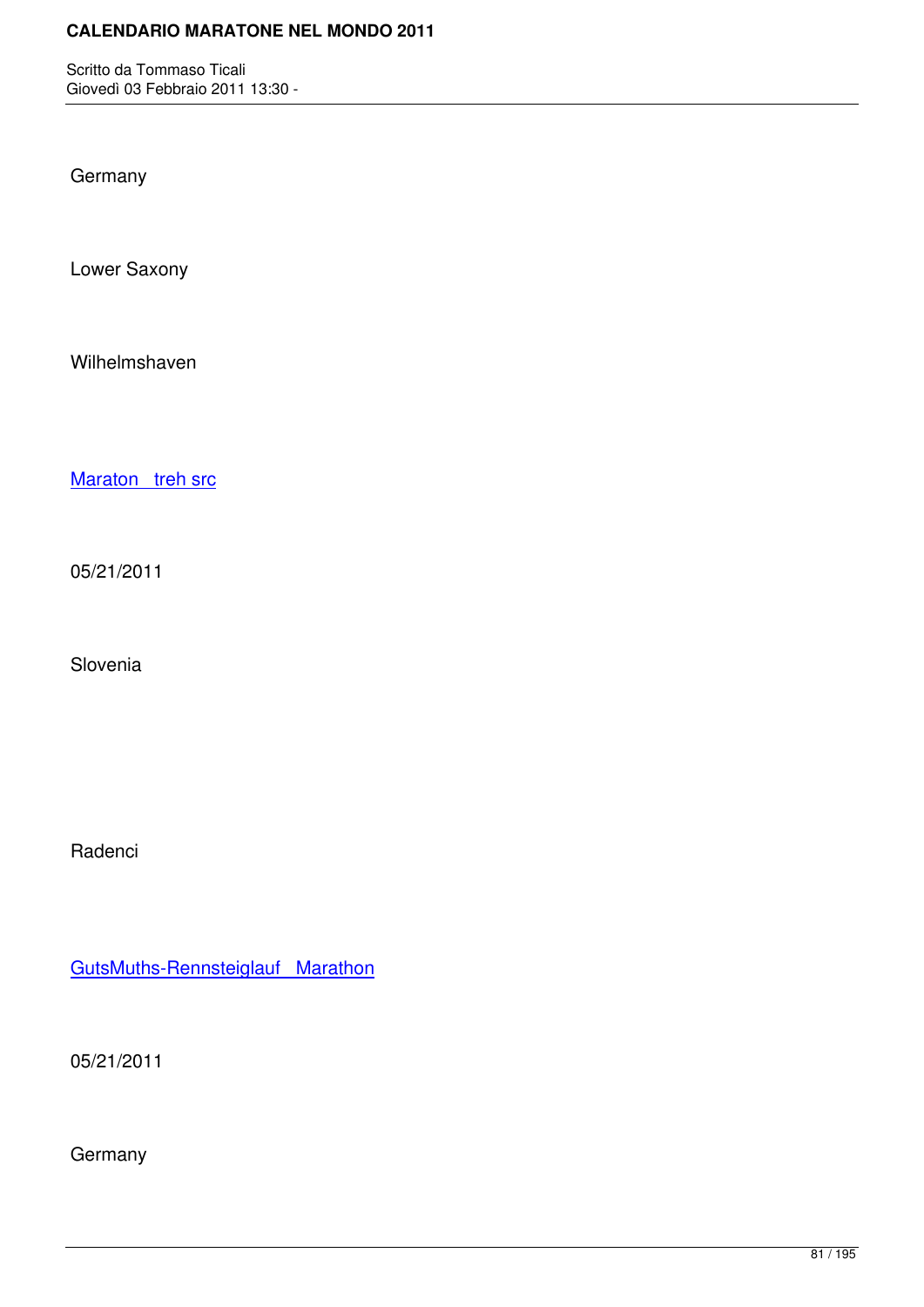Thuringia

Schmiedefeld am Rennsteig

Clare Burren Marathon Challenge

[05/21/2011](http://marathons.ahotu.com/race/clare-burren-marathon-challenge)

Ireland

Munster

Ballyvaughan

MLP - Marathon Mannheim Rhein-Neckar

[05/21/2011](http://marathons.ahotu.com/race/mlp-marathon-mannheim-rhein-neckar)

**Germany** 

Baden-Württemberg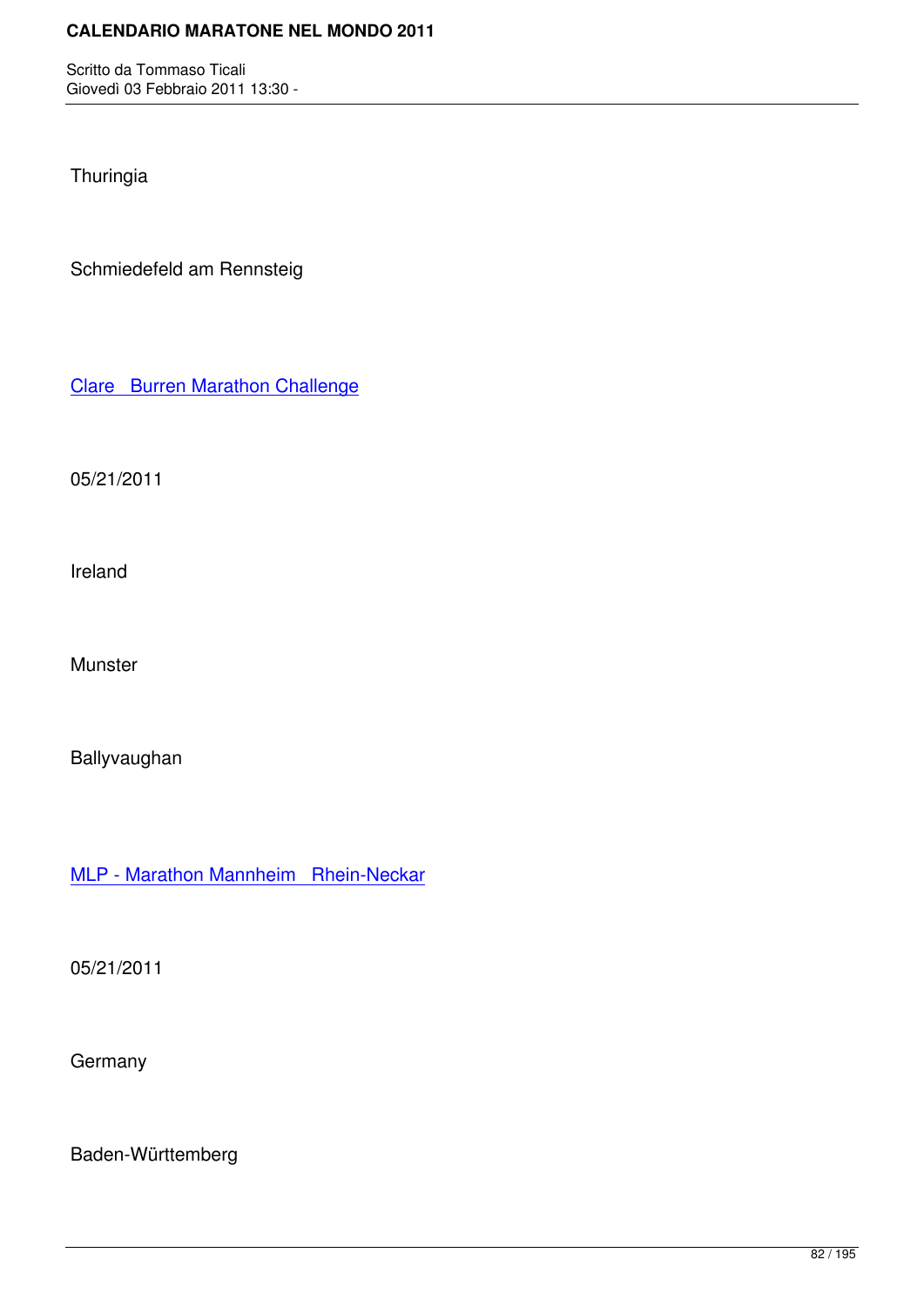## Mannheim

Terwa Marathon

[05/21/2011](http://marathons.ahotu.com/race/terwa-marathon)

Finland

Oulu

Oulu

White Peak Marathon

[To be confirmed..](http://marathons.ahotu.com/race/white-peak-marathon)

United Kingdom

England

**Thorpe**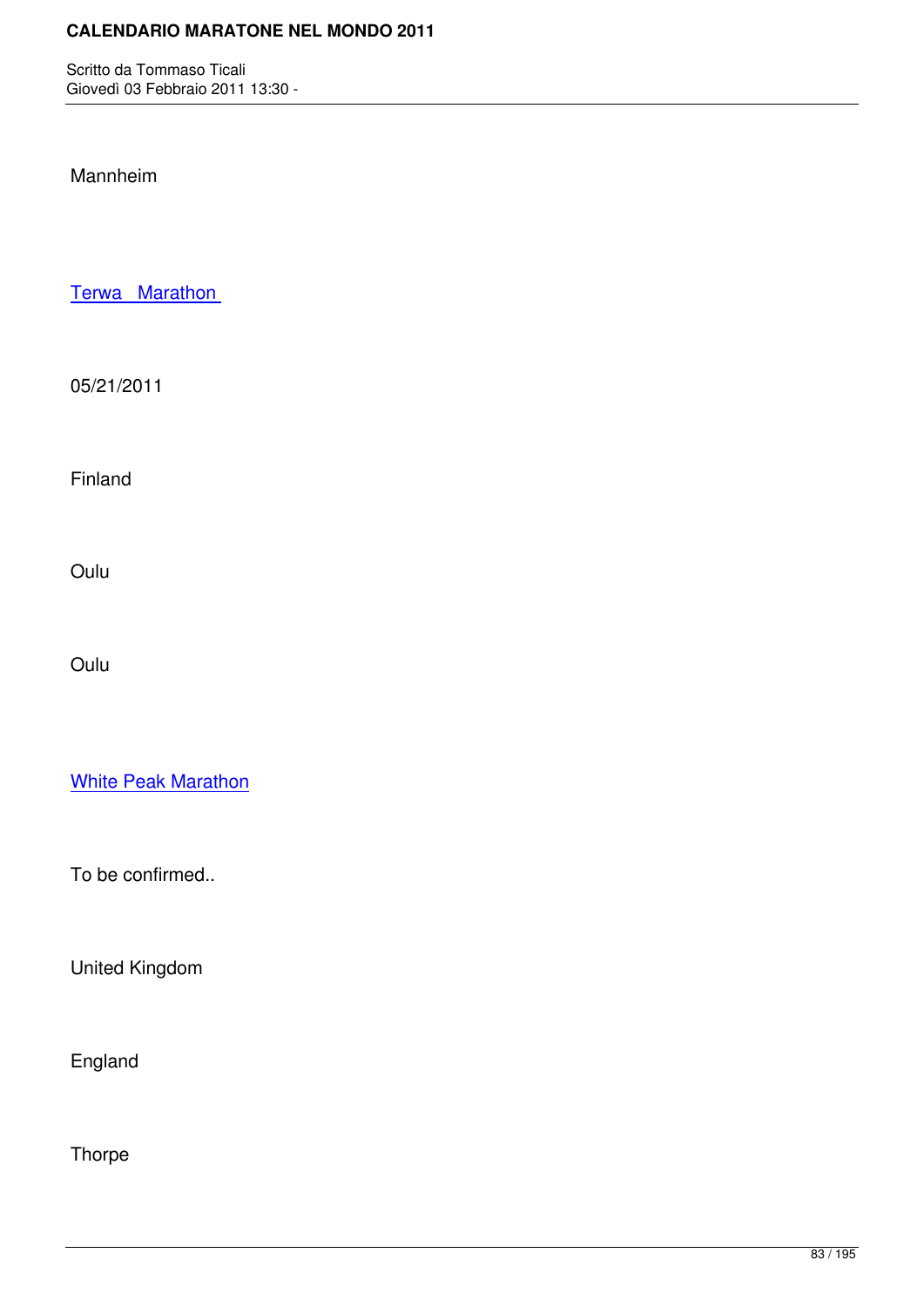Marathon de Clermont Ferrand

[05/22/2011](http://marathons.ahotu.com/race/marathon-de-clermont-ferrand)

France

Puy-de-Dôme

Clermont Ferrand

Welzheimer Wald-Läufen Marathon

[05/22/2011](http://marathons.ahotu.com/race/welzheimer-wald-laufen-marathon)

**Germany** 

Baden-Württemberg

Welzheim

Porta ! Marathon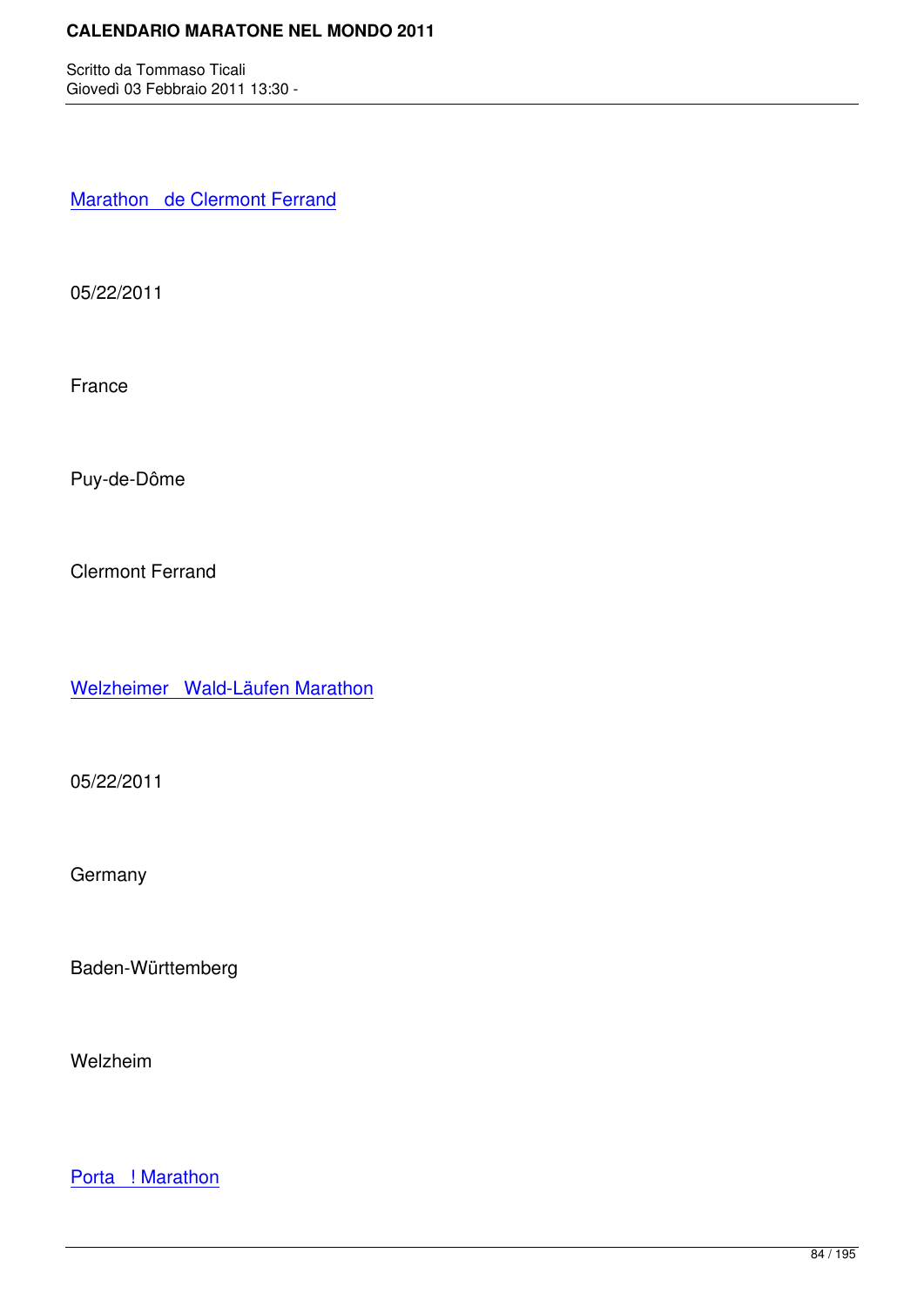05/22/2011

**Germany** 

North Rhine-Westphalia

Porta Westfalica

Kassel Marathon

[05/22/2011](http://marathons.ahotu.com/race/kassel-marathon)

Germany

Hesse

Kassel

Windhagen Marathon

[05/22/2011](http://marathons.ahotu.com/race/windhagen-marathon)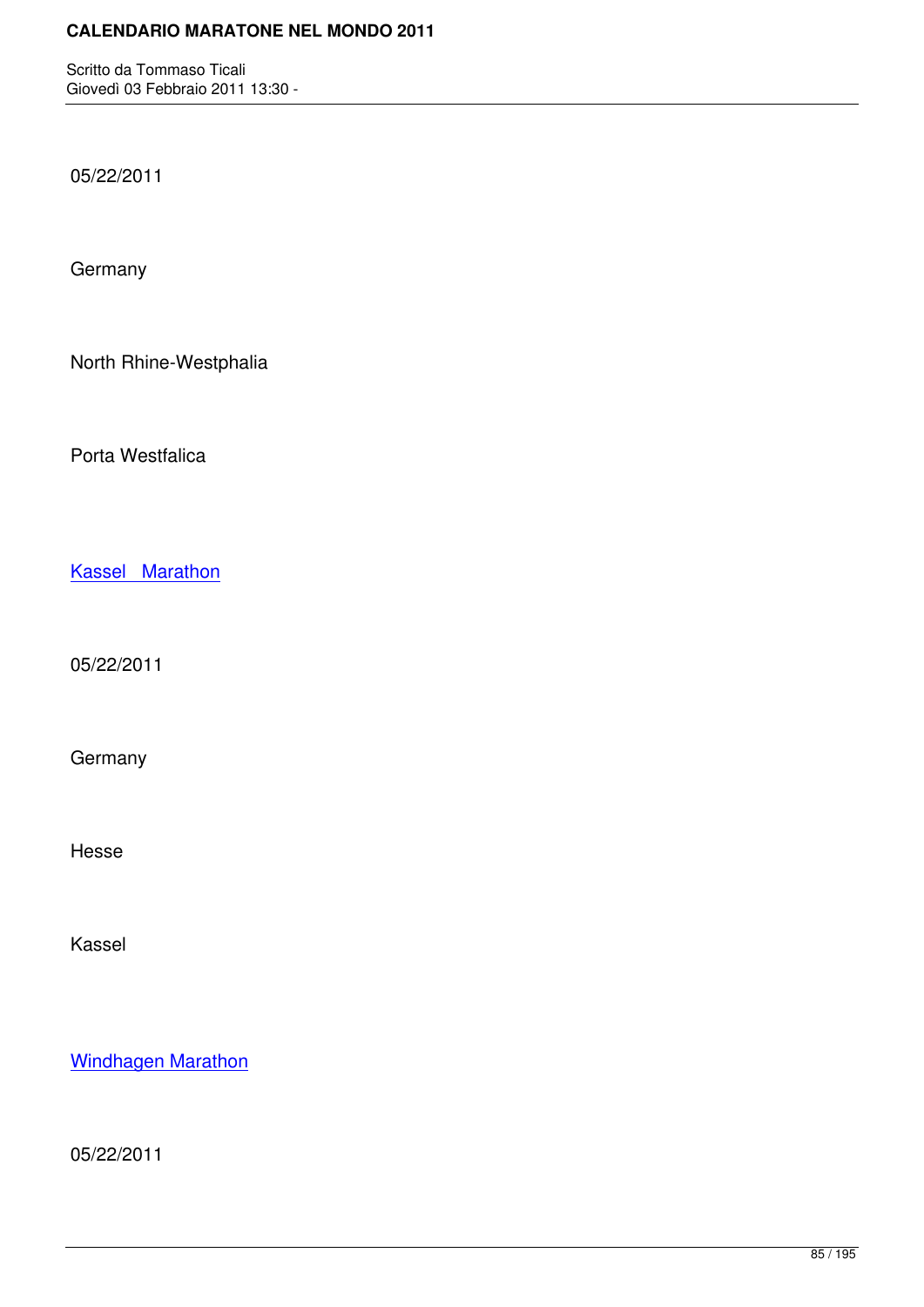**Germany** 

Rhineland-Palatinate

Windhagen

CityRunning Ideen Marathon

[05/22/2011](http://marathons.ahotu.com/race/cityrunning-ideen-marathon)

Switzerland

Zurich

Zürich

Edinburgh Marathon

[05/22/2011](http://marathons.ahotu.com/race/edinburgh-marathon)

United Kingdom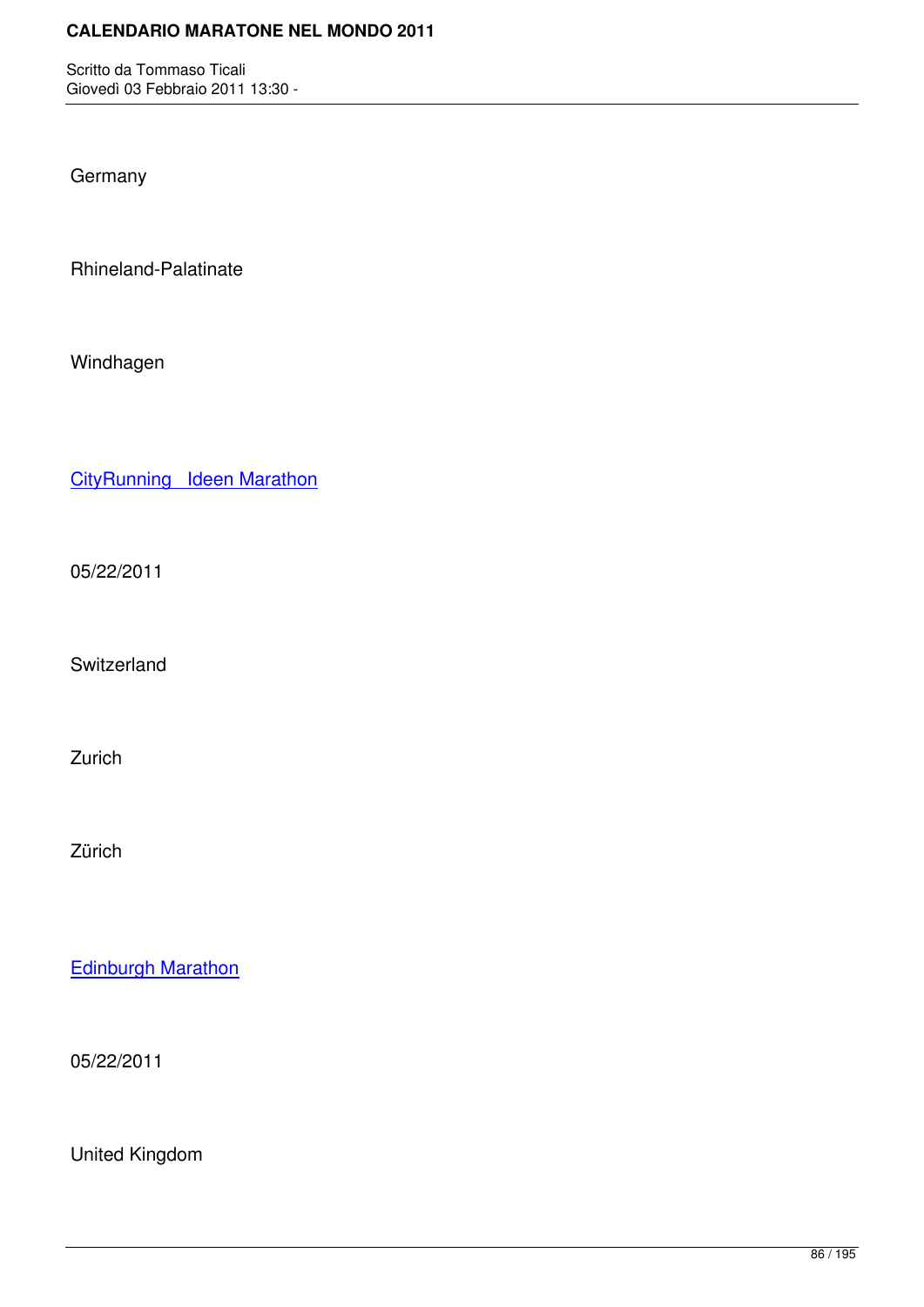**Scotland** 

Edinburgh

Marathon Hamburg

[05/22/2011](http://marathons.ahotu.com/race/marathon-hamburg)

**Germany** 

Hamburg

Hamburg

Brathay Windermere Marathon

[05/22/2011](http://marathons.ahotu.com/race/brathay-windermere-marathon)

United Kingdom

England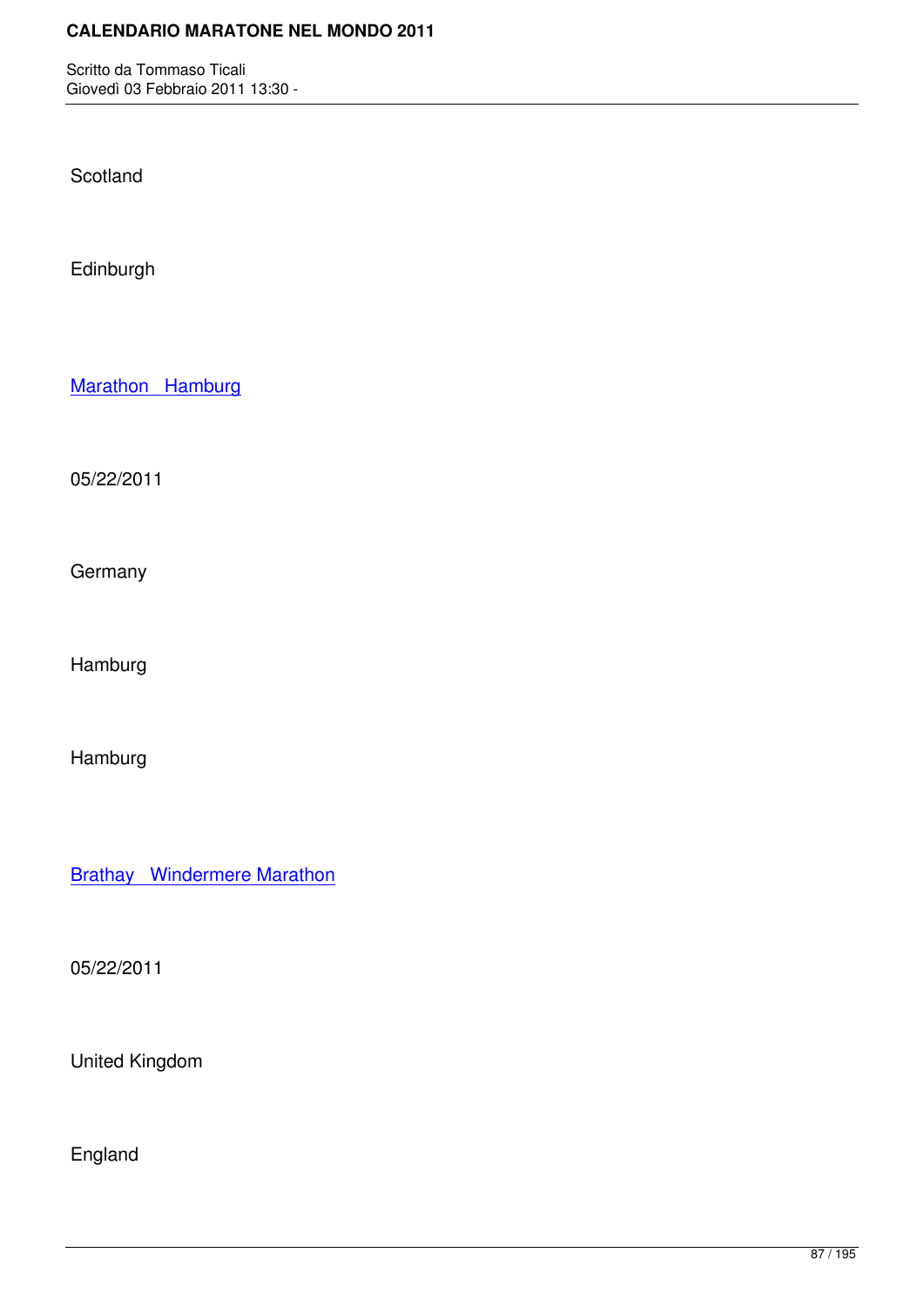Brathay

Copenhagen Marathon

[05/22/2011](http://marathons.ahotu.com/race/copenhagen-marathon)

Denmark

Hovedstaden

Copenhagen

De Marathon van Leeuwarden

[05/22/2011](http://marathons.ahotu.com/race/de-marathon-van-leeuwarden)

**Netherlands** 

Friesland

Leeuwarden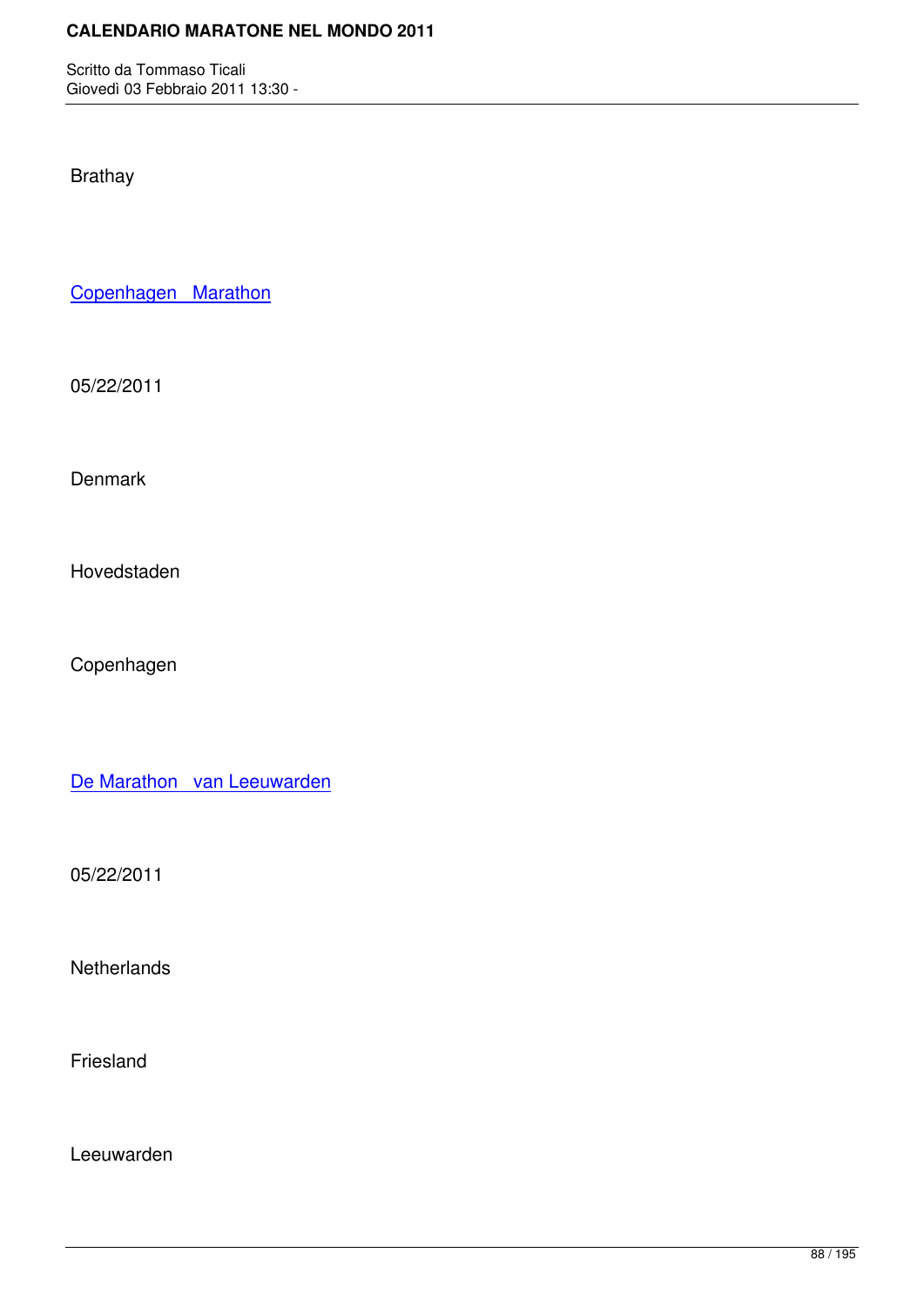Nordea Rīgas maratons

[05/22/2011](http://marathons.ahotu.com/race/nordea-rigas-maratons)

Latvia

Riga

Univé Drenthe Marathon

[05/28/2011](http://marathons.ahotu.com/race/unive-drenthe-marathon)

**Netherlands** 

Drenthe

Klazienaveen

Mittelrhein Marathon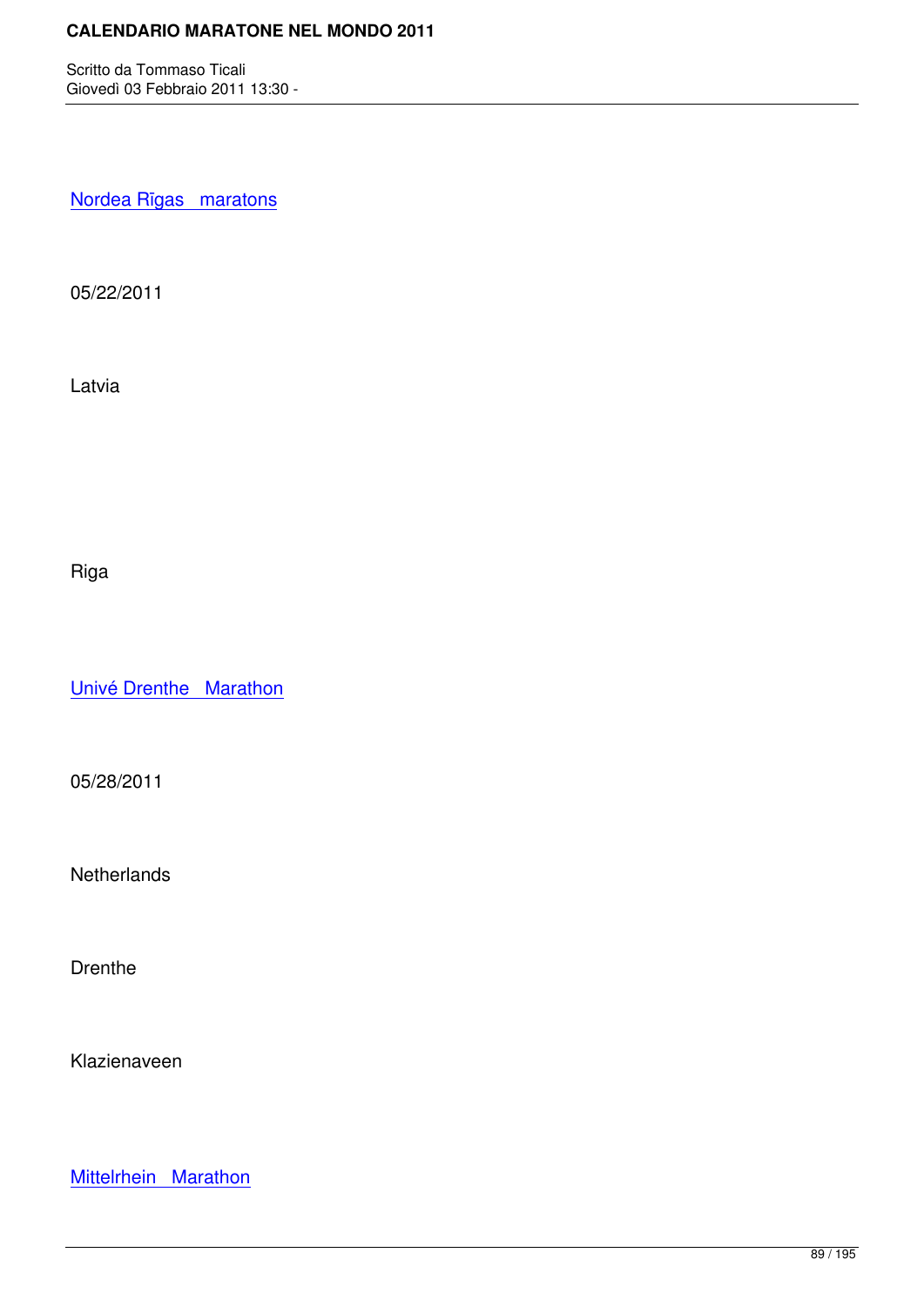05/28/2011

**Germany** 

Rhineland-Palatinate

Oberwesel

Navitas Maraton

[05/28/2011](http://marathons.ahotu.com/race/navitas-maraton)

Finland

Eastern Finland

Varkaus

**Stockholm Marathon** 

[05/28/2011](http://marathons.ahotu.com/race/stockholm-marathon)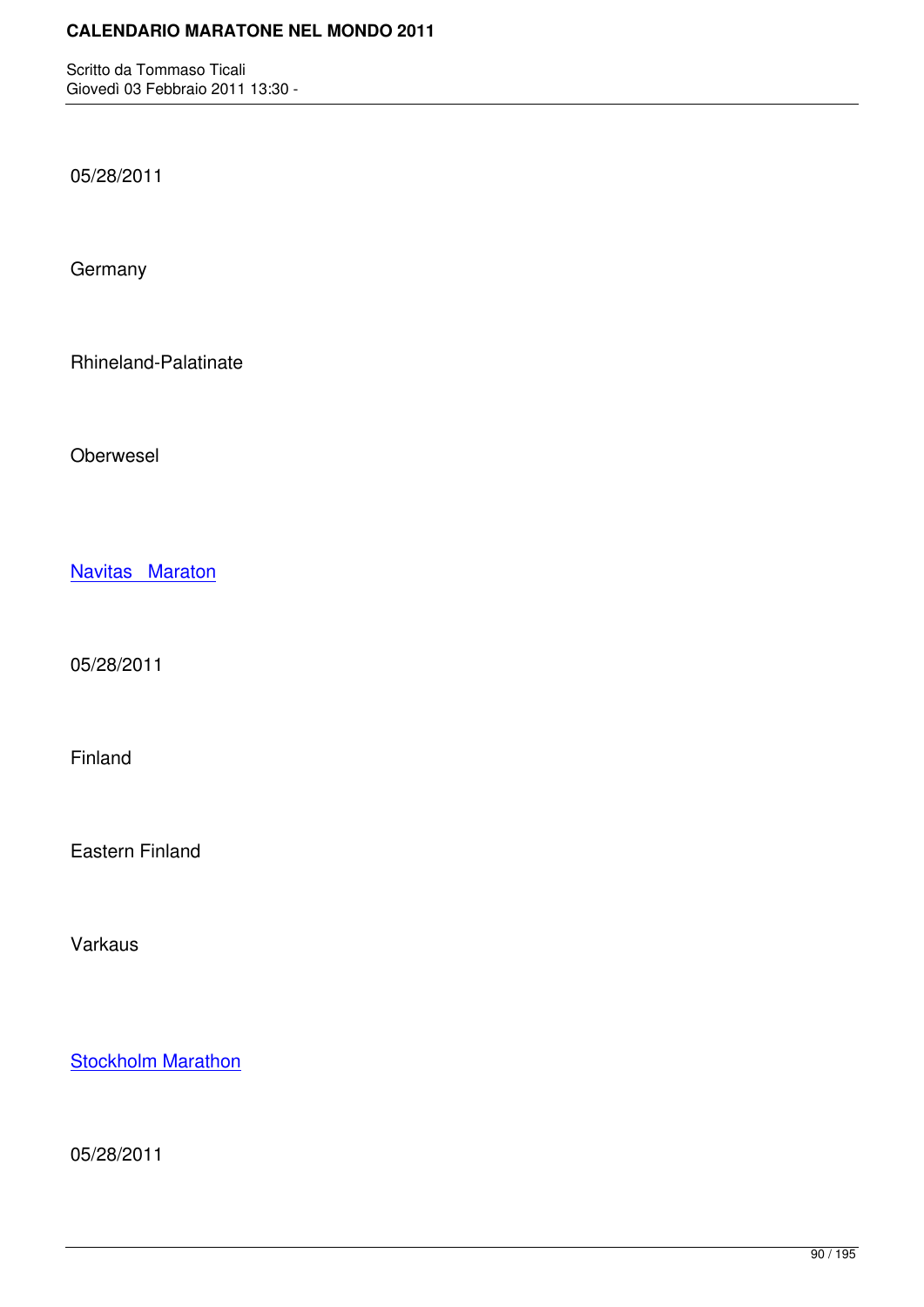Sweden

Stockholm

Rhein-Ruhr-Marathon Duisburg

[05/29/2011](http://marathons.ahotu.com/race/rhein-ruhr-marathon-duisburg)

**Germany** 

North Rhine-Westphalia

Duisburg

**Rothaarsteiglauf** 

[05/29/2011](http://marathons.ahotu.com/race/rothaarsteiglauf) Canceled

Germany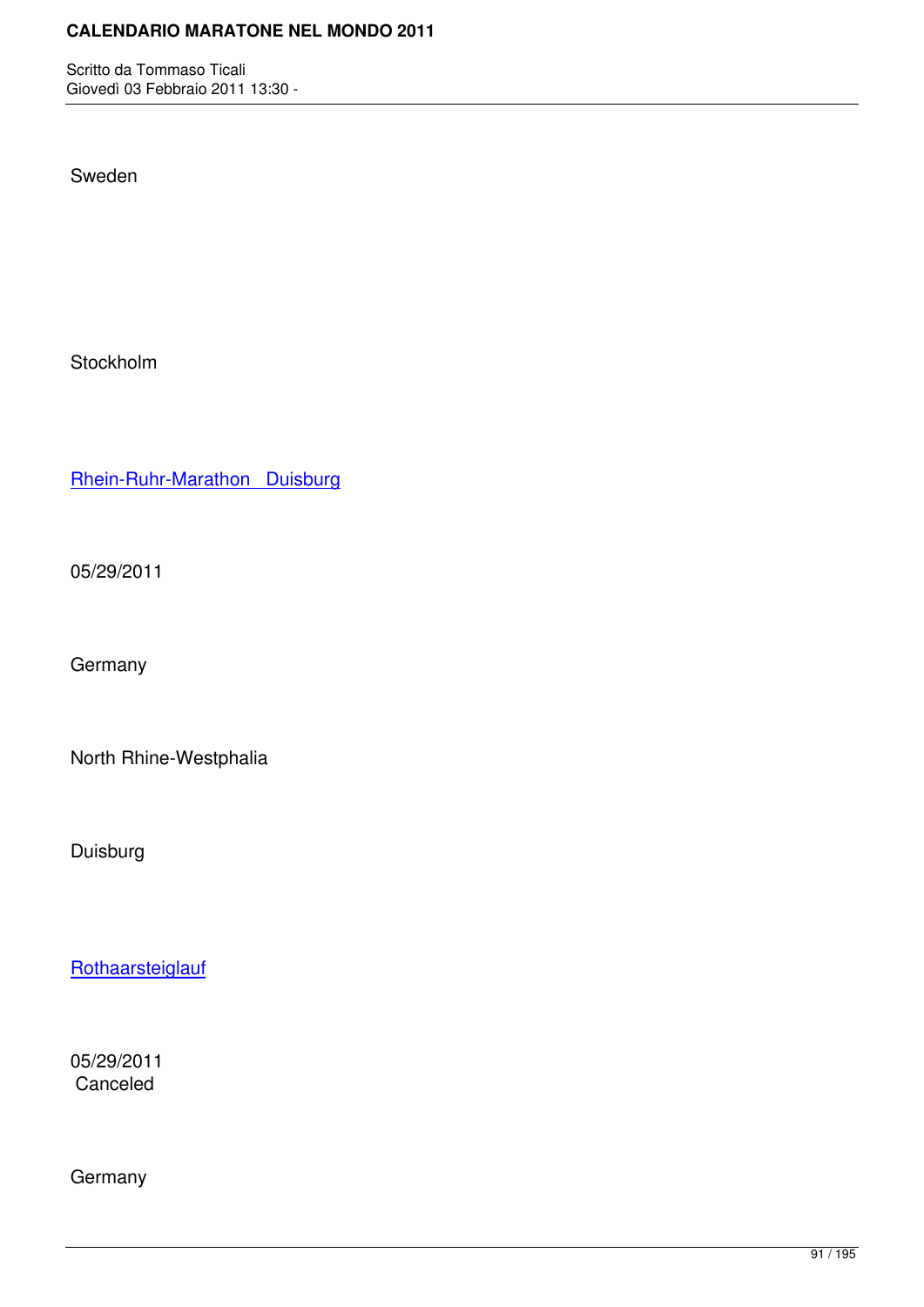North Rhine-Westphalia

Winterberg / Brilon

Marathon de la baie du Mont Saint-Michel

[05/29/2011](http://marathons.ahotu.com/race/marathon-de-la-baie-du-mont-saint-michel)

France

Manche

Le Mont Saint-Michel

Marathon du Futuroscope

[05/29/2011](http://marathons.ahotu.com/race/marathon-du-futuroscope)

France

Vienne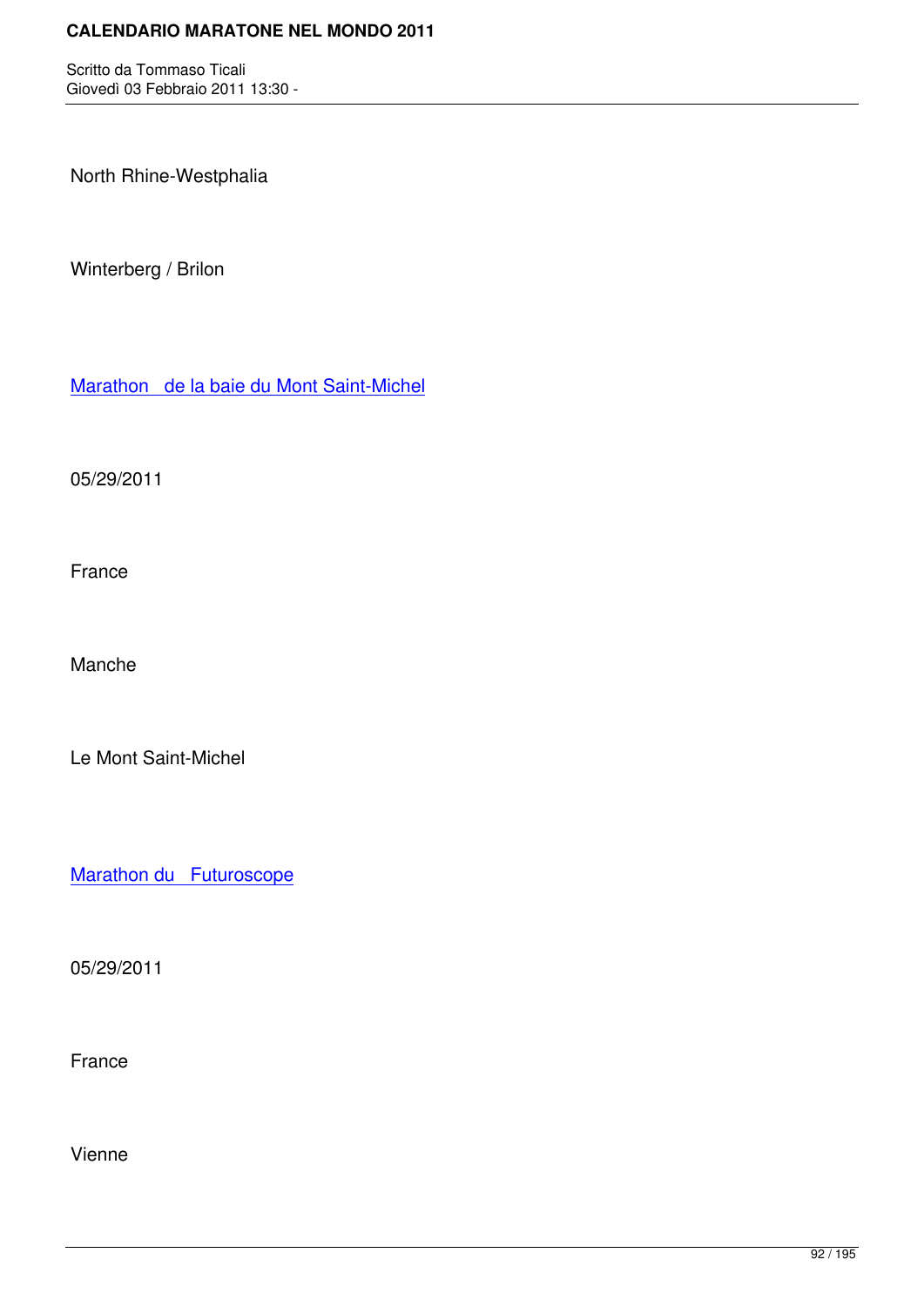Futuroscope

**Newry City Marathon** 

[05/29/2011](http://marathons.ahotu.com/race/newry-city-marathon)

United Kingdom

Northern Ireland

Newry City

Winterthur Marathon

[05/29/2011](http://marathons.ahotu.com/race/winterthur-marathon)

Switzerland

Zurich

**Winterthur**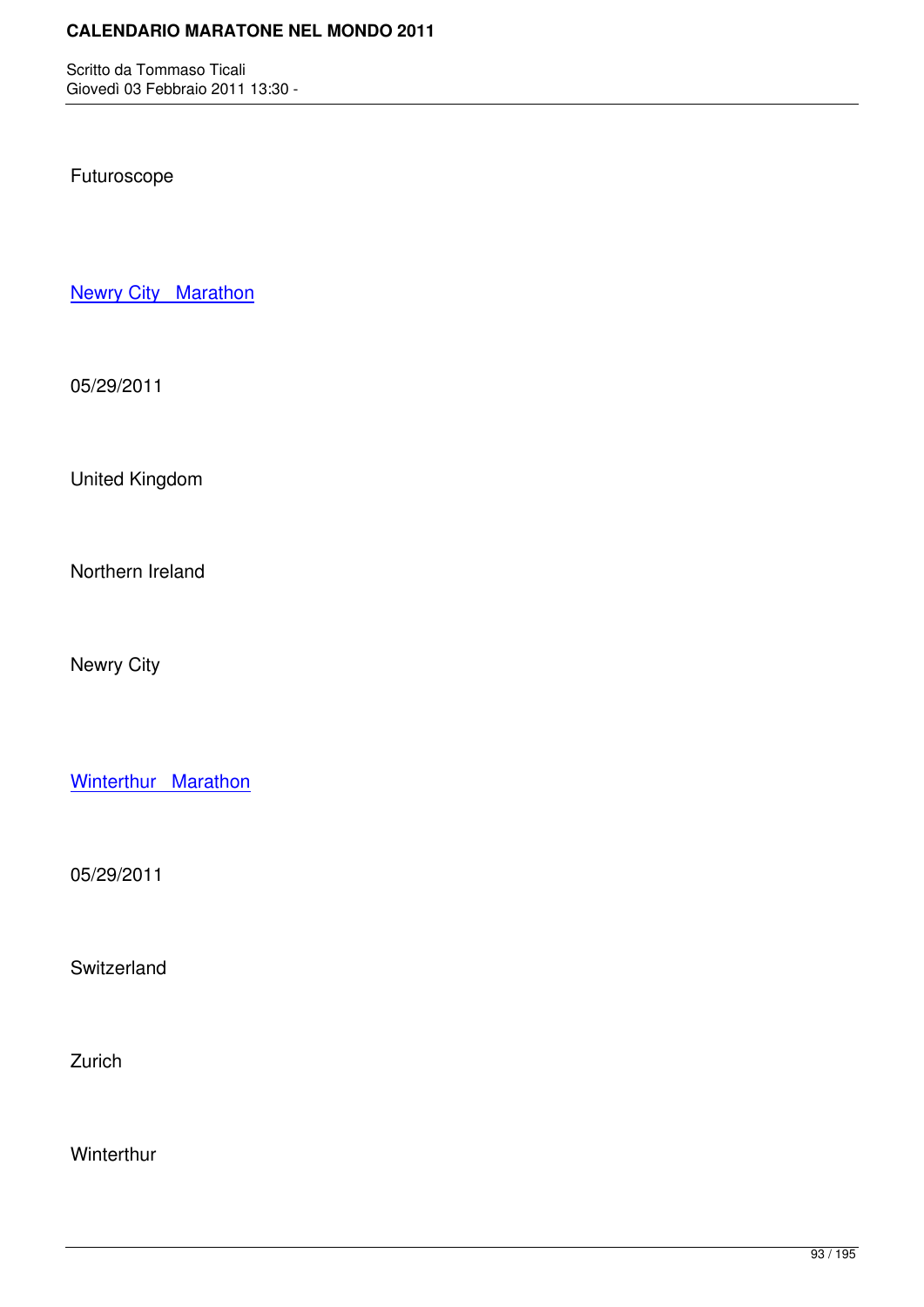## Natursti-Marathon

[06/02/2011](http://marathons.ahotu.com/race/natursti-marathon)

Denmark

Midtjylland

Braedstrup

Deutscher Architekturmarathon

[06/04/2011](http://marathons.ahotu.com/race/deutscher-architekturmarathon)

**Germany** 

Hesse

Wiesbaden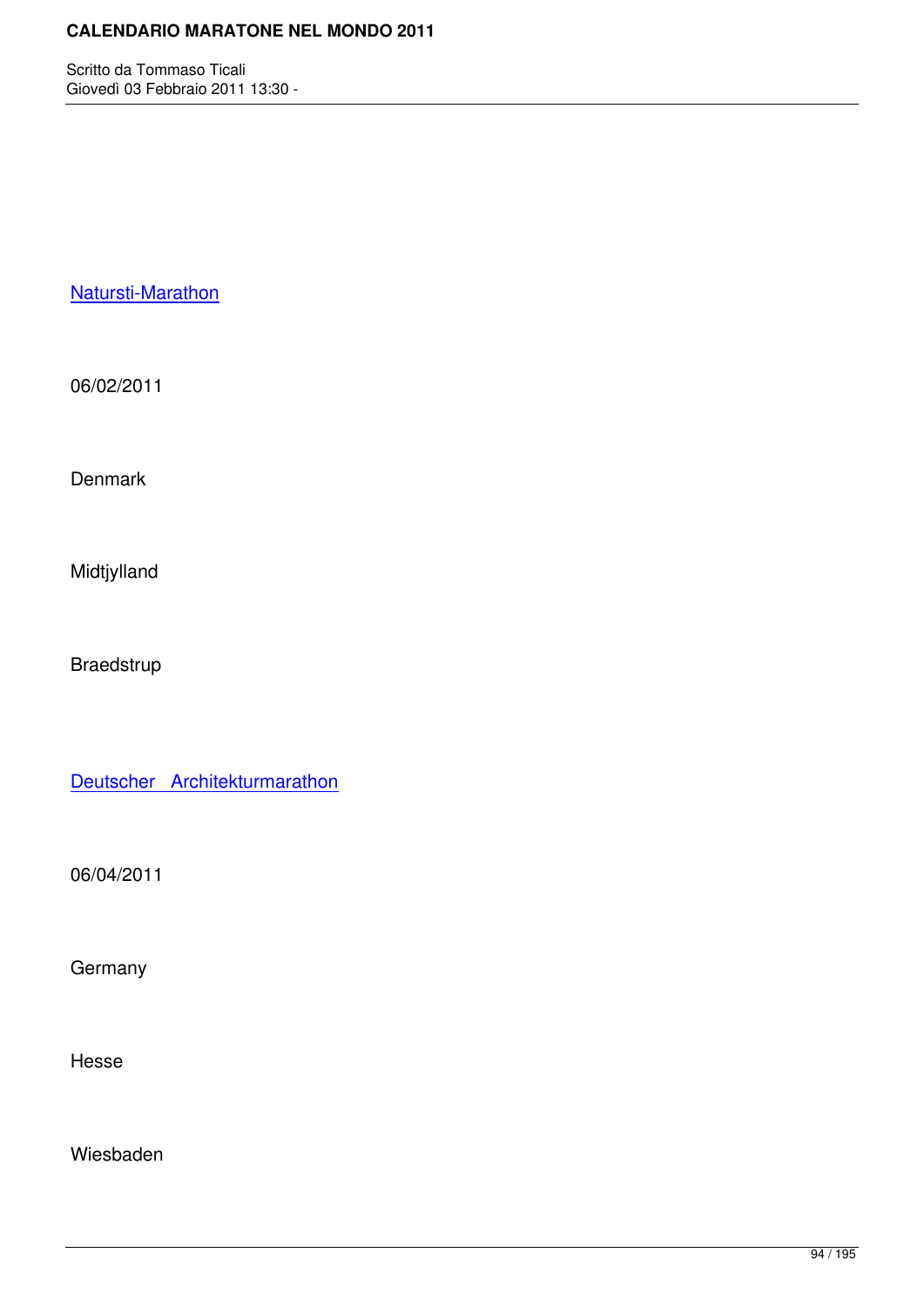Silva Nortica Run Maraton

[06/04/2011](http://marathons.ahotu.com/race/silva-nortica-run-maraton)

Czech Republic

Karlstift

Spitsbergen Marathon

[06/04/2011](http://marathons.ahotu.com/race/spitsbergen-marathon)

Norway

Longyearbyen

Aesculap-Donautal-Marathon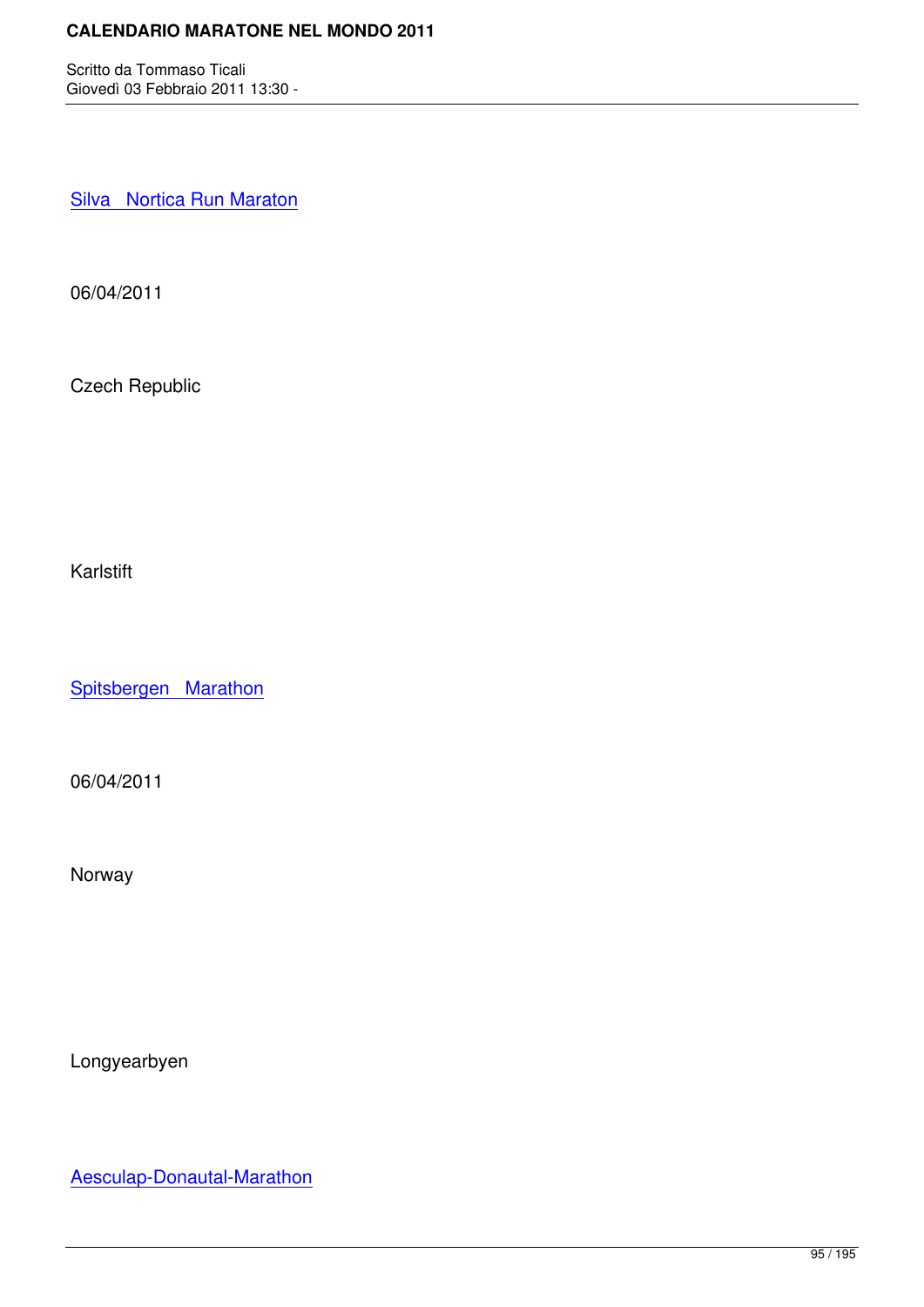06/04/2011

**Germany** 

Baden-Württemberg

**Tuttlingen** 

Norske Fjellmaraton

[06/04/2011](http://marathons.ahotu.com/race/norske-fjellmaraton)

Norway

Beitostølen

Marathon de Sauternes

[06/04/2011](http://marathons.ahotu.com/race/marathon-de-sauternes)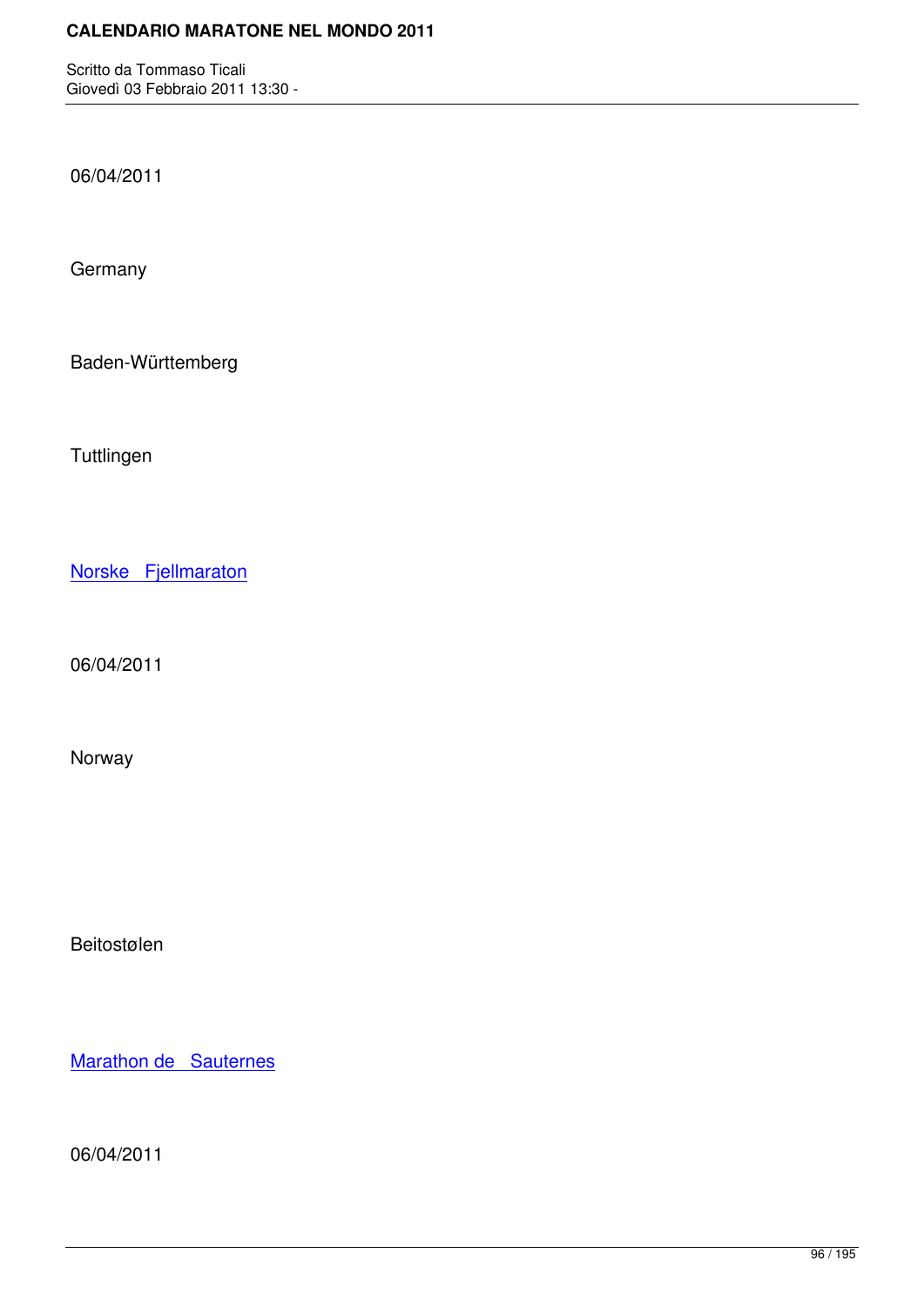France

Gironde

**Sauternes** 

Marathon de Vendée

[06/04/2011](http://marathons.ahotu.com/race/marathon-de-vendee)

France

Vendée

Chavagnes en Paillers

Marathon de L'AISNE

[06/05/2011](http://marathons.ahotu.com/race/marathon-de-laisne)

France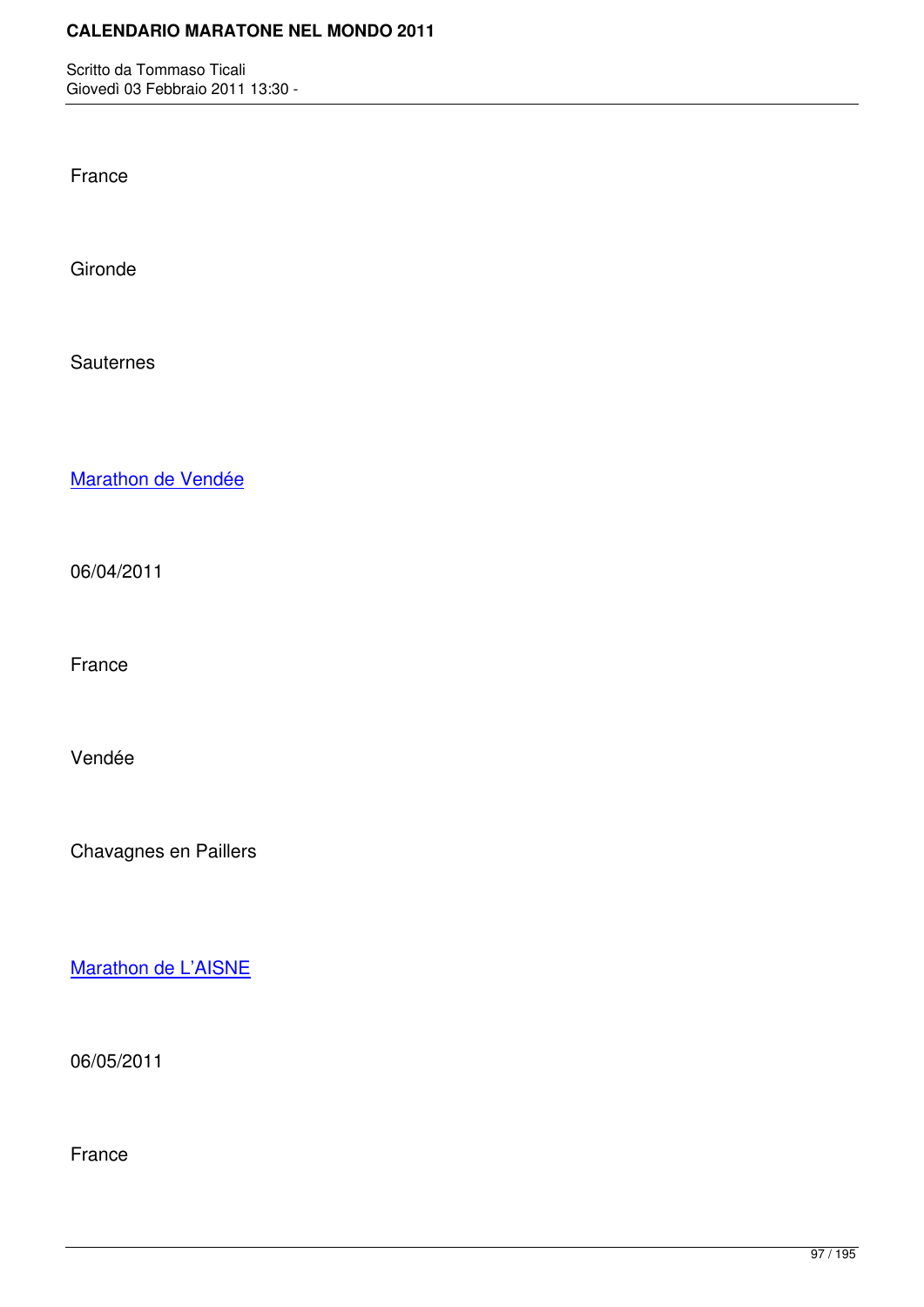Aisne

Guise

Potsdamer Schlosser marathon

[06/05/2011](http://marathons.ahotu.com/race/potsdamer-schlosser-marathon) Canceled

**Germany** 

Brandenburg

Potsdam

Town&Country Pummpälzlauf Marathon

[06/05/2011](http://marathons.ahotu.com/race/town-country-pummpalzlauf-marathon)

Germany

Thuringia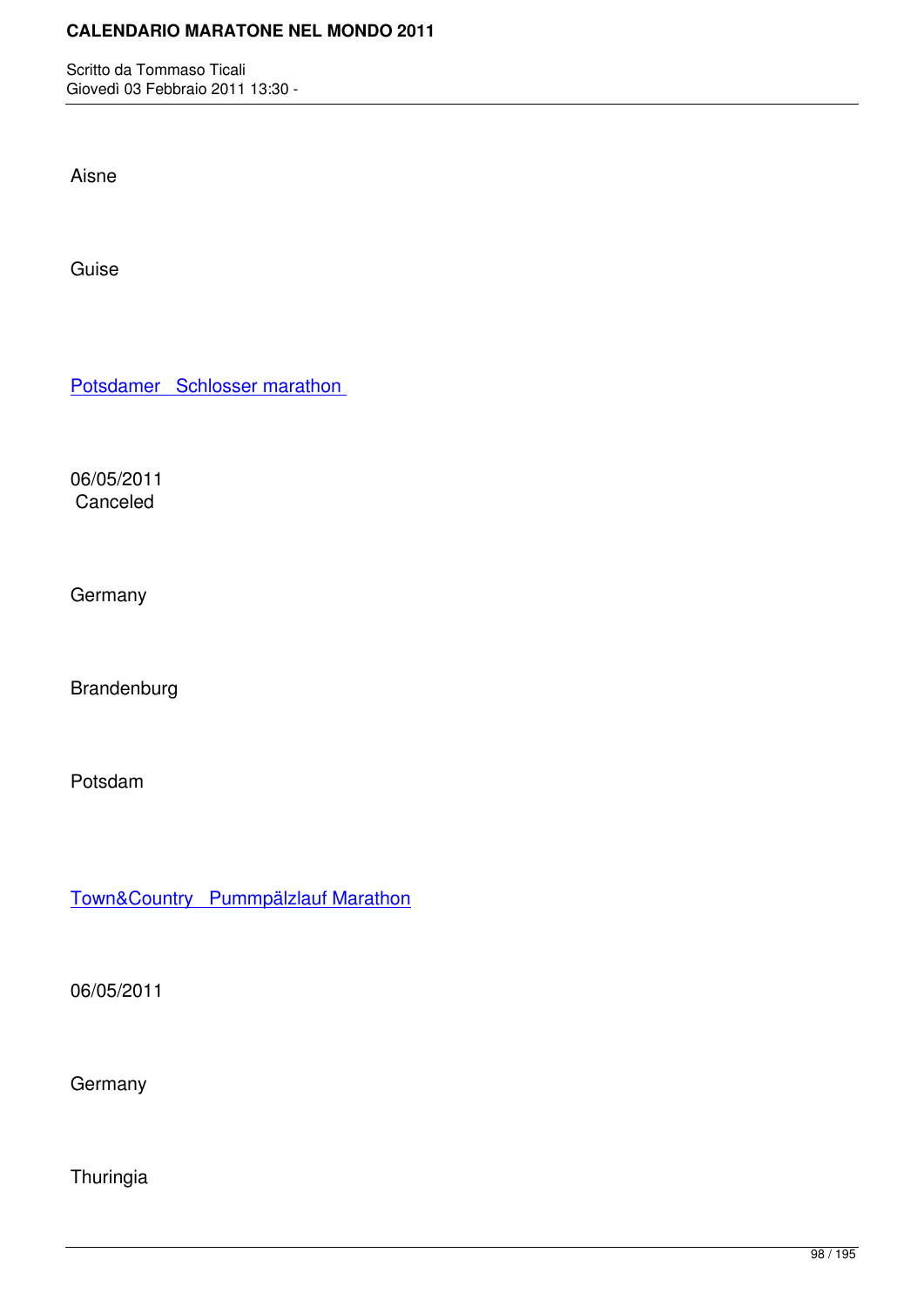Bad Salzungen

Iller-Marathon

[06/05/2011](http://marathons.ahotu.com/race/iller-marathon)

**Germany** 

Bavaria

Immenstadt

Europamarathon Görlitz-Zgorzelec

[06/05/2011](http://marathons.ahotu.com/race/europamarathon-gorlitz-zgorzelec)

**Germany** 

Saxony

Görlitz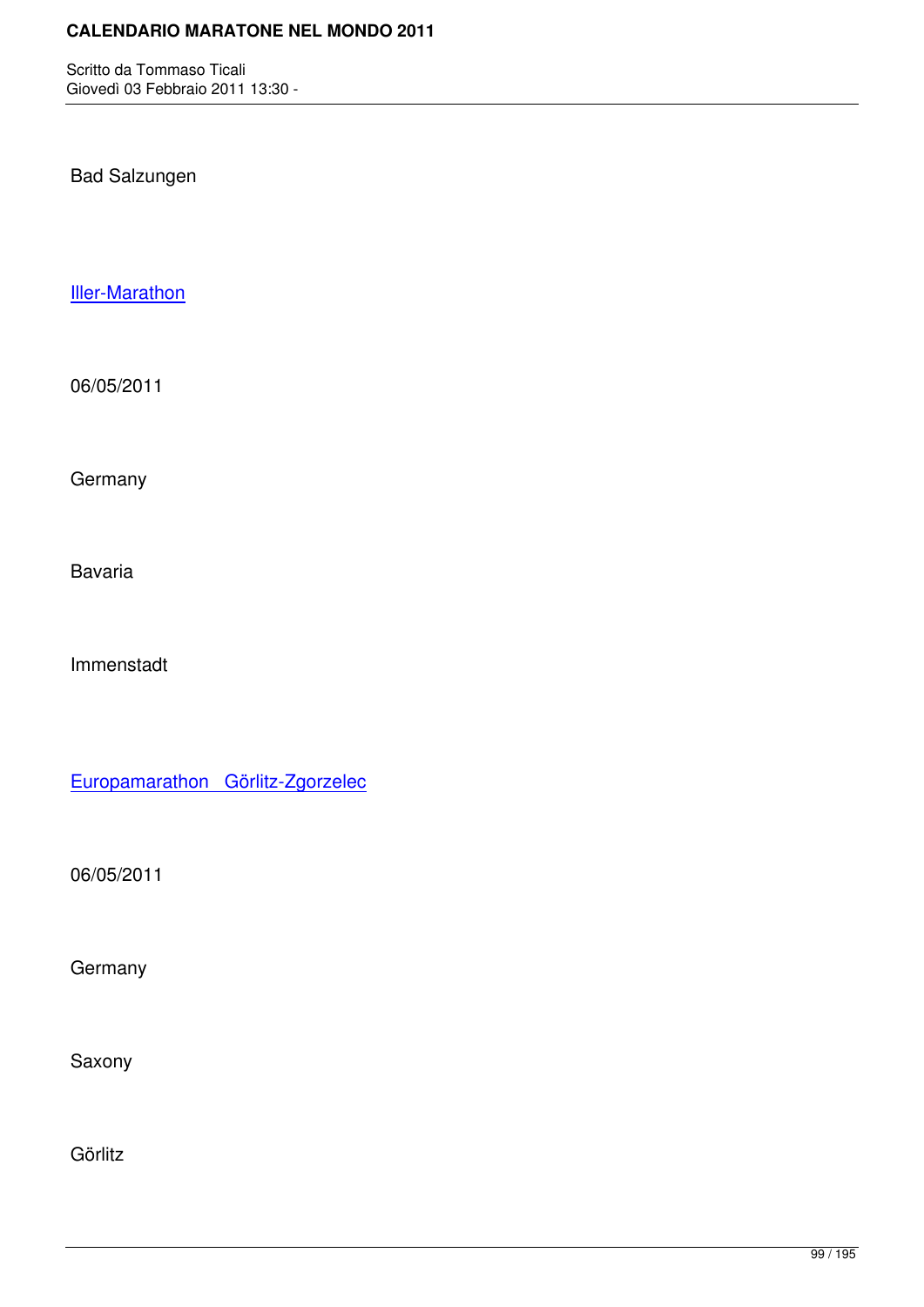Pilatrail des Trois Dents - 42 km

[06/05/2011](http://marathons.ahotu.com/race/pilatrail-des-trois-dents-42-km)

France

Loire

Véranne

Haseder Feldmarklauf

[06/05/2011](http://marathons.ahotu.com/race/haseder-feldmarklauf)

**Germany** 

Lower Saxony

Hasade

Metropol Marathon Fürth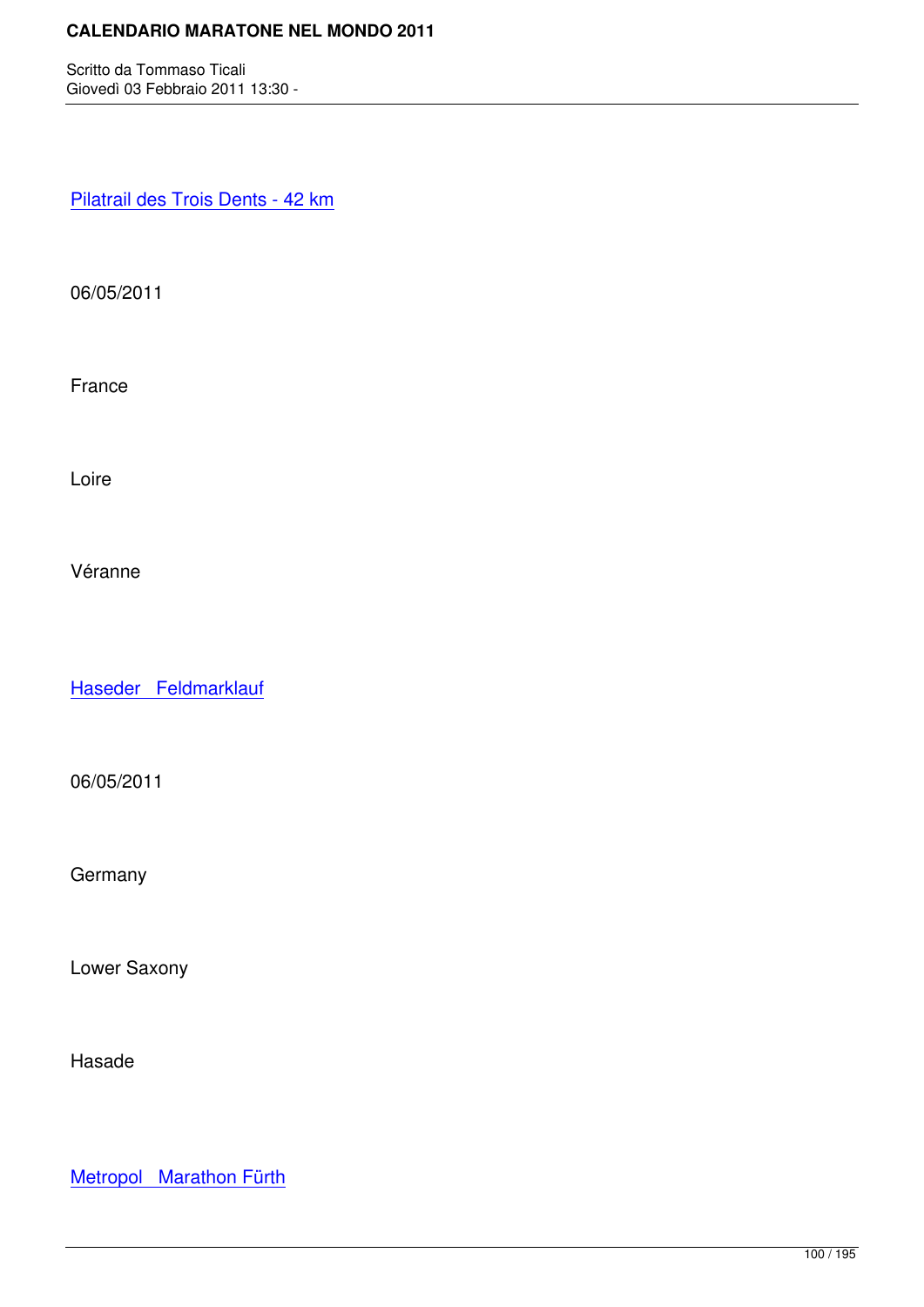06/05/2011

**Germany** 

Bavaria

Fürth

Keszthelyi Kilométerek - Marathon

[06/05/2011](http://marathons.ahotu.com/race/keszthelyi-kilometerek-marathon)

Hungary

Keszthely

Salzkotten Marathon

[06/05/2011](http://marathons.ahotu.com/race/salzkotten-marathon)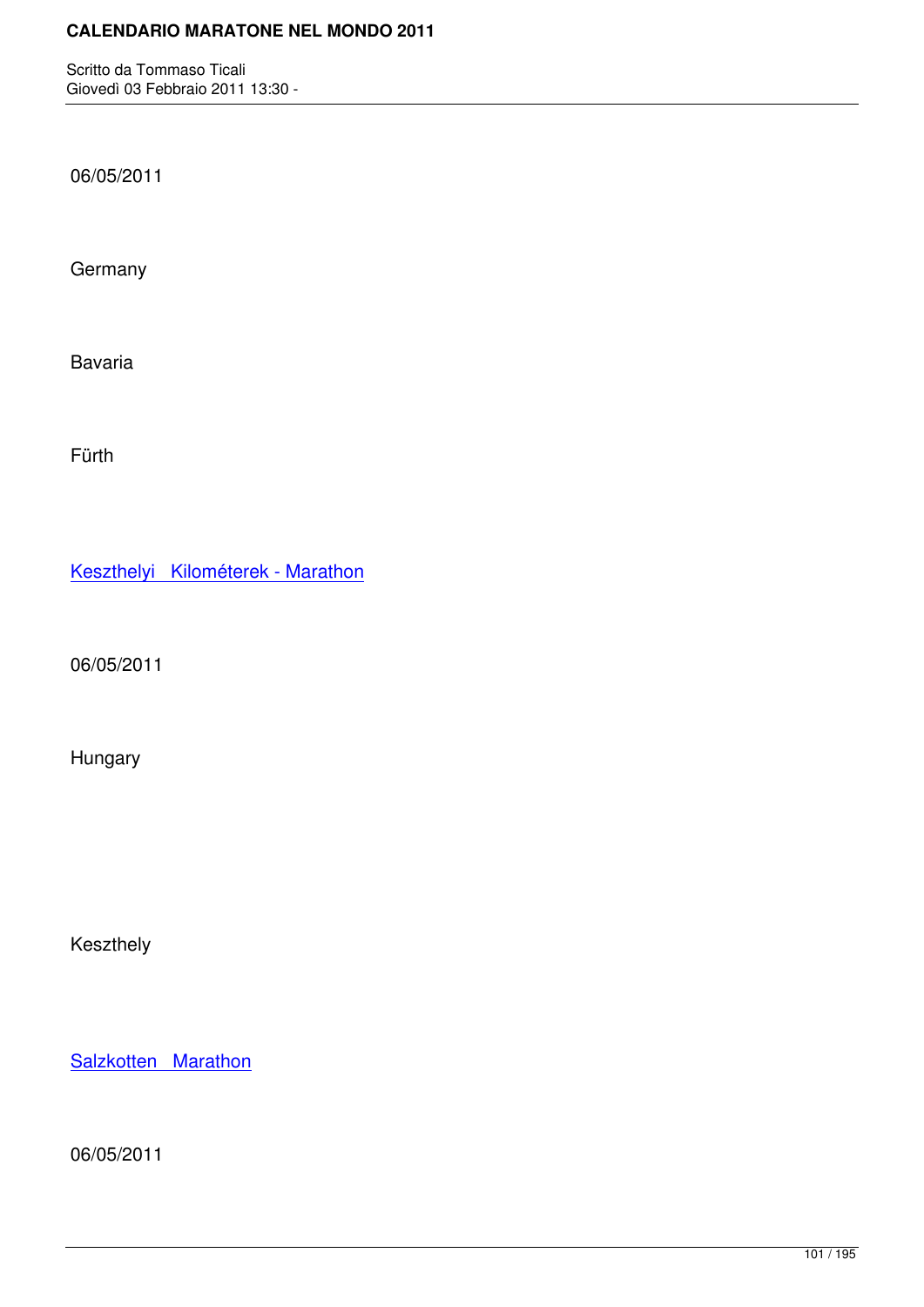**Germany** 

North Rhine-Westphalia

**Salzkotten** 

Marathon Nature au Coeur de l'Ardenne

[06/05/2011](http://marathons.ahotu.com/race/marathon-nature-au-coeur-de-l-ardenne)

Belgium

La Roche-en-Ardenne

Regensburg Marathon

[06/05/2011](http://marathons.ahotu.com/race/regensburg-marathon)

**Germany**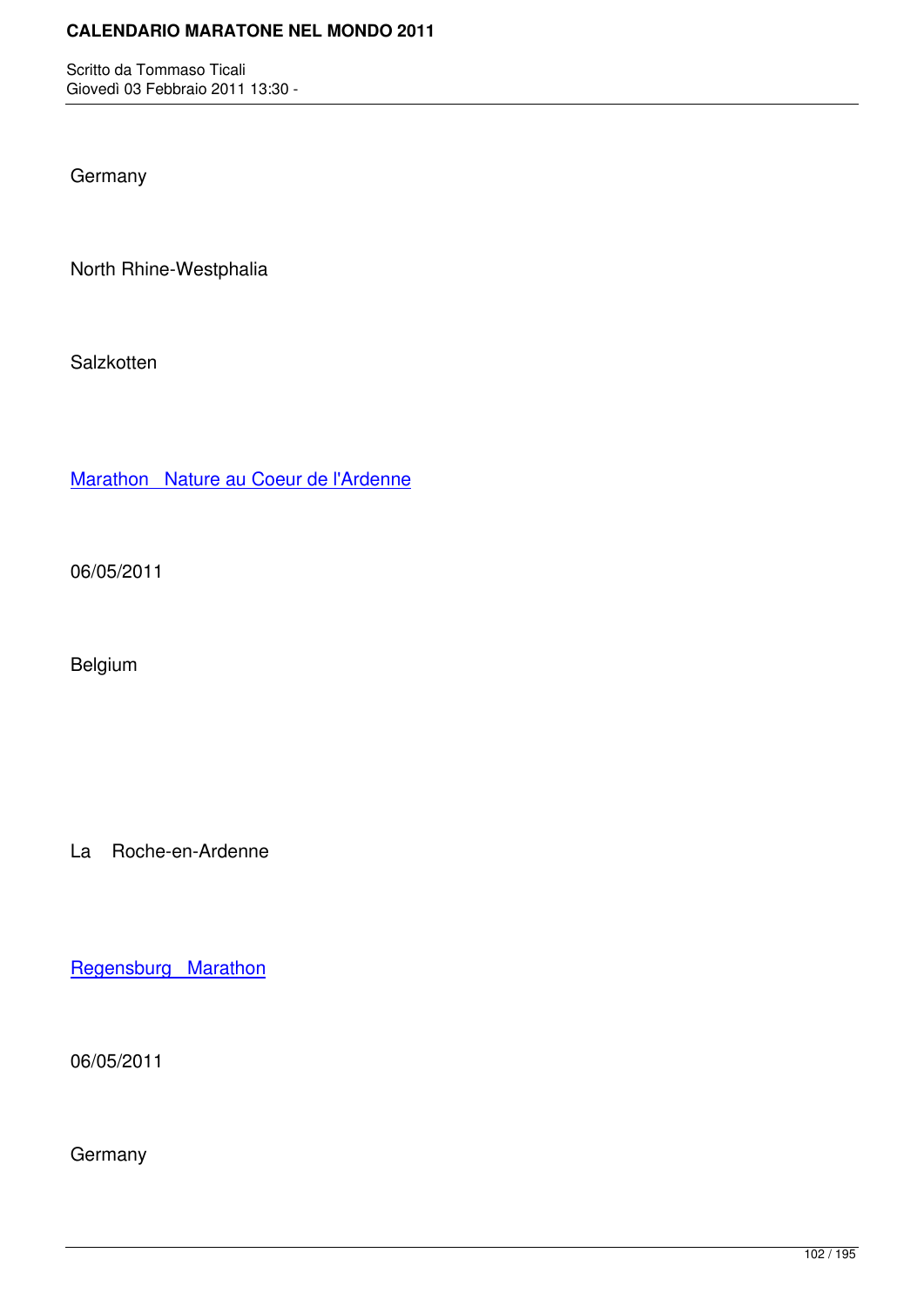Bavaria

Regensburg

**Cork City Marathon** 

[06/06/2011](http://marathons.ahotu.com/race/cork-city-marathon)

Ireland

Munster

**Cork** 

Bad Arolser-Advent-Waldmarathon

[06/11/2011](http://marathons.ahotu.com/race/bad-arolser-advent-waldmarathon)

**Germany** 

Hesse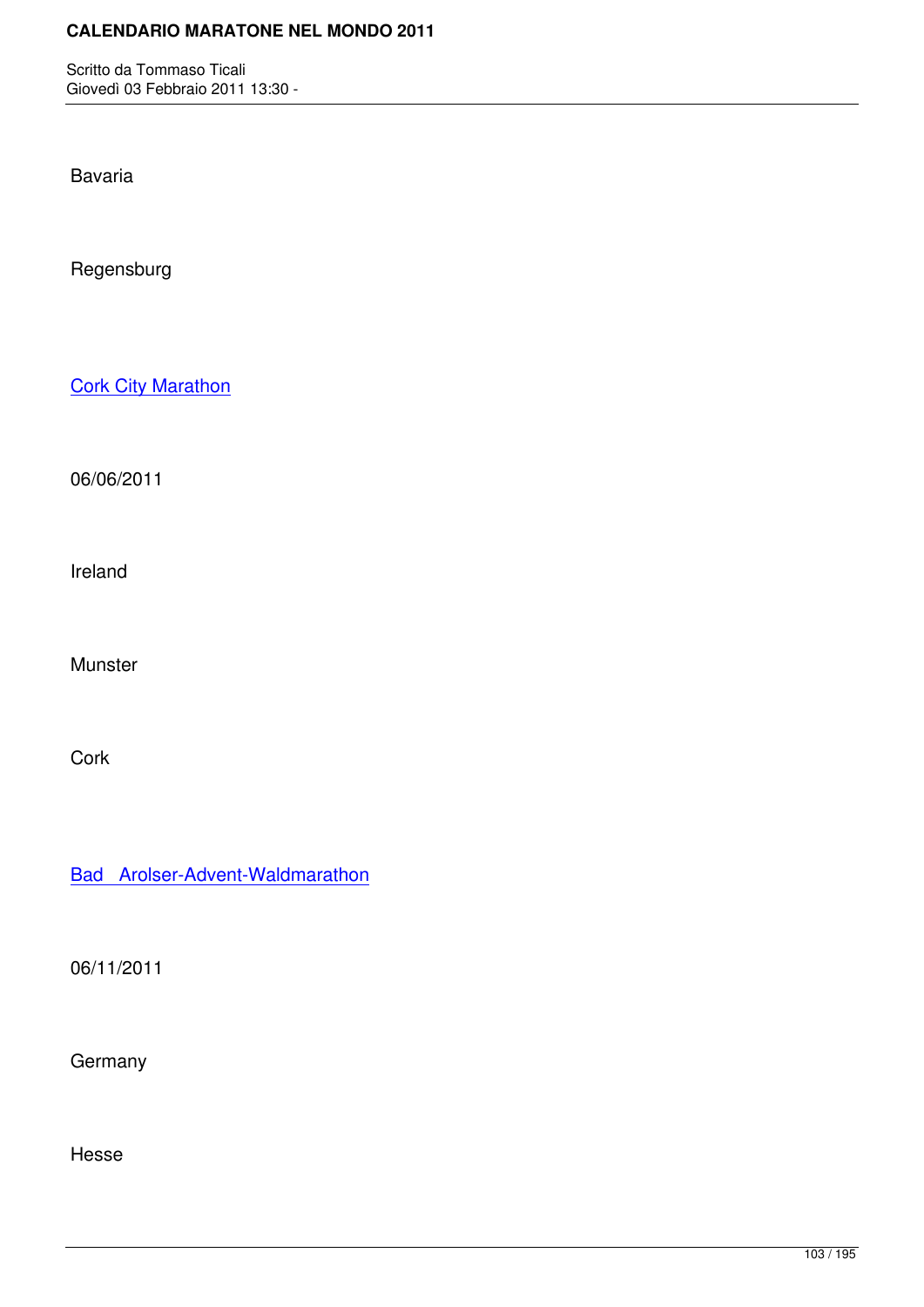Bad Arolsen

ING Europe-Marathon Luxembourg

[06/11/2011](http://marathons.ahotu.com/race/ing-europe-marathon-luxembourg)

Luxembourg

Luxembourg

**Bad Harzburger Bergmarathon** 

[06/11/2011](http://marathons.ahotu.com/race/bad-harzburger-bergmarathon)

**Germany** 

Lower Saxony

Bad Harzburg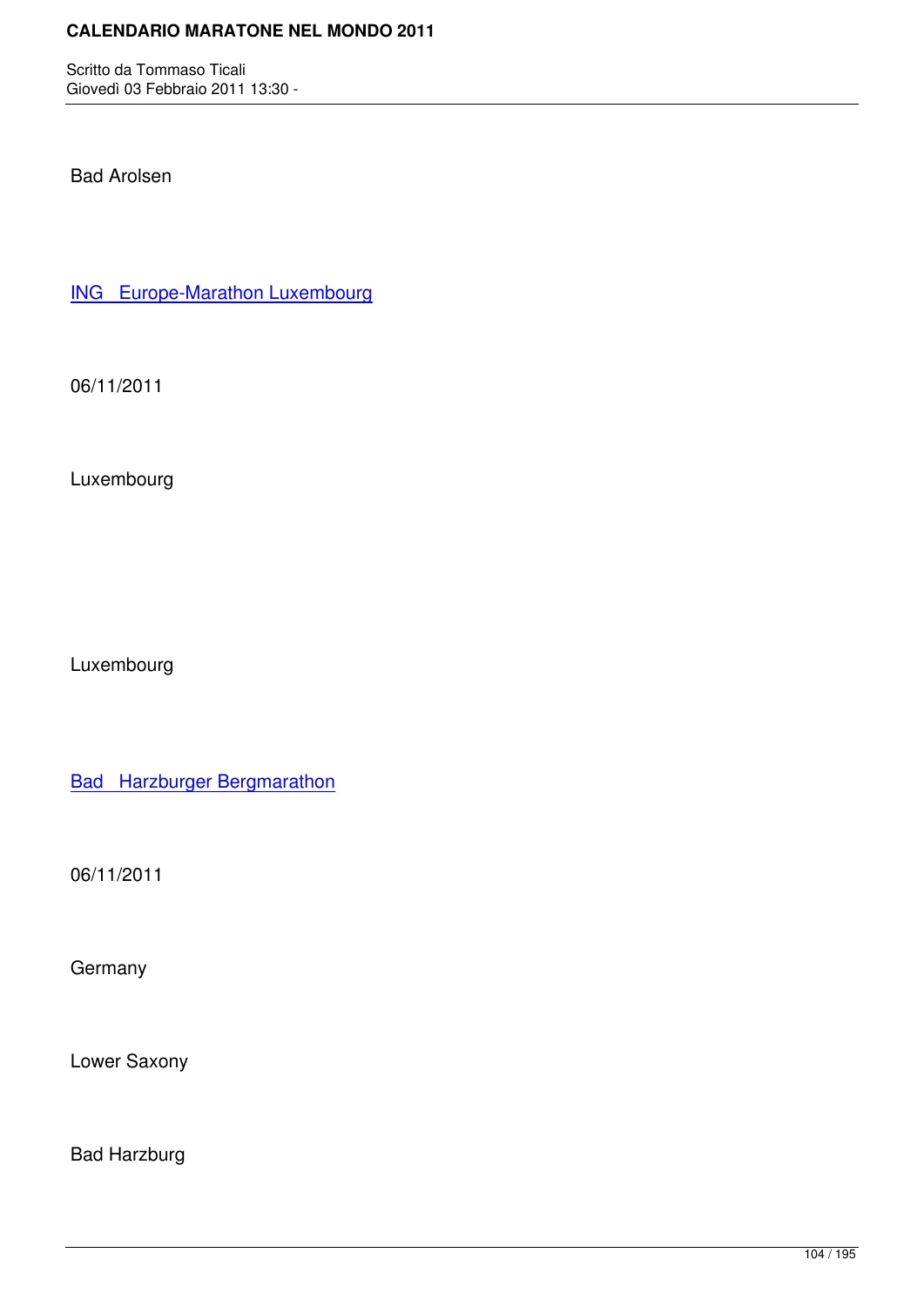**SUOMI-RUN Night Marathon** 

[06/11/2011](http://marathons.ahotu.com/race/suomi-run-night-marathon)

Finland

Western Finland

Perniö

Skatstadtmarathon Altenburg

[06/11/2011](http://marathons.ahotu.com/race/skatstadtmarathon-altenburg)

**Germany** 

**Thuringia** 

Altenburg

Verdon Canyon Challenge - 8 km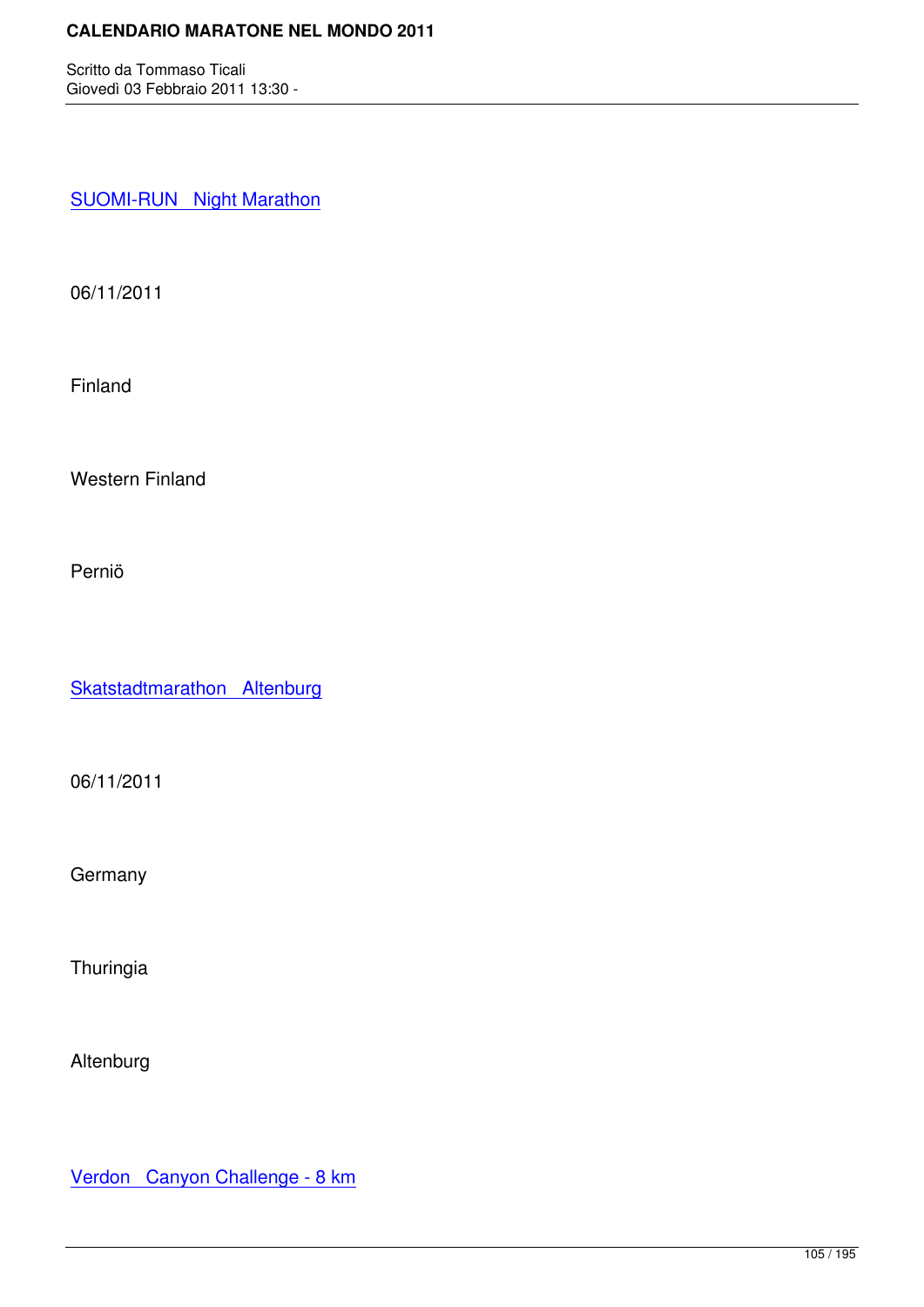06/11/2011

France

Var

Aiguines

**LGT Alpin Marathon** 

[06/11/2011](http://marathons.ahotu.com/race/lgt-alpin-marathon)

Liechtenstein

Bendern

Marathon des Isles - Avermes

[06/12/2011](http://marathons.ahotu.com/race/marathon-des-isles-avermes)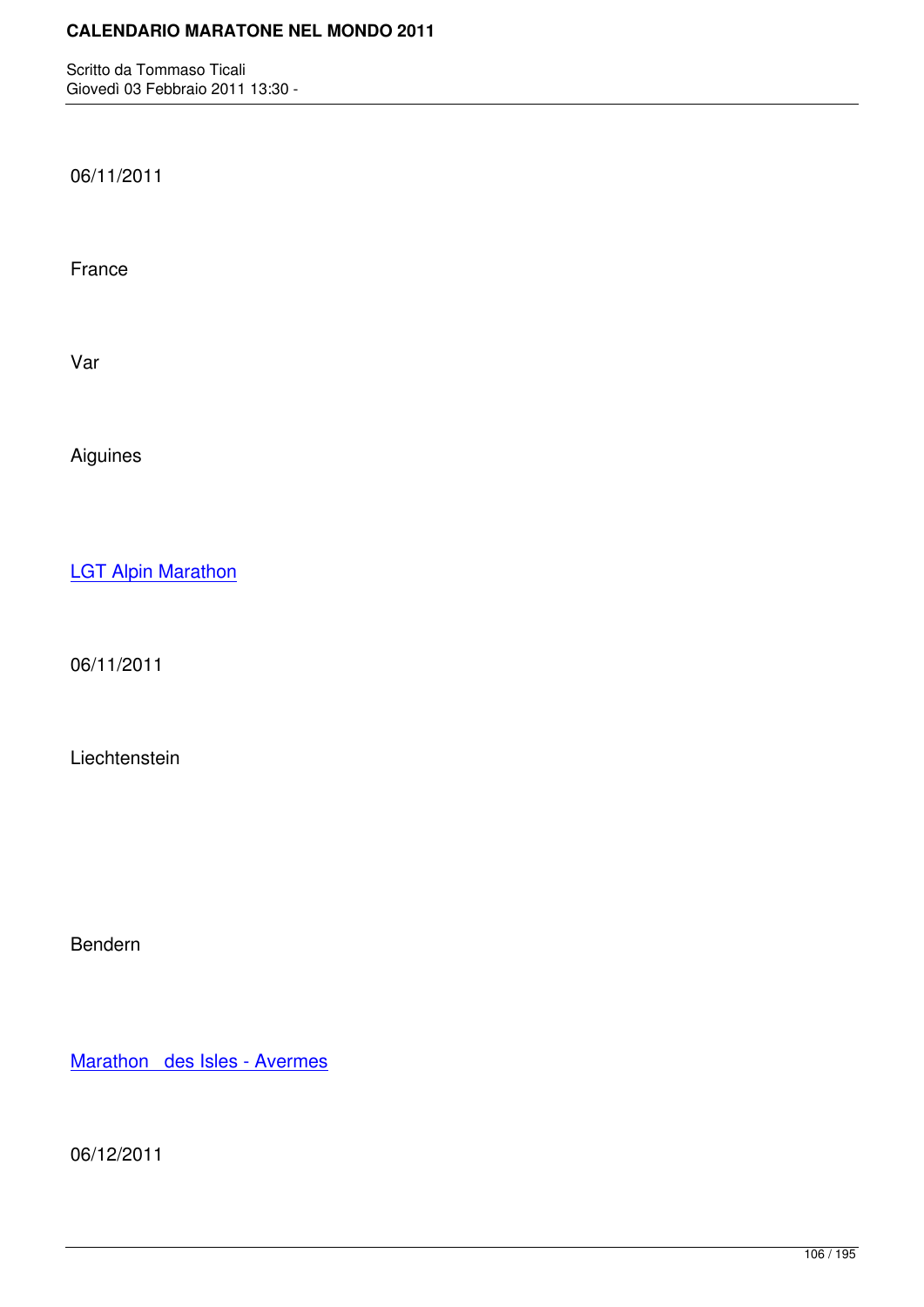France

Allier

Avermes

Maratona di Suviana

[06/12/2011](http://marathons.ahotu.com/race/maratona-di-suviana)

Italy

Emilia-Romagna

Comune di Castel di Casio

Marathon du ballon d'Alsace

[06/12/2011](http://marathons.ahotu.com/race/marathon-du-ballon-d-alsace)

France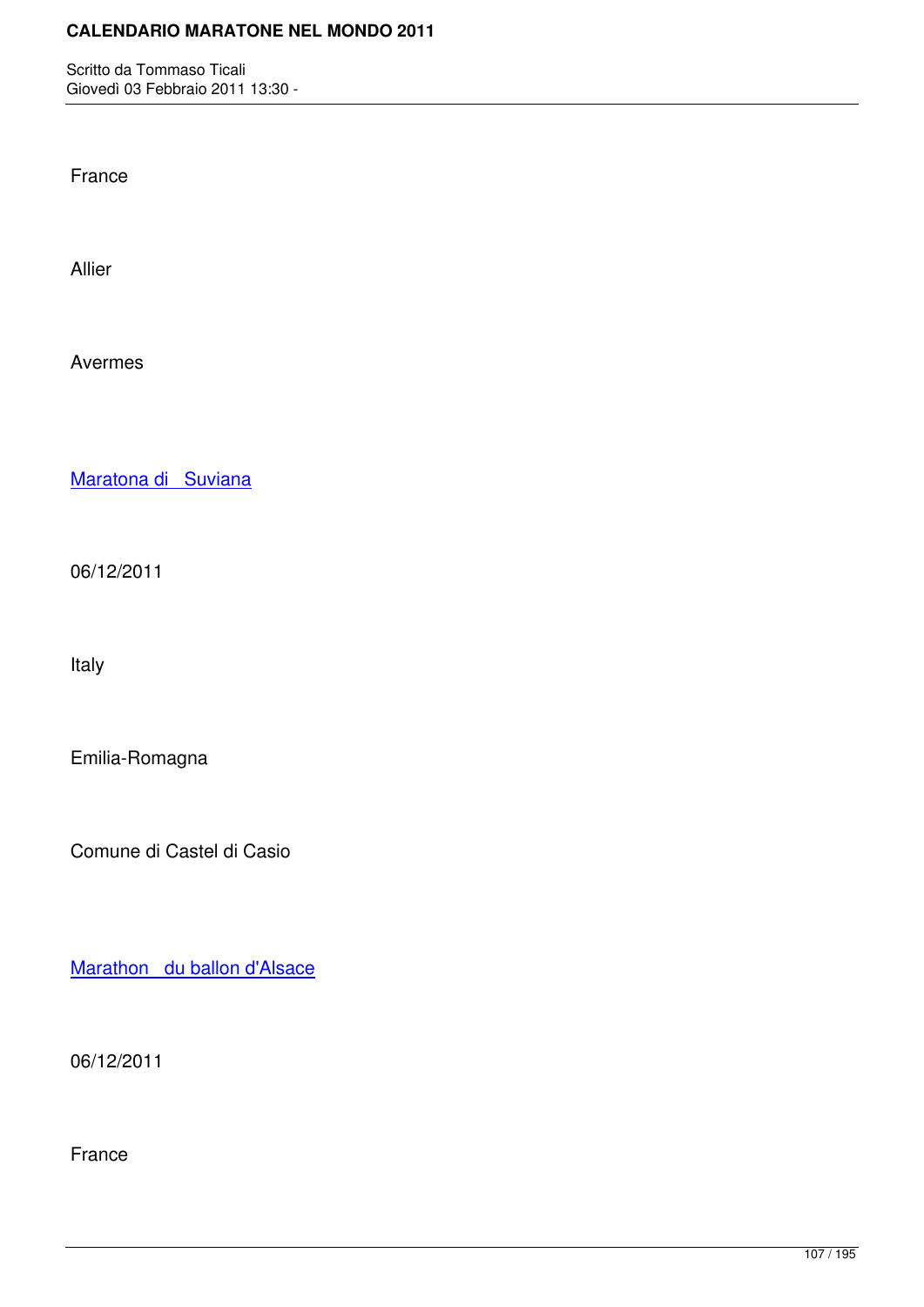Haut-Rhin

Ballon d'Alsace

Courses de Bienne- Marathon nocturne

[06/17/2011](http://marathons.ahotu.com/race/courses-de-bienne-marathon-nocturne)

Switzerland

Berne

Bienne

Aabenraa Mountain Marathon

[06/18/2011](http://marathons.ahotu.com/race/aabenraa-mountain-marathon)

**Denmark** 

Syddanmark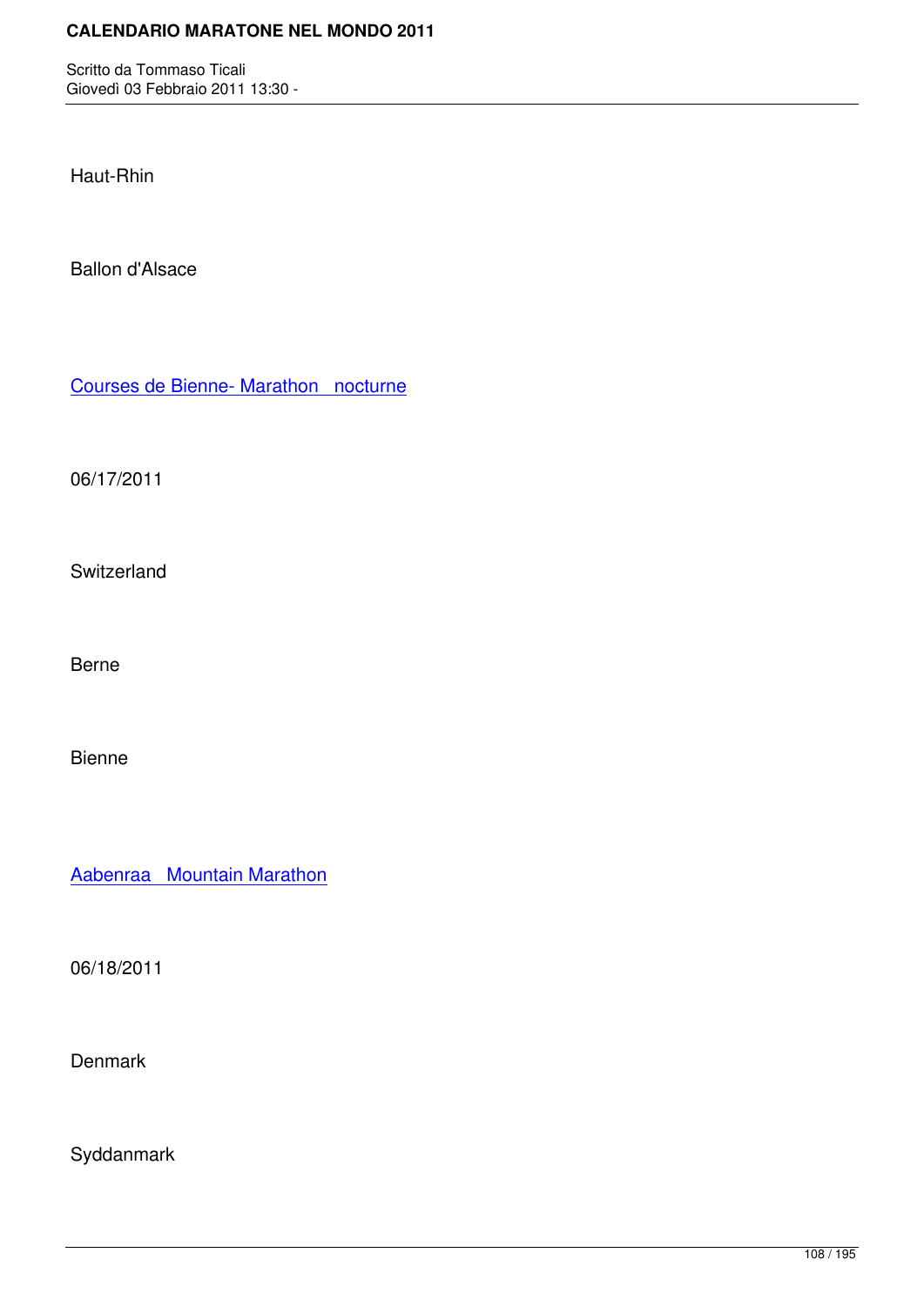Aabenraa

Neubrandenburger Tollenseseelauf

[06/18/2011](http://marathons.ahotu.com/race/neubrandenburger-tollenseseelauf)

**Germany** 

Mecklenburg-Vorpommern

Neubrandenburg

Trail Faverges Odlo - Maratrail

[06/18/2011](http://marathons.ahotu.com/race/trail-faverges-odlo-maratrail)

France

Haute-Savoie

Faverges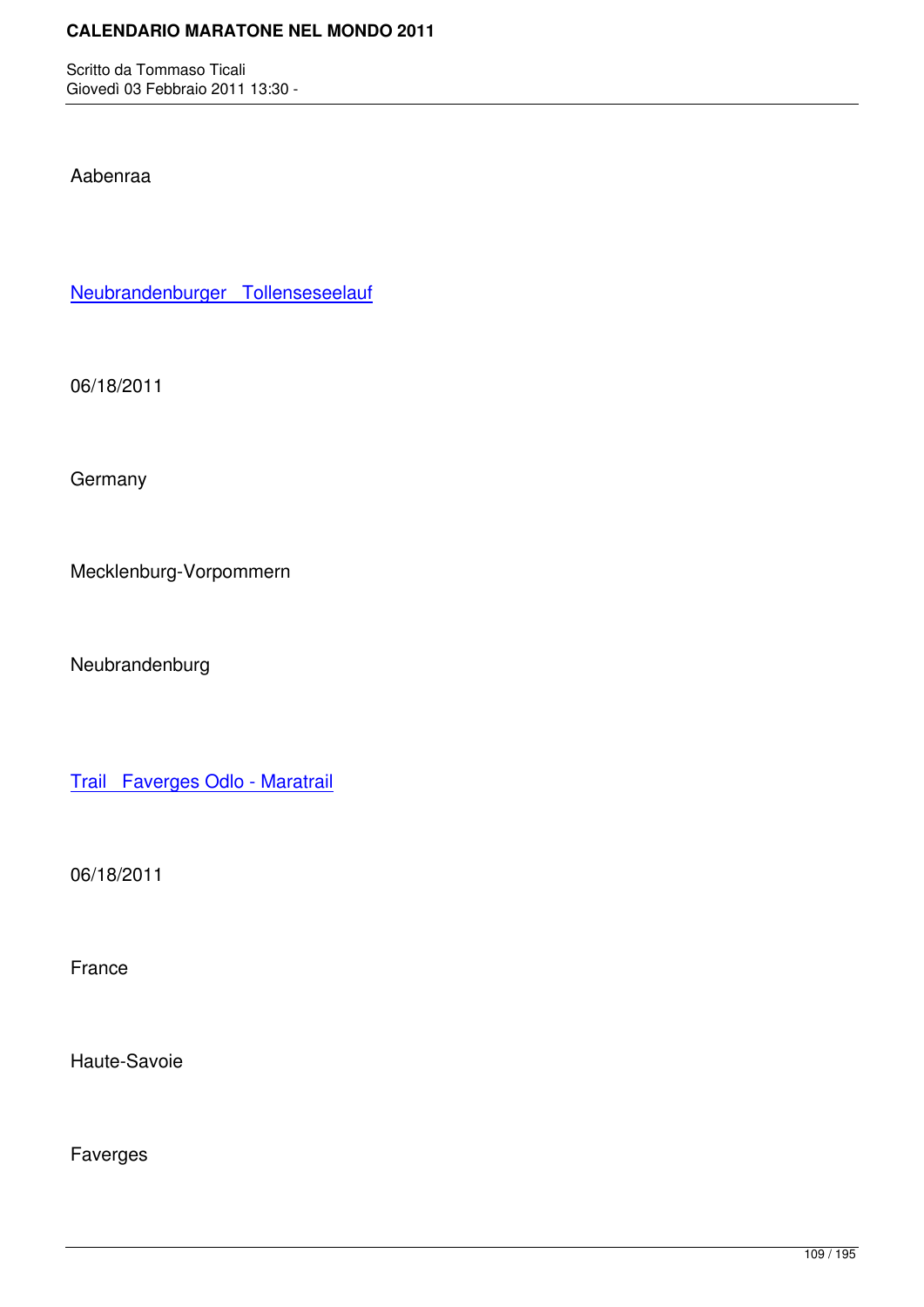Picnic Marathon

[06/18/2011](http://marathons.ahotu.com/race/picnic-marathon)

United Kingdom

England

Mickleham

Nordmarka Skogsmaraton

[06/18/2011](http://marathons.ahotu.com/race/nordmarka-skogsmaraton)

Norway

Oslo

**Santa Claus Marathon**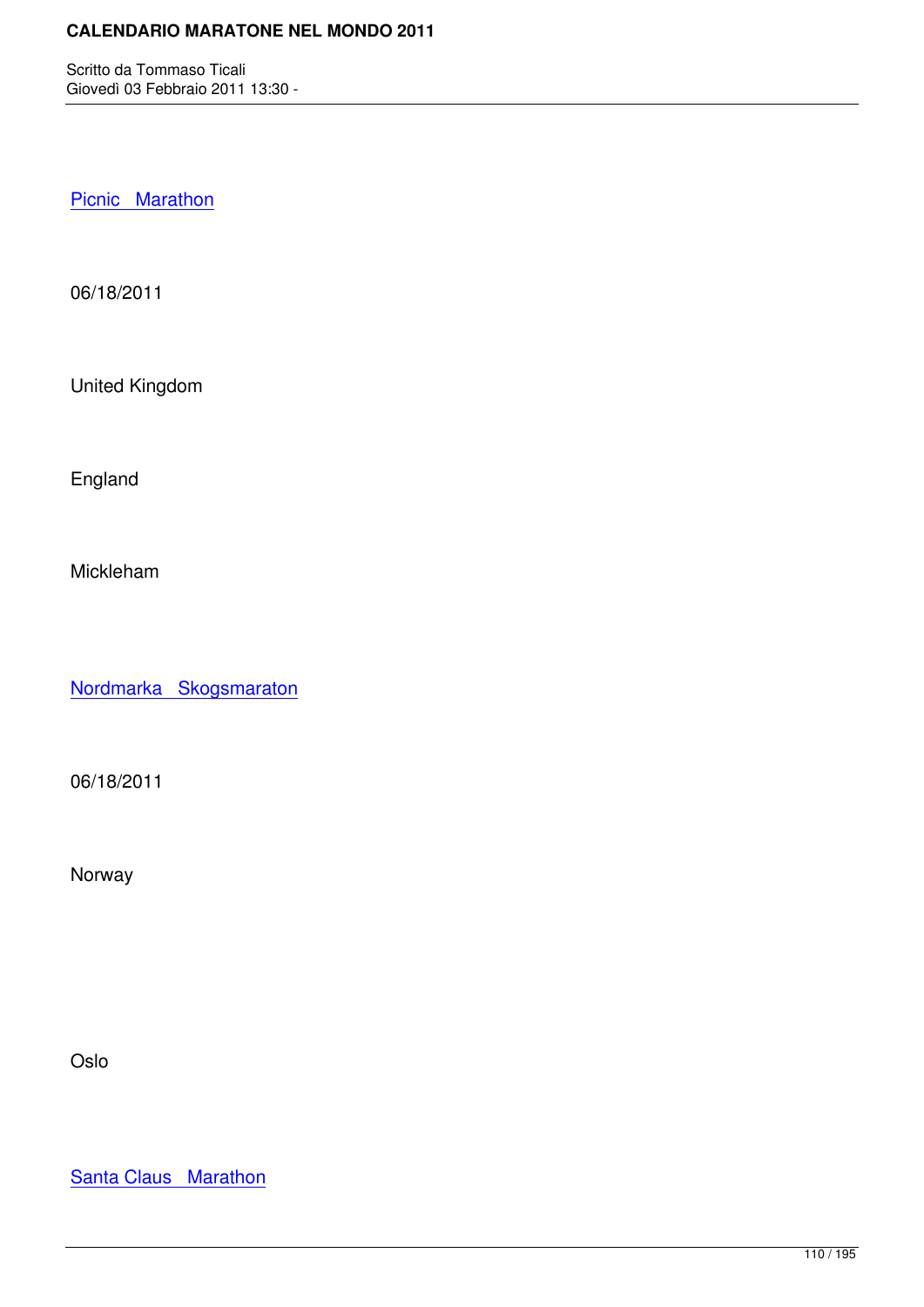06/18/2011

Finland

Lapland

Rovaniemi

Drebber Marathon

[06/18/2011](http://marathons.ahotu.com/race/drebber-marathon)

**Germany** 

Lower Saxony

Drebber

Forssa Summer Night Marathon

[06/18/2011](http://marathons.ahotu.com/race/forssa-summer-night-marathon)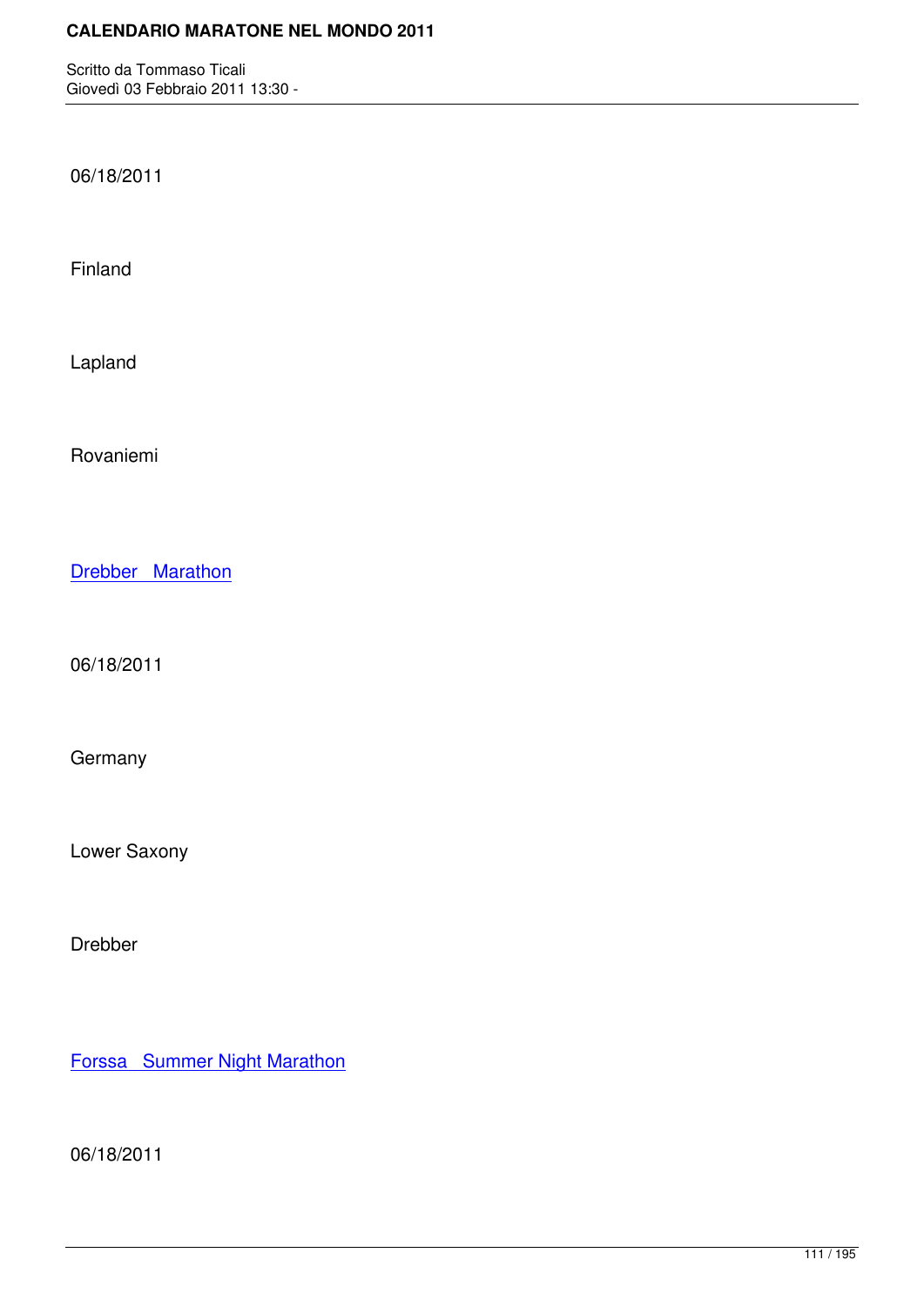Finland

Southern Finland

Forssa

Trail des Forges- La Bazoge : Marathon

[06/19/2011](http://marathons.ahotu.com/race/trail-des-forges-la-bazoge-marathon)

France

Sarthe

La Bazoge

Le Trail de Thilay

[06/19/2011](http://marathons.ahotu.com/race/le-trail-de-thilay)

France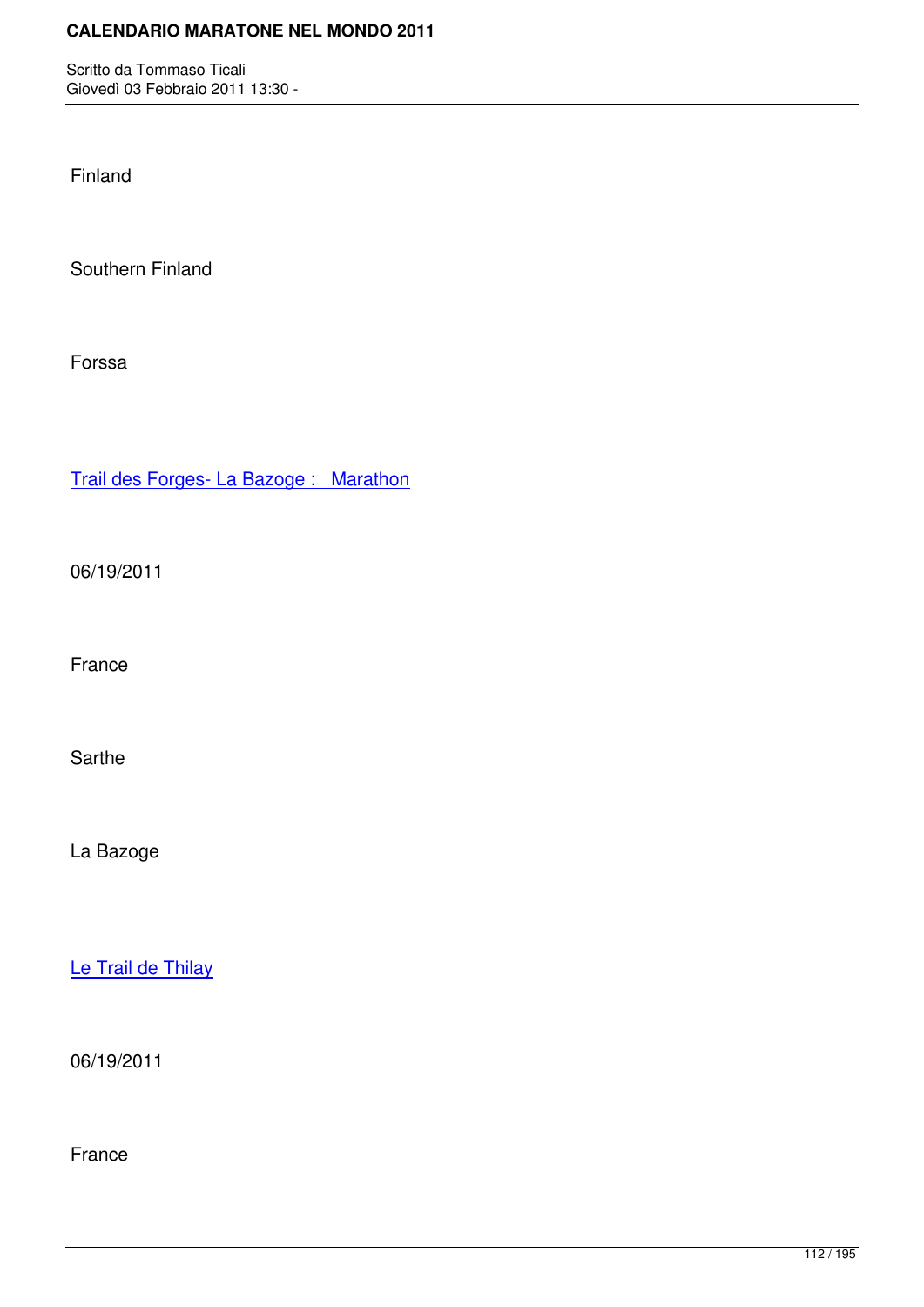Ardennes

Thilay

Marathonlauf der LG HNF Hamburg

[06/19/2011](http://marathons.ahotu.com/race/marathonlauf_der_lg_hnf_hamburg)

**Germany** 

Hamburg

Hamburg

Marathon du vignoble d'Alsace

[06/19/2011](http://marathons.ahotu.com/race/marathon-du-vignoble-d-alsace)

France

Bas-Rhin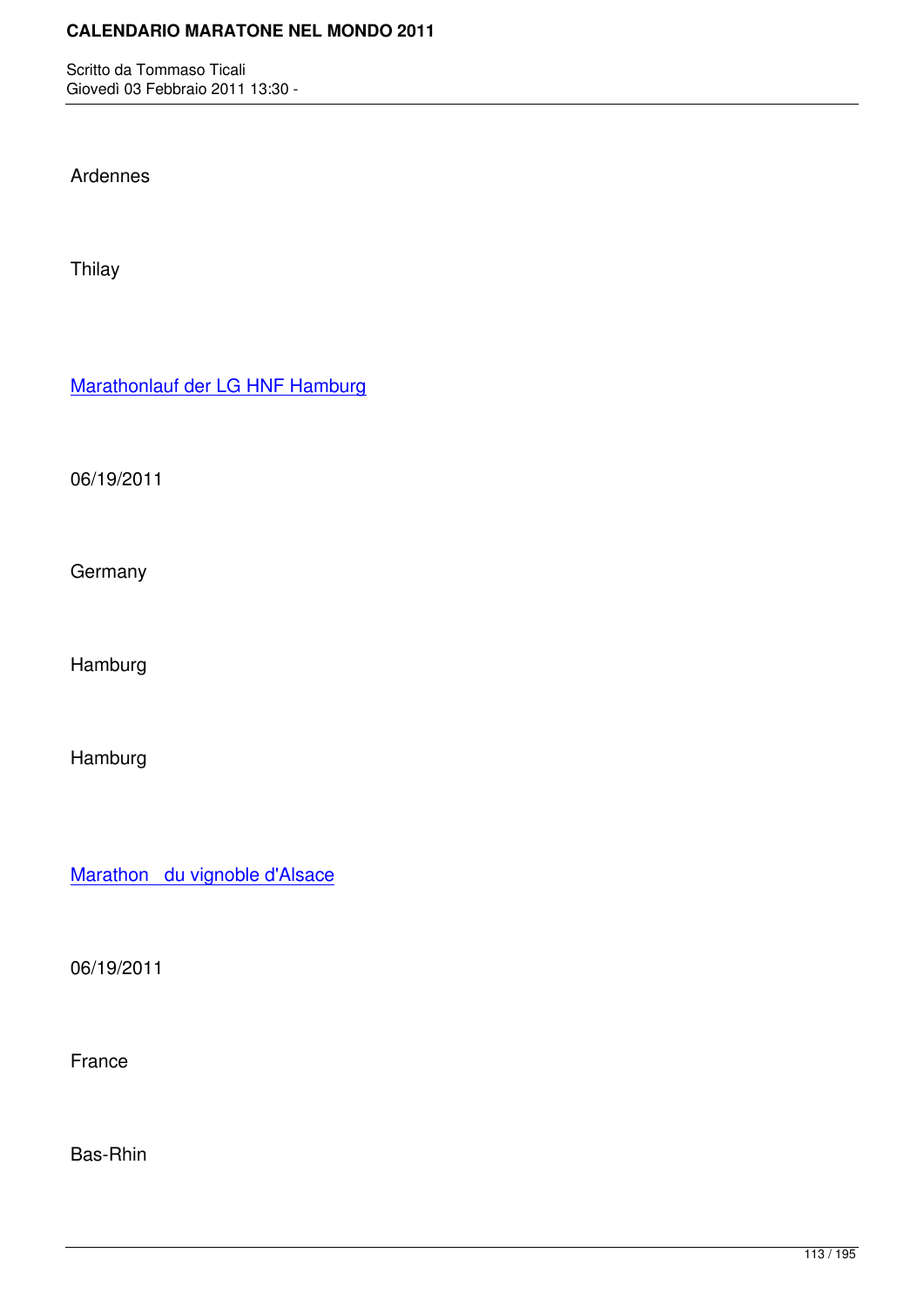Dorlisheim

**Maraisthon** 

[06/19/2011](http://marathons.ahotu.com/race/maraisthon)

France

Deux-Sèvres

Coulon

Eifel Marathon

[06/19/2011](http://marathons.ahotu.com/race/eifel-marathon)

**Germany** 

Rhineland-Palatinate

Waxweiler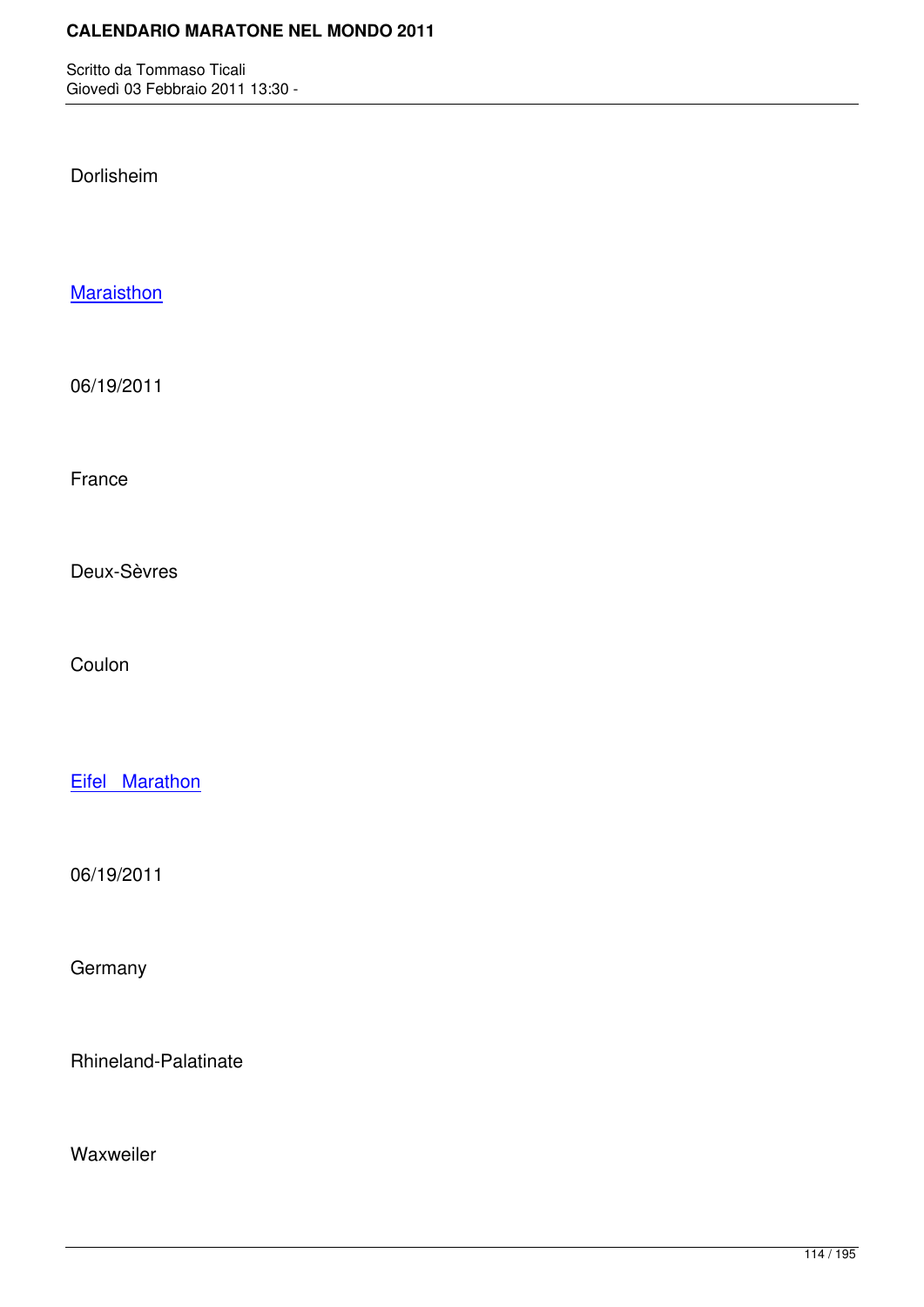Marathon de la Liberté de Caen

[06/19/2011](http://marathons.ahotu.com/race/marathon-de-la-liberte-de-caen)

France

Calvados

Caen

Tromsø Midnight Sun Marathon

[06/25/2011](http://marathons.ahotu.com/race/troms-midnight-sun-marathon)

Norway

Tromsø

Remmers Hasetal-Marathon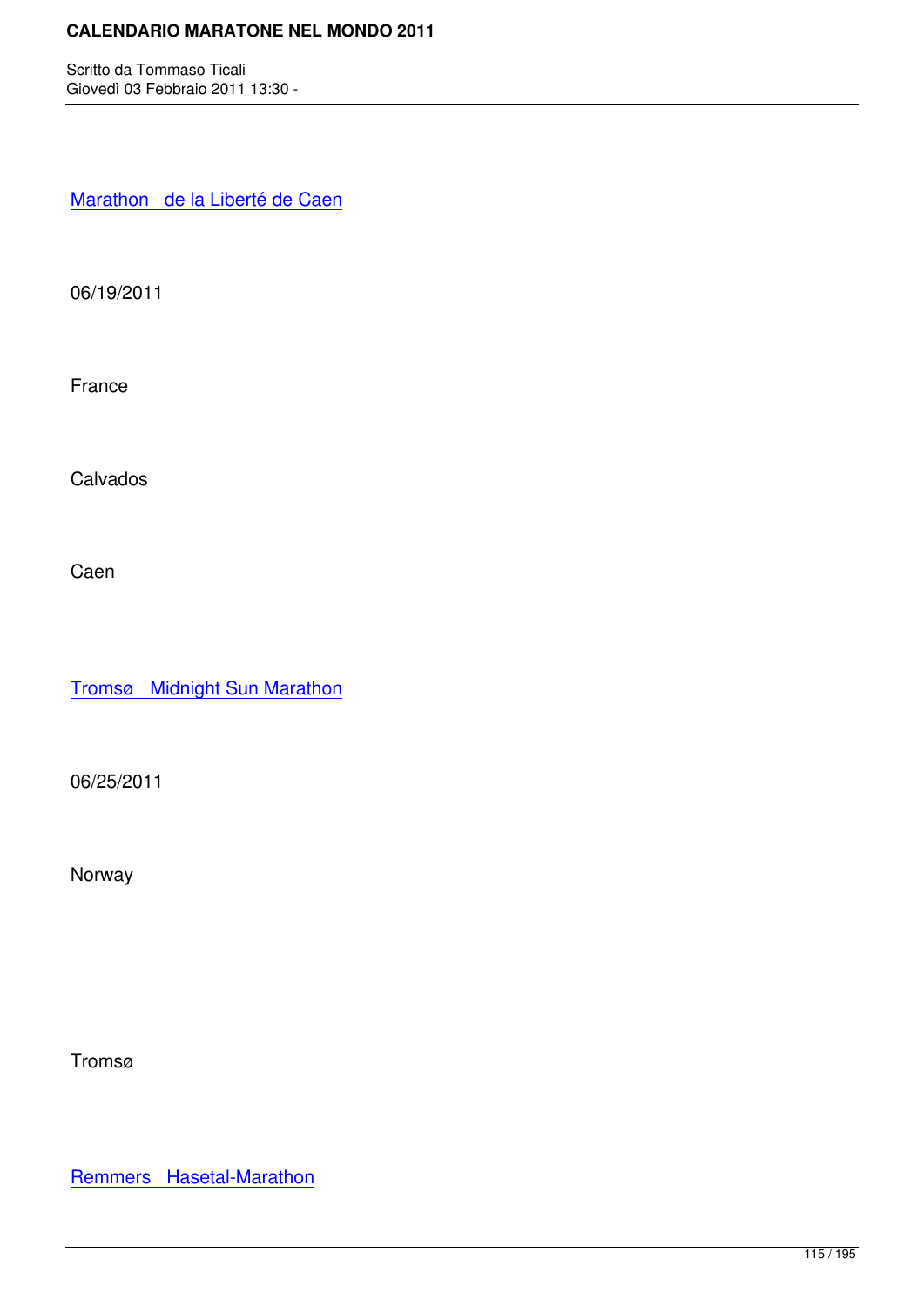06/25/2011

**Germany** 

Lower Saxony

Löningen

Frankenweg Marathon

[06/26/2011](http://marathons.ahotu.com/race/frankenweg-marathon)

Germany

Bavaria

Streitberg

Marathon du Mont Blanc

[06/26/2011](http://marathons.ahotu.com/race/marathon-du-mont-blanc)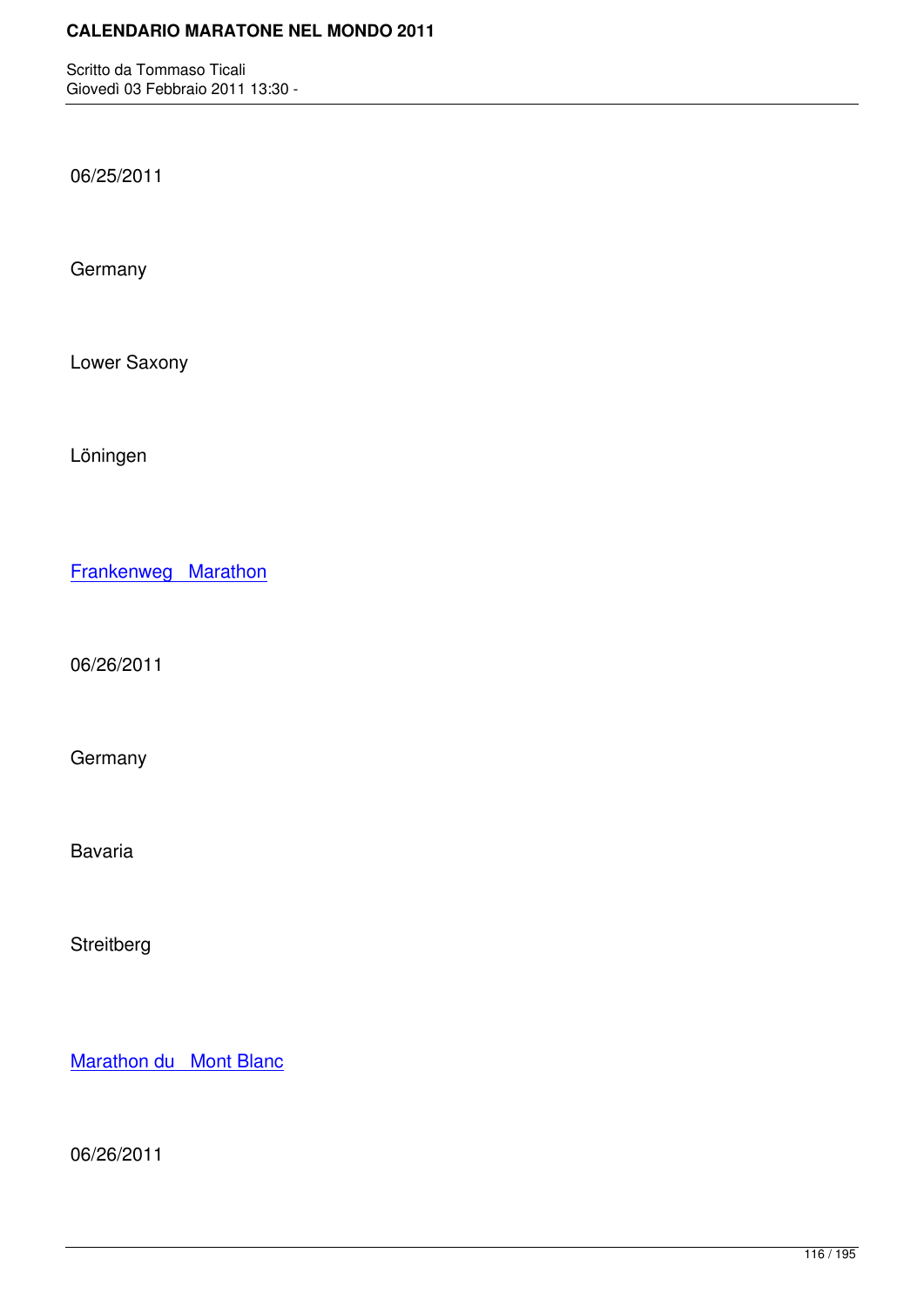France

Haute-Savoie

Chamonix

North Sea Beach Marathon

[06/26/2011](http://marathons.ahotu.com/race/north-sea-beach-marathon)

**Denmark** 

Syddanmark

Nørre Nebel

Willinger Panoramalauf

[06/26/2011](http://marathons.ahotu.com/race/willinger-panoramalauf)

**Germany**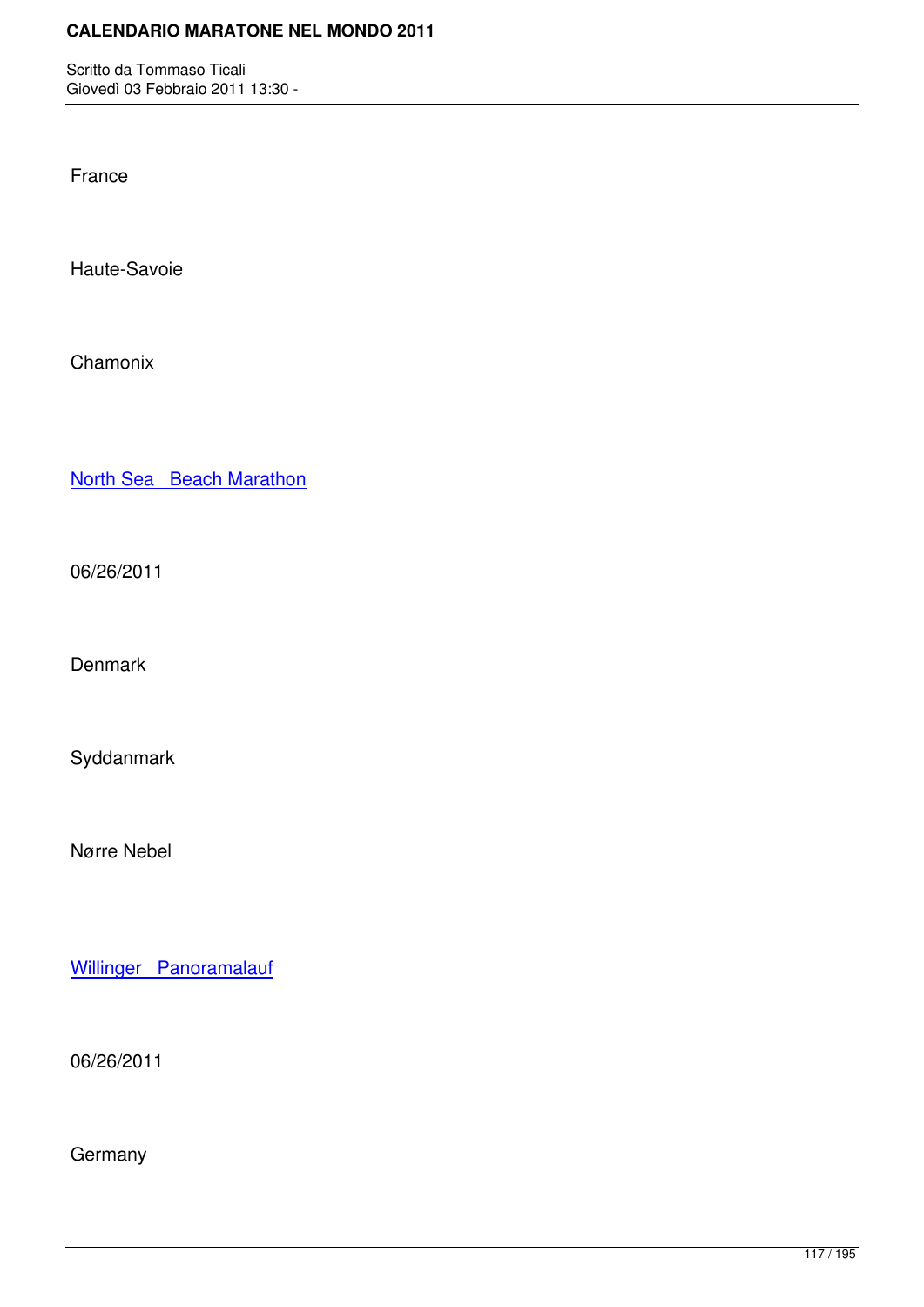Hesse

Willingen

White Nights

[06/26/2011](http://marathons.ahotu.com/race/white-nights)

Russia

St Petersburg

Rendsburger Marathon

[06/26/2011](http://marathons.ahotu.com/race/rendsburger-marathon)

**Germany** 

Schleswig-Holstein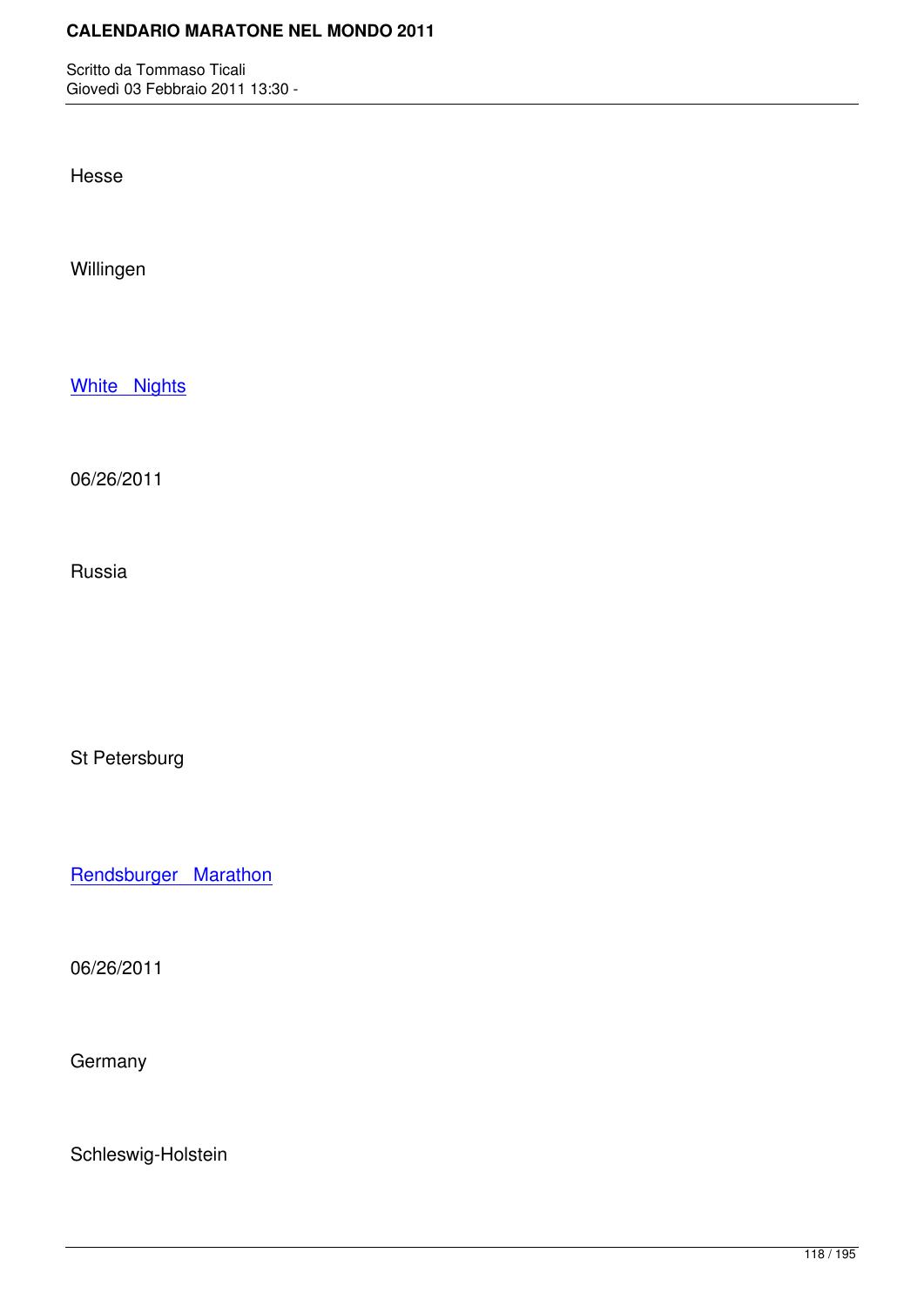## Rendsburg

Marathon du Finistère - La Transleonarde

[06/26/2011](http://marathons.ahotu.com/race/marathon-du-finistere-la-transleonarde)

France

Finistère

Guisseny

**FYNE Nature Marathon** 

[06/26/2011](http://marathons.ahotu.com/race/fyne-nature-marathon)

**Switzerland** 

Vaud

Yverdon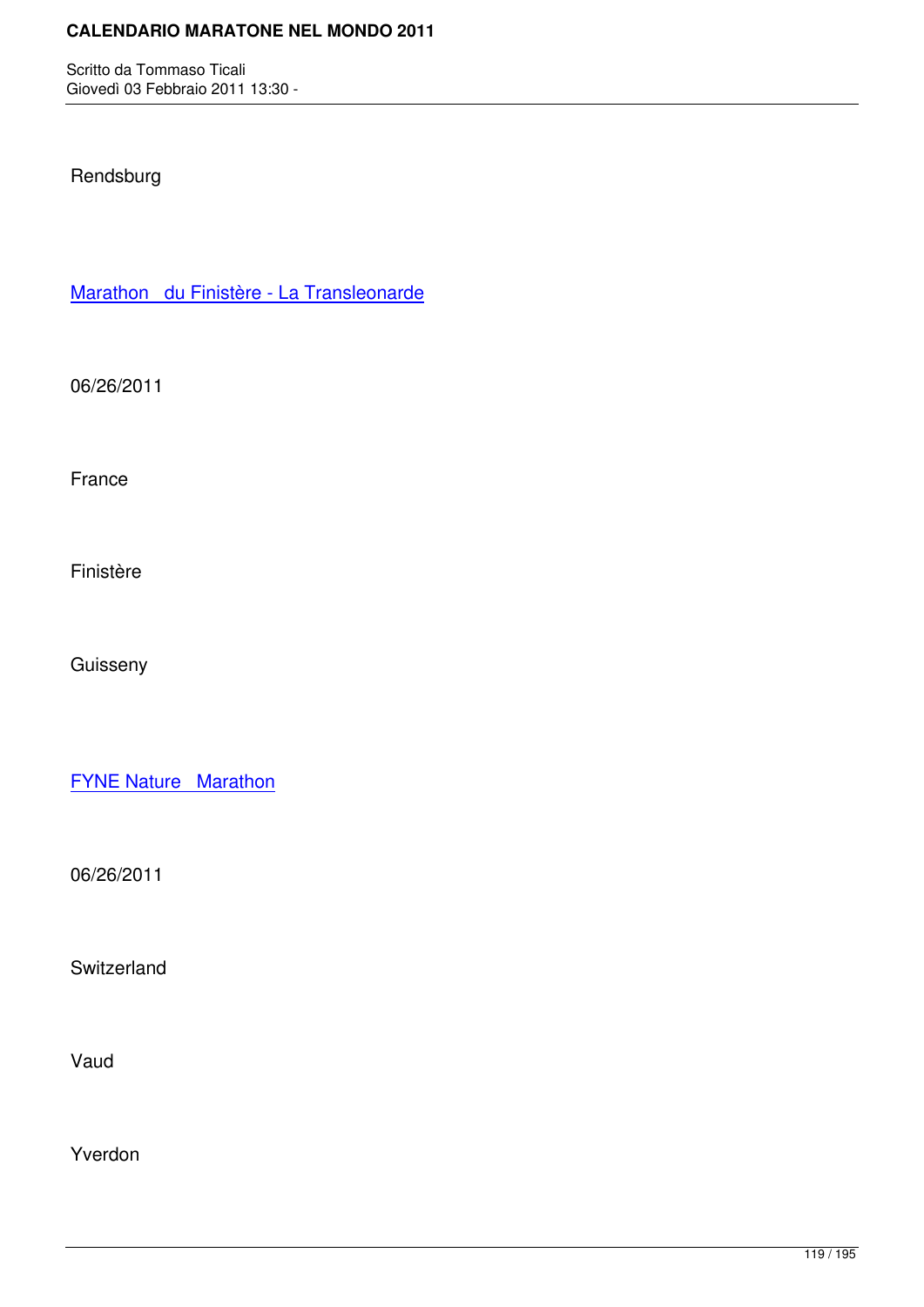Le Marathon Vert Cap Malo - Rennes

[06/26/2011](http://marathons.ahotu.com/race/le-marathon-vert-cap-malo-rennes)

France

Ille-et-Vilaine

Cap Malo

Læsø Marathon

[06/26/2011](http://marathons.ahotu.com/race/ls-marathon)

Denmark

Nordjylland

Læsø

Segeberger Forst Marathon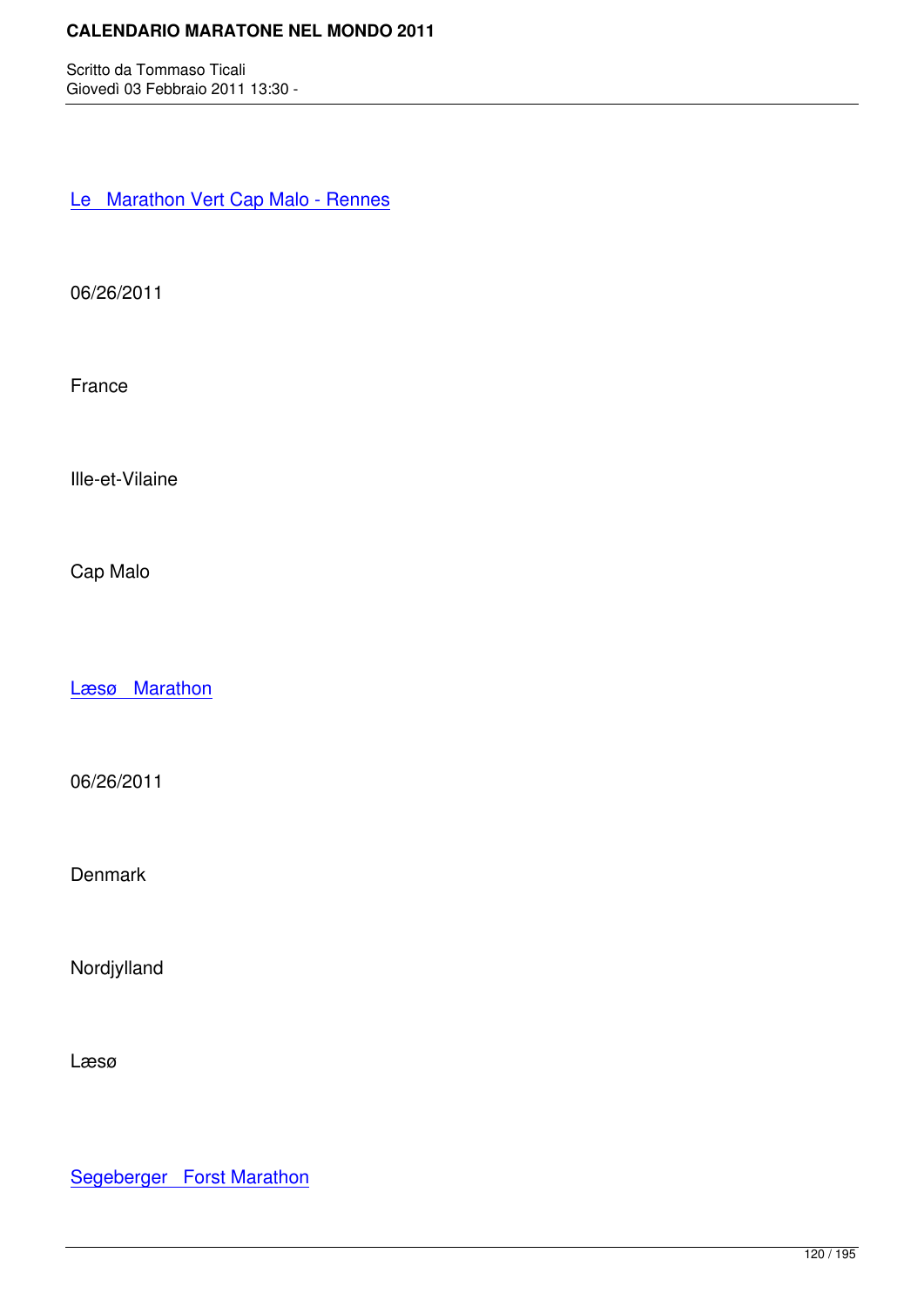06/26/2011

**Germany** 

Schleswig-Holstein

Hartenholm

Nachtmarathon Marburg

[07/01/2011](http://marathons.ahotu.com/race/nachtmarathon-marburg)

**Germany** 

Hamburg

Marburg

Lapland Ultra Marathon

[07/02/2011](http://marathons.ahotu.com/race/lapland-ultra-marathon)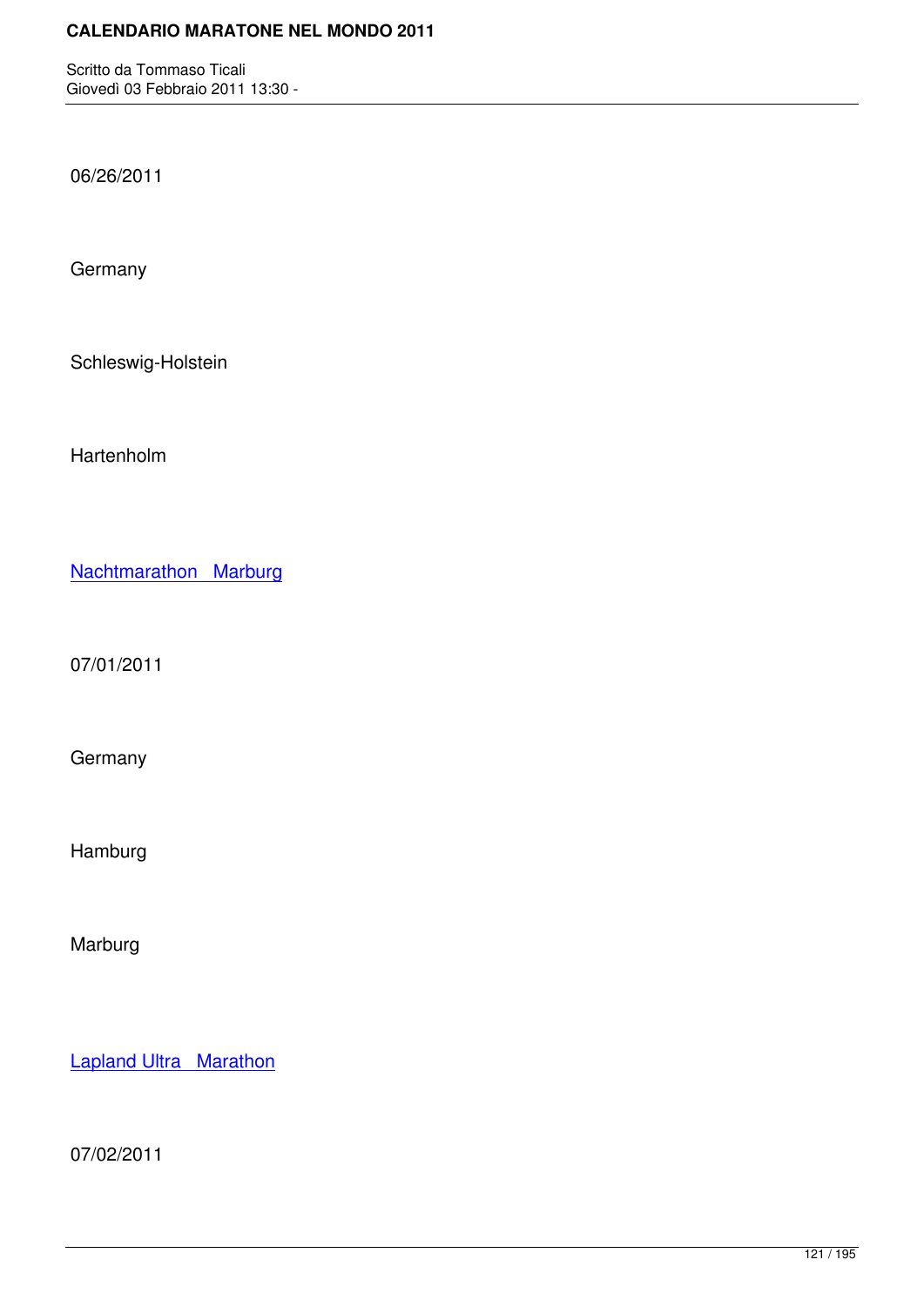Sweden

Adak

**Unionsmarathon** 

[07/02/2011](http://marathons.ahotu.com/race/unionsmarathon)

Norway

Rømskog

Rovaniemi Marathon

[07/02/2011](http://marathons.ahotu.com/race/rovaniemi-marathon)

Finland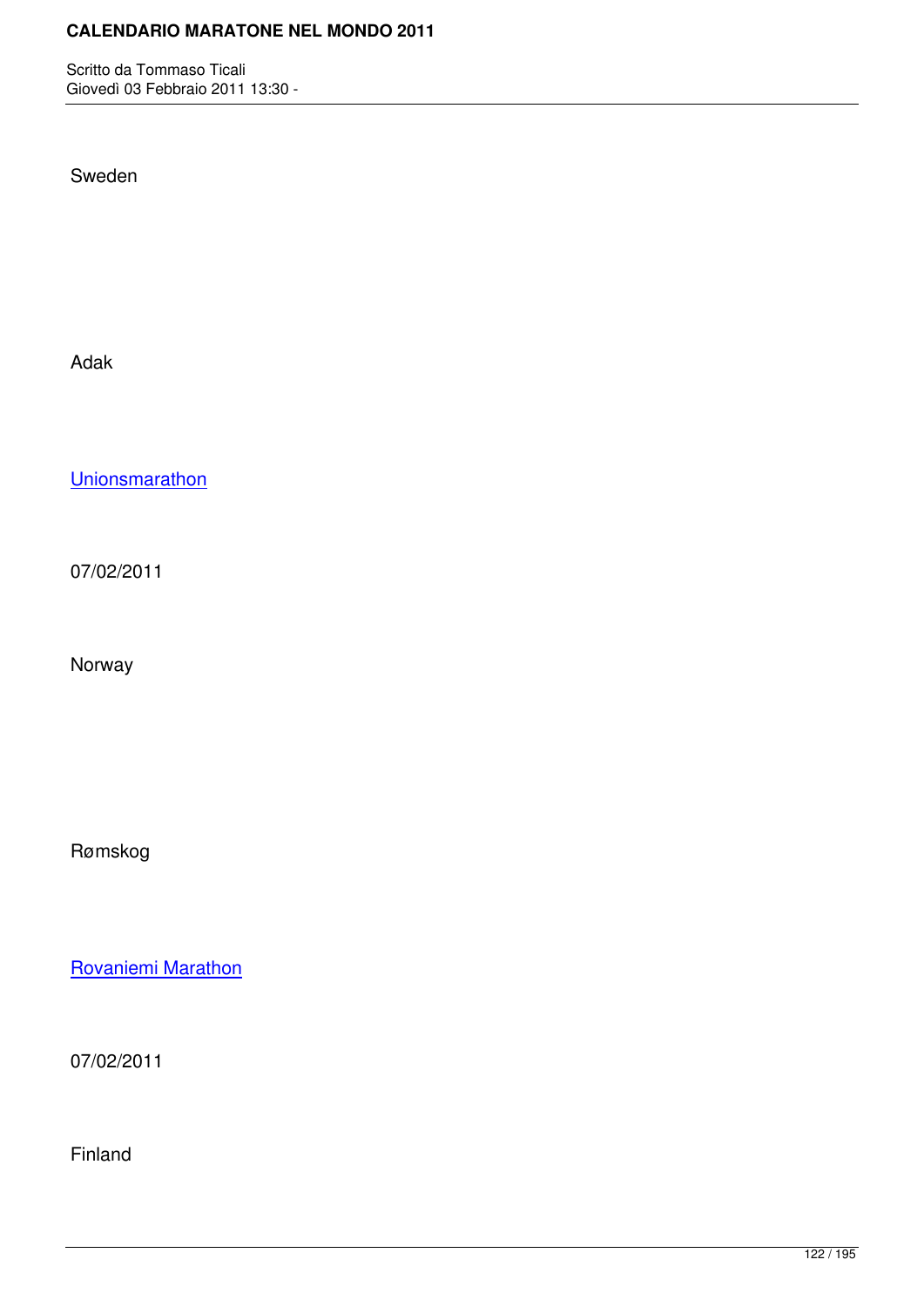Lapland

Rovaniemi

**Brixen** Dolimiten Marathon

[07/02/2011](http://marathons.ahotu.com/race/brixen-dolimiten-marathon)

Italy

Trentino-Alto Adige/Südtirol

Brixen

Båstad Marathon

[07/02/2011](http://marathons.ahotu.com/race/bastad-marathon)

Sweden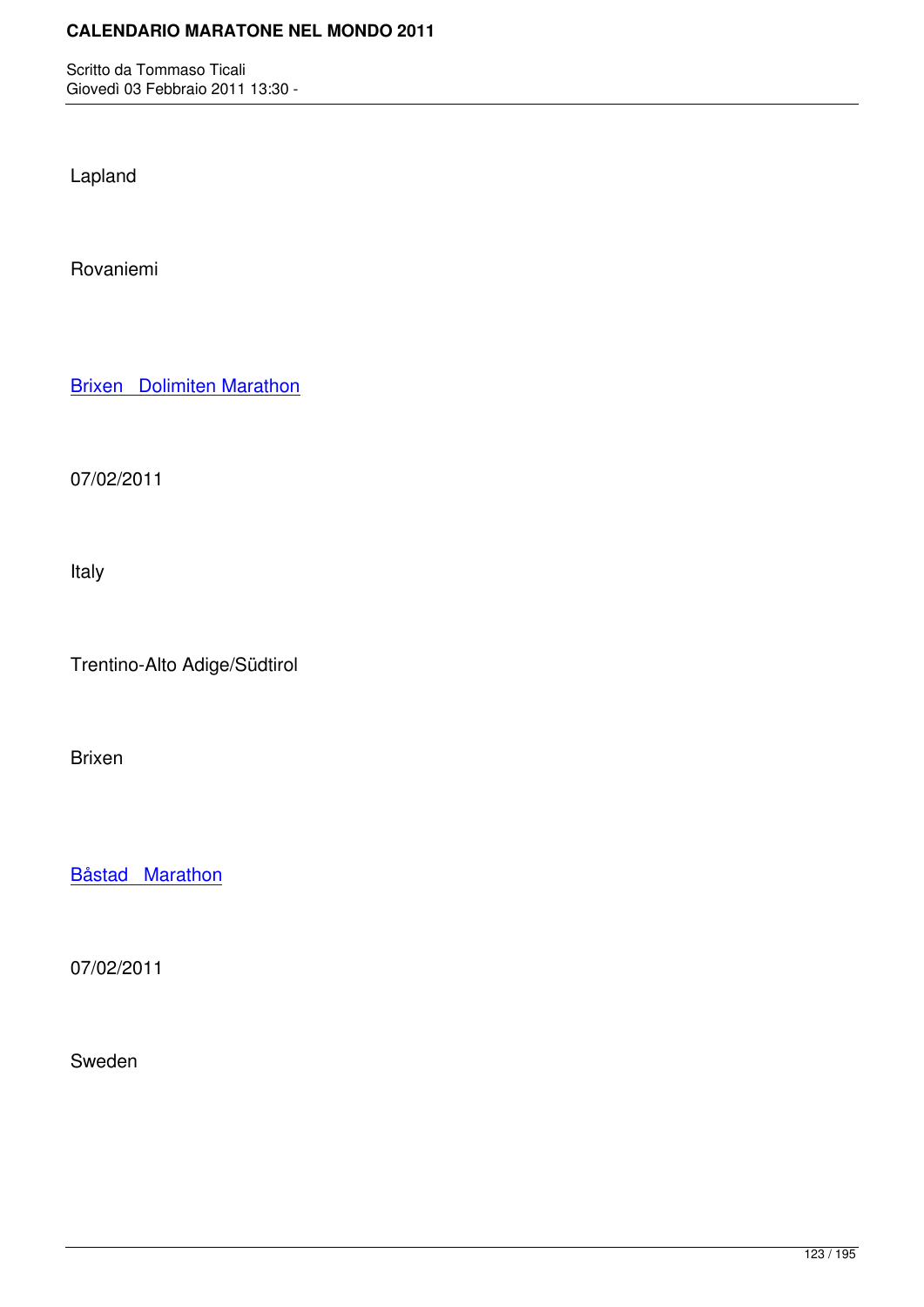Båstad

Gletschermarathon Pitztal-Imst

[07/03/2011](http://marathons.ahotu.com/race/gletschermarathon-pitztal-imst)

Austria

Imst

Heide-Marathon Stüde

[07/03/2011](http://marathons.ahotu.com/race/heide-marathon-stude)

**Germany** 

Lower Saxony

Stüde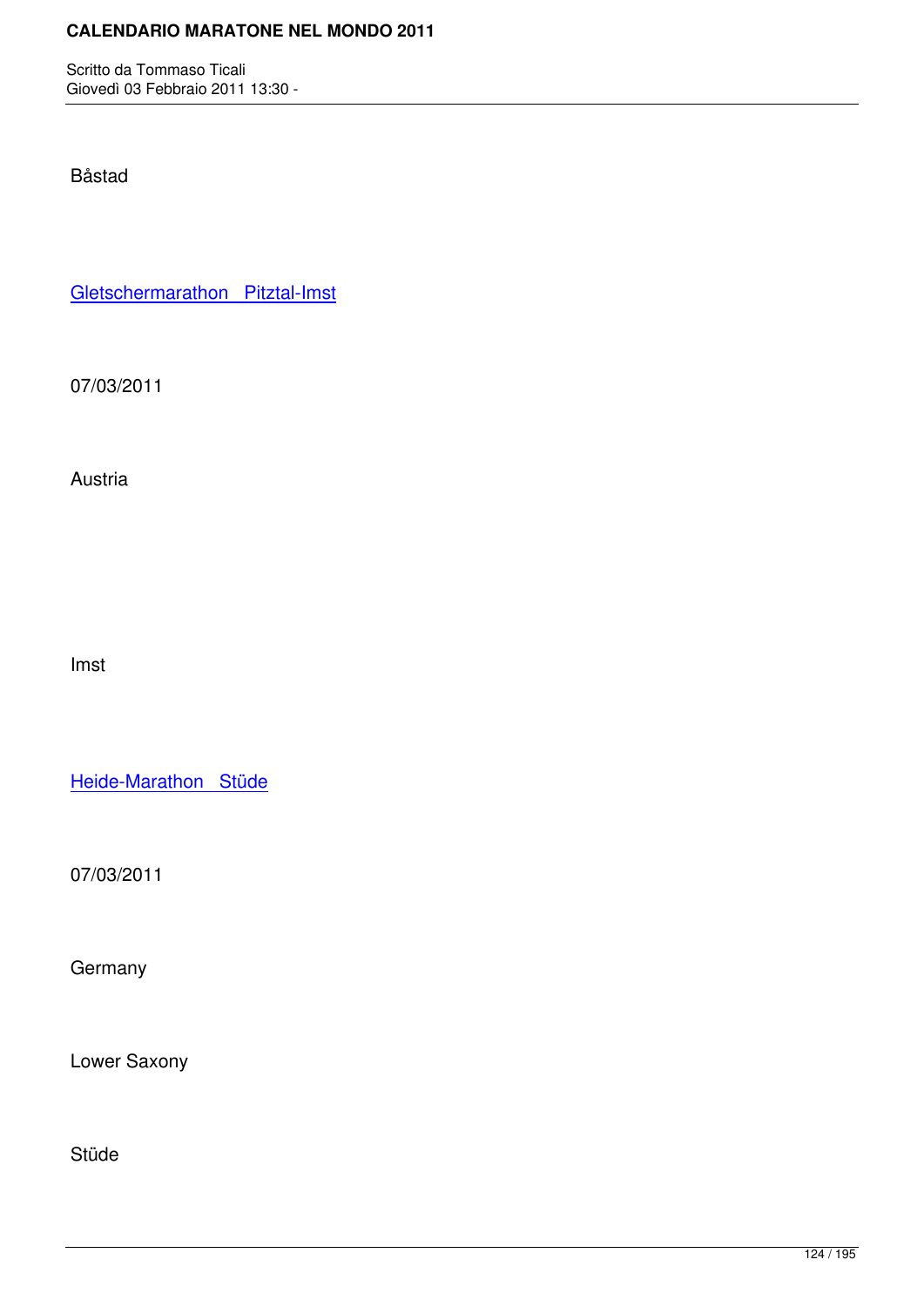Wörschacher 6 Stunden Lauf

[07/08/2011](http://marathons.ahotu.com/race/worschacher-6-stunden-lauf)

Austria

Wörschach

Wörschacher 12 Stunden Lauf

[07/08/2011](http://marathons.ahotu.com/race/worschacher-12-stunden-lauf)

Austria

**Wörschach** 

**Zermatt Marathon**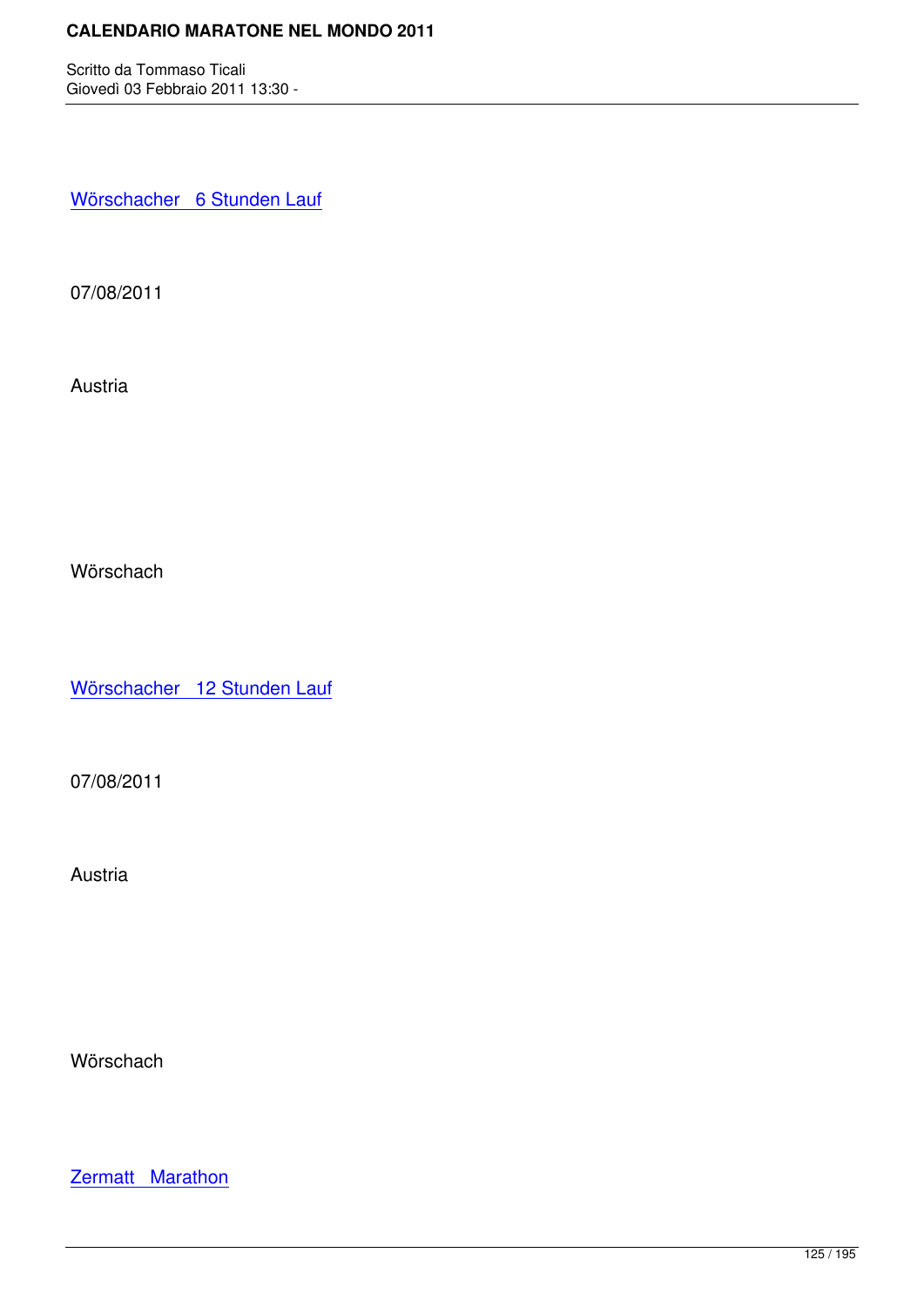07/09/2011

**Switzerland** 

Valais

Zermatt

**Fichtelgebirgsmarathon** 

[07/09/2011](http://marathons.ahotu.com/race/fichtelgebirgsmarathon)

**Germany** 

Bavaria

**Weißenstadt** 

Athletik-Waldniel Marathon

[07/17/2011](http://marathons.ahotu.com/race/athletik-waldniel-marathon)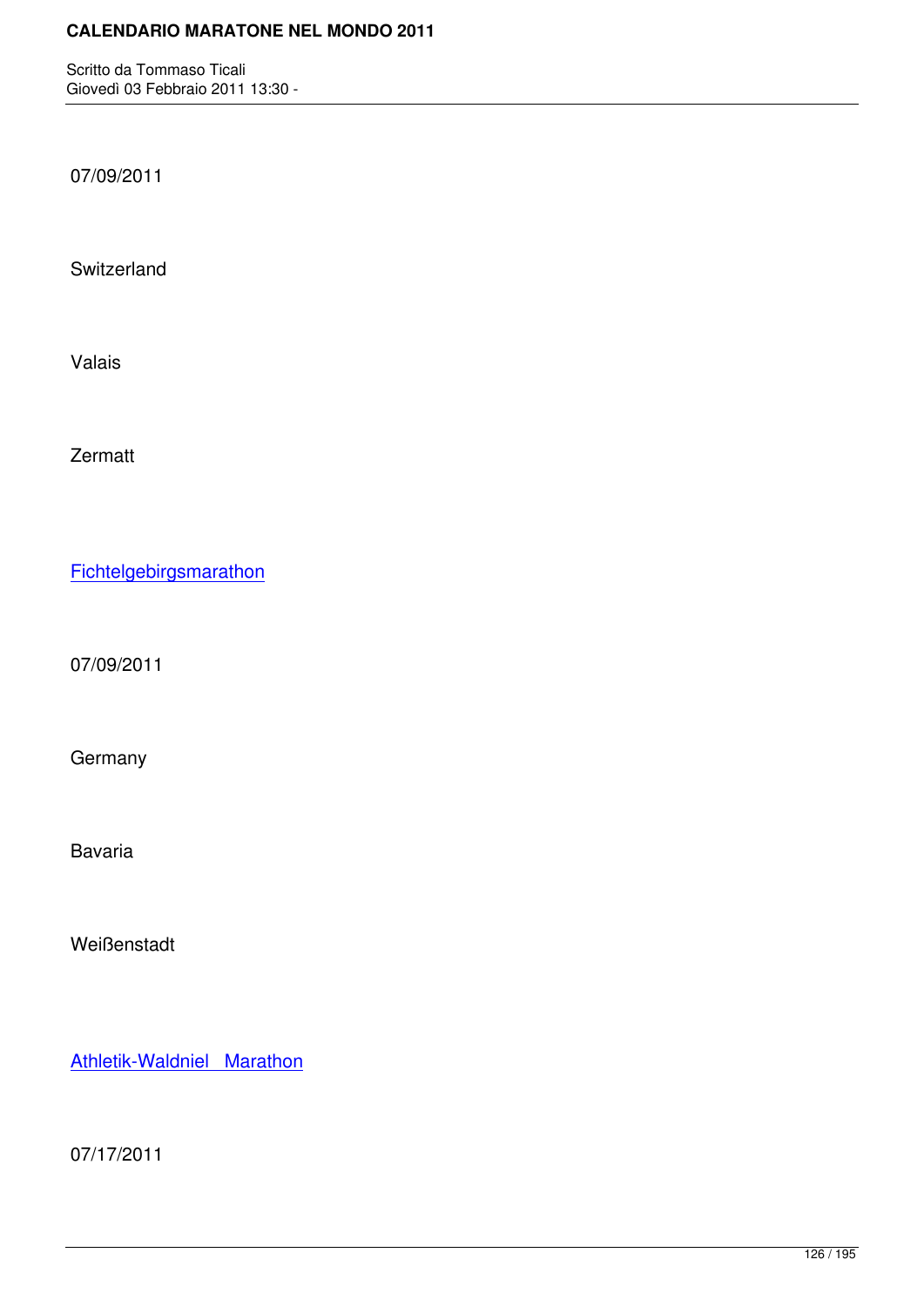**Germany** 

North Rhine-Westphalia

**Schwalmtal** 

Fairlands Valley Challenge - 26.2 Miles

[07/17/2011](http://marathons.ahotu.com/race/fairlands-valley-challenge-26-2-miles)

United Kingdom

England

Stevenage

Marathon du Pays Basque

[07/23/2011](http://marathons.ahotu.com/race/marathon-du-pays-basque)

France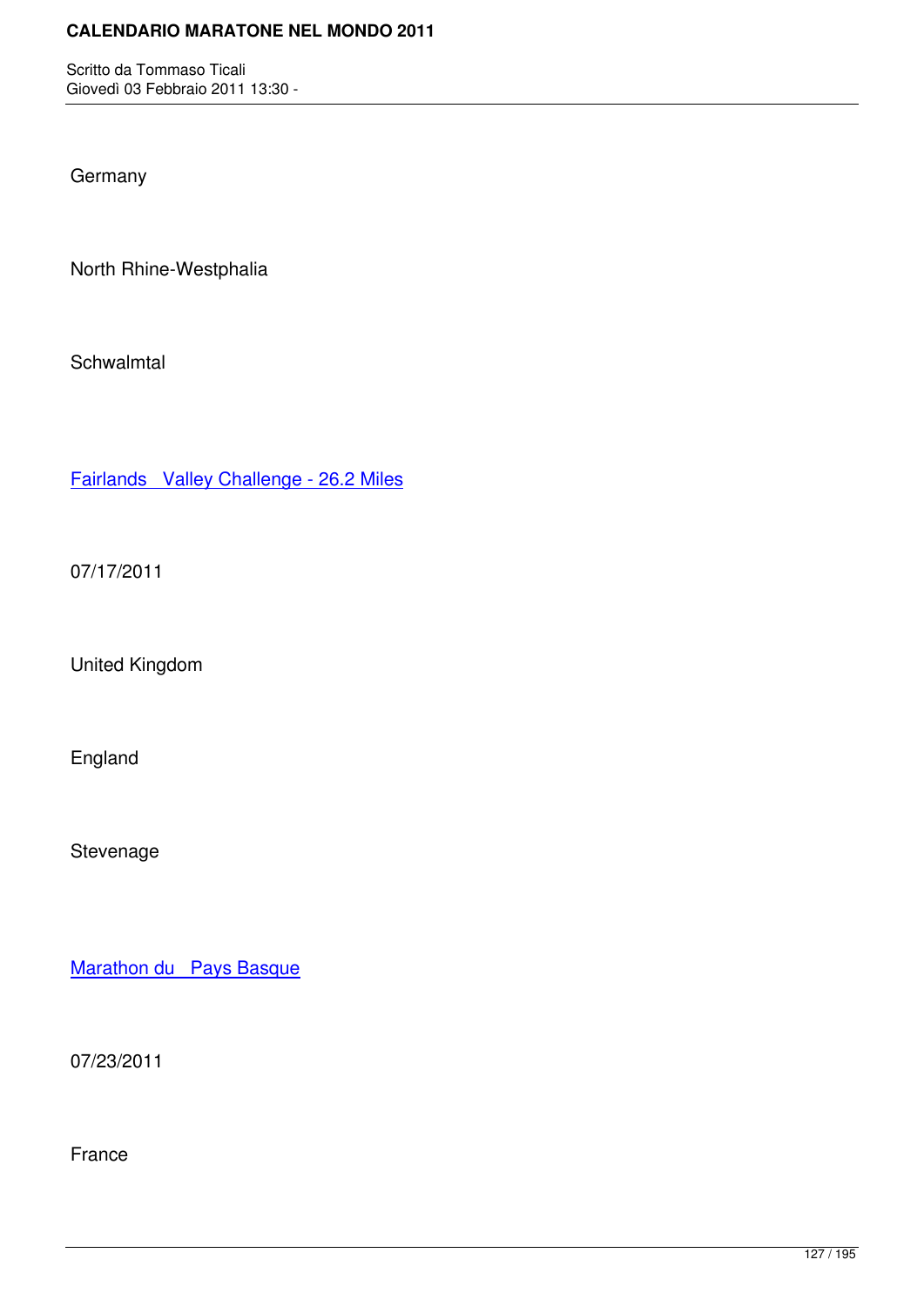Pyrénées-Atlantiques

Bidarrai

Int. Hornisgrinde-Marathon

[07/24/2011](http://marathons.ahotu.com/race/int-hornisgrinde-marathon)

**Germany** 

Baden-Württemberg

Bühlertal-Hundseck

Königsschlösser Romantik Marathon

[07/24/2011](http://marathons.ahotu.com/race/konigsschlosser-romantik-marathon)

**Germany** 

Bavaria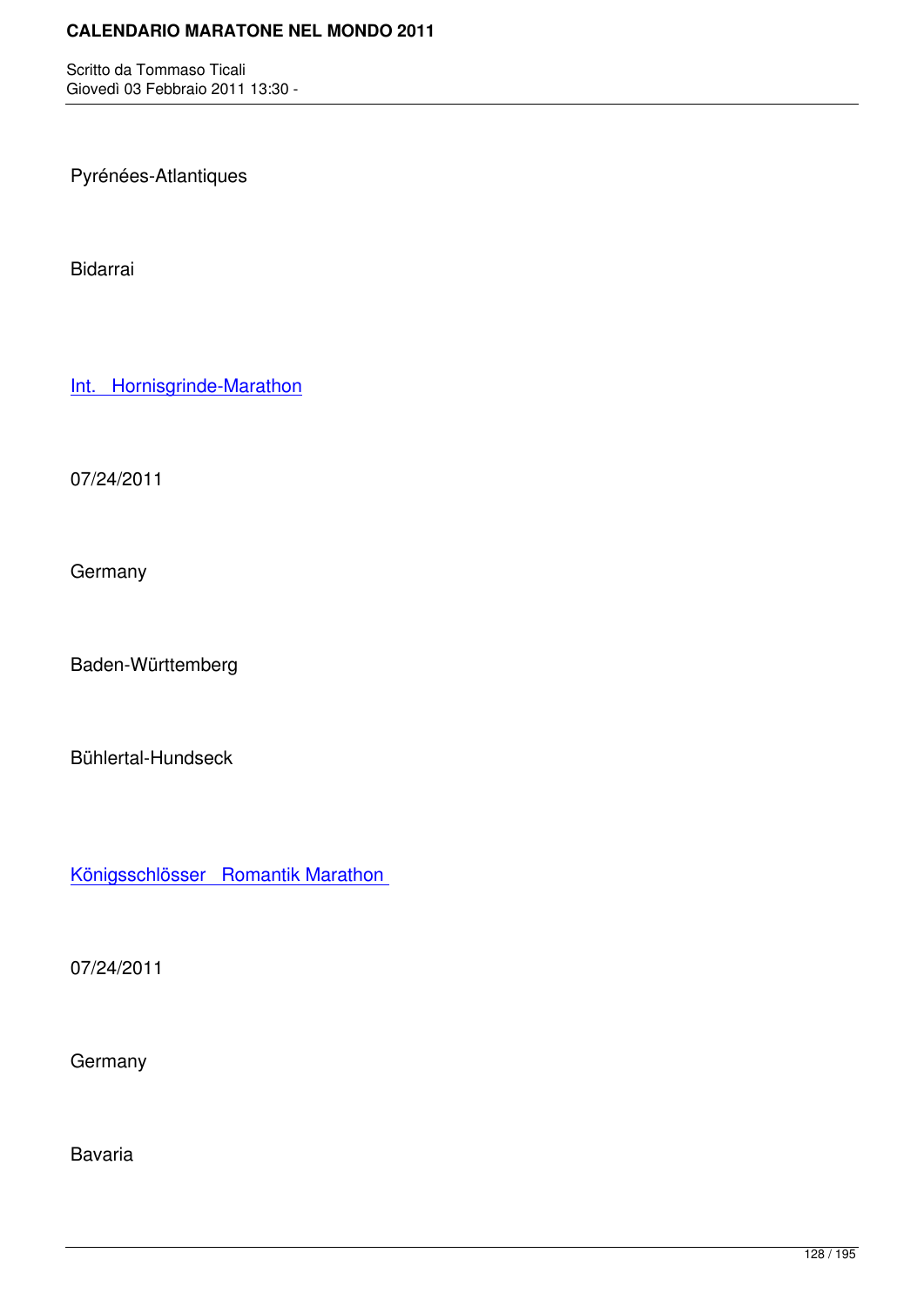Füssen

Swiss Alpine Marathon K42

[07/30/2011](http://marathons.ahotu.com/race/swiss-alpine-marathon-k42)

Switzerland

**Grisons** 

Davos

Marathon Aneto

[07/30/2011](http://marathons.ahotu.com/race/marathon-aneto)

Spain

Aragon

Benasque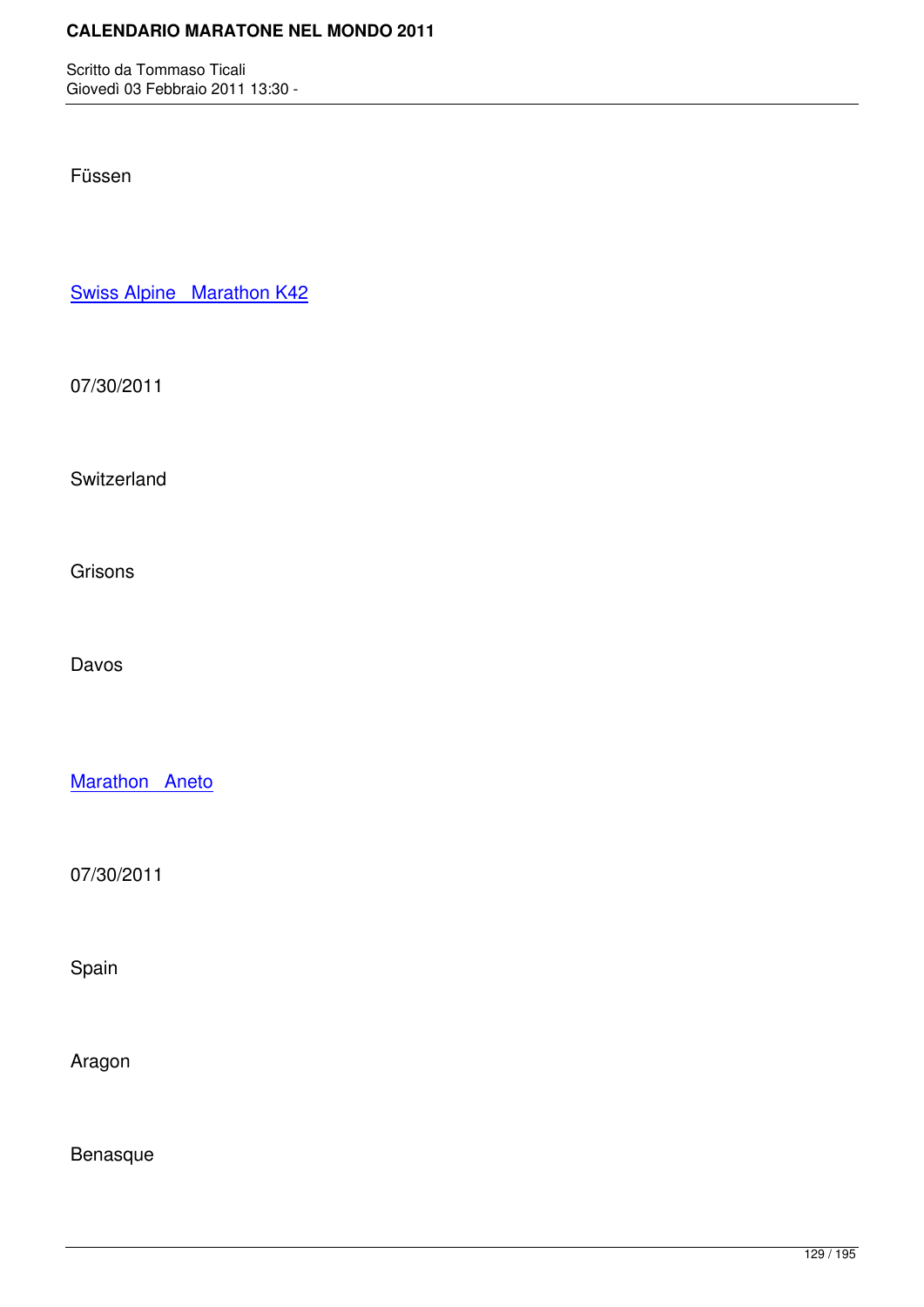International Bad Pyrmont Classic Rural Marathon

[07/30/2011](http://marathons.ahotu.com/race/international-bad-pyrmont-classic-rural-marathon)

**Germany** 

Lower Saxony

Bad Pyrmont

Linzer Altstadt Marathon

[07/30/2011](http://marathons.ahotu.com/race/linzer-altstadt-marathon)

Austria

Linz

Swiss Alpine Marathon C42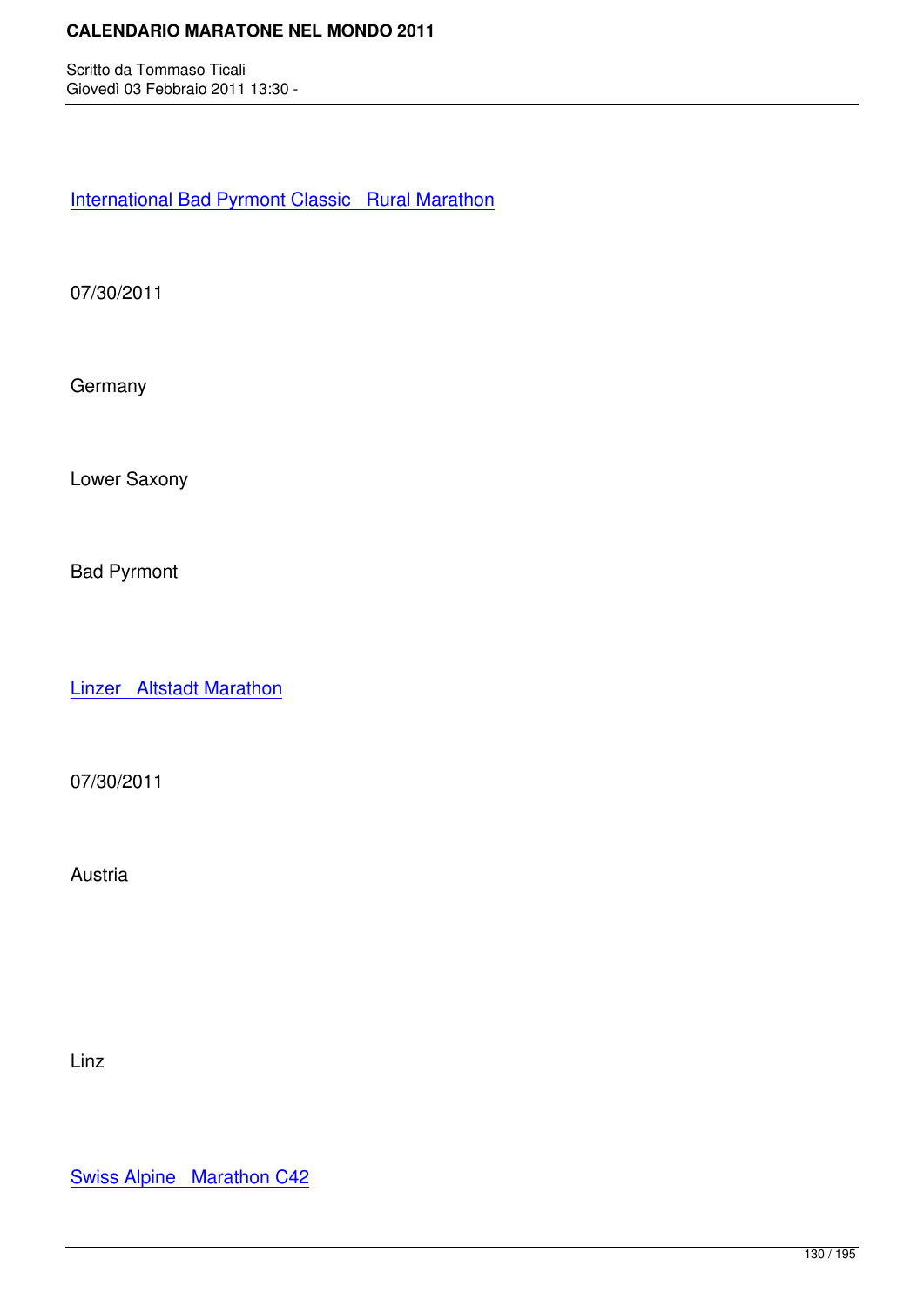07/30/2011

**Switzerland** 

Grisons

Davos

Ölands Marathon

[07/30/2011](http://marathons.ahotu.com/race/olands-marathon)

Sweden

Högby

Kongsvinger Maraton

[08/06/2011](http://marathons.ahotu.com/race/kongsvinger-maraton)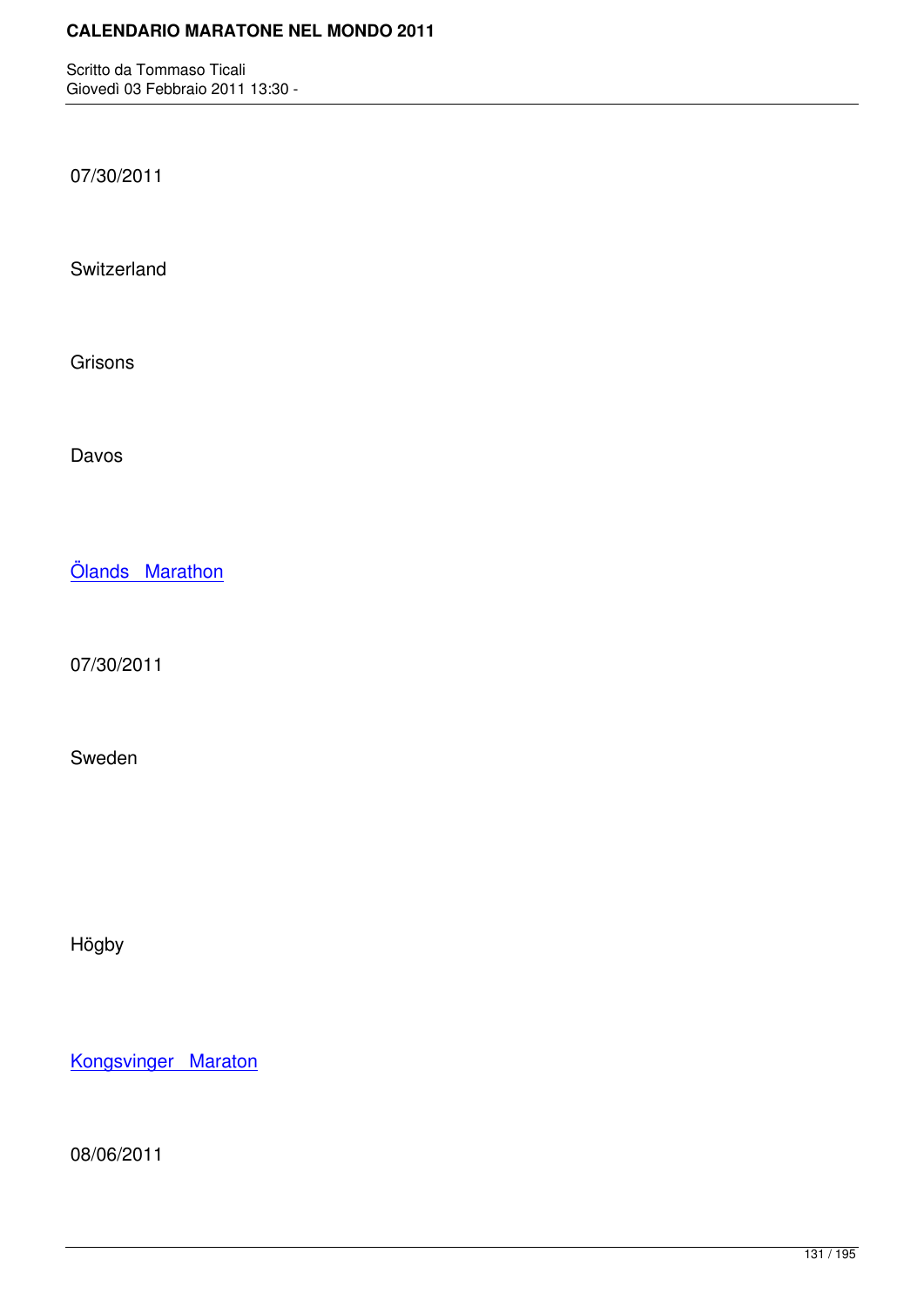Norway

Kongsvinger

Hella Marathon Nacht Rostock

[08/06/2011](http://marathons.ahotu.com/race/hella-marathon-nacht-rostock)

**Germany** 

Mecklenburg-Vorpommern

Rostock

Dresdner Parkhauslauf Marathon

[08/06/2011](http://marathons.ahotu.com/race/dresdner-parkhauslauf-marathon)

**Germany**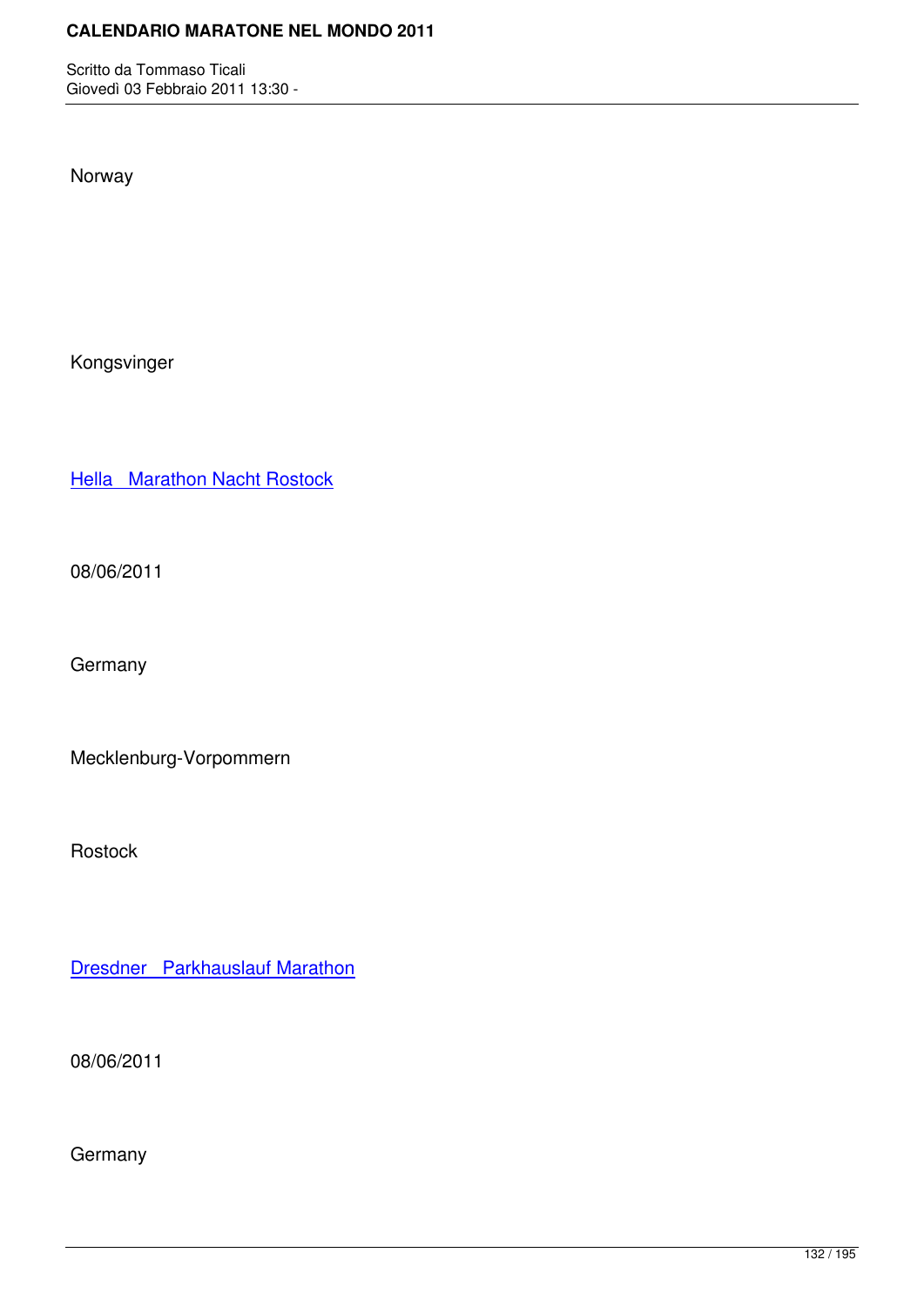Saxony

Dresden

Siberian International Marathon

[08/06/2011](http://marathons.ahotu.com/race/siberian-international-marathon)

Russia

Omsk

Vértex Fjällmaraton

[08/13/2011](http://marathons.ahotu.com/race/vertex-fjallmaraton)

Sweden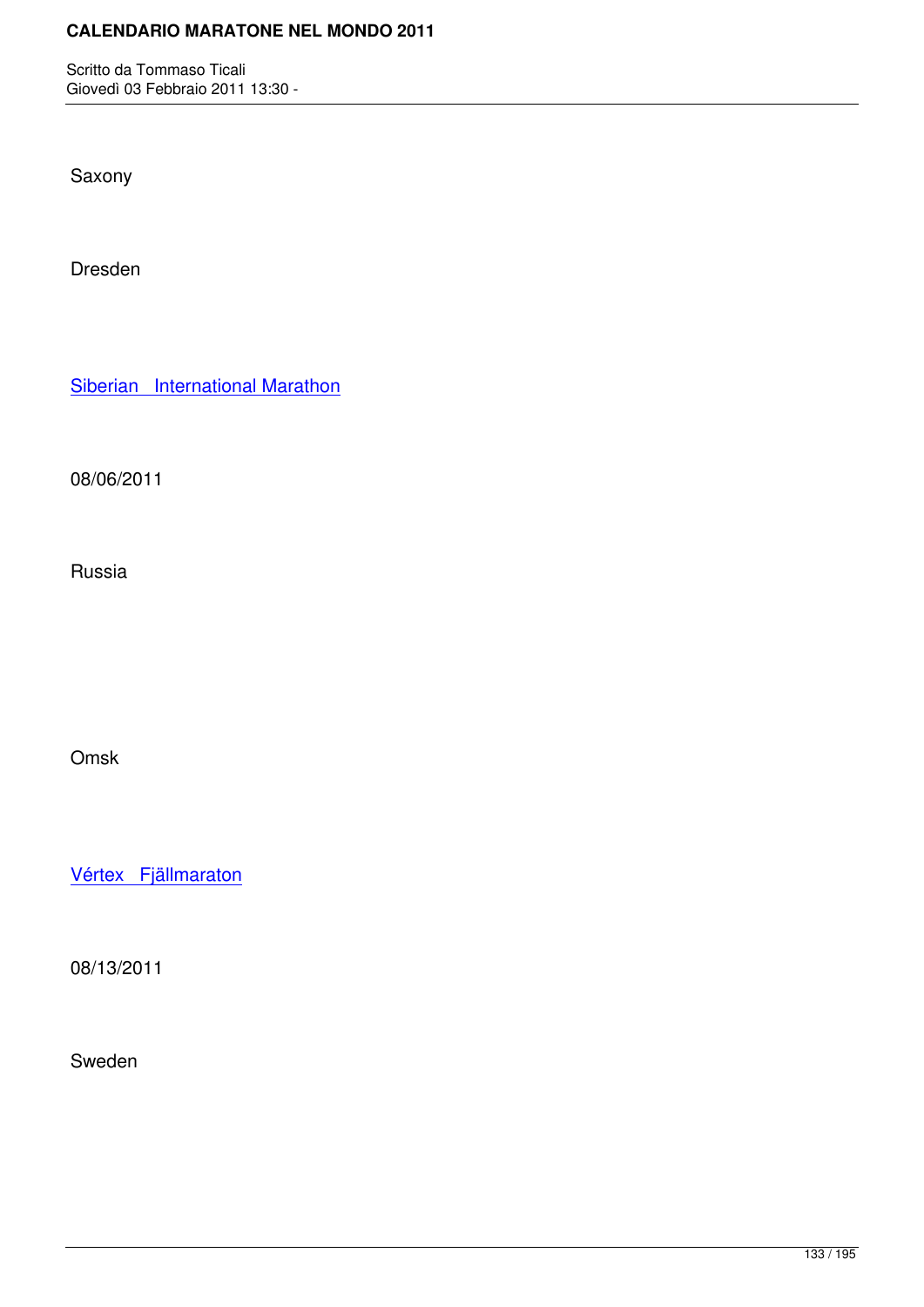Vålådalen

Kainach Bergmarathon

[08/14/2011](http://marathons.ahotu.com/race/kainach-bergmarathon)

Austria

Kainach

Monschau Marathon

[08/14/2011](http://marathons.ahotu.com/race/monschau-marathon)

**Germany** 

North Rhine-Westphalia

Monschau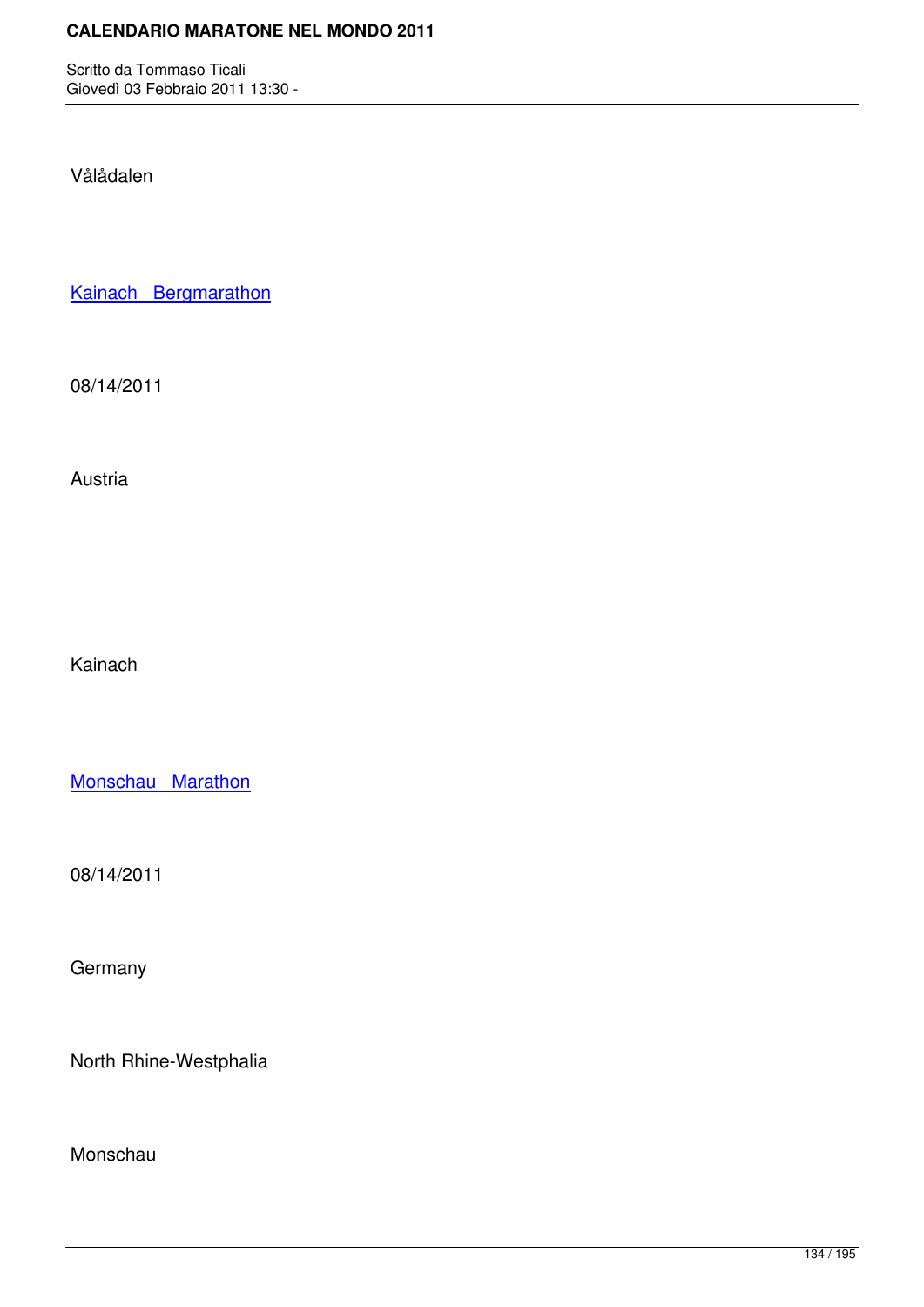Isle of Man Marathon

[08/14/2011](http://marathons.ahotu.com/race/isle-of-man-marathon)

Isle of Man

Ramsey

Ecomaratona della Val d'Arda

[08/15/2011](http://marathons.ahotu.com/race/ecomaratona-della-val-darda)

Italy

Emilia-Romagna

San Michele di Morfasso

Marathon Solidarnosk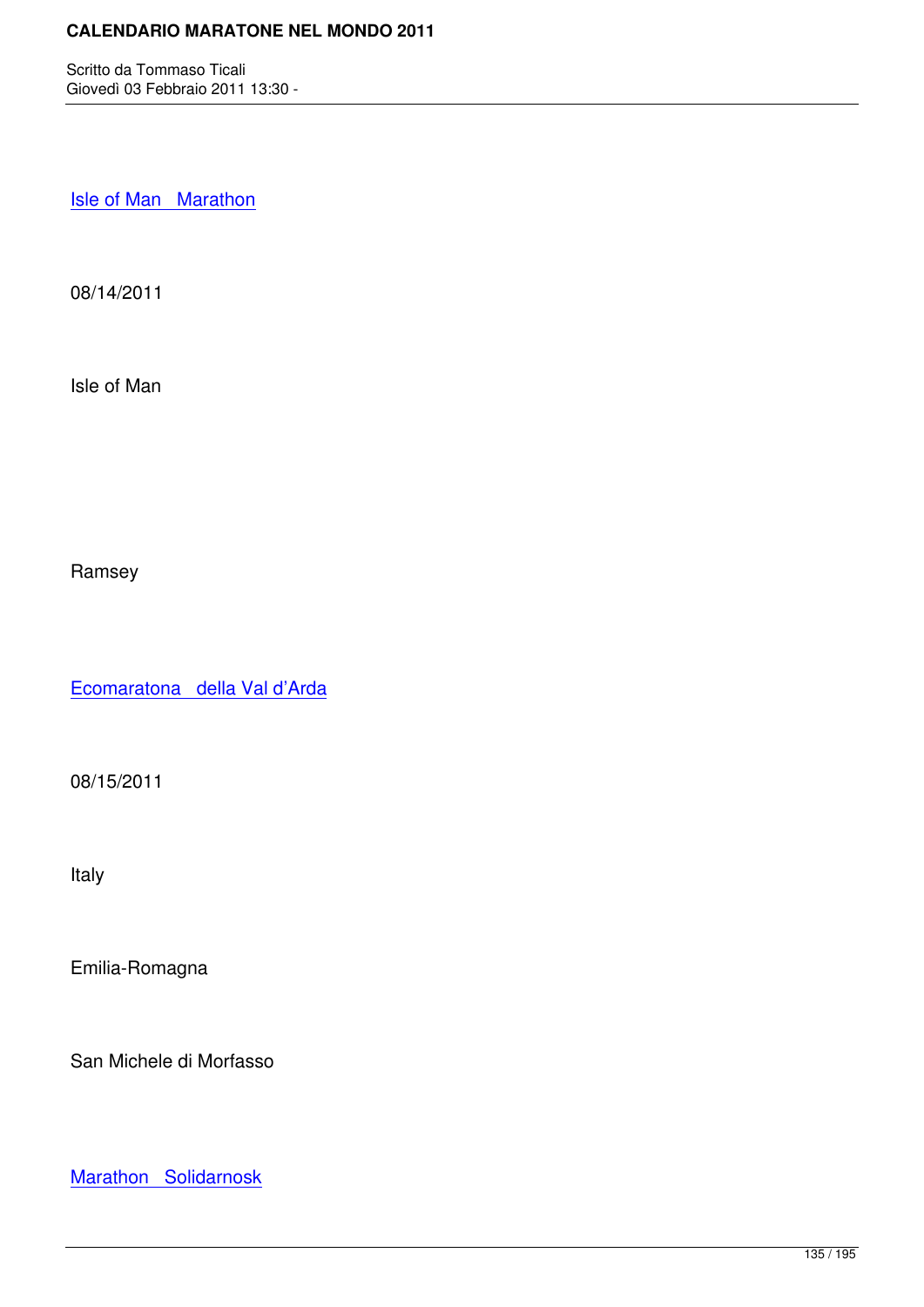08/15/2011

Poland

Gdańsk

Lofoten Maraton

[08/20/2011](http://marathons.ahotu.com/race/lofoten-maraton)

Norway

Leknes

Grenaa Marathon

[08/20/2011](http://marathons.ahotu.com/race/grenaa-marathon)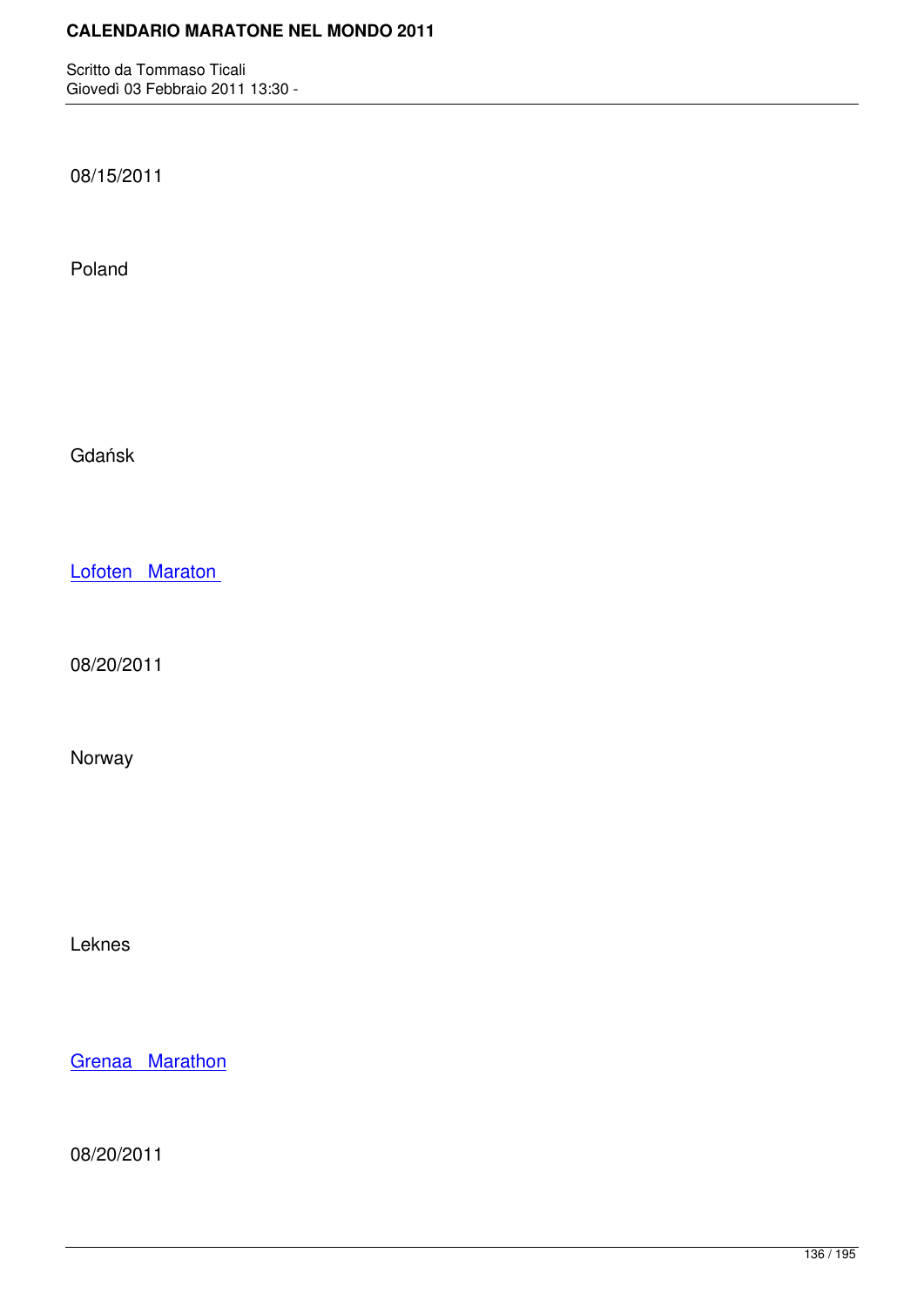**Denmark** 

Midtjylland

Grenaa

Gatorade Helsinki City Marathon

[08/20/2011](http://marathons.ahotu.com/race/gatorade-helsinki-city-marathon)

Finland

Southern Finland

Helsinki

Reykjavik Marathon

[08/20/2011](http://marathons.ahotu.com/race/reykjavik-marathon)

Iceland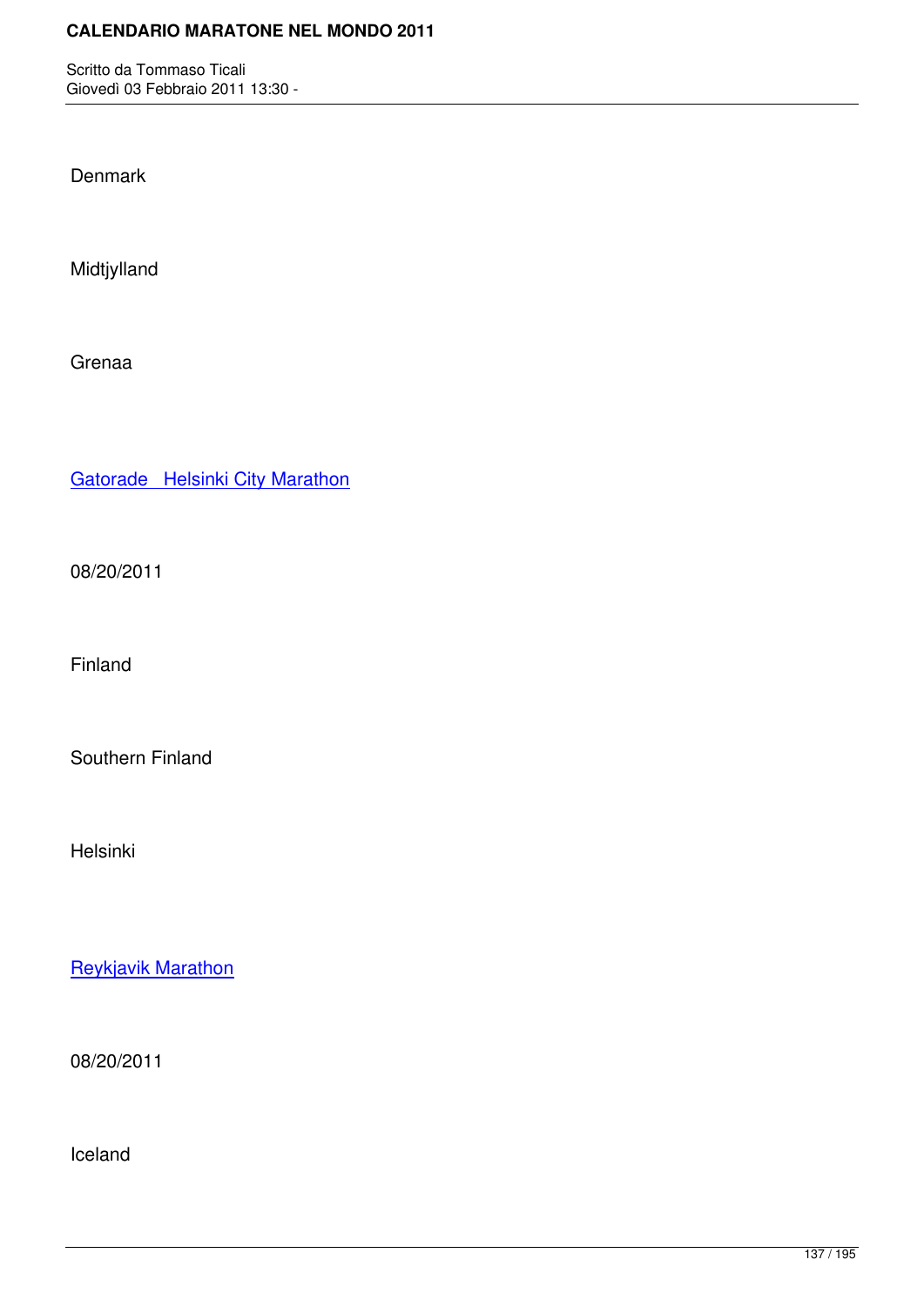Reykjavik

Müritz Lauf

[08/20/2011](http://marathons.ahotu.com/race/muritz-lauf)

**Germany** 

Mecklenburg-Vorpommern

Waren (Müritz)

Finish Line Herbstlauf Marathon

[08/21/2011](http://marathons.ahotu.com/race/finish-line-herbstlauf-marathon)

**Germany** 

Bavaria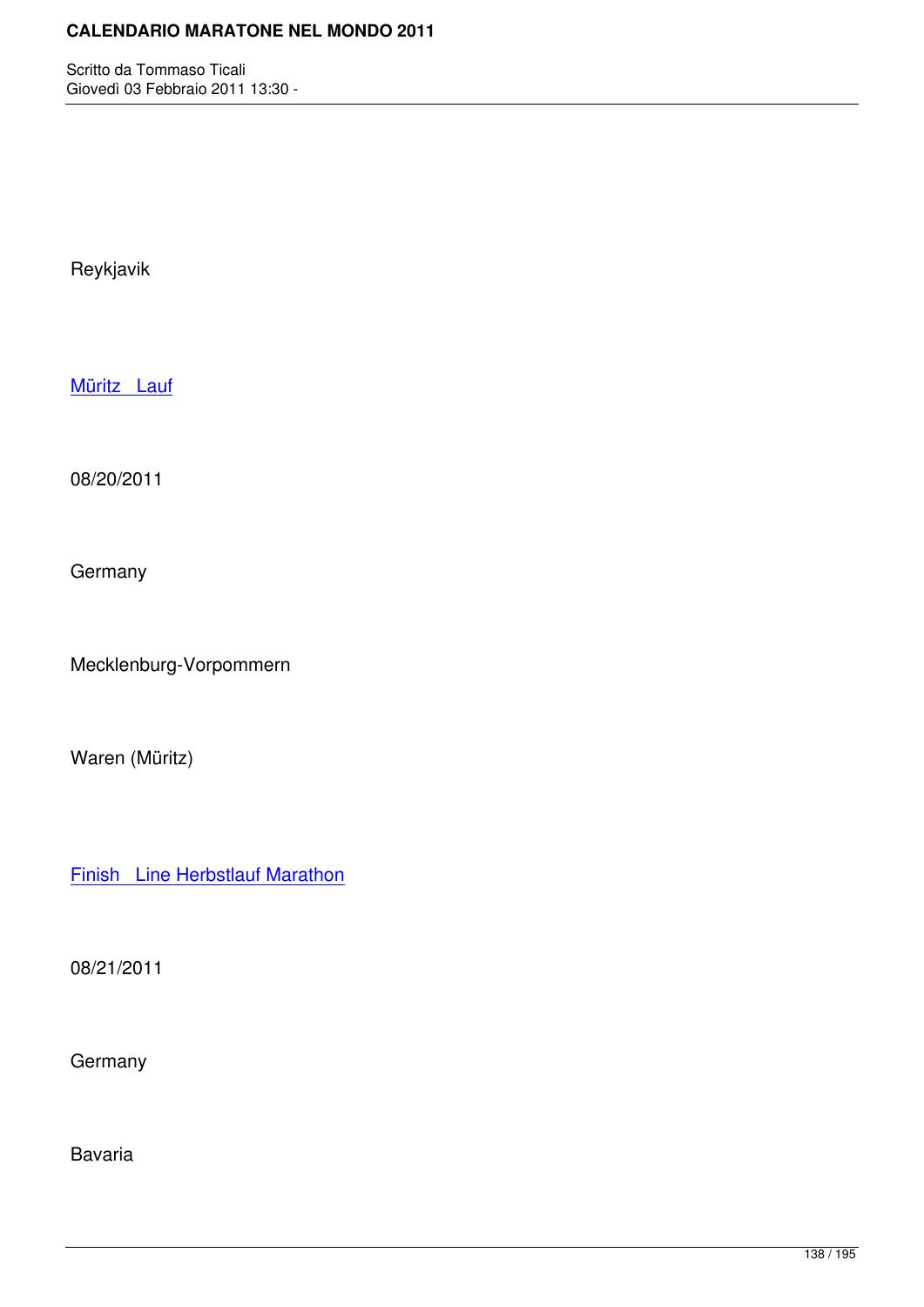Nürnberg

Allgäu Panorama Marathon

[08/21/2011](http://marathons.ahotu.com/race/allgau-panorama-marathon)

**Germany** 

Bavaria

Sonthofen

Moor marathon

[08/28/2011](http://marathons.ahotu.com/race/moor-marathon)

**Germany** 

Lower Saxony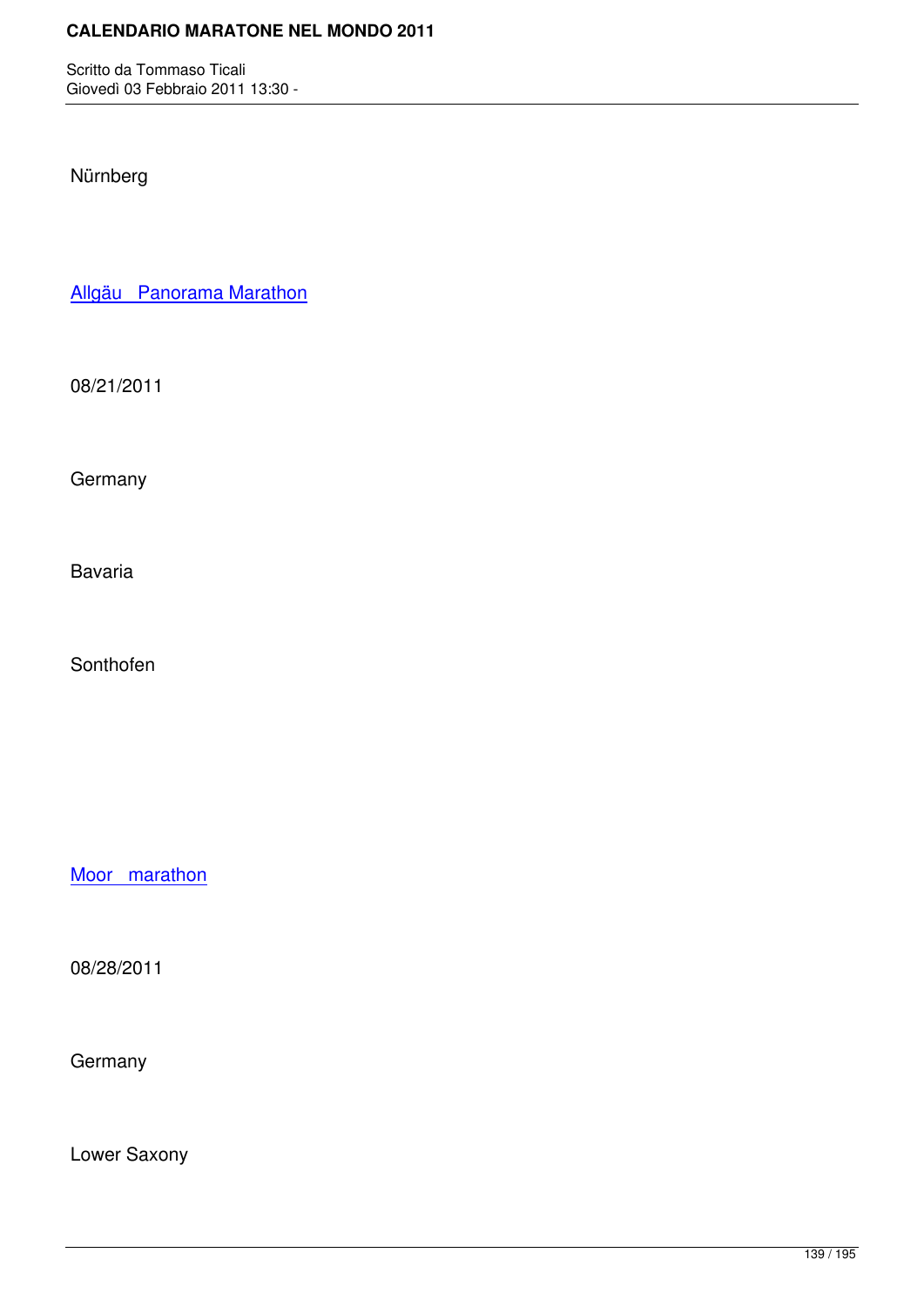Goldenstedt

**Burgwald Marathon** 

[08/28/2011](http://marathons.ahotu.com/race/burgwald-marathon)

**Germany** 

Hesse

Rauschenberg

Internationaler Silvretta-Ferwall Marathon

[08/28/2011](http://marathons.ahotu.com/race/internationaler-silvretta-ferwall-marathon)

Austria

Galtür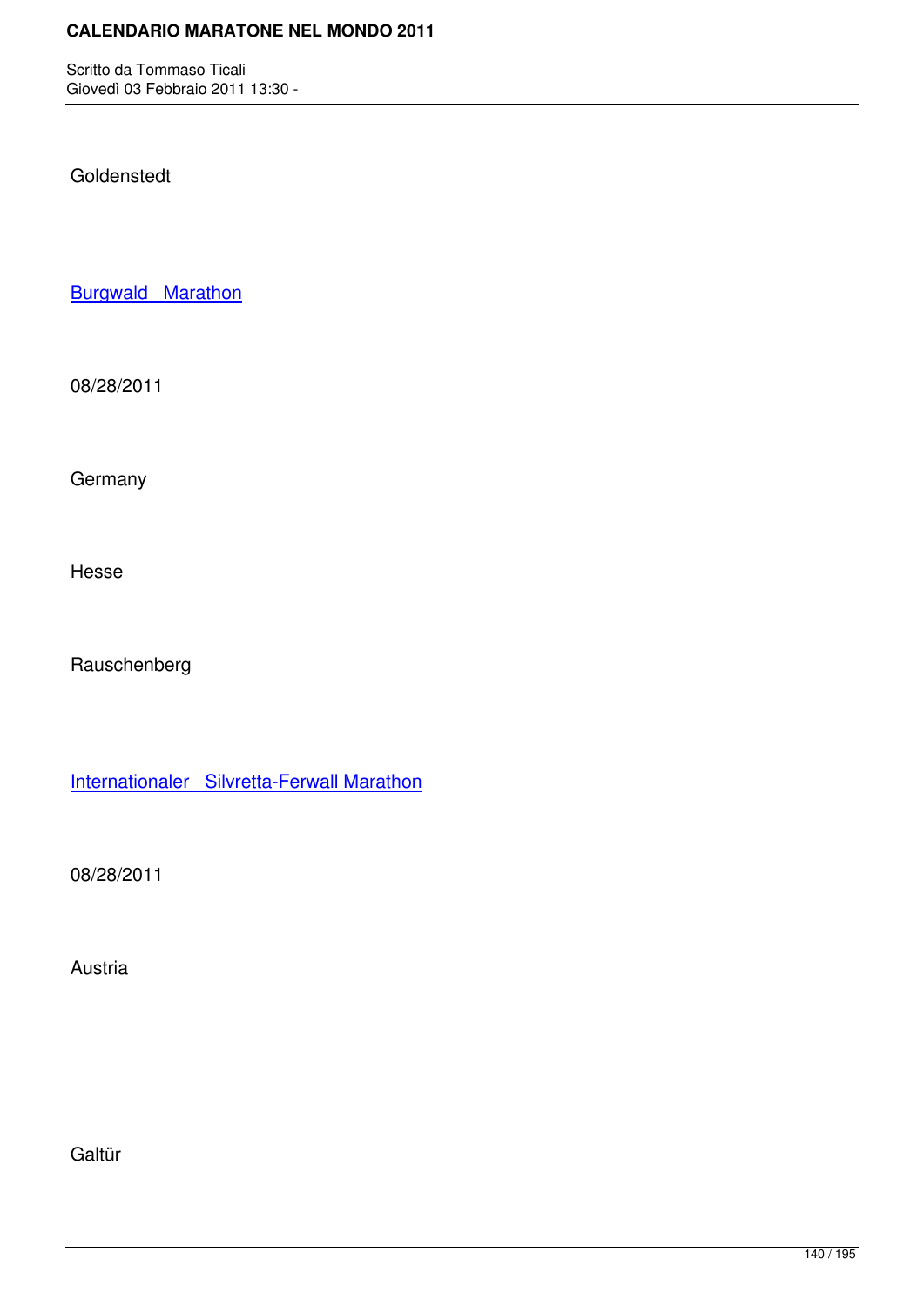Koberstädter Wald-Marathon

[08/28/2011](http://marathons.ahotu.com/race/koberstadter-wald-marathon)

**Germany** 

Hesse

Egelsbach

Kuopio marathon

[09/03/2011](http://marathons.ahotu.com/race/kuopio-marathon)

Finland

Eastern Finland

Kuopio

Maratrail 42km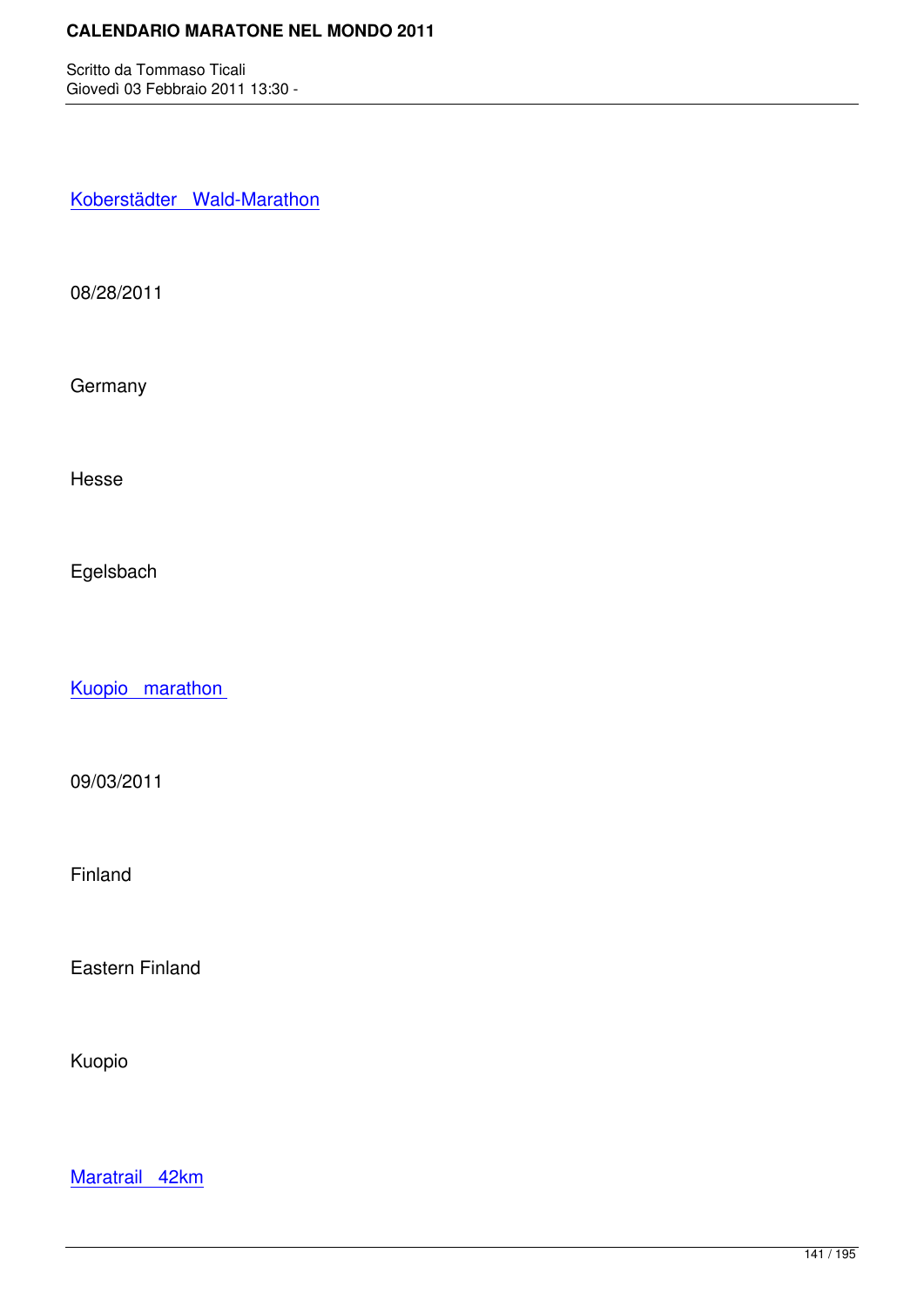09/03/2011

France

Saône-et-Loire

Dompierre les Ormes

Supermarathon Celje

[09/03/2011](http://marathons.ahotu.com/race/supermarathon-celje)

Slovenia

Celje

Gardelegener Stadtwallmarathon

[09/03/2011](http://marathons.ahotu.com/race/gardelegener-stadtwallmarathon)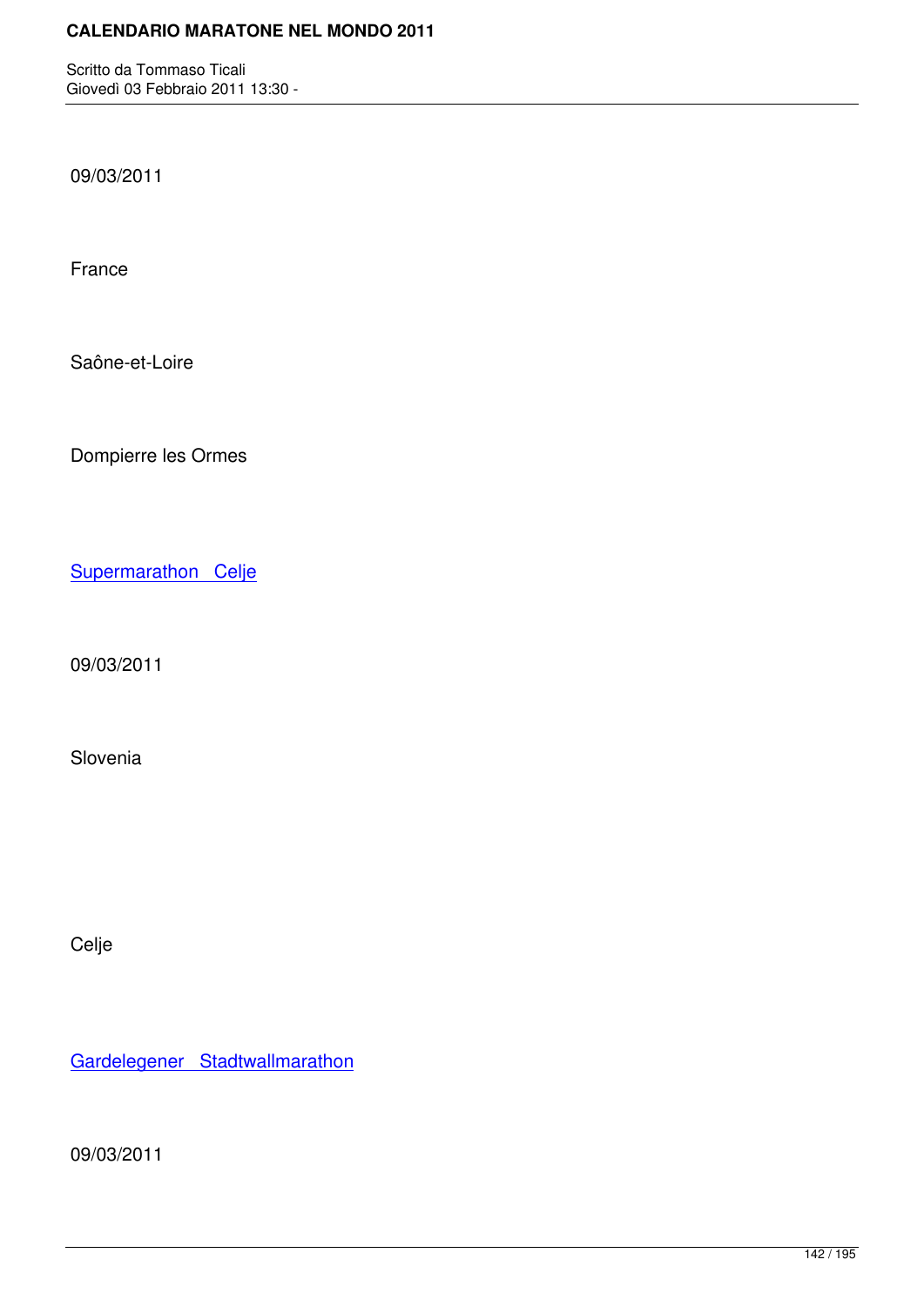**Germany** 

Saxony-Anhalt

Gardelegen

Dingle Marathon

[09/03/2011](http://marathons.ahotu.com/race/dingle-marathon)

Ireland

Munster

Dingle

Wolfsburg Marathon

[09/04/2011](http://marathons.ahotu.com/race/wolfsburg-marathon)

**Germany**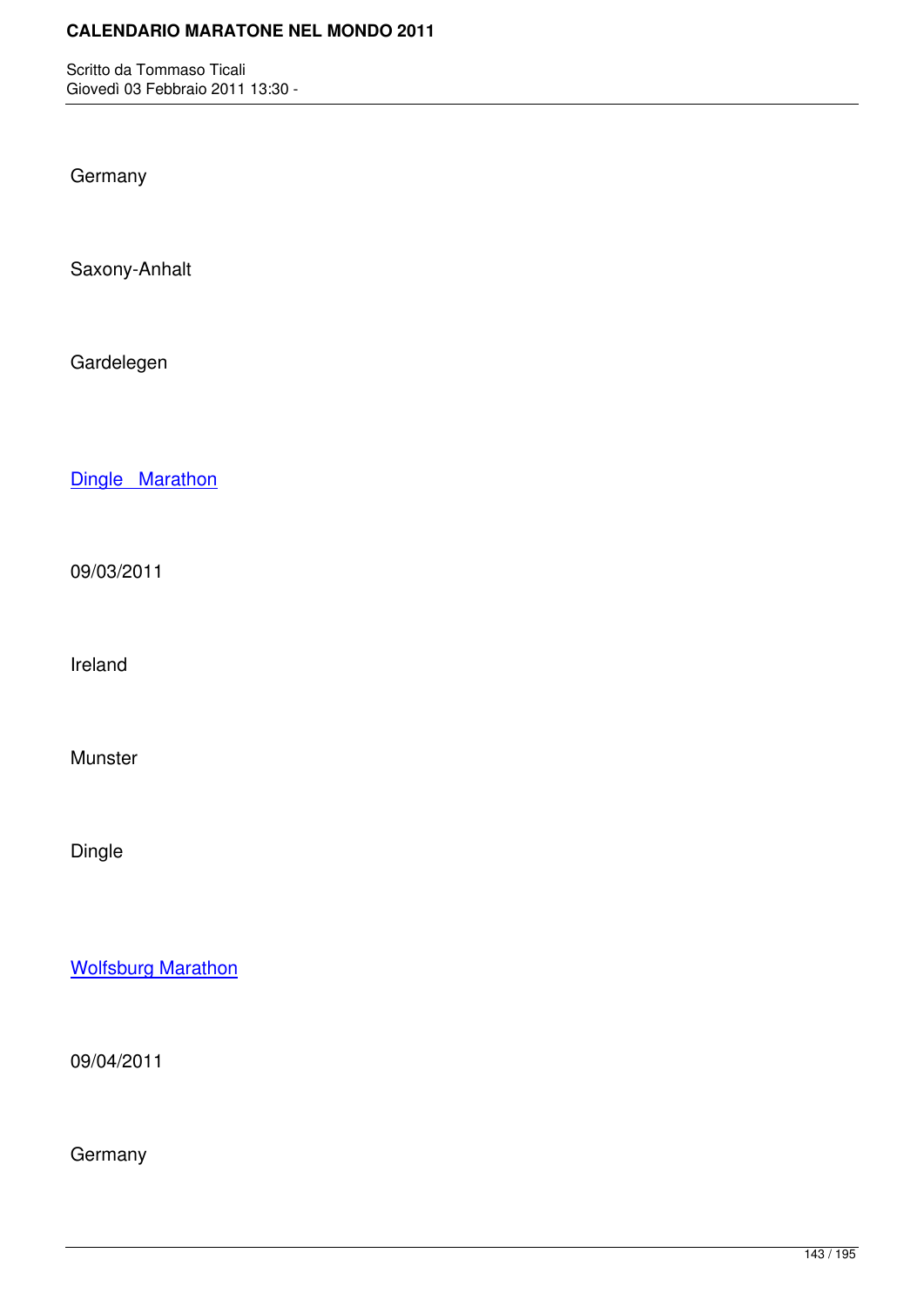Lower Saxony

Wolfsburg

Carver Wolverhampton City Marathon

[09/04/2011](http://marathons.ahotu.com/race/carver-wolverhampton-city-marathon)

United Kingdom

England

Wolverhampton

Saarschleife-Marathon

[09/04/2011](http://marathons.ahotu.com/race/saarschleife-marathon)

**Germany** 

Saarland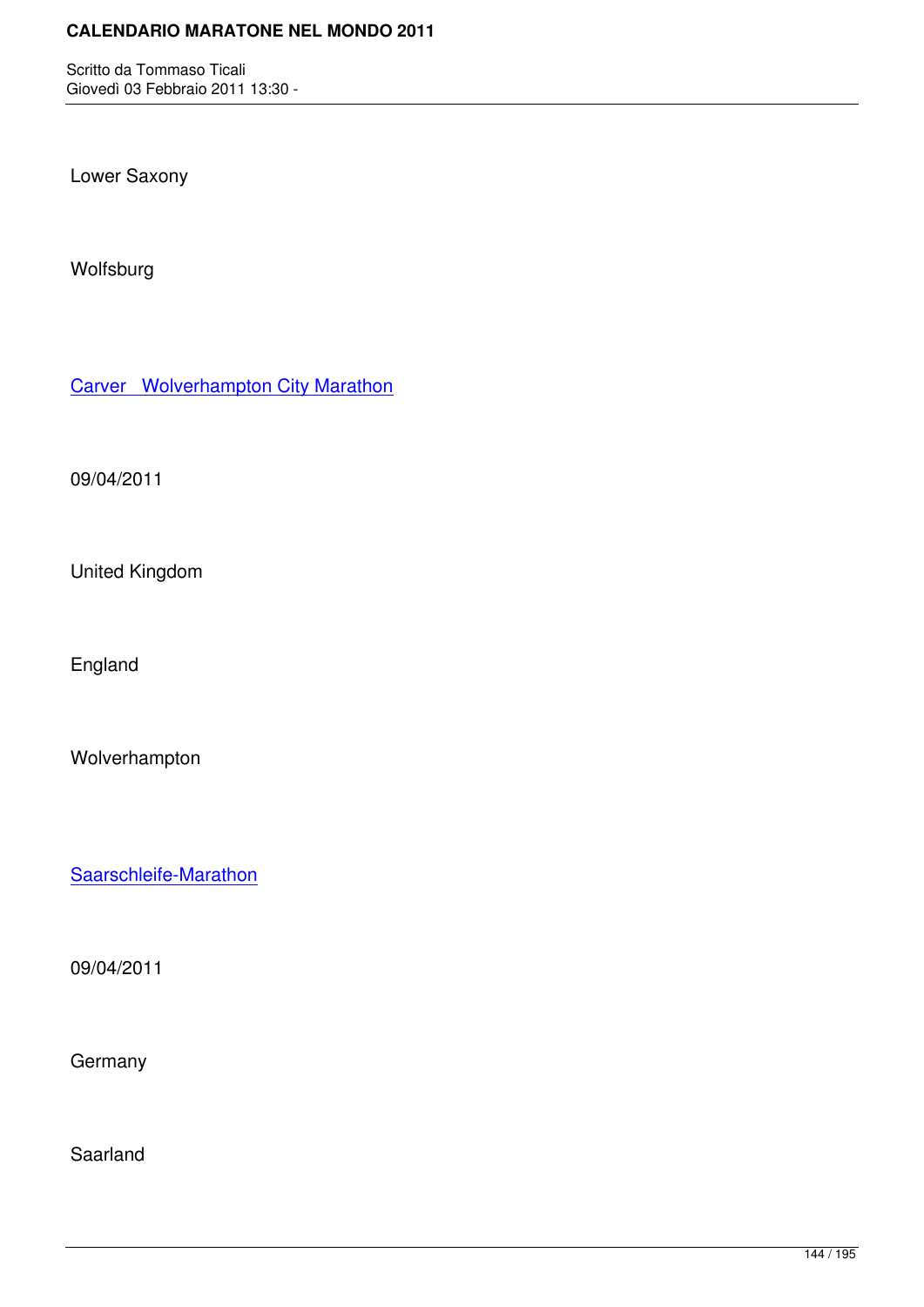Merzig

Varala Marathon

[09/04/2011](http://marathons.ahotu.com/race/varala-marathon)

Finland

Western Finland

Tampere

Mitteldeutscher Marathon

[09/04/2011](http://marathons.ahotu.com/race/mitteldeutscher-marathon)

**Germany** 

Saxony-Anhalt

Halle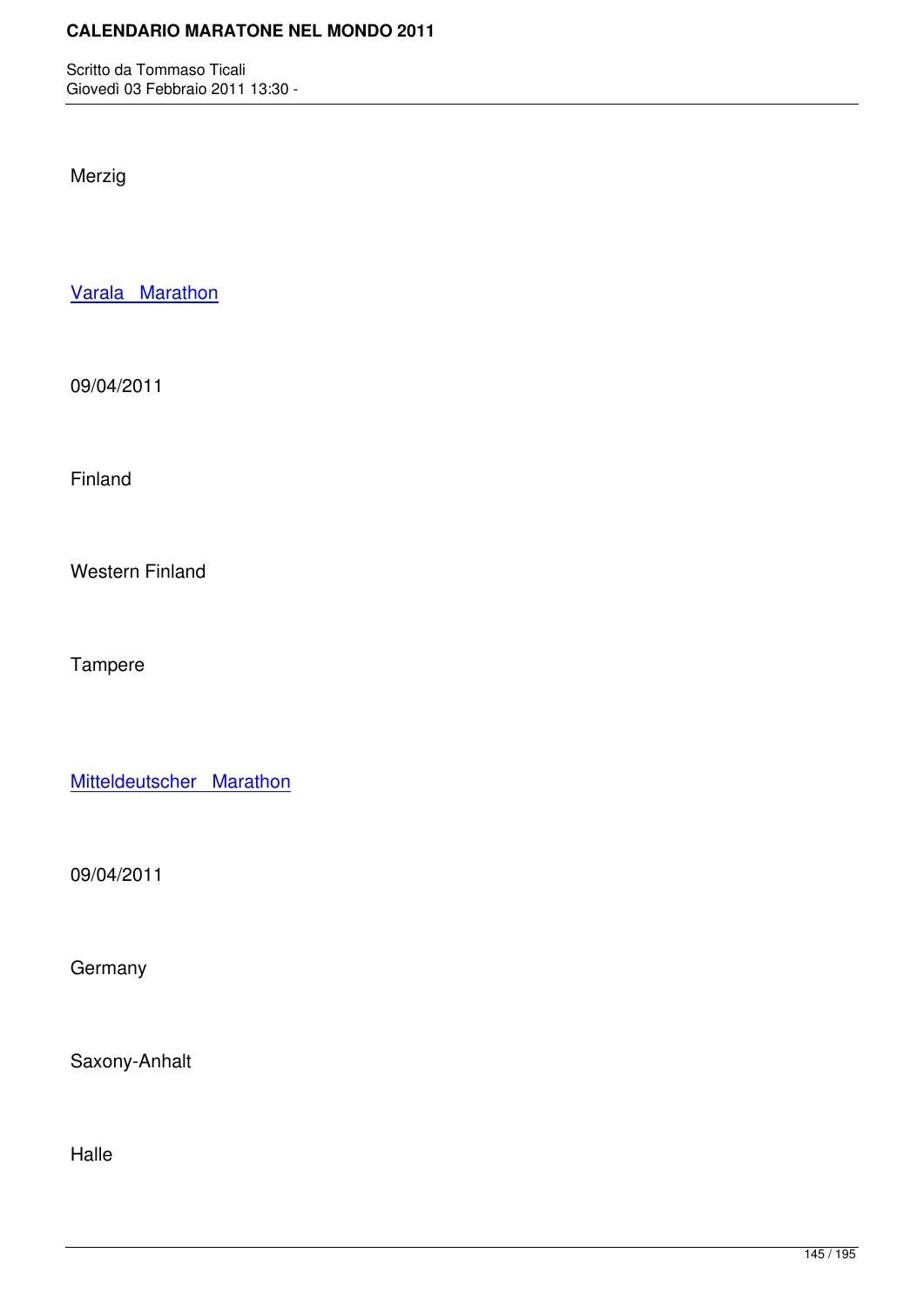Fränkische Schweiz - Marathon

[09/04/2011](http://marathons.ahotu.com/race/frankische-schweiz-marathon)

**Germany** 

Bavaria

Ebermannstadt

Darmstadt Marathon

[09/04/2011](http://marathons.ahotu.com/race/darmstadt-marathon)

**Germany** 

Hesse

**Darmstadt** 

Skovløberen Marathon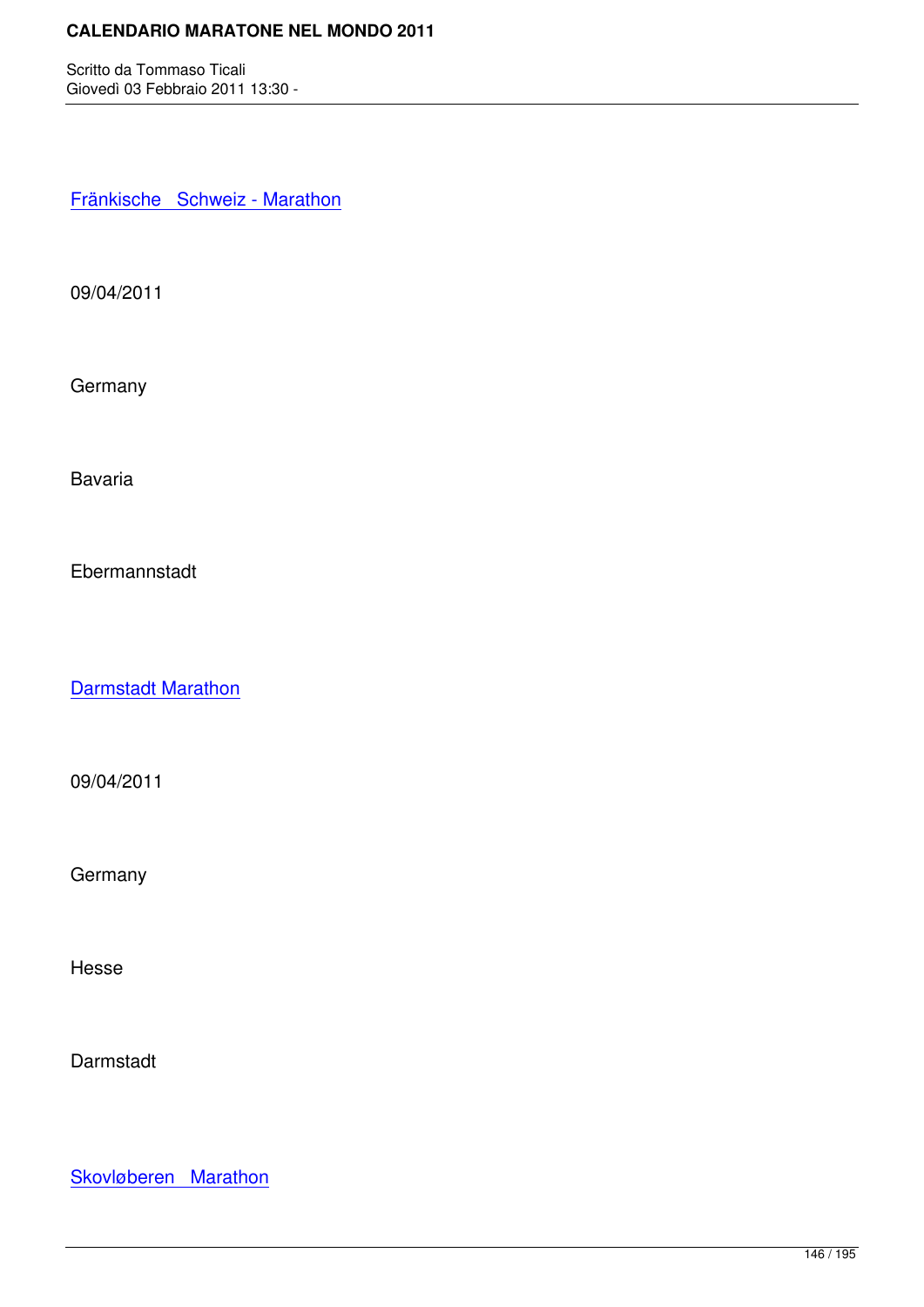09/04/2011

**Denmark** 

Sjælland

Hvalsø

Kladno marathon

[09/10/2011](http://marathons.ahotu.com/race/kladno-marathon)

Czech Republic

Kladno

Kazbegi Marathon

[09/10/2011](http://marathons.ahotu.com/race/kazbegi-marathon)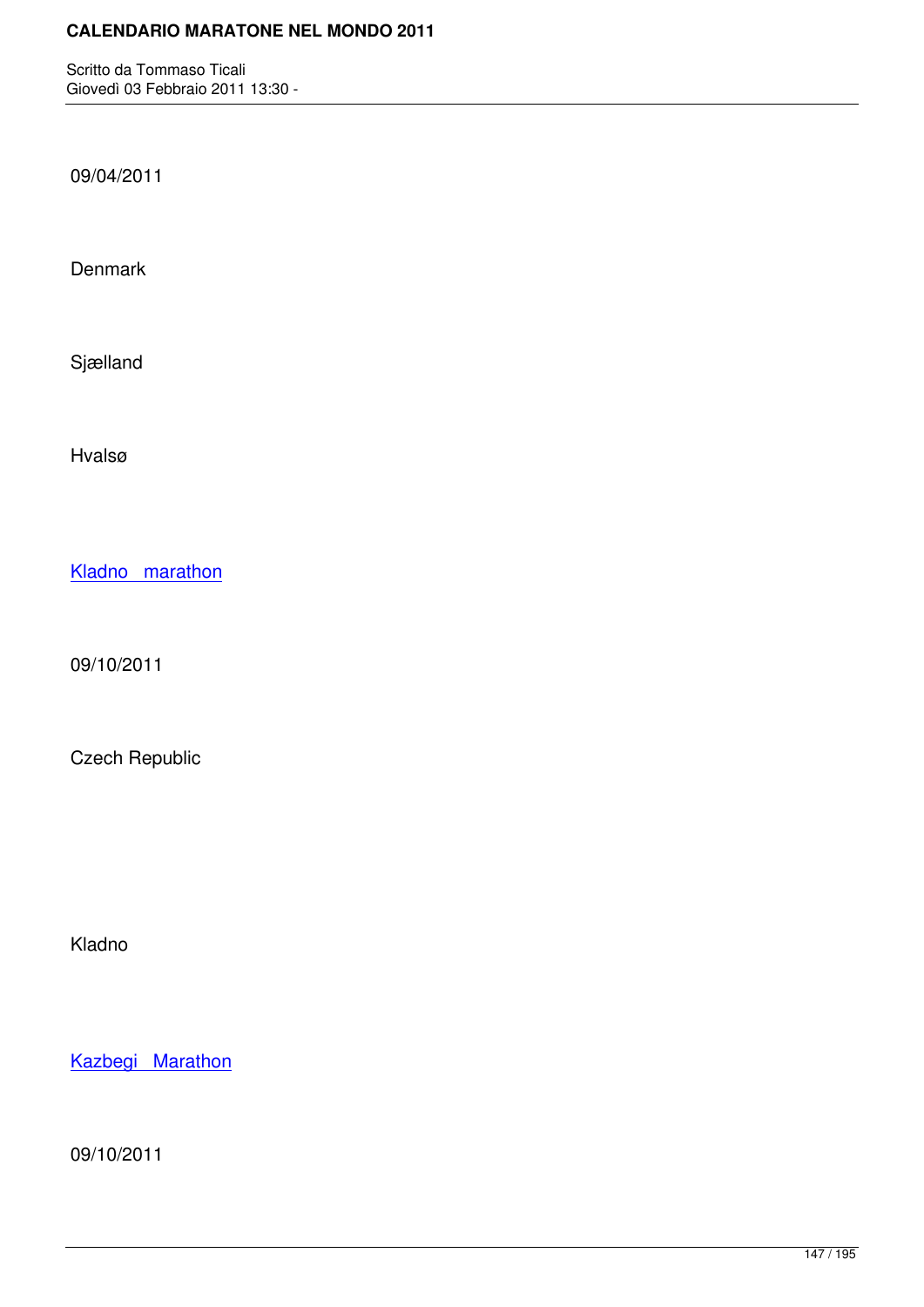Georgia (DODDDDDDD)

Kazbegi

Jungfrau Marathon

[09/10/2011](http://marathons.ahotu.com/race/jungfrau-marathon)

Switzerland

Berne

Interlaken

**SEB Tallinn Marathon** 

[09/11/2011](http://marathons.ahotu.com/race/seb-tallinn-marathon)

Estonia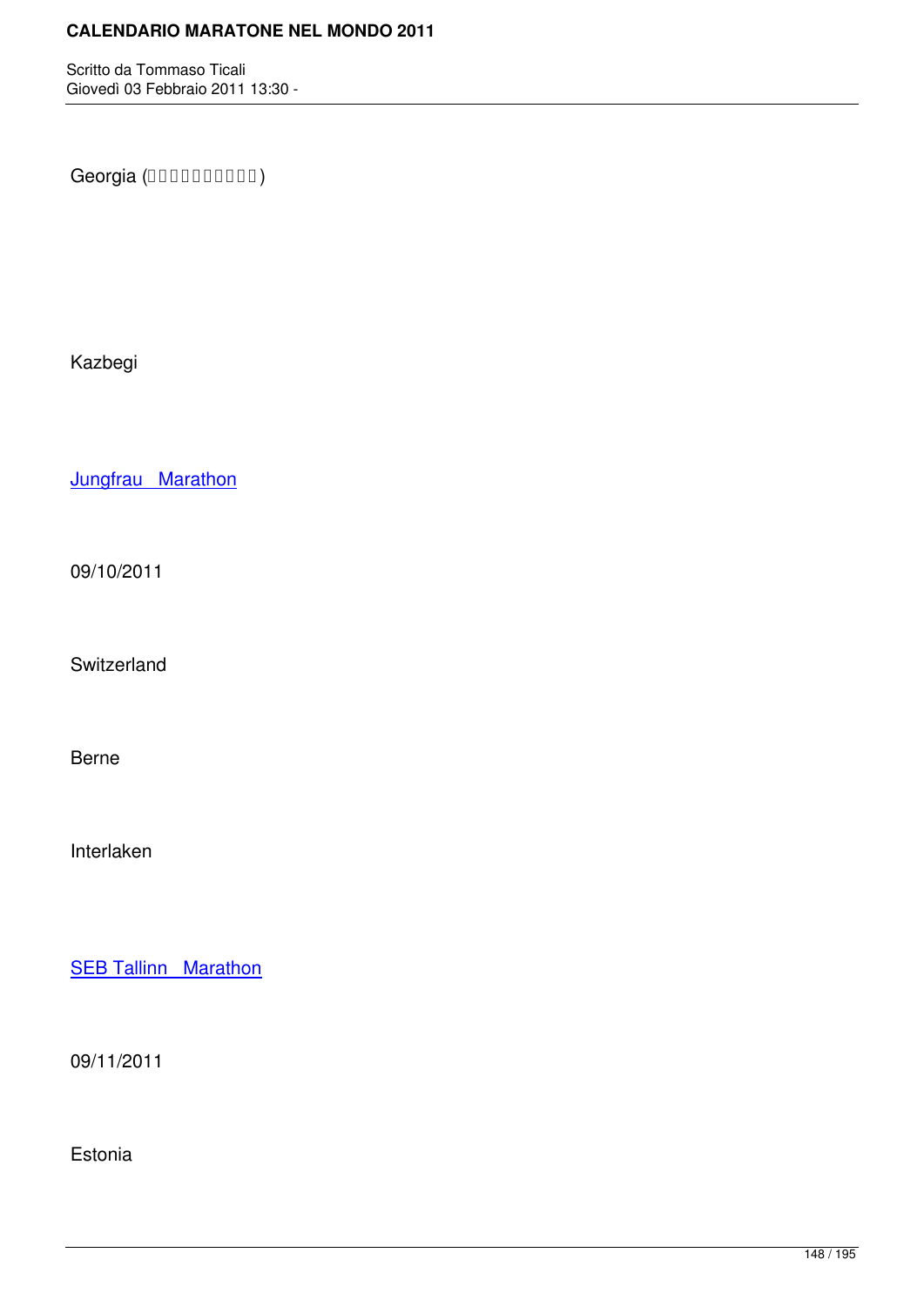Tallinn

Moscow International Peace Marathon

[09/11/2011](http://marathons.ahotu.com/race/moscow-international-peace-marathon)

Russia

Moscow

ebm-papst Marathon

[09/11/2011](http://marathons.ahotu.com/race/ebm-papst-marathon)

**Germany** 

Baden-Württemberg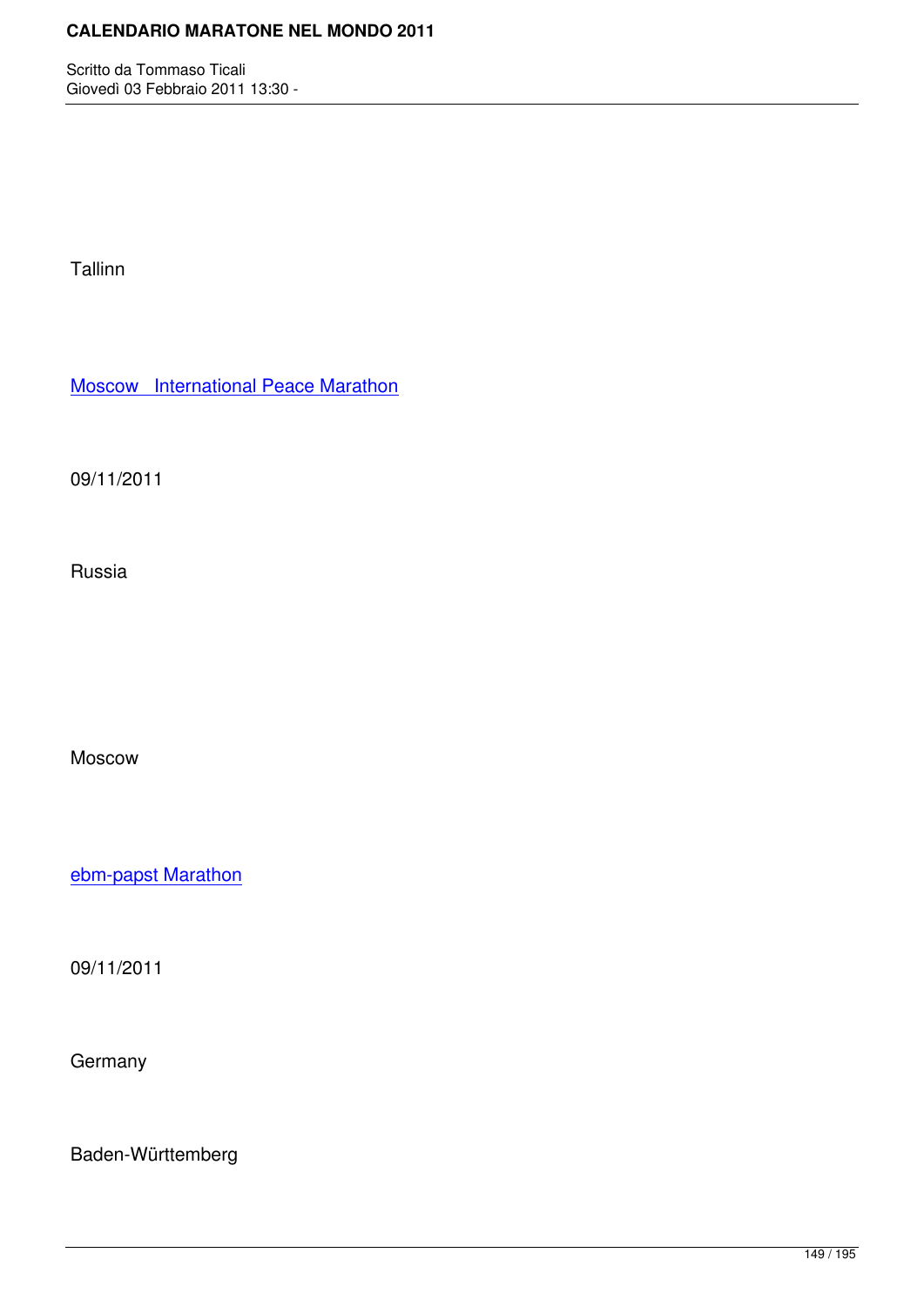Niedernhall

Pfälzerwald Marathon

[09/11/2011](http://marathons.ahotu.com/race/pfalzerwald-marathon)

**Germany** 

Rhineland-Palatinate

Pirmasens

Vilnius Maratonas

[09/11/2011](http://marathons.ahotu.com/race/vilnius-maratonas)

Lithuania

Vilnius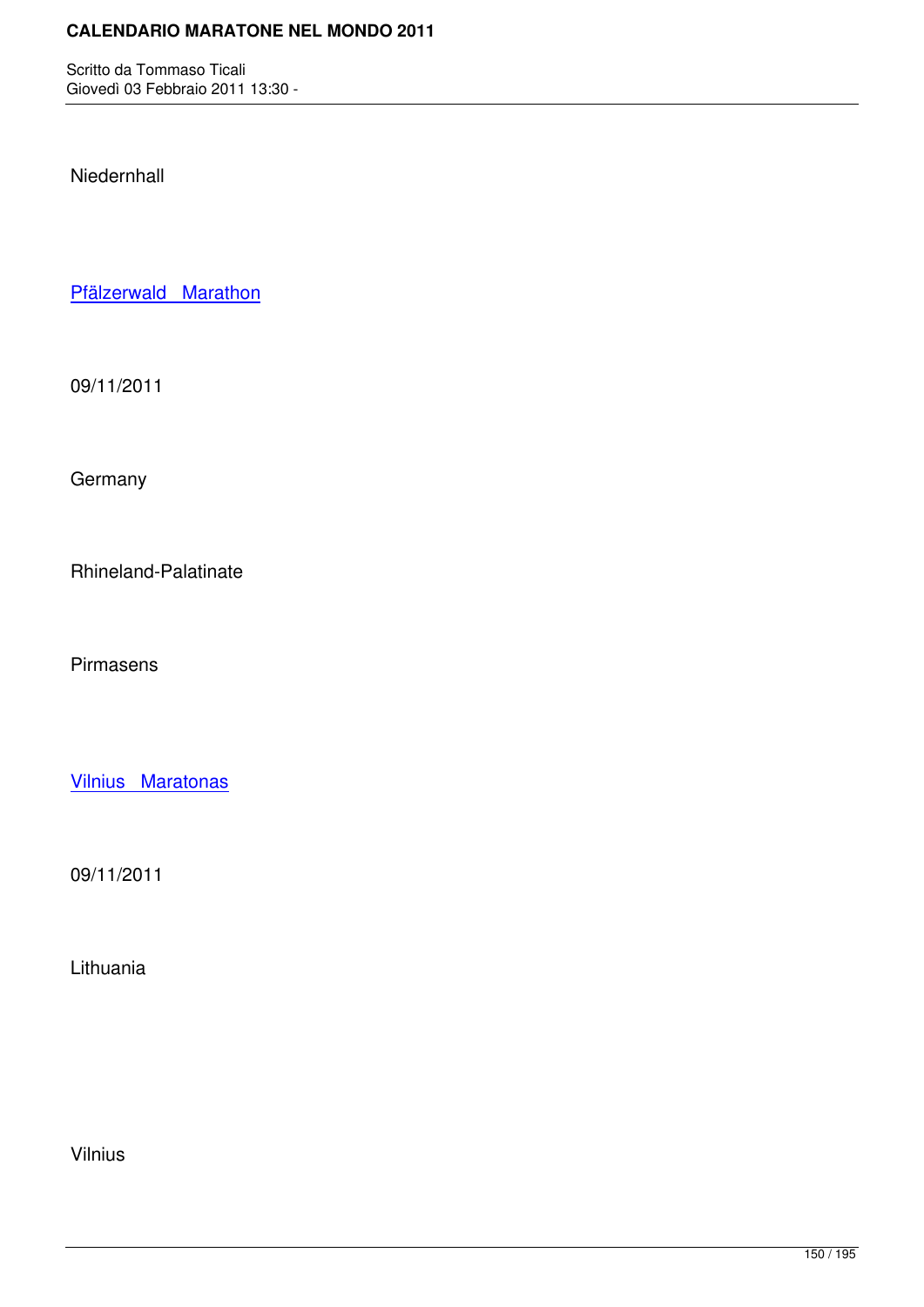Maraton Wroclaw

[09/11/2011](http://marathons.ahotu.com/race/maraton-wroclaw)

Poland

Wroclaw

Manor Run to the Beat Basel Marathon

[09/11/2011](http://marathons.ahotu.com/race/manor-run-to-the-beat-basel-marathon)

Switzerland

Basel-City

Basel / Bâle

Volksbank Münster-Marathon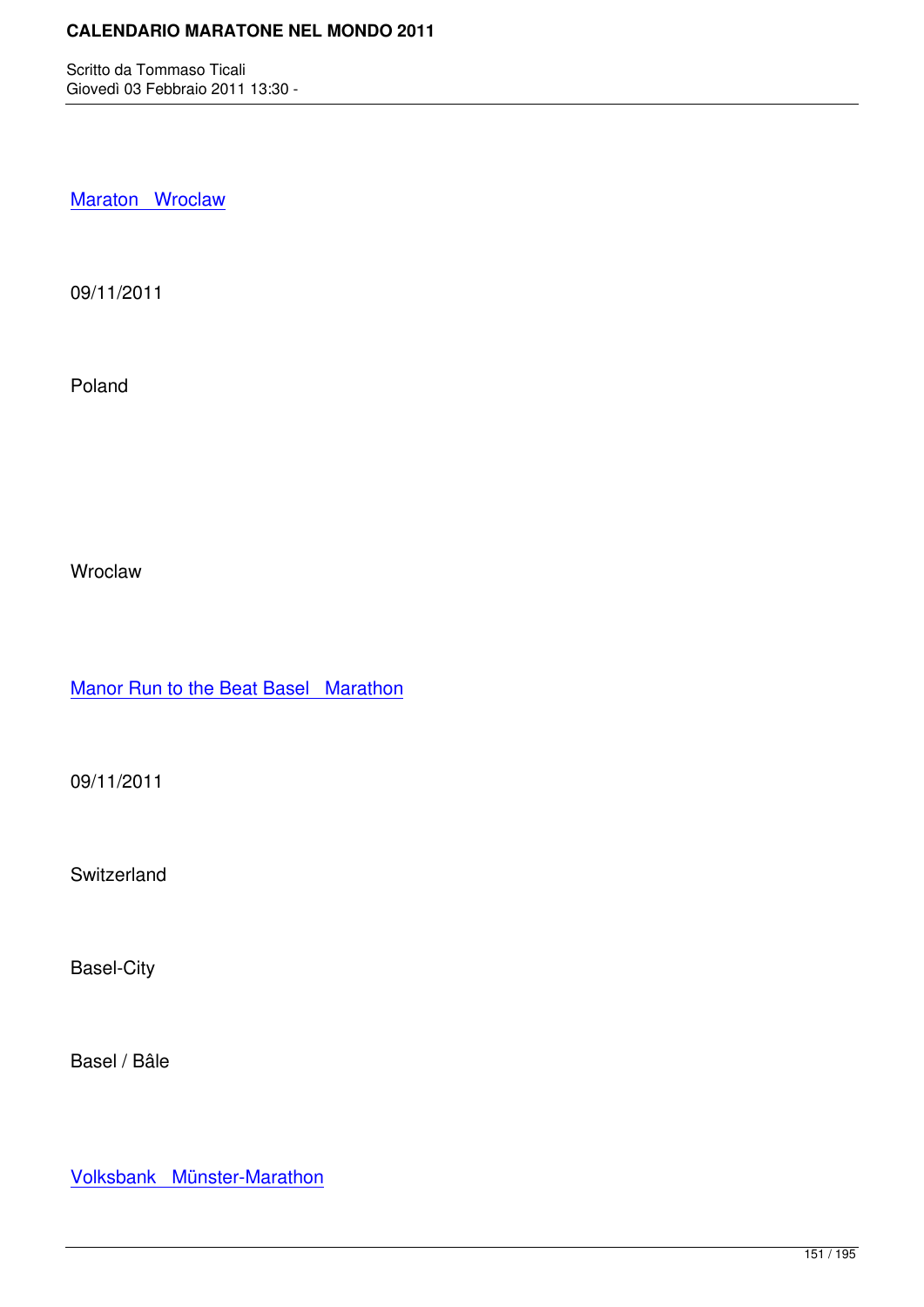09/11/2011

**Germany** 

North Rhine-Westphalia

Münster

Koral Marathon of the Economic Forum

[09/11/2011](http://marathons.ahotu.com/race/koral-marathon-of-the-economic-forum)

Poland

Krynica

Schorfheide-Lauf

[09/11/2011](http://marathons.ahotu.com/race/schorfheide-lauf)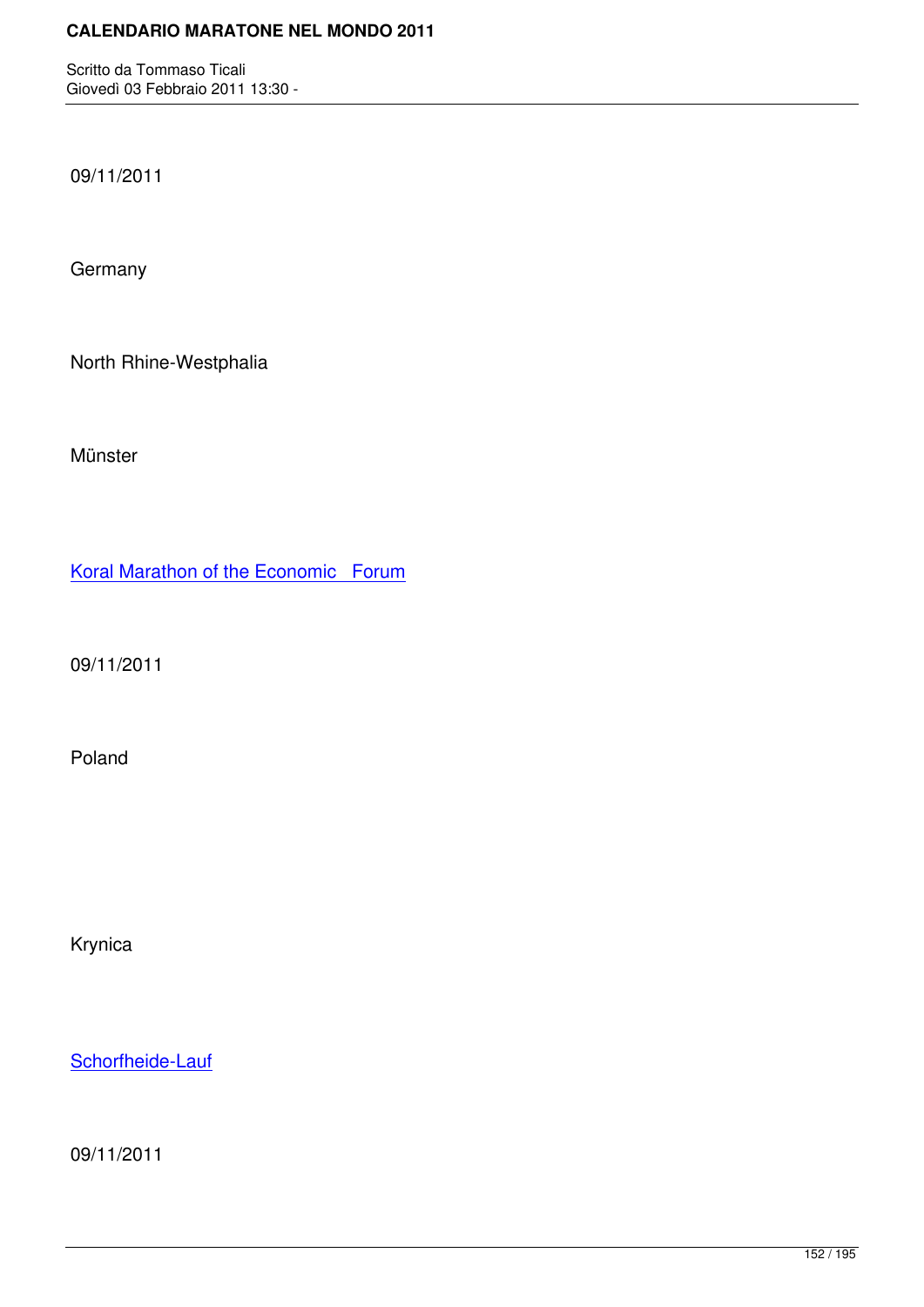**Germany** 

Brandenburg

Altkünkendorf

OranjeZonnigeZuijeMeerMarathon

[09/17/2011](http://marathons.ahotu.com/race/oranjezonnigezuijemeermarathon)

**Netherlands** 

South Holland

Roelofarendsveen

Drei-Talsperren-Marathon

[09/17/2011](http://marathons.ahotu.com/race/drei-talsperren-marathon)

**Germany**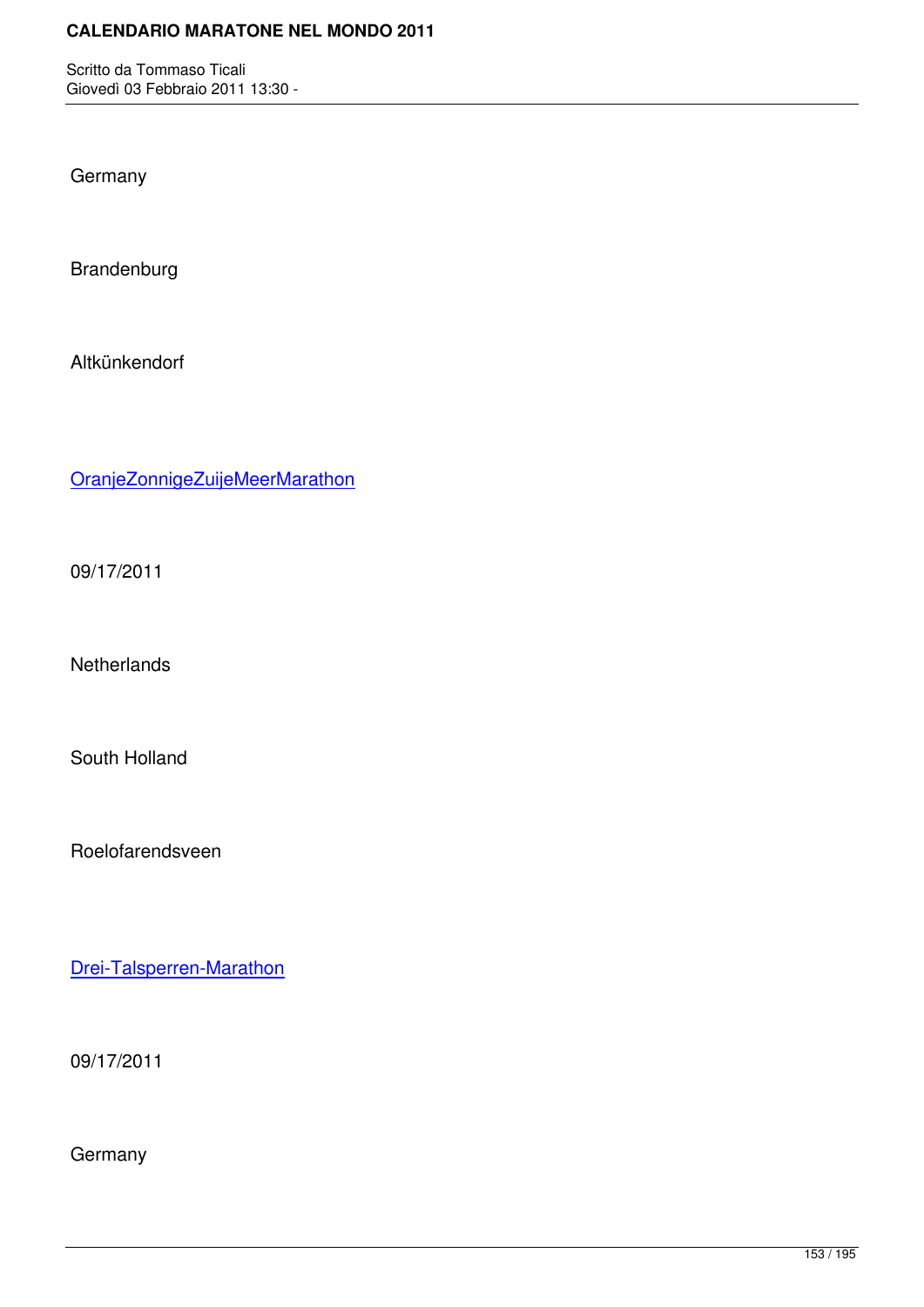Saxony

Eibenstock

Viborg City International Marathon

[09/18/2011](http://marathons.ahotu.com/race/viborg-city-international-marathon)

**Denmark** 

Midtjylland

Viborg

**Ston Marathon** 

[09/18/2011](http://marathons.ahotu.com/race/ston-marathon)

**Croatia**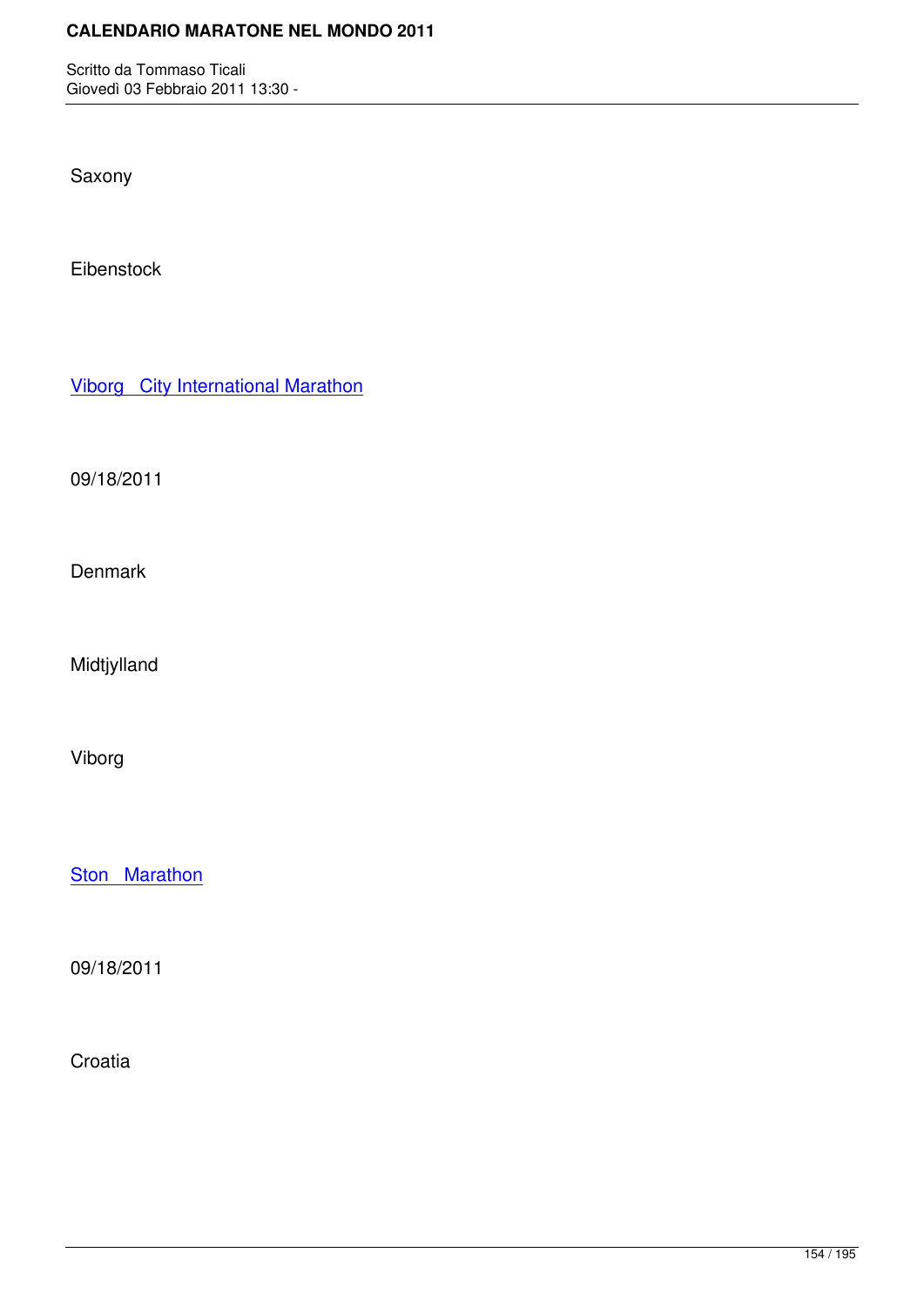Ston

Wachau Marathon

[09/18/2011](http://marathons.ahotu.com/race/wachau-marathon)

Austria

Wachau

Fiducia Baden-Marathon Karlsruhe

[09/18/2011](http://marathons.ahotu.com/race/fiducia-baden-marathon-karlsruhe)

**Germany** 

Baden-Württemberg

Karlsruhe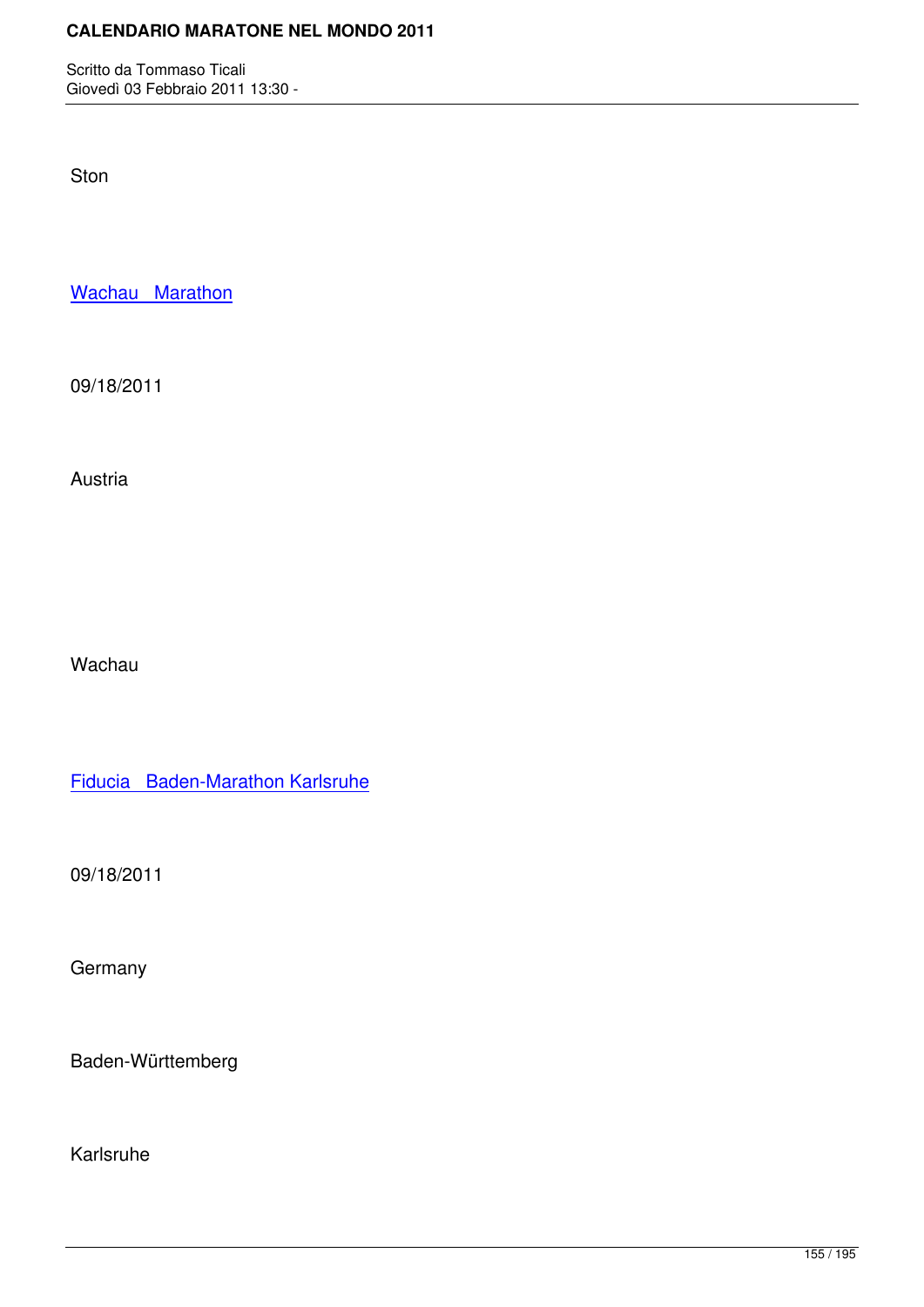Einstein Marathon

[09/18/2011](http://marathons.ahotu.com/race/einstein-marathon)

**Germany** 

Baden-Württemberg

Ulm

Gourmet Marathon Saarbrücken

[09/18/2011](http://marathons.ahotu.com/race/gourmet-marathon-saarbrucken)

**Germany** 

Saarland

Saarbrücken

**Hans** Christian Andersen Marathon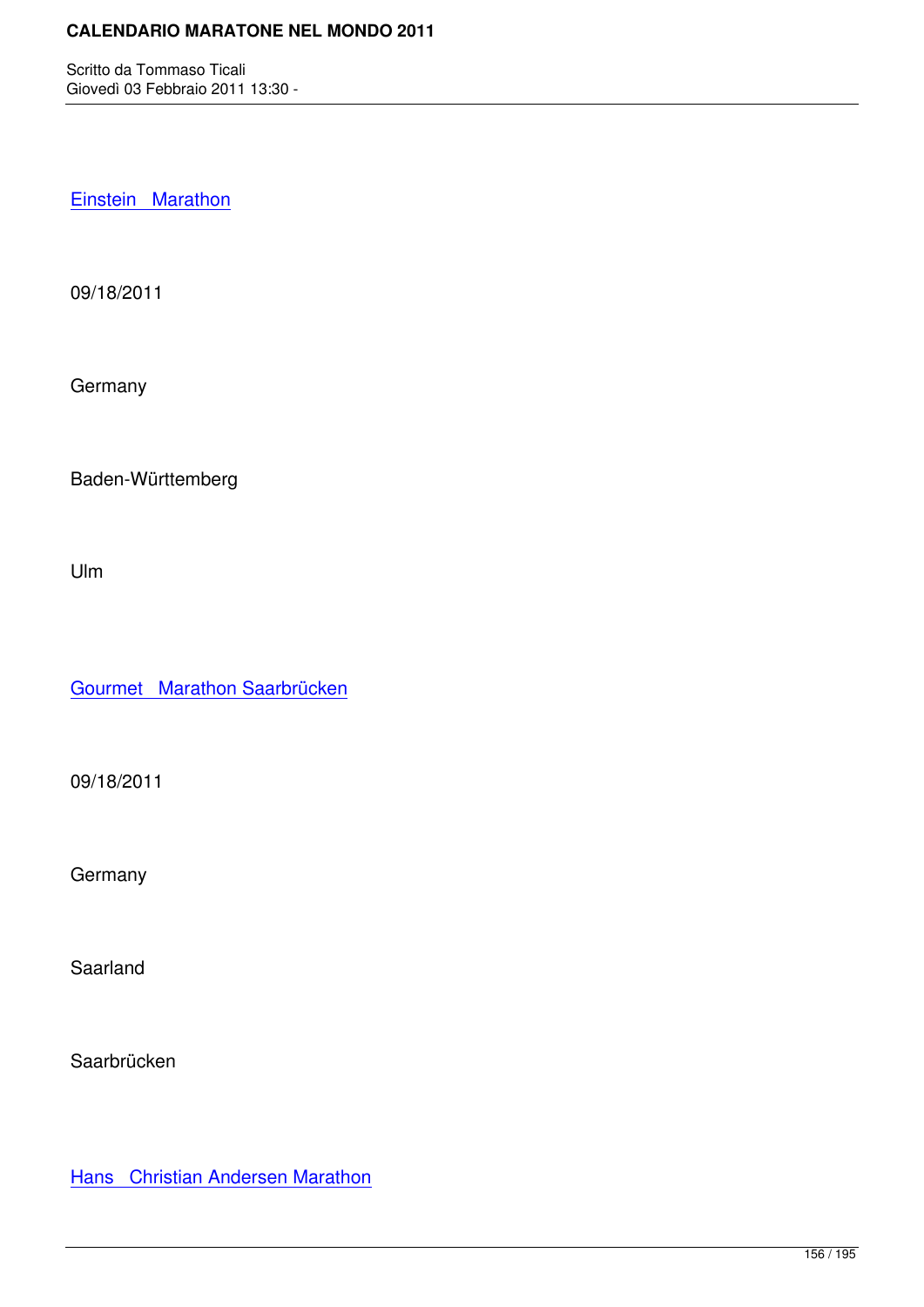09/18/2011

Denmark

Syddanmark

Odense

Valmiera Marathon

[09/18/2011](http://marathons.ahotu.com/race/valmiera-marathon)

Latvia

Valmiera

Brombachsee Marathon

[09/18/2011](http://marathons.ahotu.com/race/brombachsee_marathon)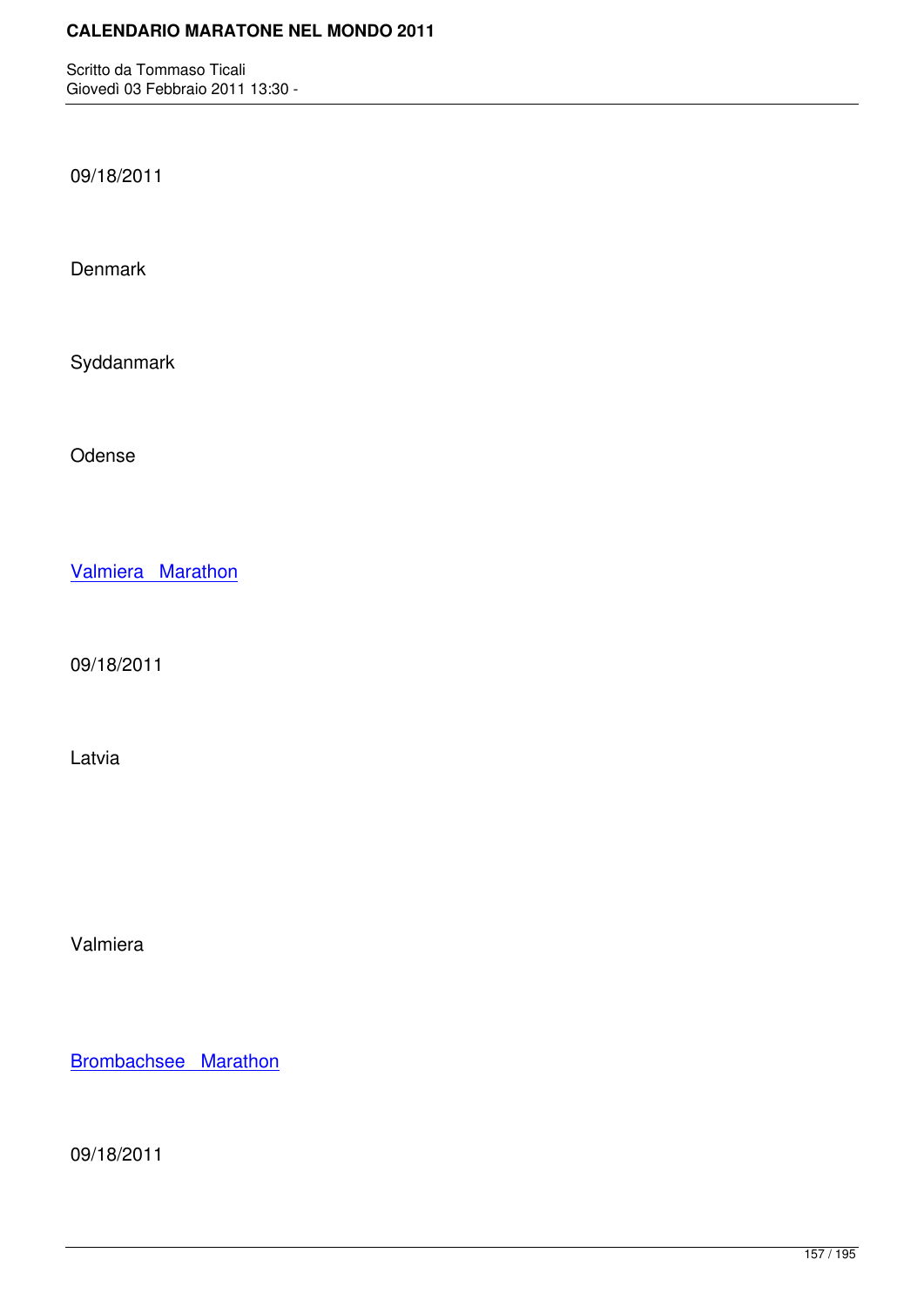**Germany** 

Bavaria

Pleinfeld

Relais-Marathon de la vie

[09/18/2011](http://marathons.ahotu.com/race/relais-marathon-de-la-vie)

France

Ille-et-Vilaine

Rennes

**Ipso Leie Marathon** 

[To be confirmed..](http://marathons.ahotu.com/race/ipso_leie_marathon)

Belgium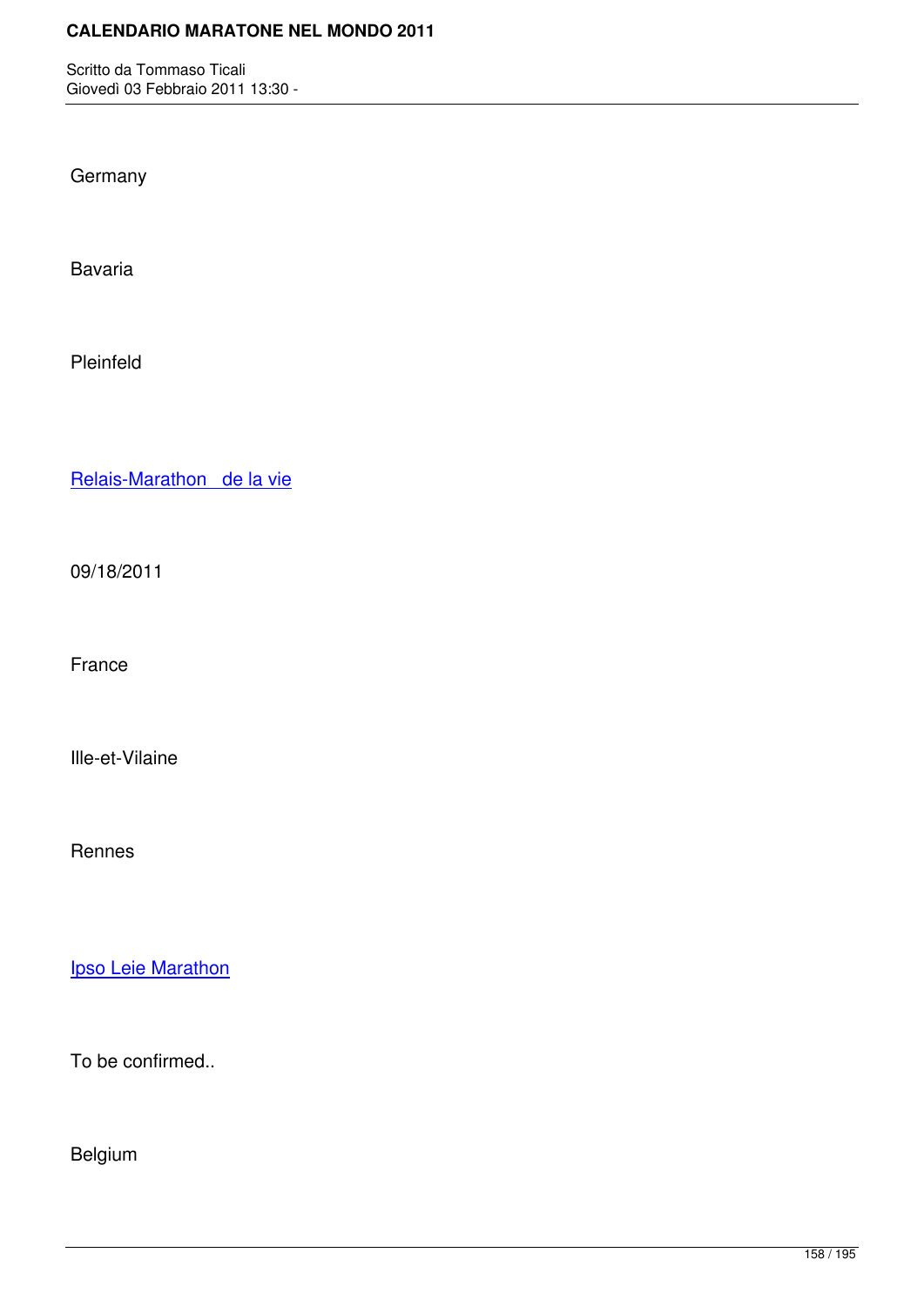Dienze

Hochwald Marathon

[09/24/2011](http://marathons.ahotu.com/race/hochwald-marathon)

**Germany** 

Rhineland-Palatinate

Schillingen

100 km de Millau - Marathon

[09/24/2011](http://marathons.ahotu.com/race/100-km-de-millau-marathon)

France

Aveyron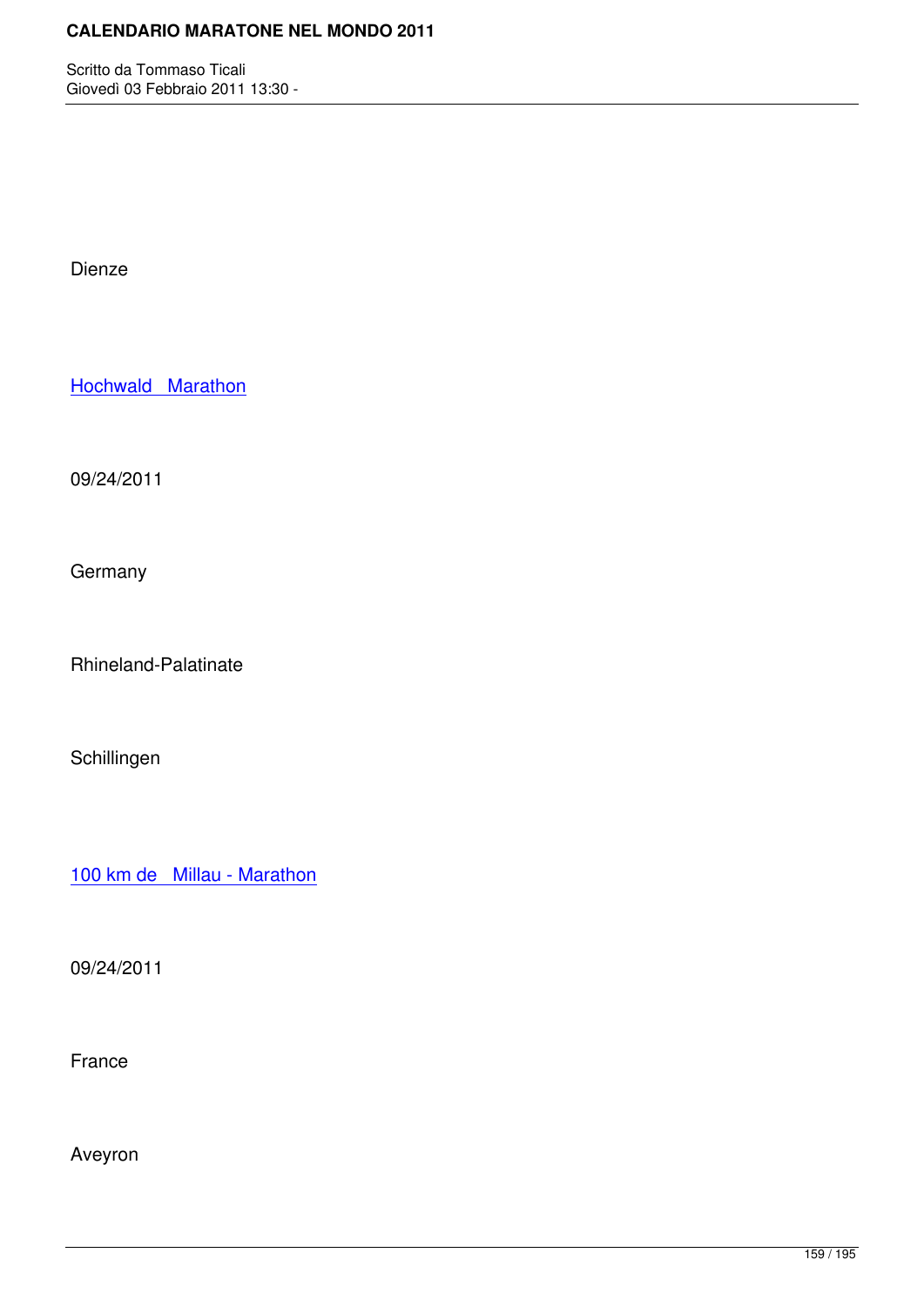Millau

**Berlin Marathon** 

[09/25/2011](http://marathons.ahotu.com/race/berlin-marathon)

**Germany** 

Berlin

Berlin

**New Forest Marathon** 

[09/25/2011](http://marathons.ahotu.com/race/new-forest-marathon)

United Kingdom

England

New Milton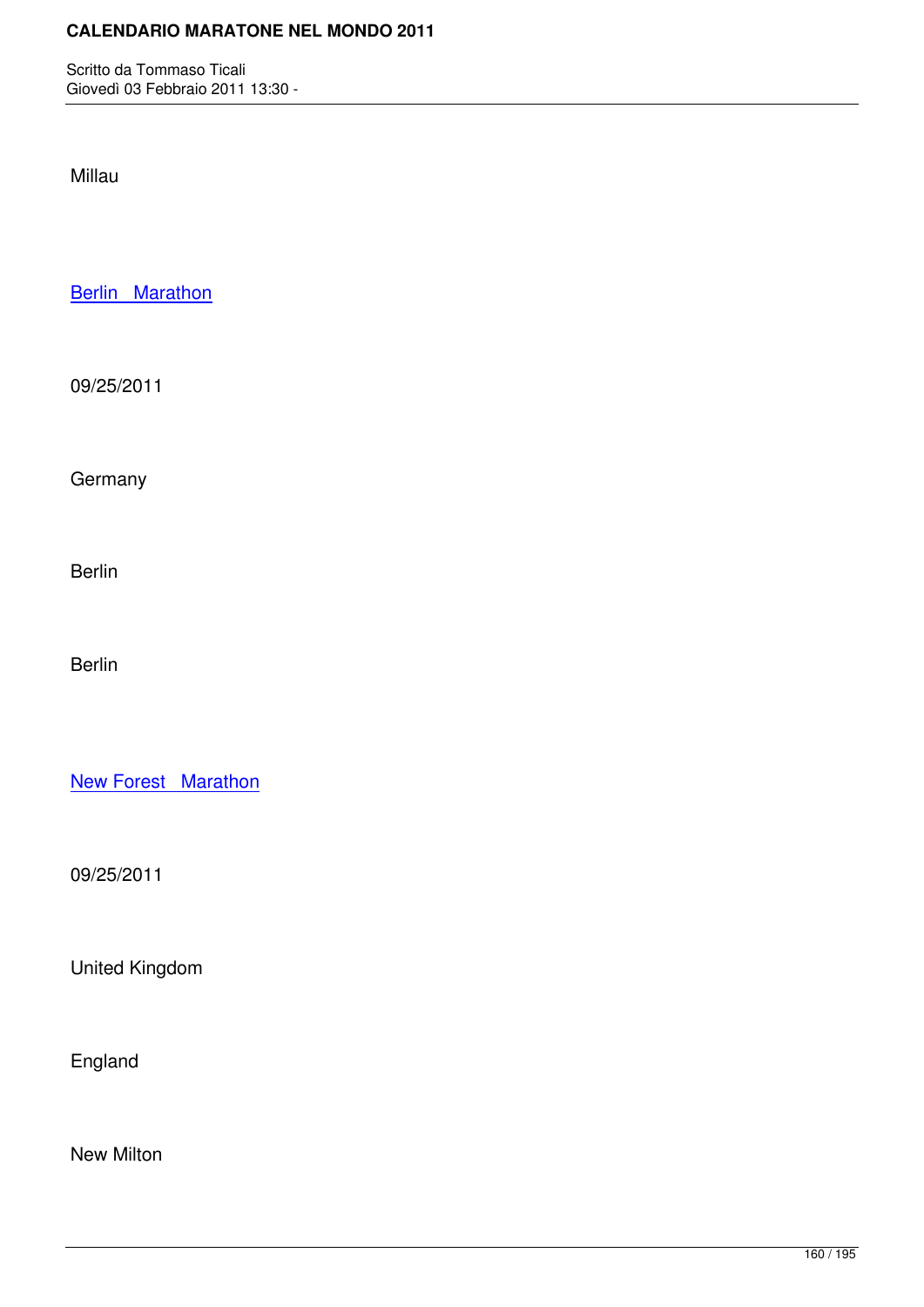Warsaw Marathon

[09/25/2011](http://marathons.ahotu.com/race/warsaw-marathon)

Poland

Warsaw

Espoon Rantamaraton

[09/25/2011](http://marathons.ahotu.com/race/espoon-rantamaraton)

Finland

Southern Finland

Espoo

Maratrail du Val Vert du Clain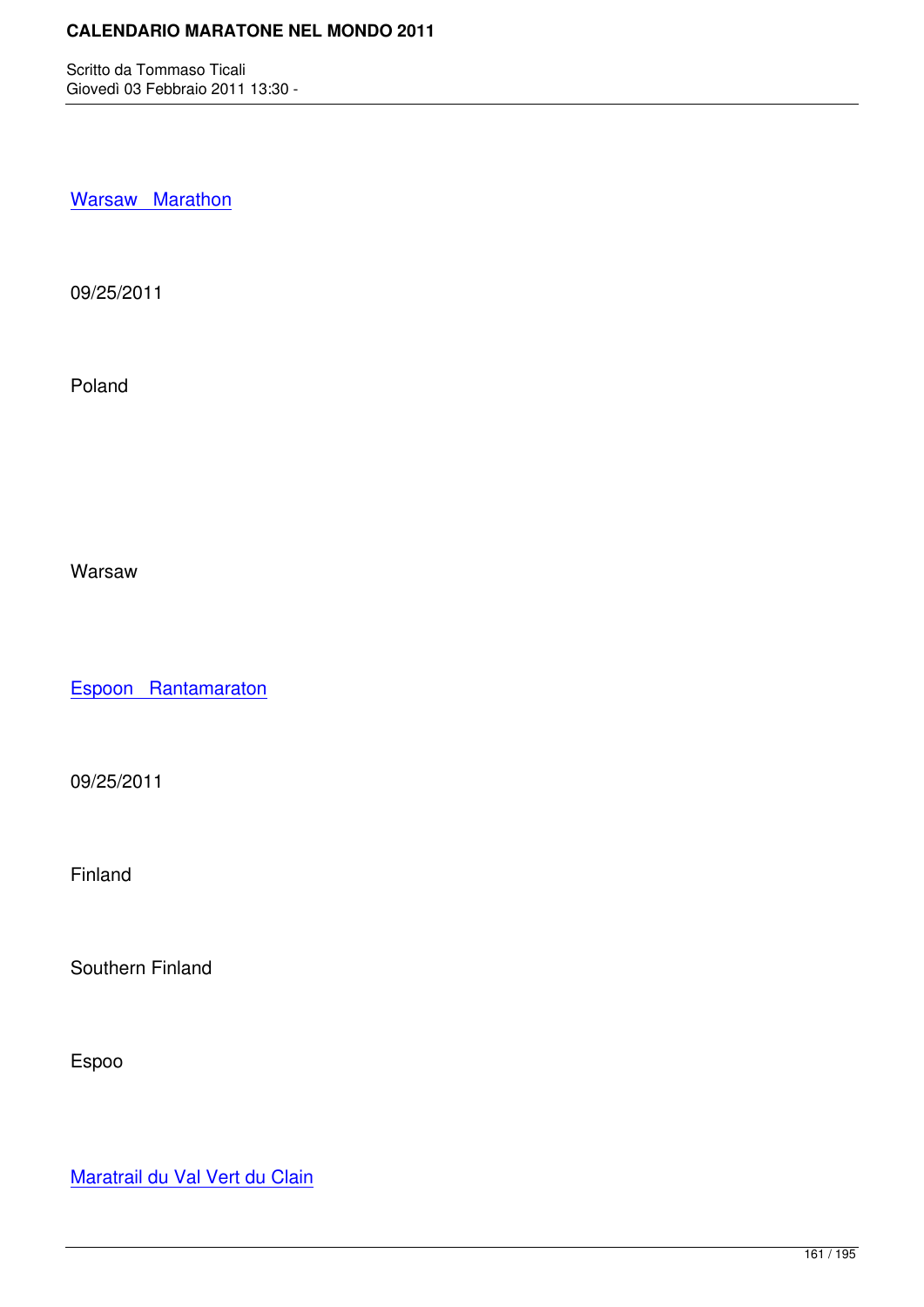09/25/2011

France

Vienne

Saint-Cyr

Saale-Rennsteig Marathon

[09/25/2011](http://marathons.ahotu.com/race/saale-rennsteig-marathon)

**Germany** 

Thuringia

Piesau

Freundschaftsmarathon Amberg - Weiden

[09/25/2011](http://marathons.ahotu.com/race/freundschaftsmarathon_amberg_-_weiden)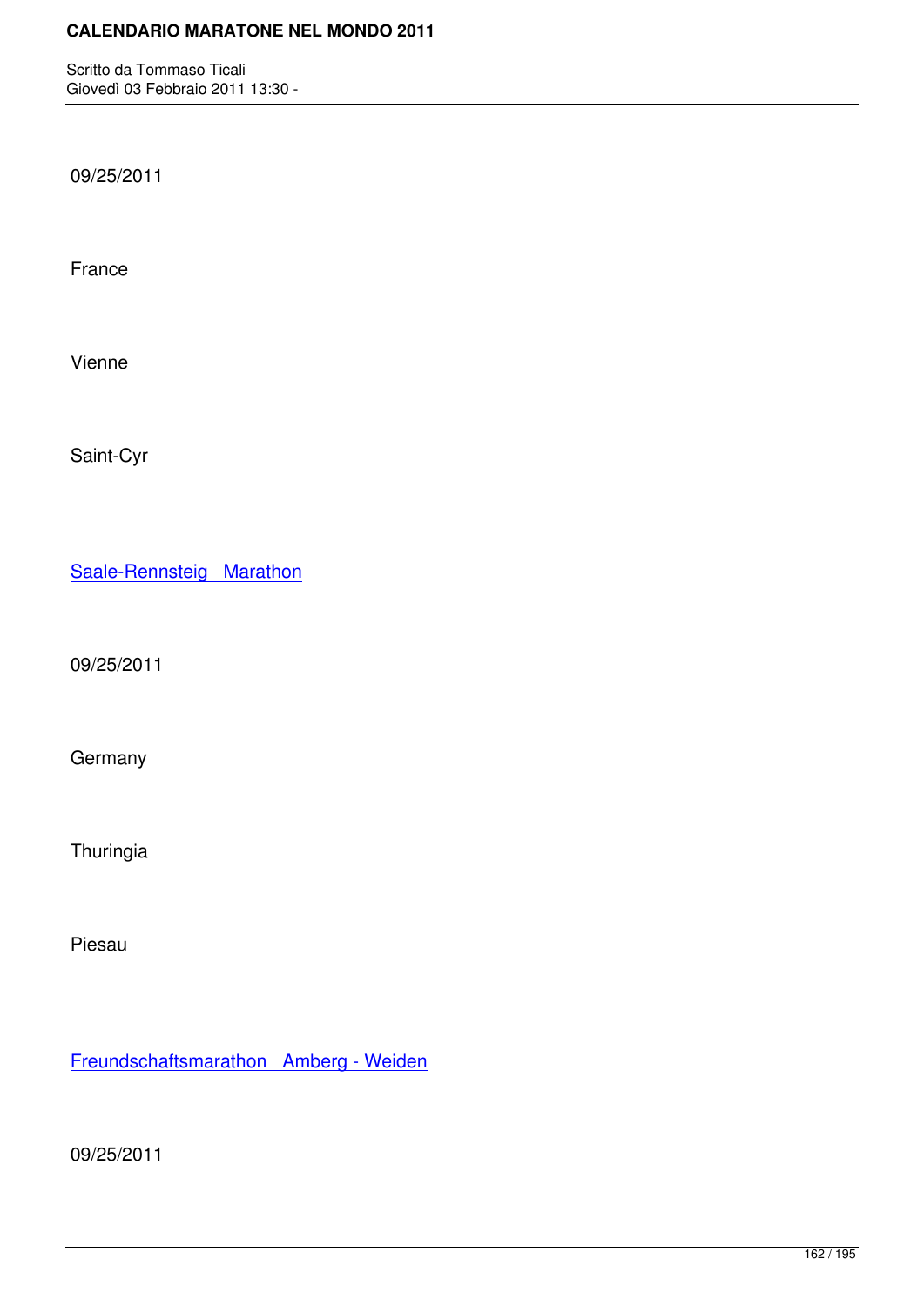**Germany** 

Bavaria

Amberg - Weiden

Bertlicher Straßenläufe September Marathon

[09/25/2011](http://marathons.ahotu.com/race/bertlicher-straenlaufe-september-marathon)

**Germany** 

North Rhine-Westphalia

Herten

Oslo Marathon

[09/25/2011](http://marathons.ahotu.com/race/oslo-marathon)

Norway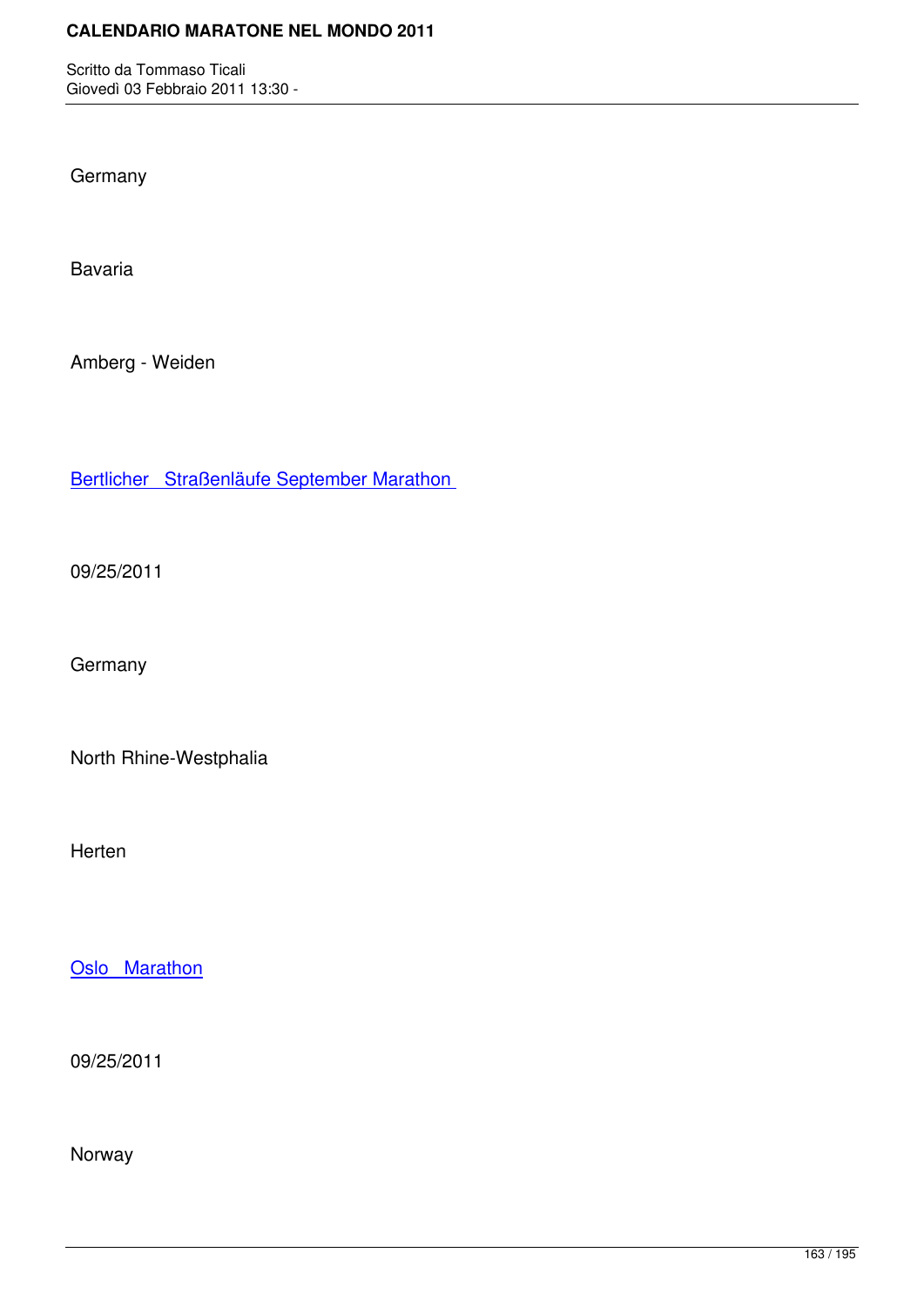Oslo

Causeway Coast Marathon

[10/01/2011](http://marathons.ahotu.com/race/causeway-coast-marathon)

United Kingdom

Northern Ireland

Portballintrae

Kaltenkirchener Herbstmarathon

[10/02/2011](http://marathons.ahotu.com/race/kaltenkirchener-herbstmarathon)

**Germany** 

Schleswig-Holstein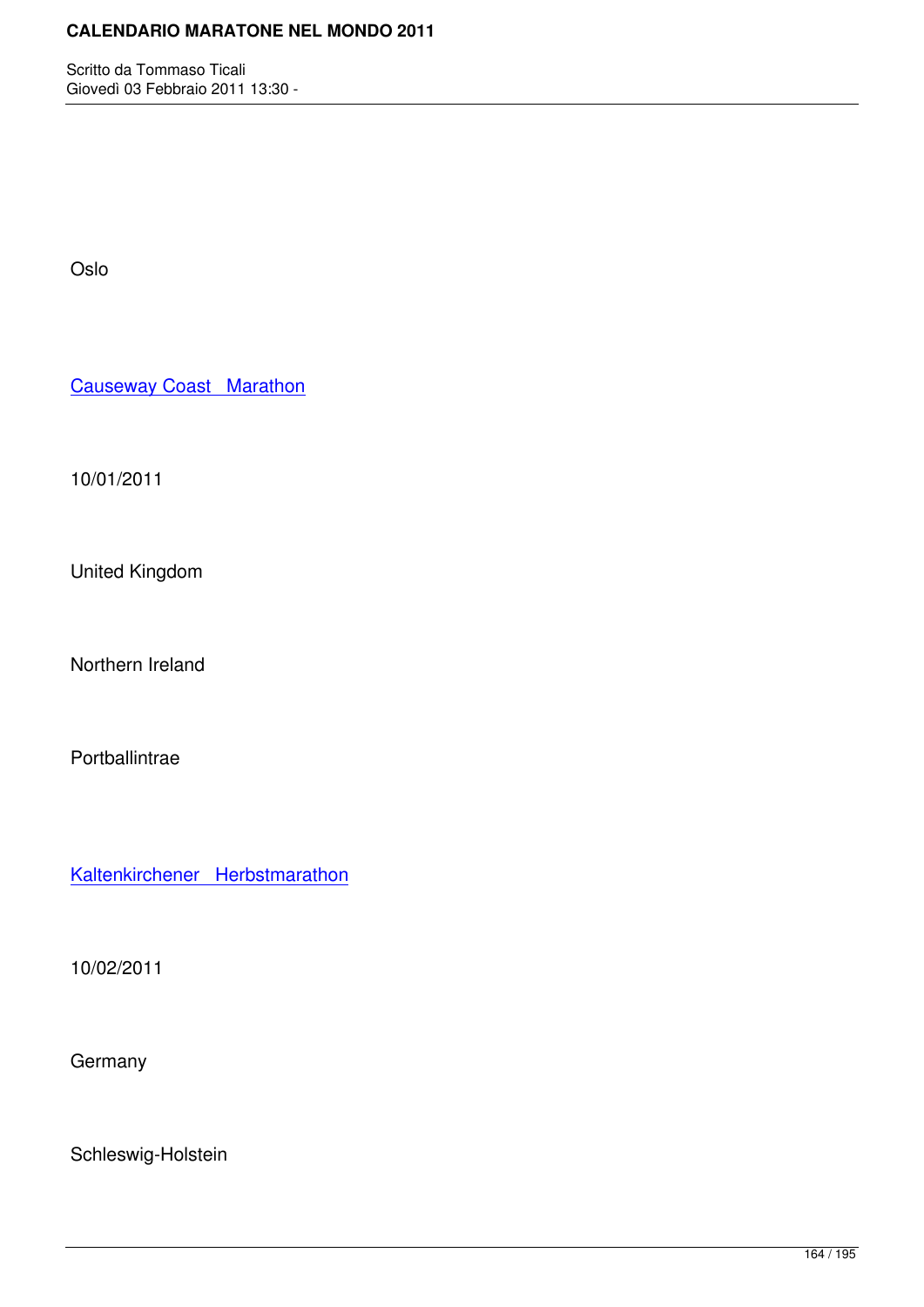Kaltenkirchen

Marathon du Sud

[10/02/2011](http://marathons.ahotu.com/race/marathon-du-sud)

France

Gard

Sommières

swb-Marathon Bremen

[10/02/2011](http://marathons.ahotu.com/race/swb-marathon-bremen)

**Germany** 

Bremen

Bremen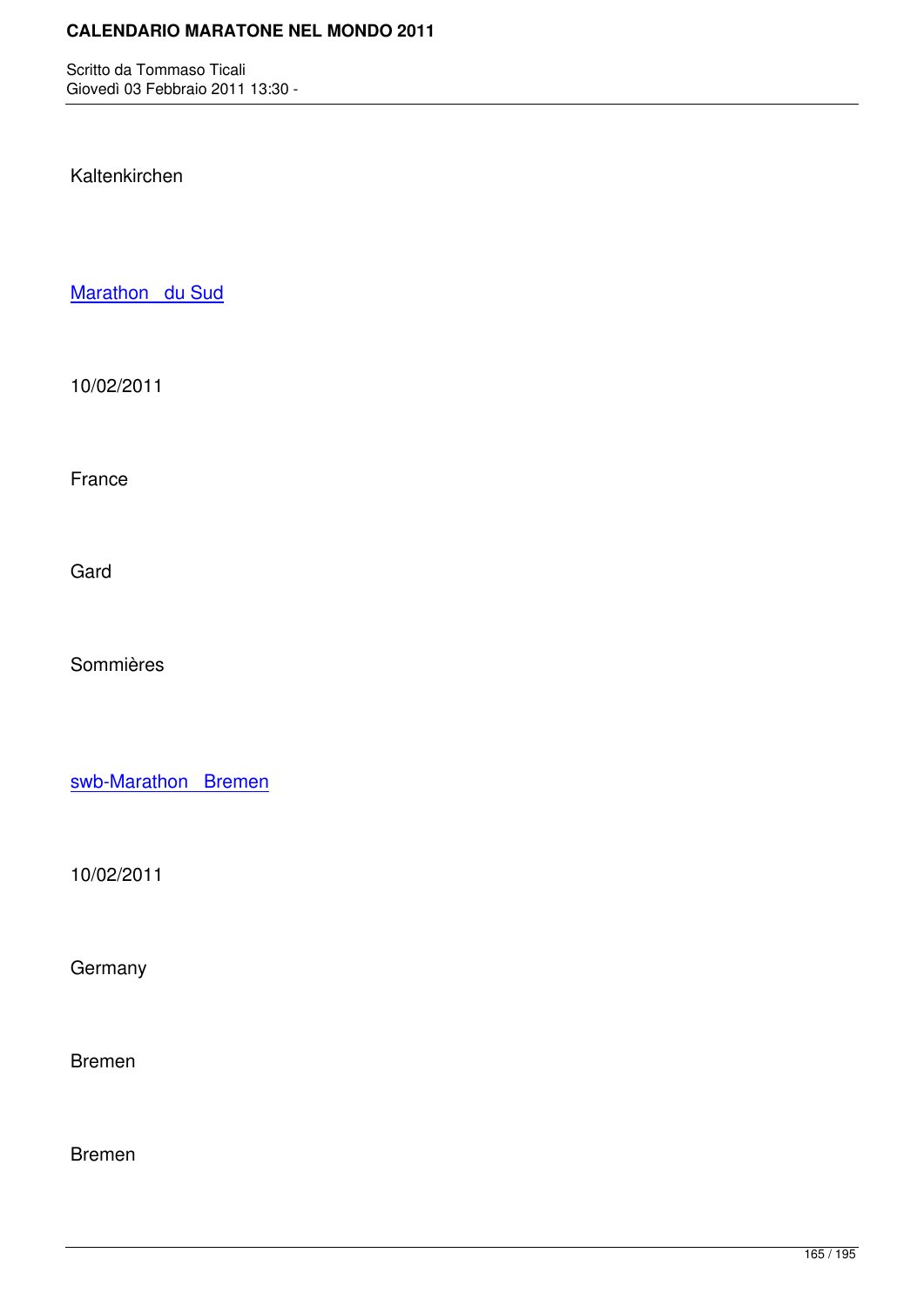**Budapest** International Marathon

[10/02/2011](http://marathons.ahotu.com/race/budapest-international-marathon)

Hungary

Budapest

Wittenseer Quelle Stadtparkmarathon

[10/02/2011](http://marathons.ahotu.com/race/wittenseer-quelle-stadtparkmarathon)

**Germany** 

Hamburg

Hamburg

Marathon de Ferrette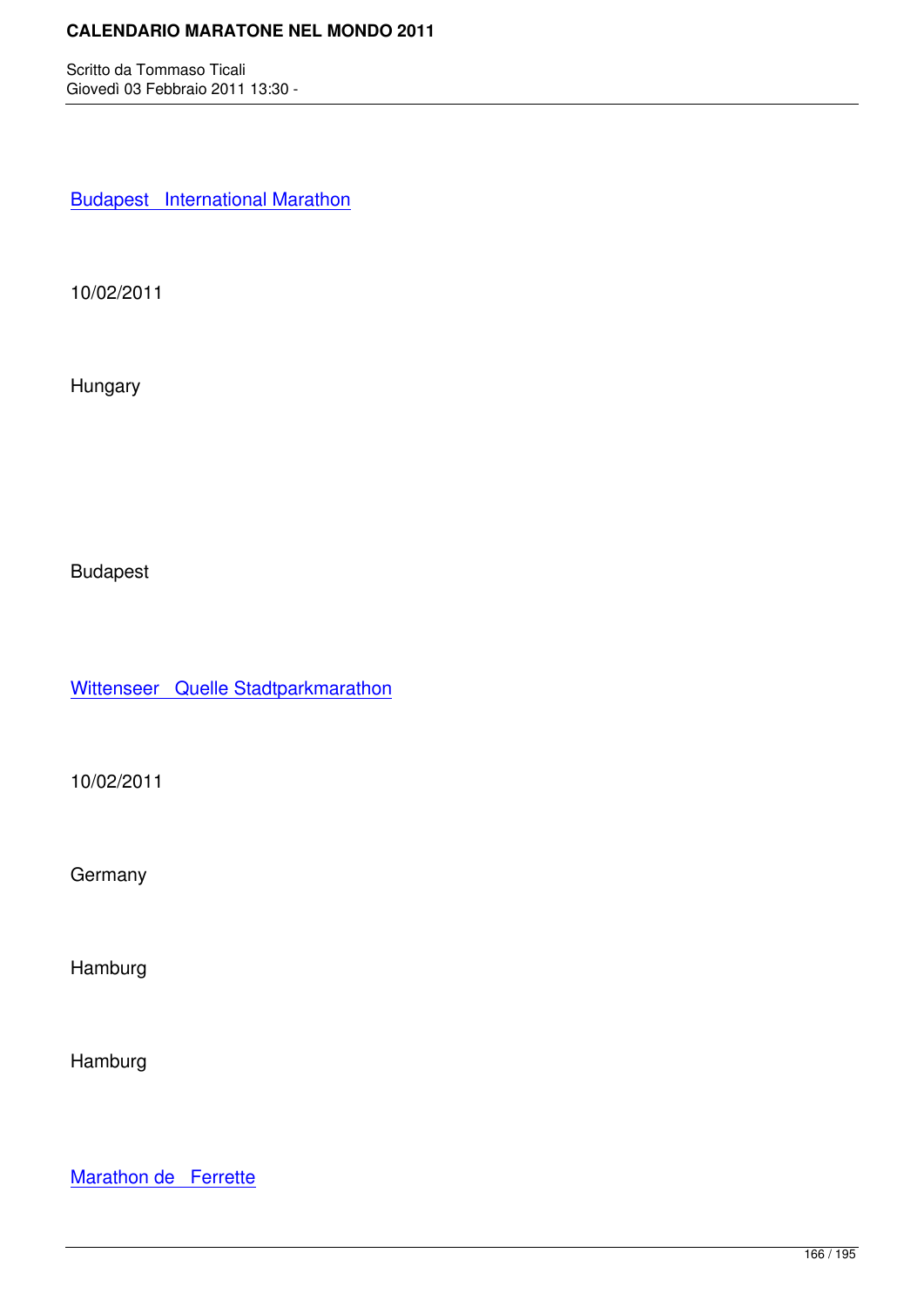10/02/2011

France

Haut-Rhin

Ferrette

Marathon de Provence Luberon

[10/02/2011](http://marathons.ahotu.com/race/marathon-de-provence-luberon)

France

Vaucluse

Pertuis

Ford Köln Marathon

[10/02/2011](http://marathons.ahotu.com/race/ford-koln-marathon)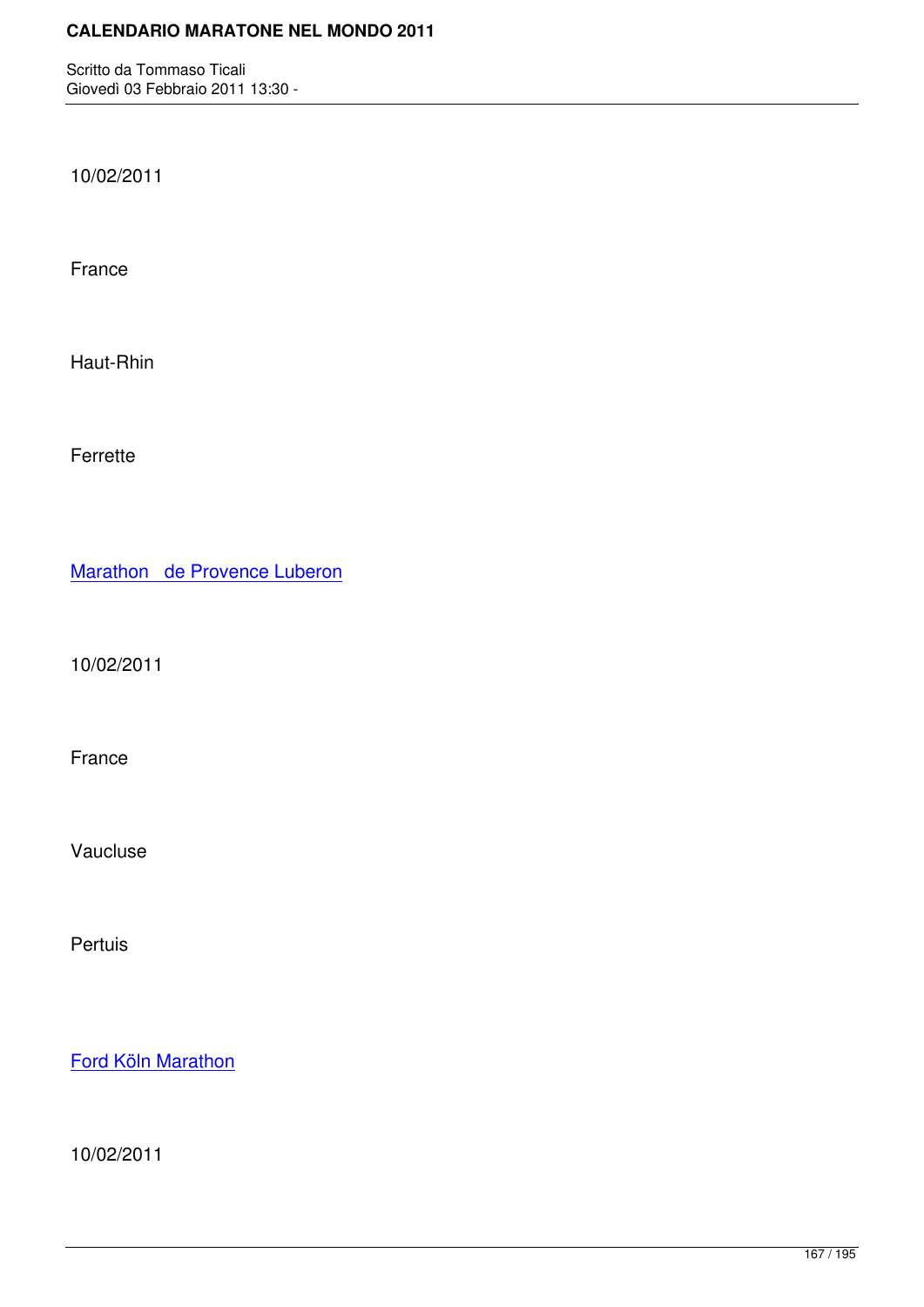**Germany** 

North Rhine-Westphalia

Köln

Marathon "Cities of Wine"

[10/02/2011](http://marathons.ahotu.com/race/marathon-cities-of-wine)

Italy

Friuli-Venezia Giulia

Manzano (UD)

**Baxters** Loch Ness Marathon

[10/02/2011](http://marathons.ahotu.com/race/baxters-loch-ness-marathon)

United Kingdom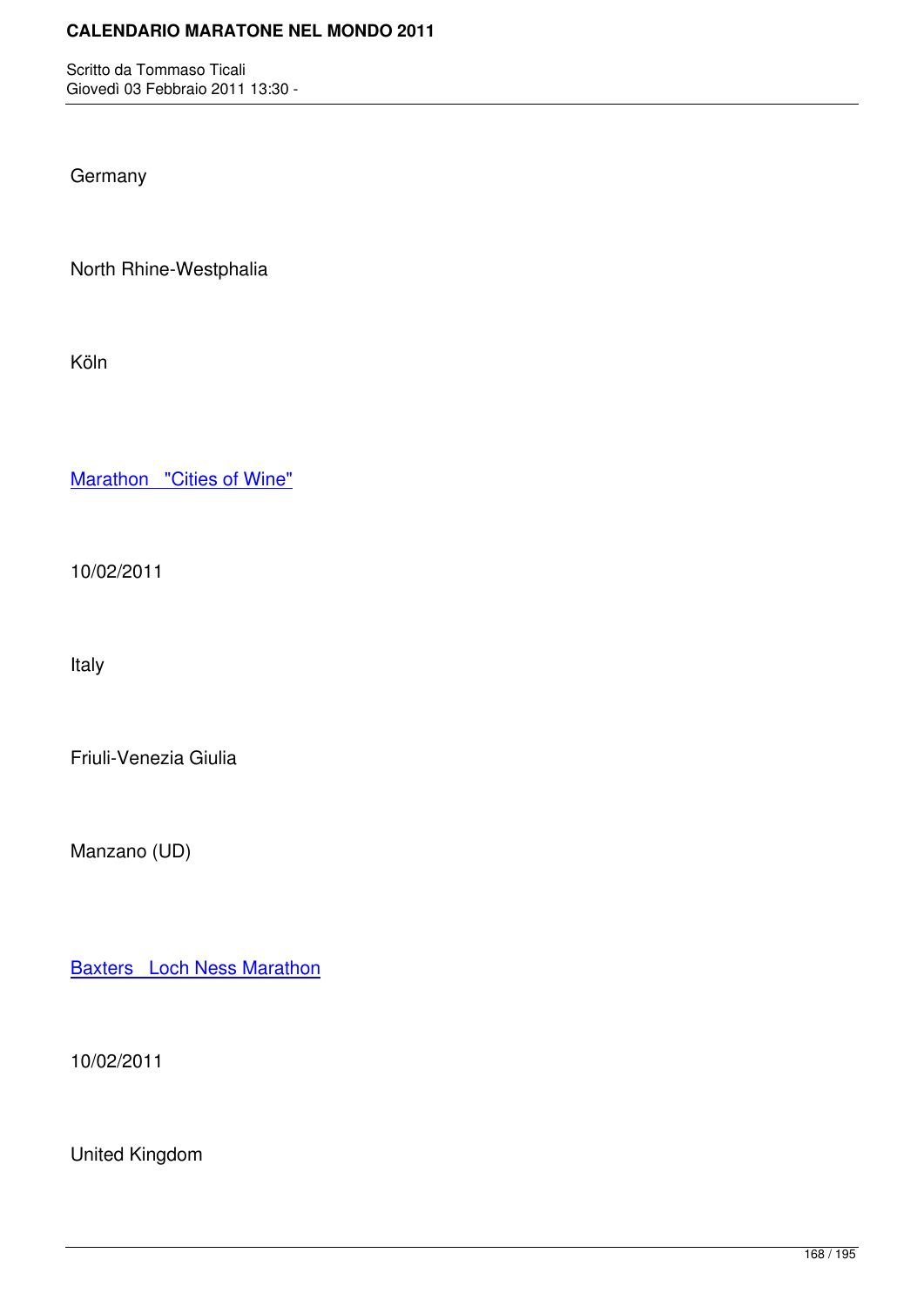Scotland

Inverness

Run in Lyon- Marathon

[10/02/2011](http://marathons.ahotu.com/race/run-in-lyon-marathon)

France

Rhône

Lyon

**Südtirol Marathon** 

[10/02/2011](http://marathons.ahotu.com/race/sudtirol-marathon)

Italy

Trentino-Alto Adige/Südtirol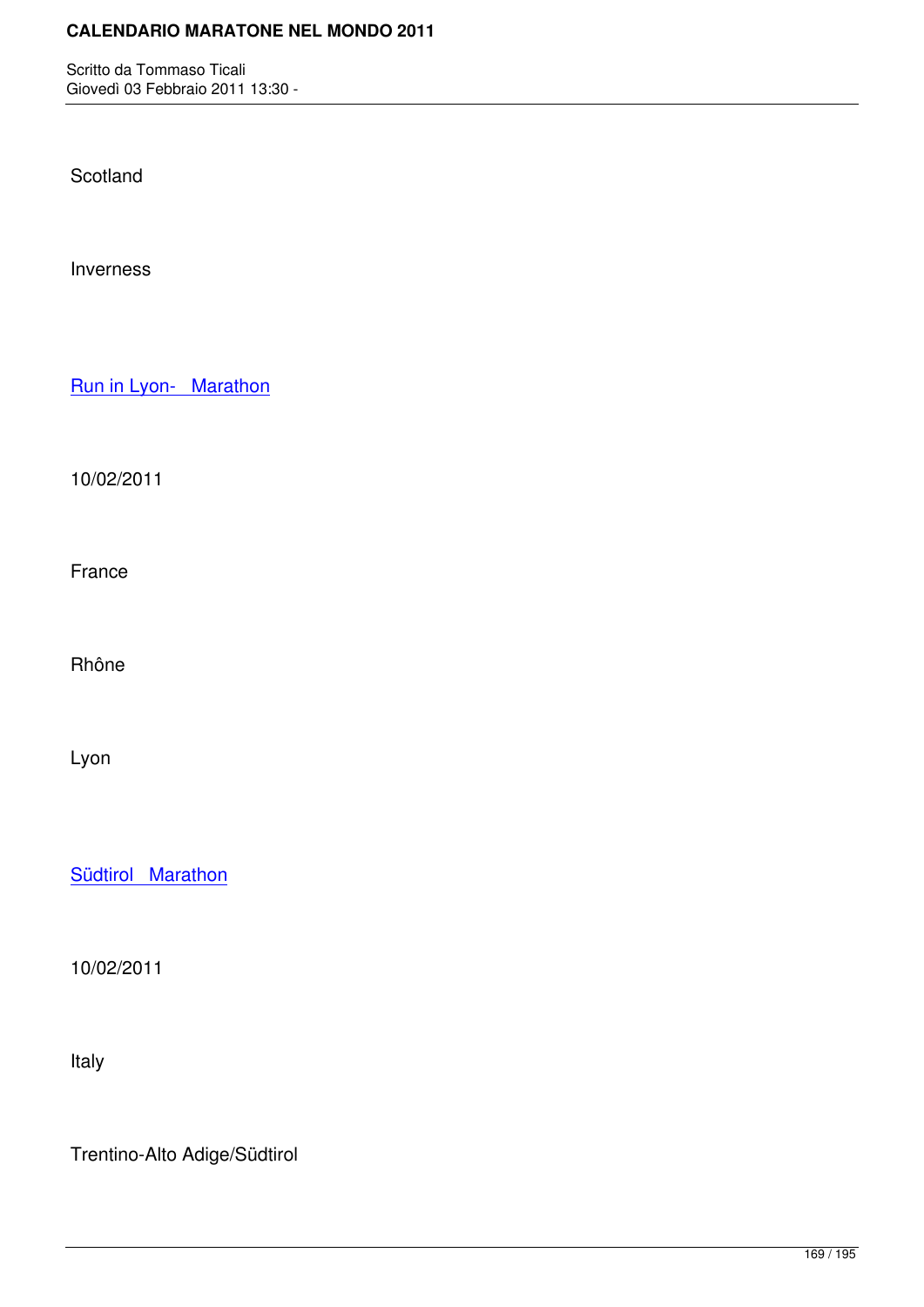Egna

Sparkasse-Marathon

[10/02/2011](http://marathons.ahotu.com/race/sparkasse-marathon)

**Germany** 

Bavaria

Lindau

5 am Familien-Marathon

[10/03/2011](http://marathons.ahotu.com/race/5-am-familien-marathon)

**Germany** 

North Rhine-Westphalia

Welver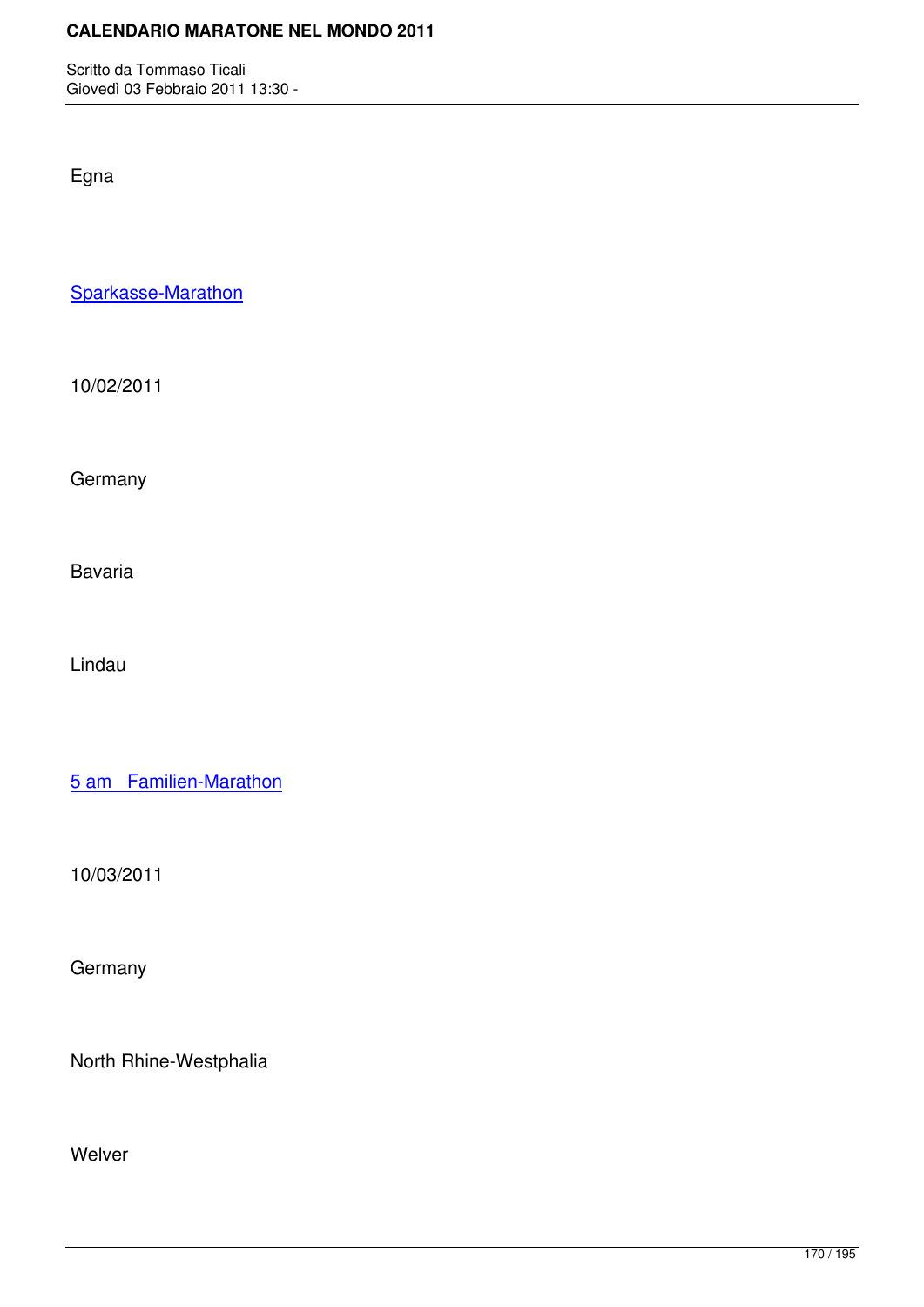Staffelmarathon Waldbreitbach

[10/03/2011](http://marathons.ahotu.com/race/staffelmarathon_waldbreitbach)

**Germany** 

Rhineland-Palatinate

**Waldbreitbach** 

**Kaisermarathon** 

[10/08/2011](http://marathons.ahotu.com/race/kaisermarathon)

Austria

Söll

Marathon des vendanges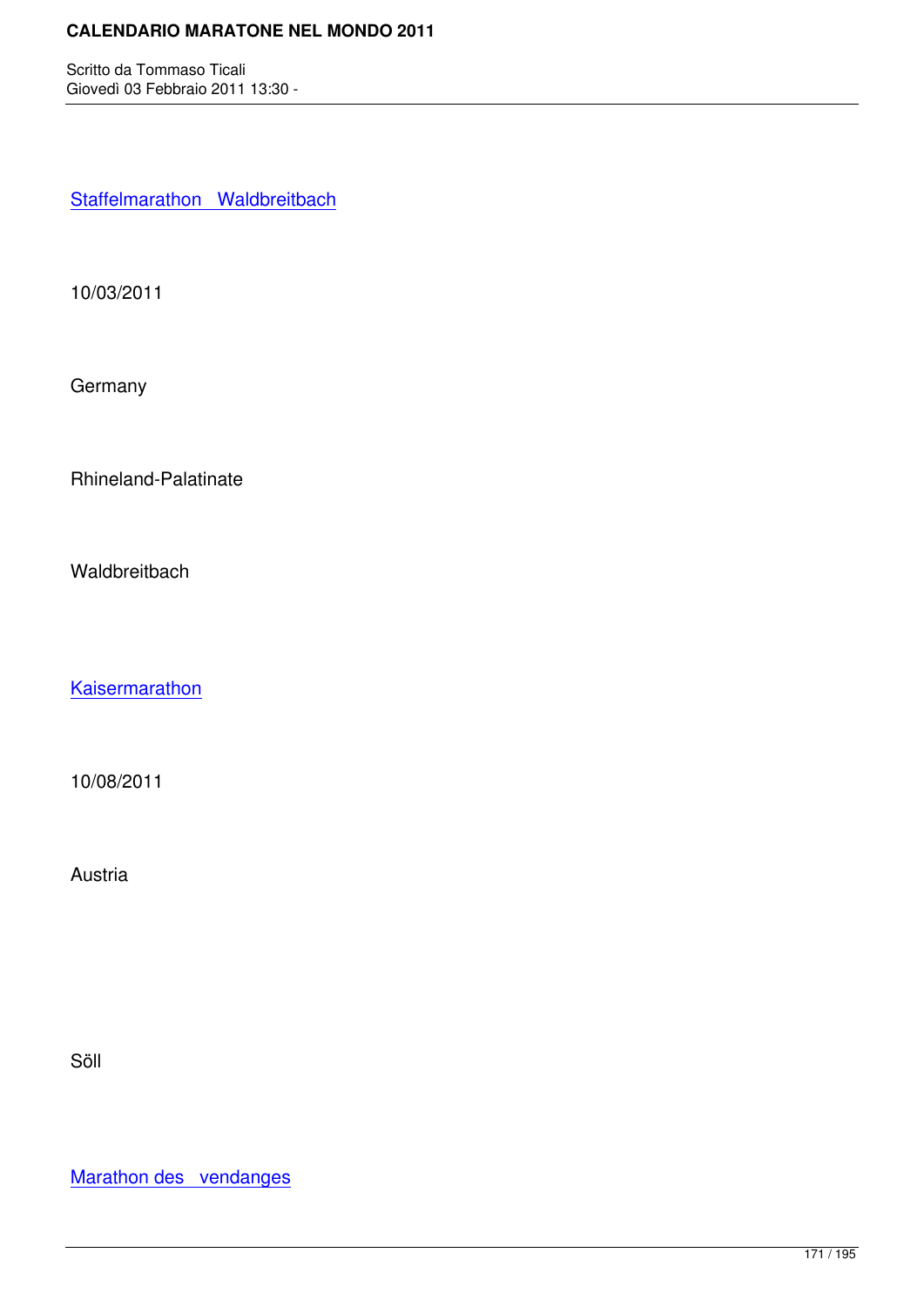To be confirmed..

France

Gard

Canton de Villeneuve les Avignon

München Marathon

[10/09/2011](http://marathons.ahotu.com/race/munchen-marathon)

**Germany** 

Bavaria

München

International Lake Garda Marathon

[10/09/2011](http://marathons.ahotu.com/race/international-lake-garda-marathon)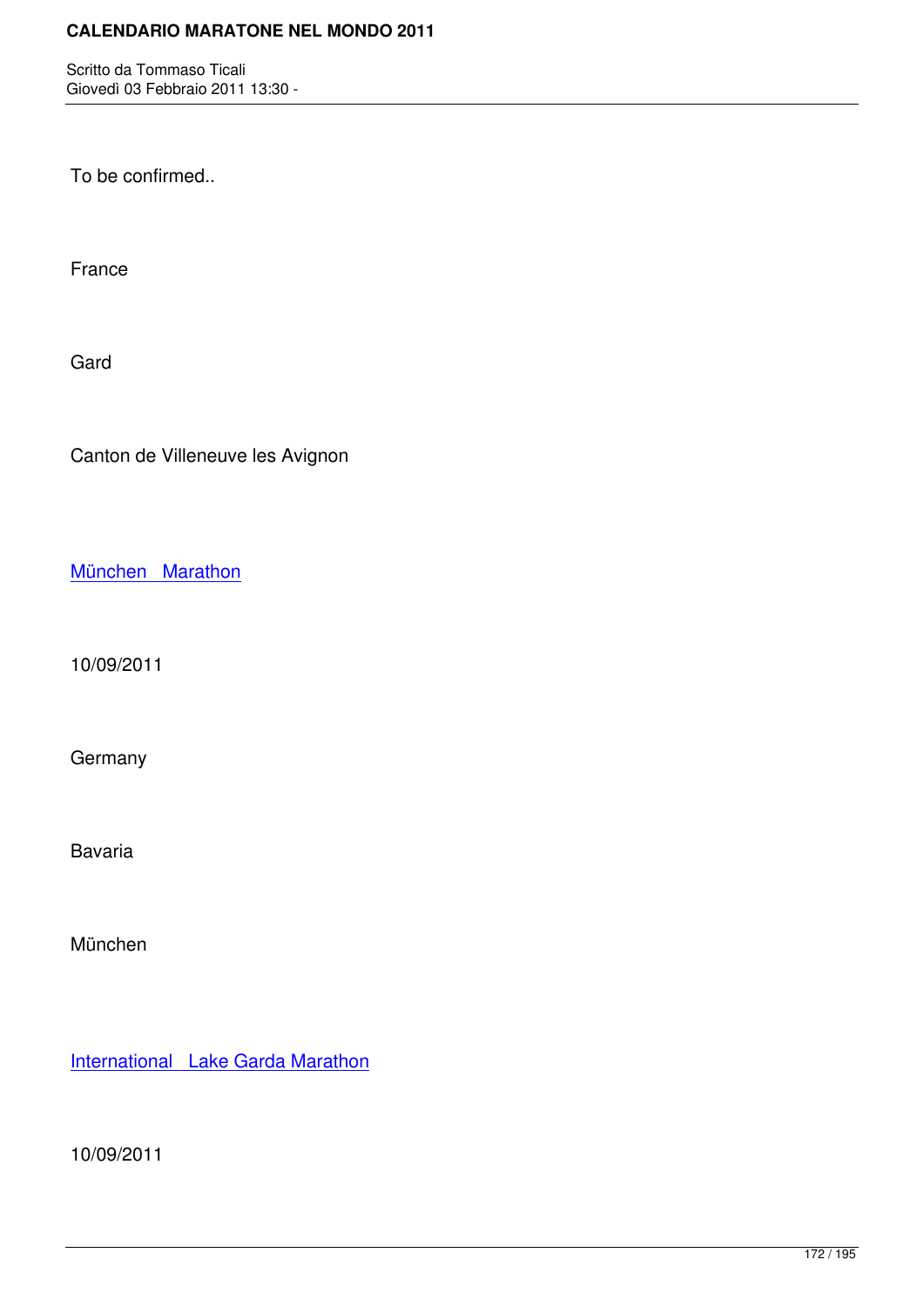Italy

Lombardy

Limone sul Garda

**Marathon Eindhoven** 

[10/09/2011](http://marathons.ahotu.com/race/marathon-eindhoven)

**Netherlands** 

North Brabant

Eindhoven

Timisoara Marathon

[10/09/2011](http://marathons.ahotu.com/race/timisoara-marathon)

Romania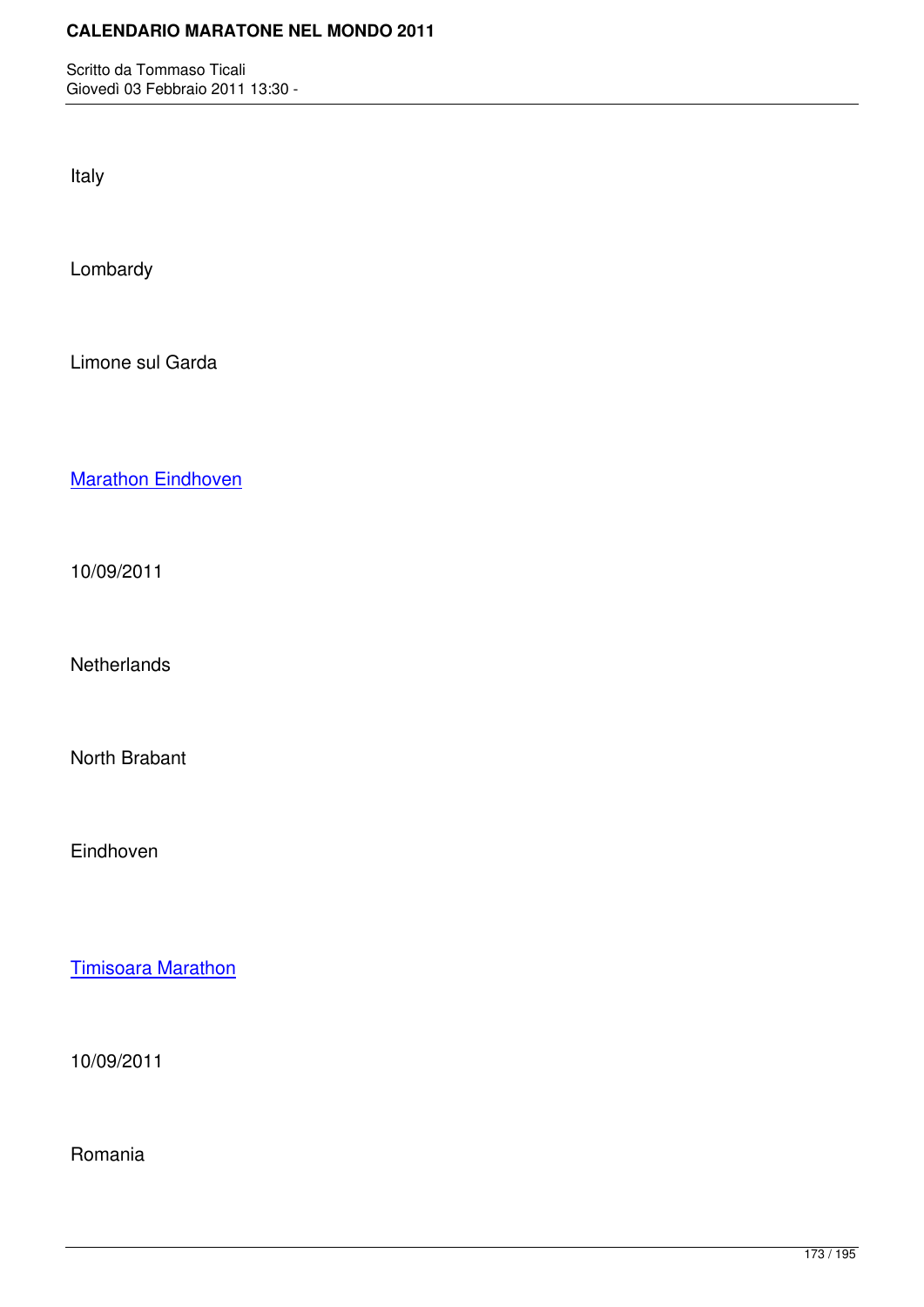Timisoara

Napf-Marathon Emmental

[10/09/2011](http://marathons.ahotu.com/race/napf-marathon-emmental)

Switzerland

Berne

**Trubschachen** 

OK Schwarzwald Marathon

[10/09/2011](http://marathons.ahotu.com/race/ok-schwarzwald-marathon)

**Germany** 

Baden-Württemberg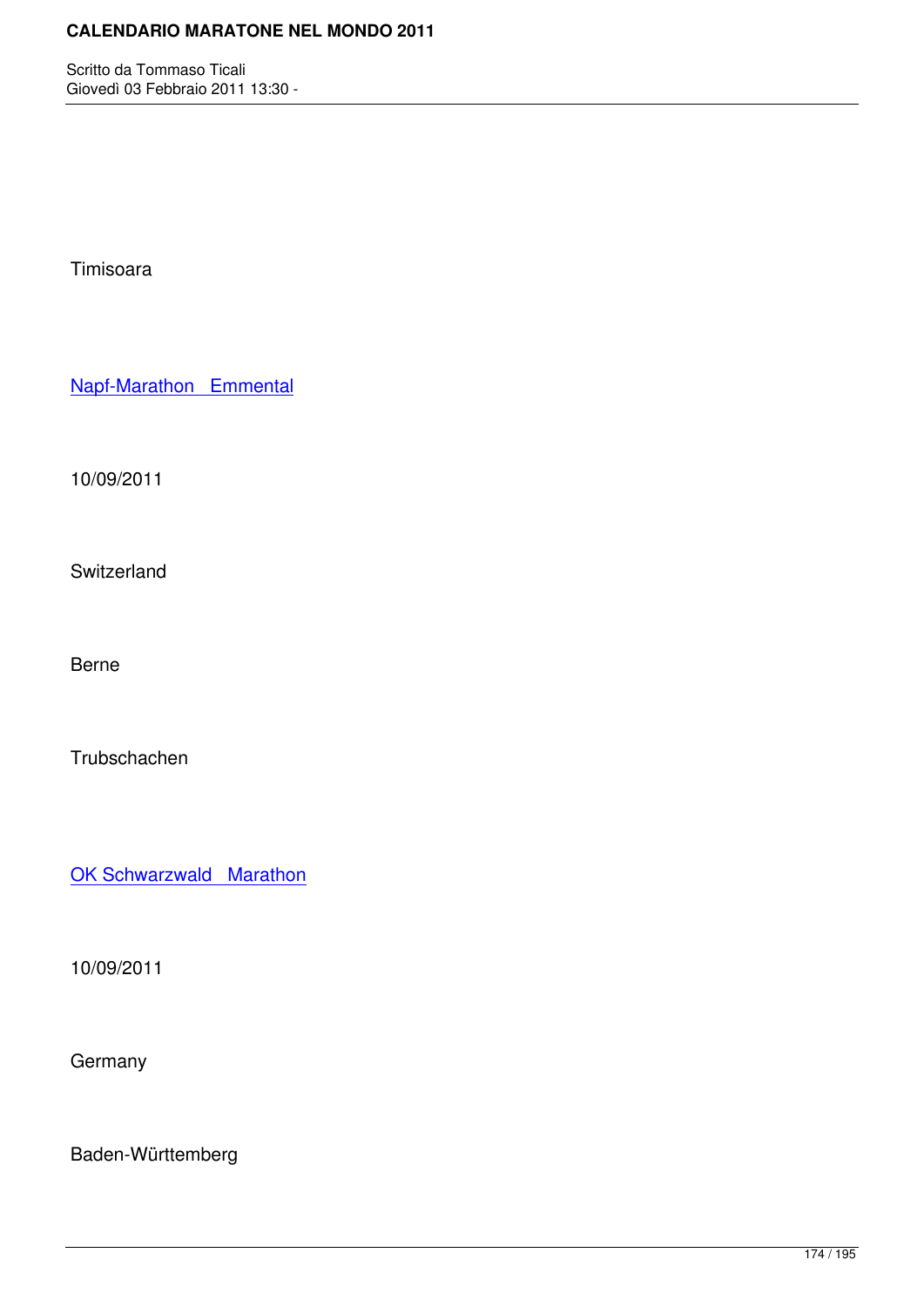Bräunlingen

Vantaan maraton

[10/09/2011](http://marathons.ahotu.com/race/vantaan-maraton)

Finland

Southern Finland

**Tikkurila** 

Marathon de Dunkerque

[10/09/2011](http://marathons.ahotu.com/race/marathon-de-dunkerque)

France

Nord

**Dunkerque**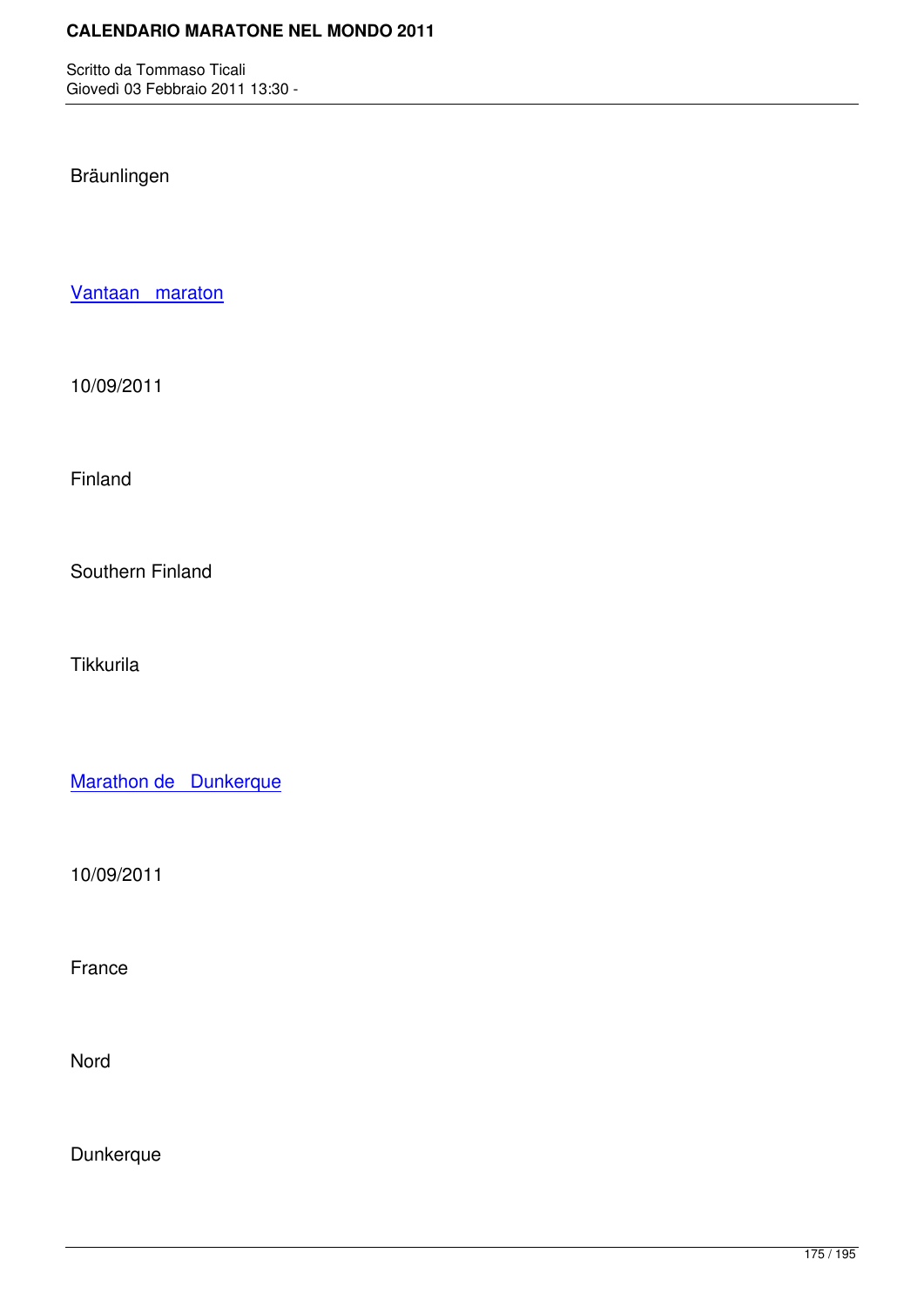Maratona d'Italia Memorial Enzo Ferrari

[10/09/2011](http://marathons.ahotu.com/race/maratona-d-italia-memorial-enzo-ferrari)

Italy

Emilia-Romagna

Maranello

**Marathonion** 

[To be confirm](http://marathons.ahotu.com/race/marathonion)ed..

France

Gard

Saint-André de Majencoules

Växjö Marathon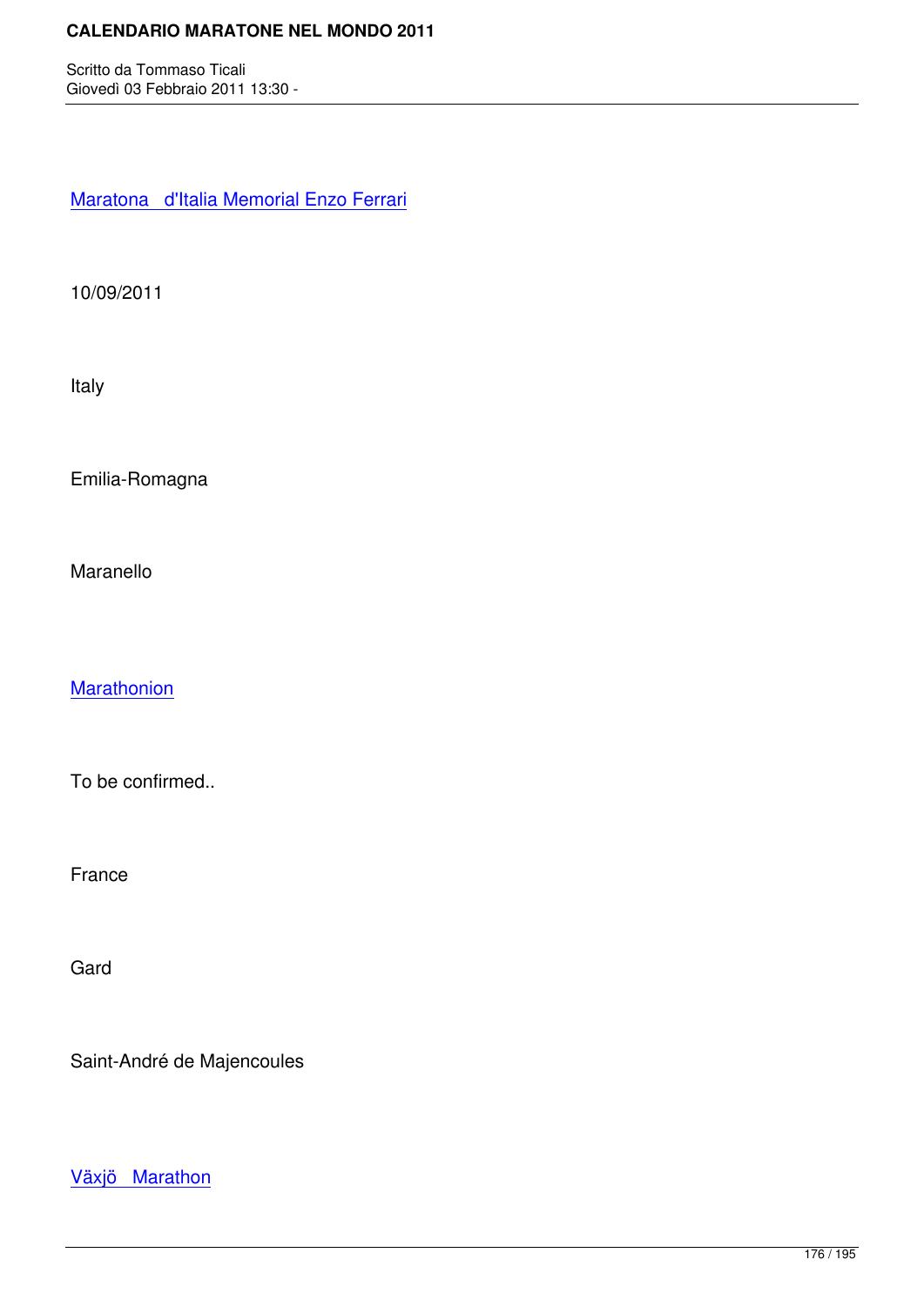10/15/2011

Sweden

Växjö

FALKE Rothaarsteig Marathon

[10/15/2011](http://marathons.ahotu.com/race/falke-rothaarsteig-marathon)

Germany

North Rhine-Westphalia

Schmallenberg

Rügenbrücken Marathon

[10/15/2011](http://marathons.ahotu.com/race/rugenbrucken-marathon)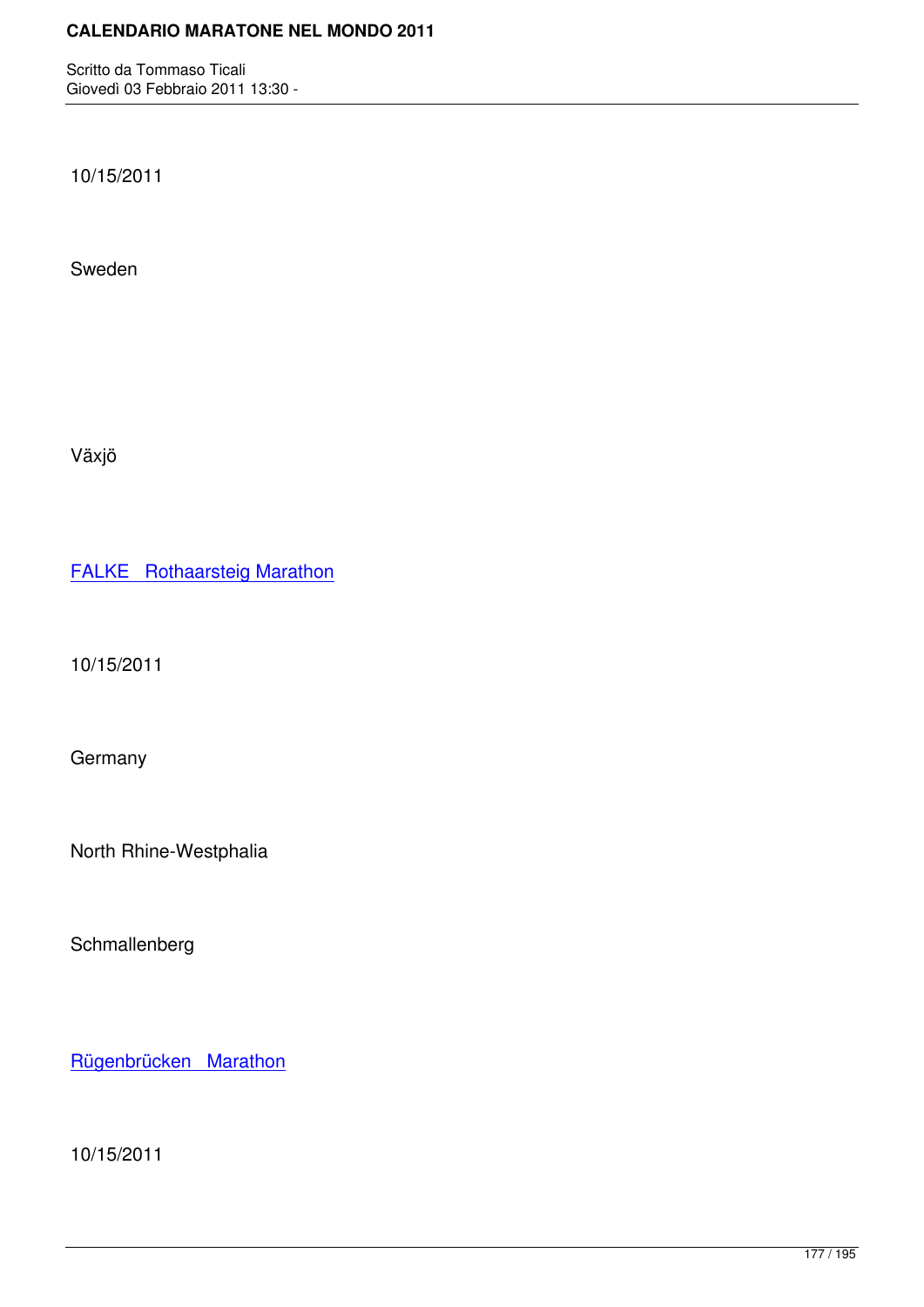**Germany** 

Mecklenburg-Vorpommern

**Stralsund** 

Internationaler Hachenburger Löwenlauf - Löwenmarathon

[10/15/2011](http://marathons.ahotu.com/race/internationaler-hachenburger-lowenlauf-lowenmarathon)

Germany

Rhineland-Palatinate

Hachenburg

Poznań Maraton

[10/16/2011](http://marathons.ahotu.com/race/poznan-maraton)

Poland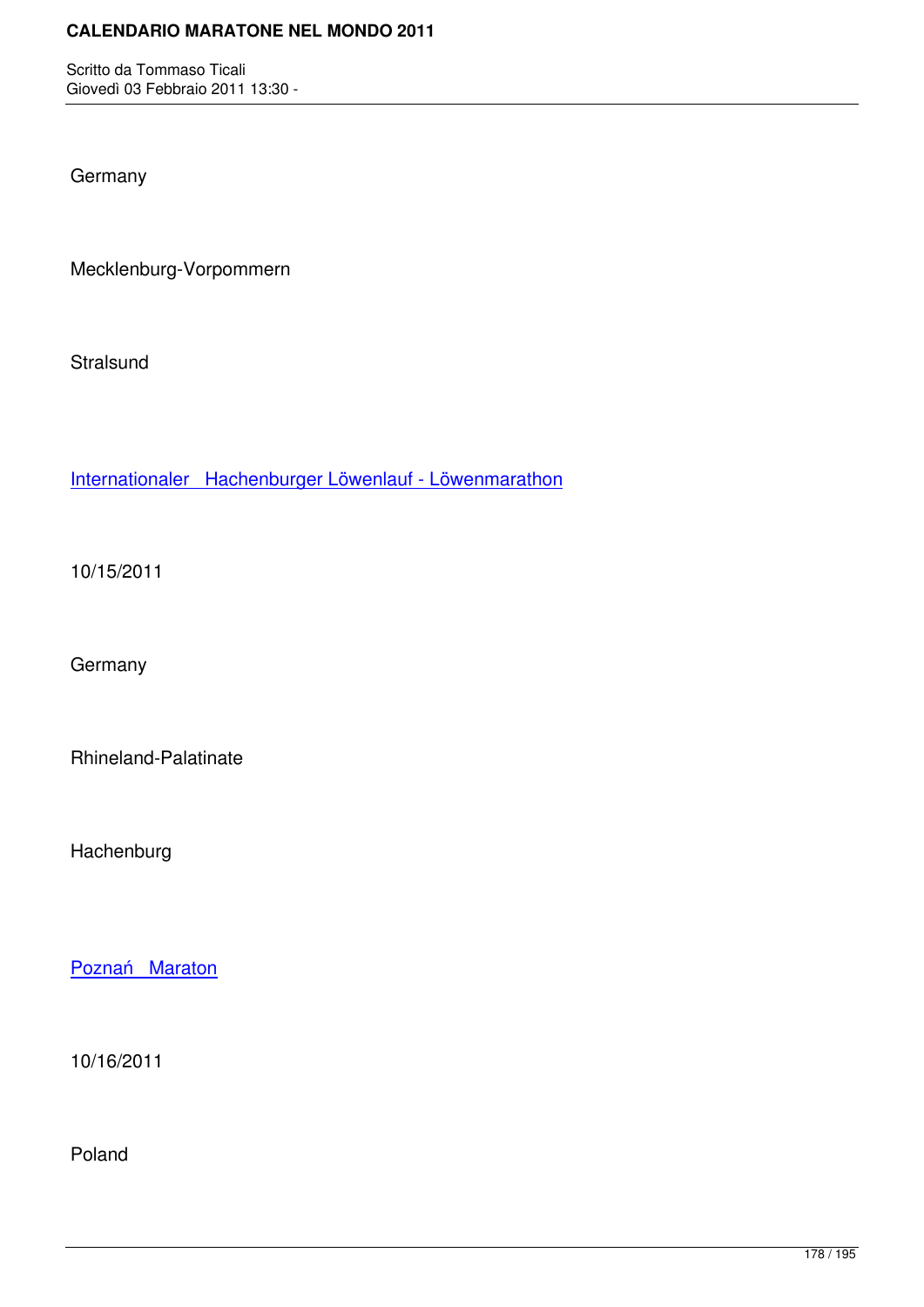Poznań

Marathon International de Reims

[10/16/2011](http://marathons.ahotu.com/race/marathon-international-de-reims)

France

Marne

Reims

Kiev Marathon

[10/16/2011](http://marathons.ahotu.com/race/kiev-marathon)

Ukraine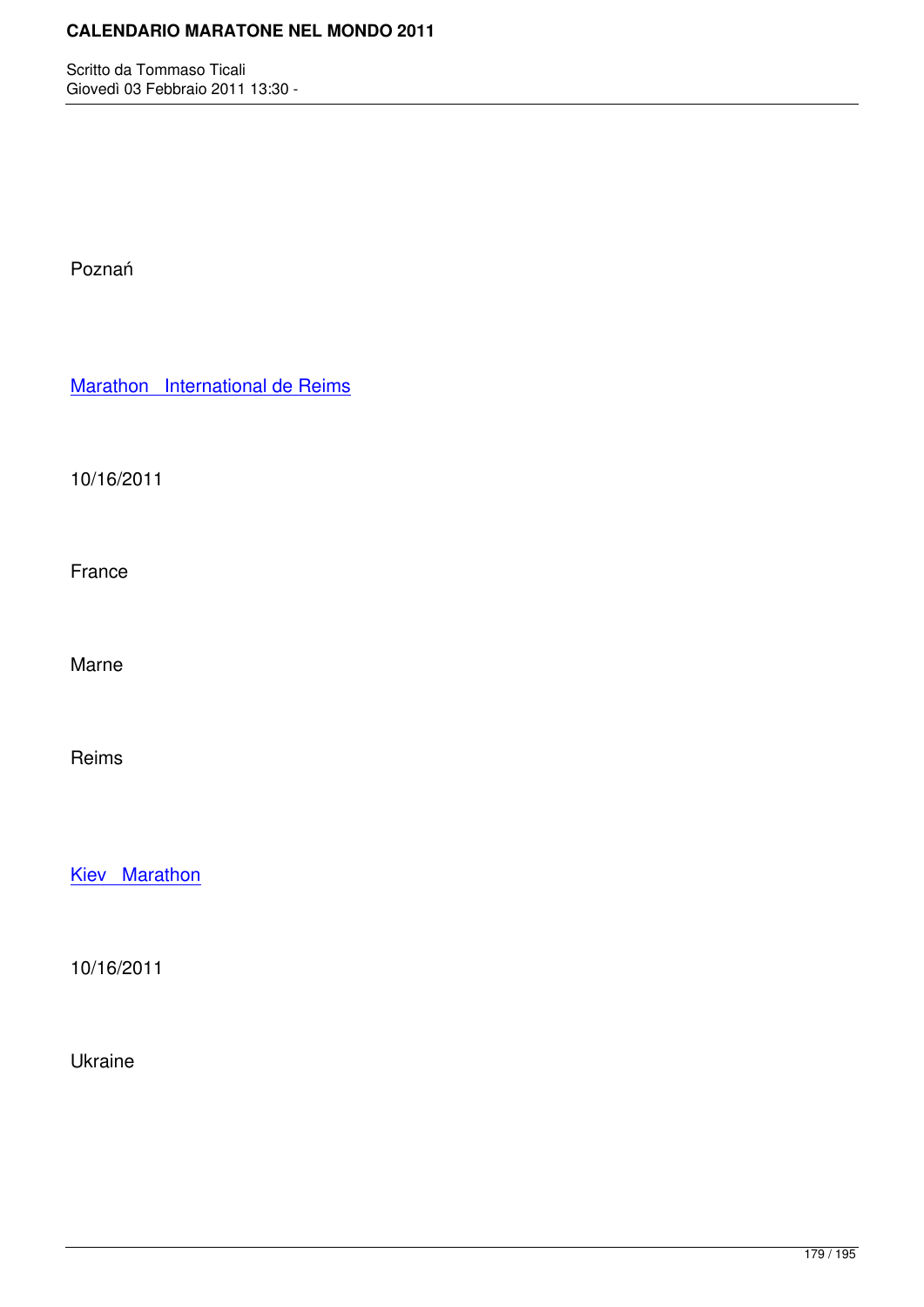Kiev

**Oldenburg Marathon** 

[10/16/2011](http://marathons.ahotu.com/race/oldenburg-marathon)

**Germany** 

Lower Saxony

Oldenburg

Team Marathon 42,2 KM

[10/16/2011](http://marathons.ahotu.com/race/team-marathon-42-2-km)

Austria

St. Wolfgang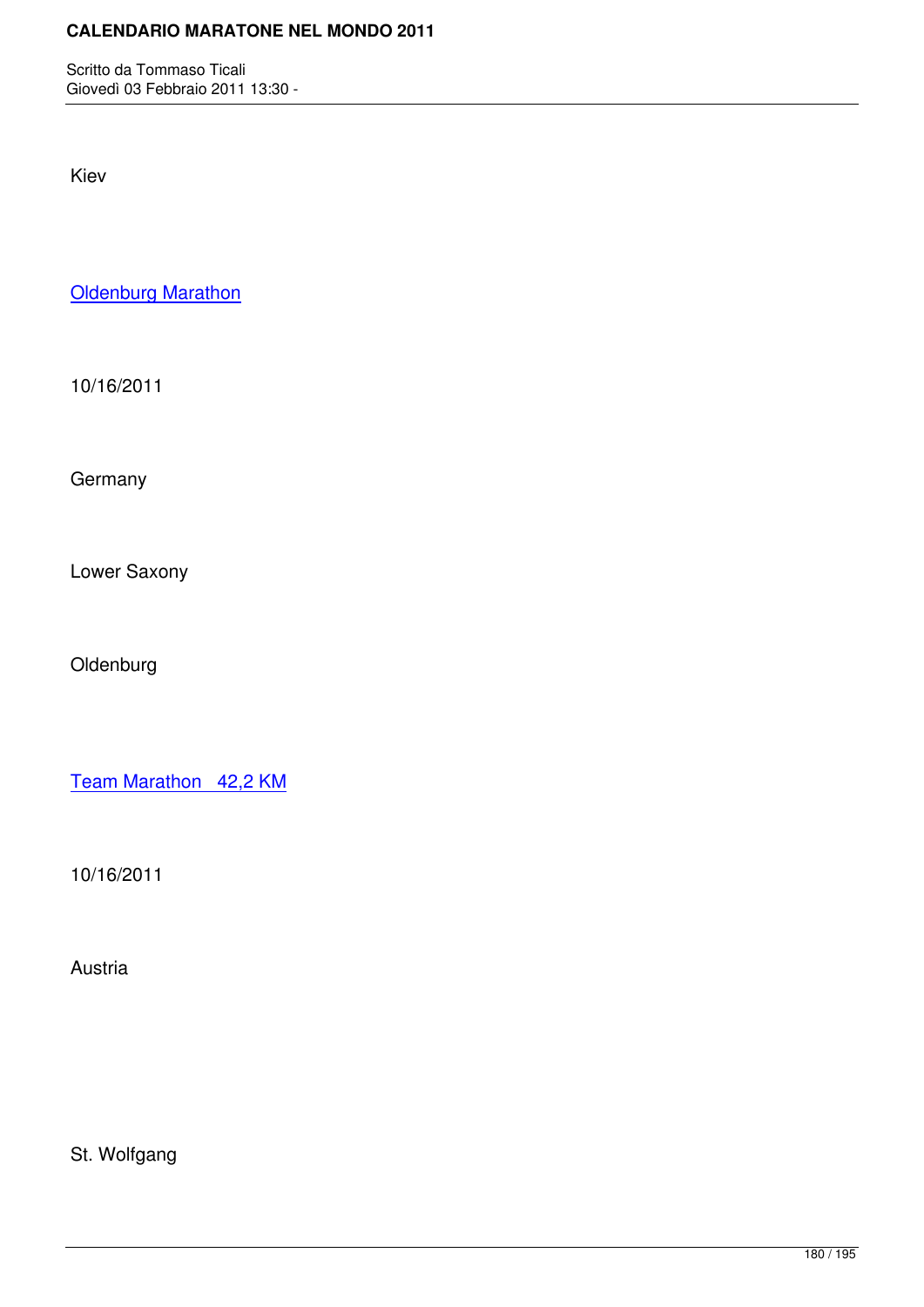Marathon de Metz

[10/16/2011](http://marathons.ahotu.com/race/marathon-de-metz)

France

Moselle

Metz

Marathon de Montpellier

[10/16/2011](http://marathons.ahotu.com/race/marathon-de-montpellier)

France

Hérault

Montpellier

Marathon de Vannes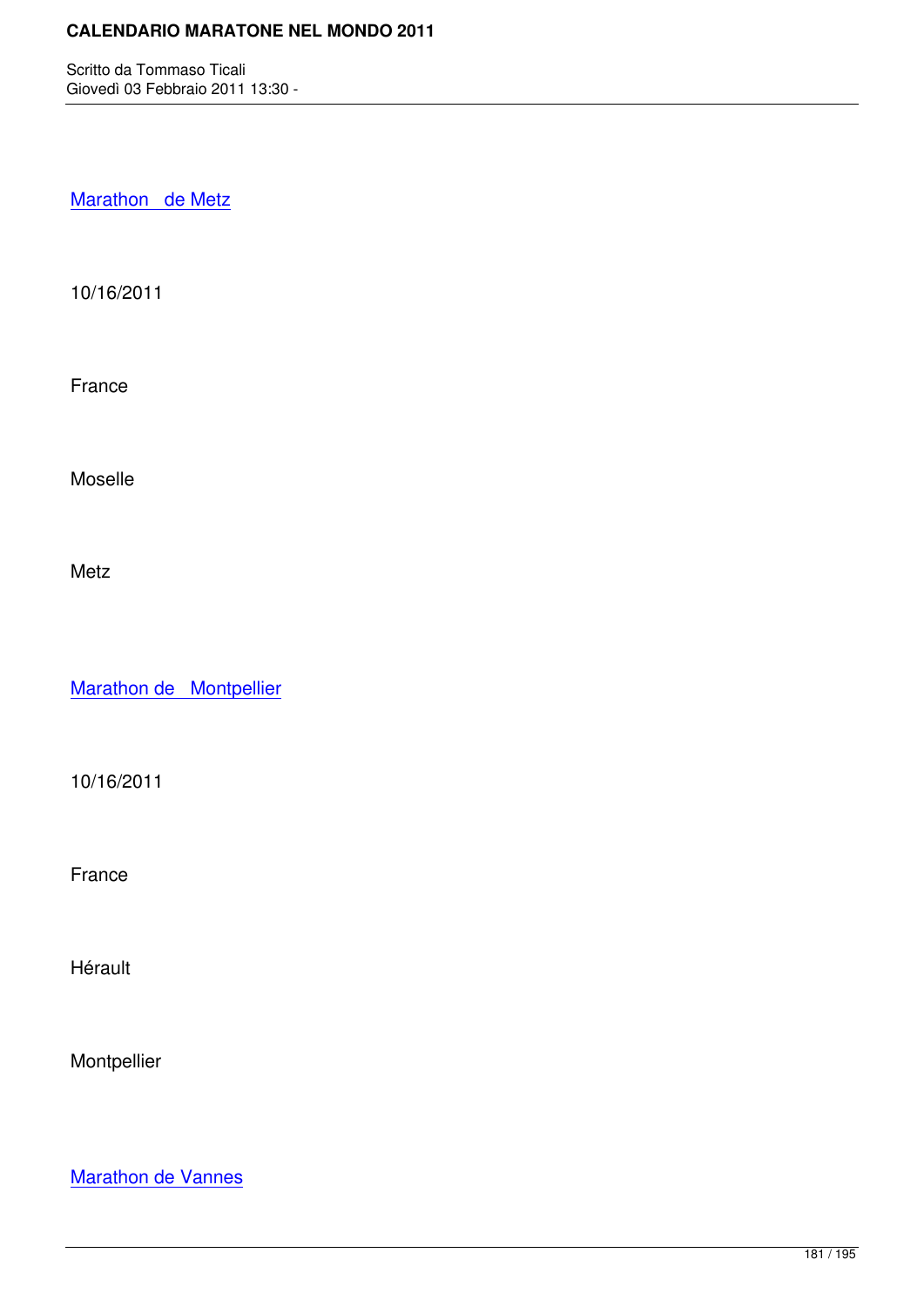10/16/2011

France

Morbihan

Vannes

**Herfstmarathon** 

[10/19/2011](http://marathons.ahotu.com/race/herfstmarathon)

**Netherlands** 

Drenthe

Lhee

Marathon des Causses

[10/22/2011](http://marathons.ahotu.com/race/marathon-des-causses)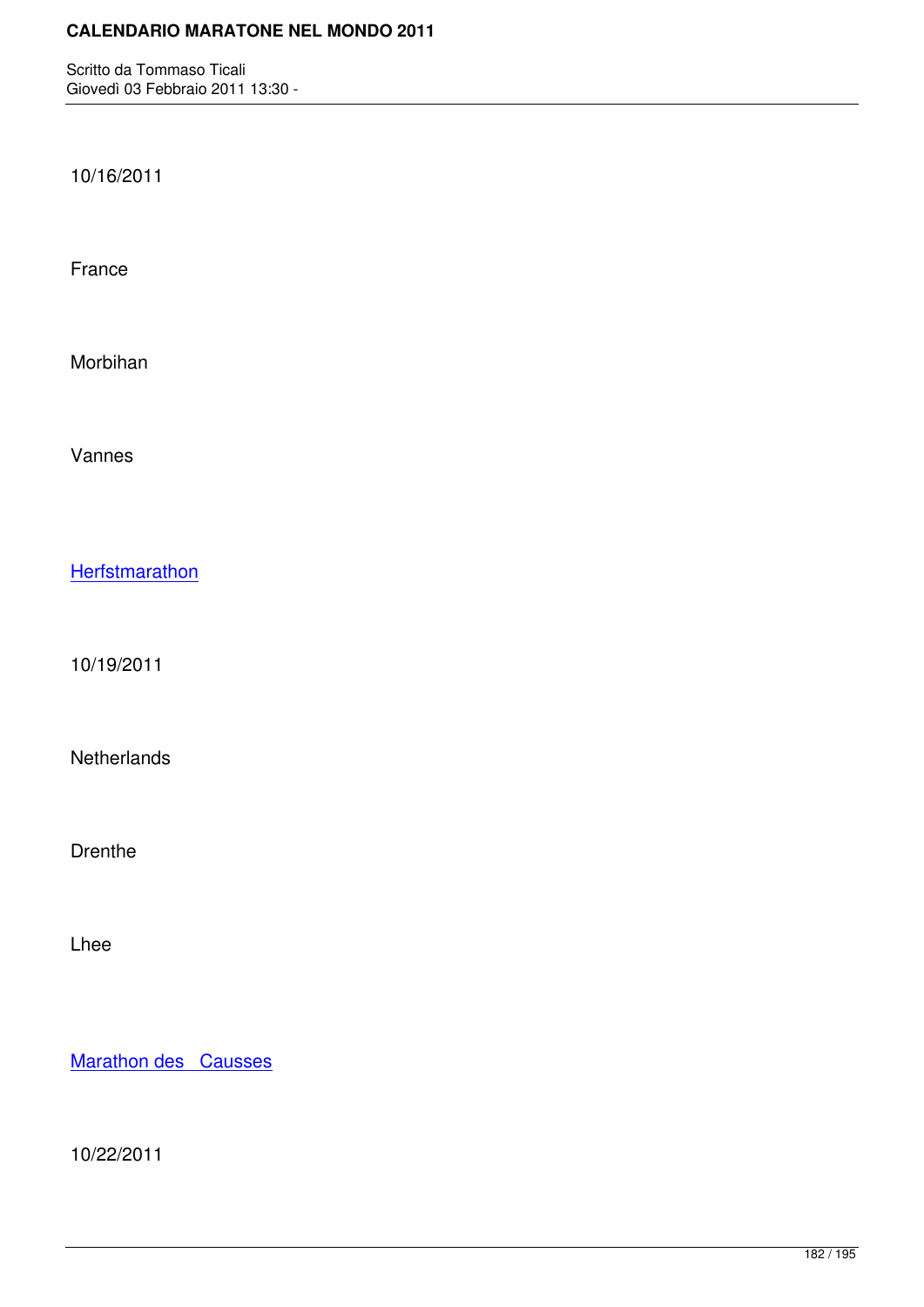Giovedì 03 Febbraio 2011 13:30 -

France

Aveyron

Millau

Bergen Maratonkarusellen no4 - Marathon

[10/22/2011](http://marathons.ahotu.com/race/bergen-maratonkarusellen-no4-marathon)

Norway

Bergen

**Beachy Head Marathon** 

[10/22/2011](http://marathons.ahotu.com/race/beachy-head-marathon)

United Kingdom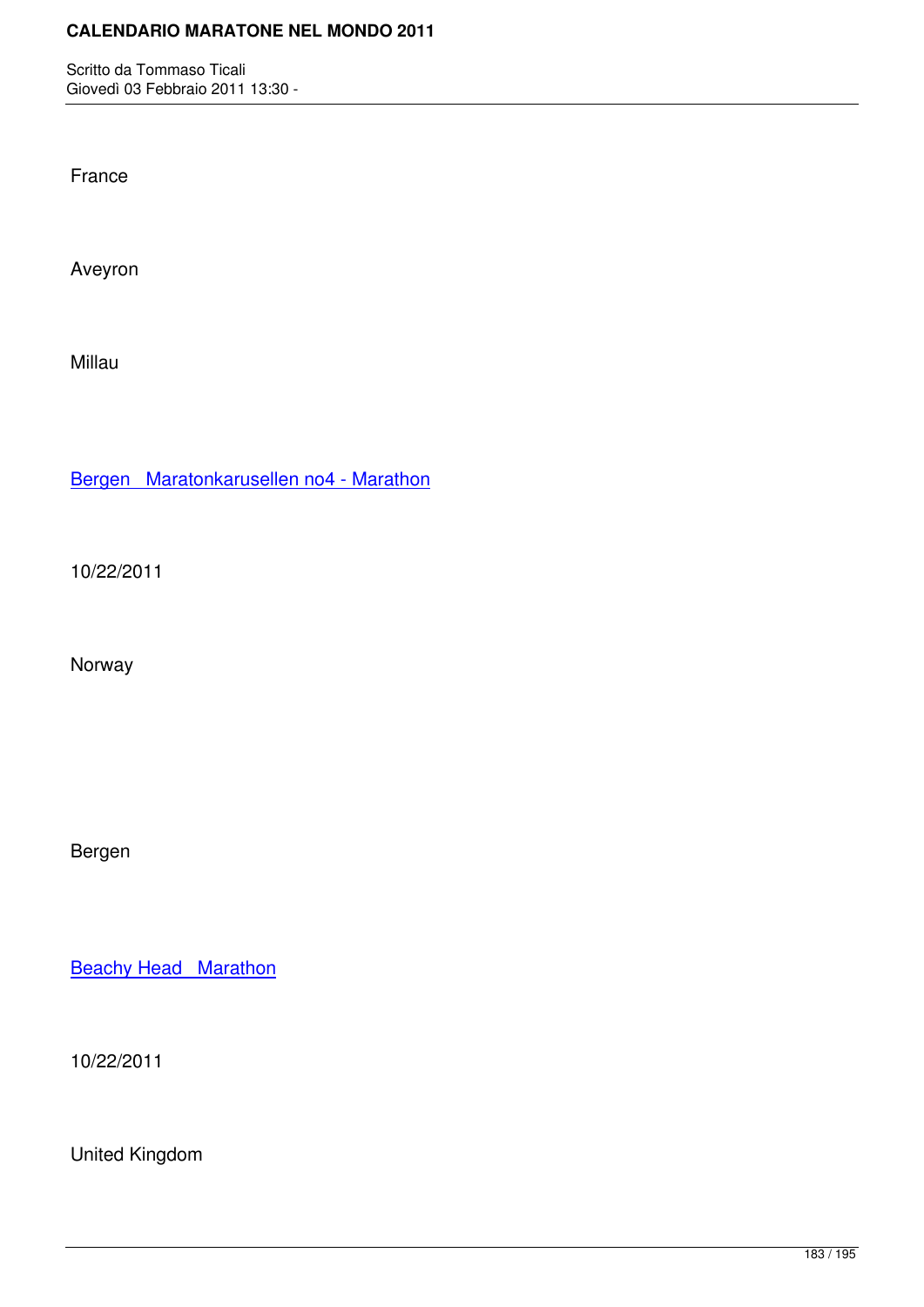Giovedì 03 Febbraio 2011 13:30 -

England

Eastbourne

Dresden Marathon

[10/23/2011](http://marathons.ahotu.com/race/dresden-marathon)

**Germany** 

Saxony

Dresden

Marató del Mediterrani

[10/23/2011](http://marathons.ahotu.com/race/marato-del-mediterrani)

Spain

**Catalonia**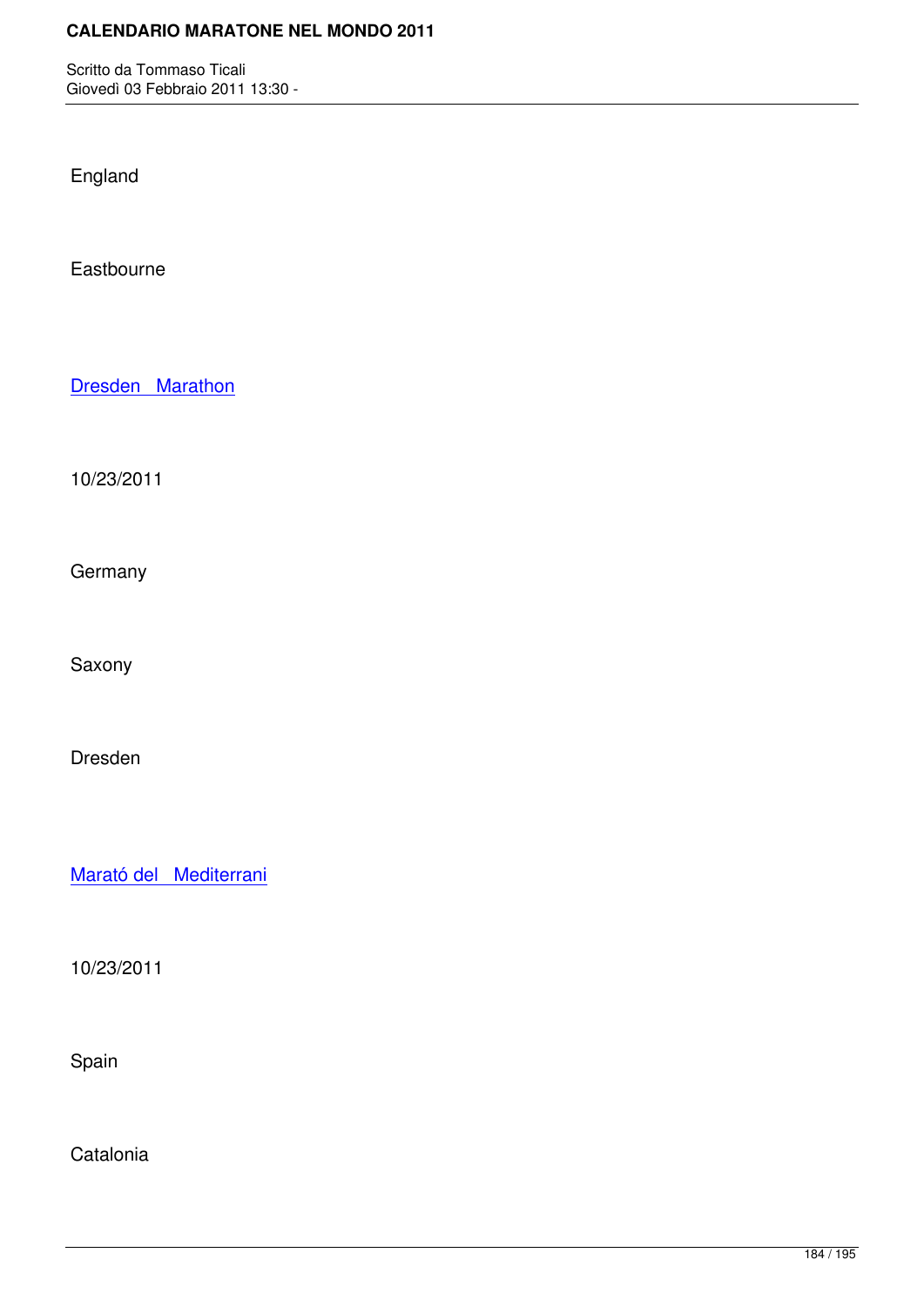#### **Castelldefels**

Stadtwerke Lübeck Marathon

[10/23/2011](http://marathons.ahotu.com/race/stadtwerke-lubeck-marathon)

**Germany** 

Schleswig-Holstein

Lübeck

Magdeburg Marathon

[10/23/2011](http://marathons.ahotu.com/race/magdeburg-marathon)

**Germany** 

Saxony-Anhalt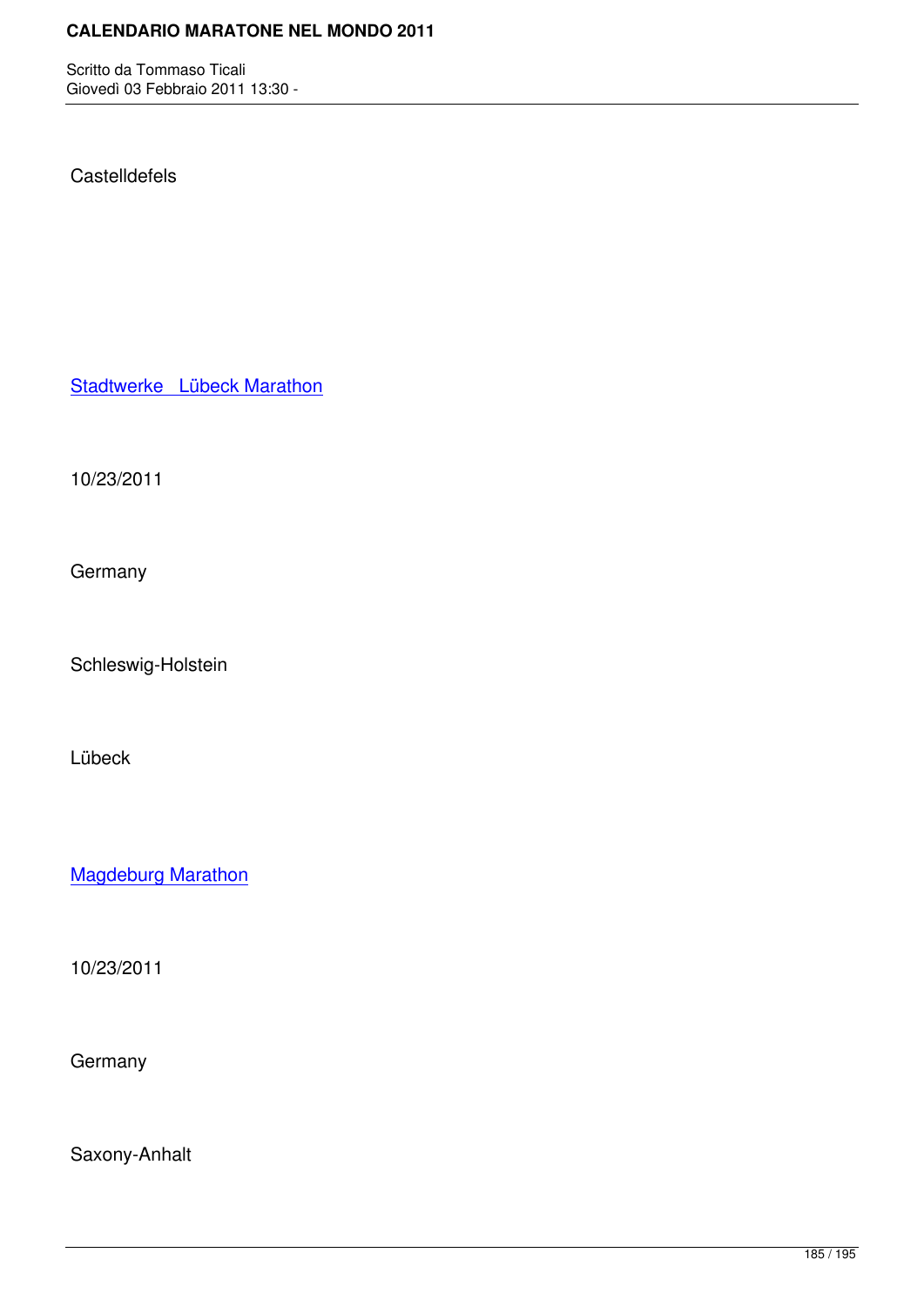# Magdeburg

## **Maratrail**

[10/23/20](http://marathons.ahotu.com/race/maratrail)11

France

Pyrénées-Orientales

Le Boulou

Lucca Marathon

[10/23/2011](http://marathons.ahotu.com/race/lucca-marathon)

Italy

Tuscany

Lucca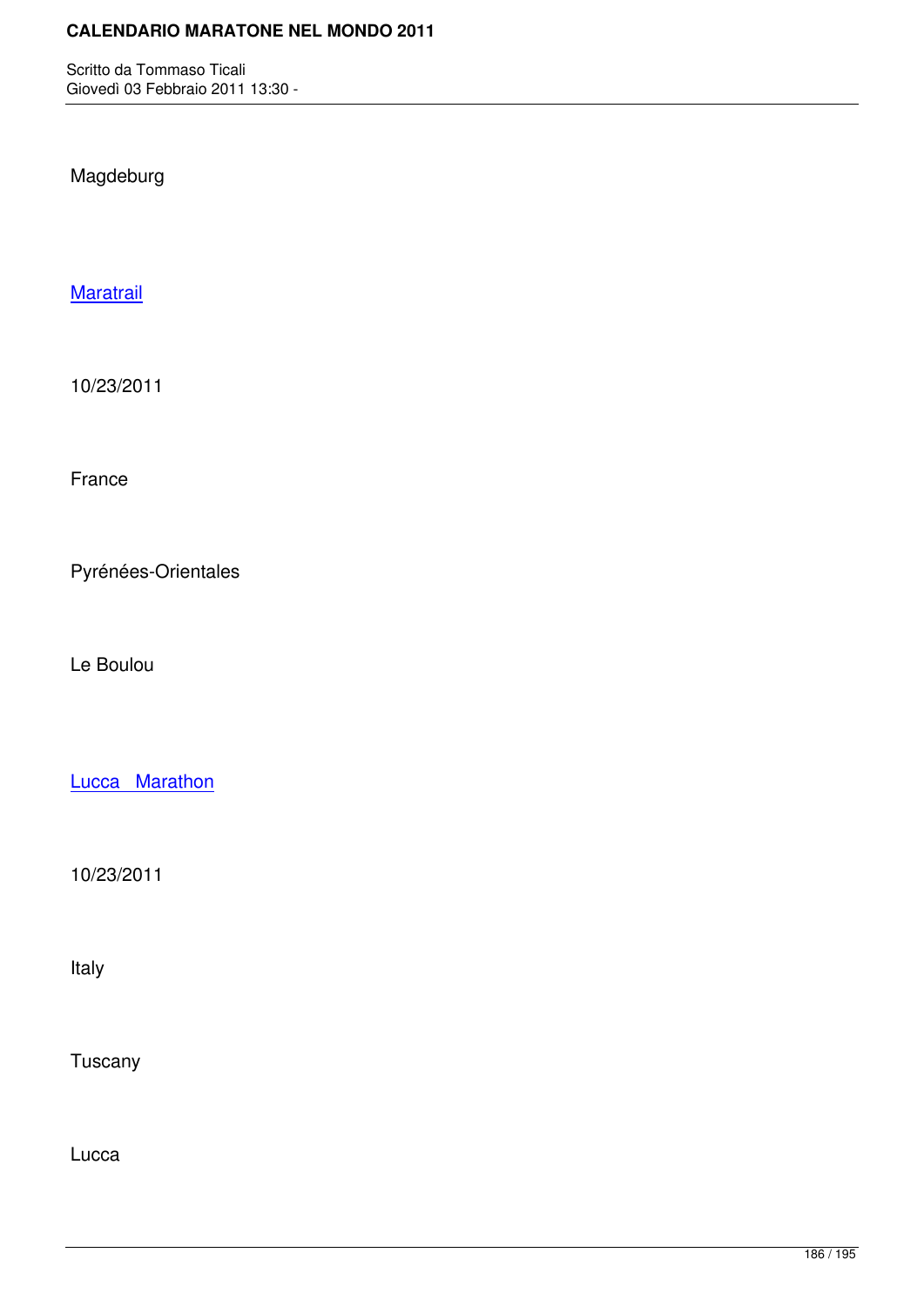Marathon du Mans

[10/23/2011](http://marathons.ahotu.com/race/marathon-du-mans)

France

Sarthe

Le Mans

Marathon du grand Toulouse

[10/23/2011](http://marathons.ahotu.com/race/marathon-du-grand-toulouse)

France

Haute-Garonne

Toulouse

Venice Marathon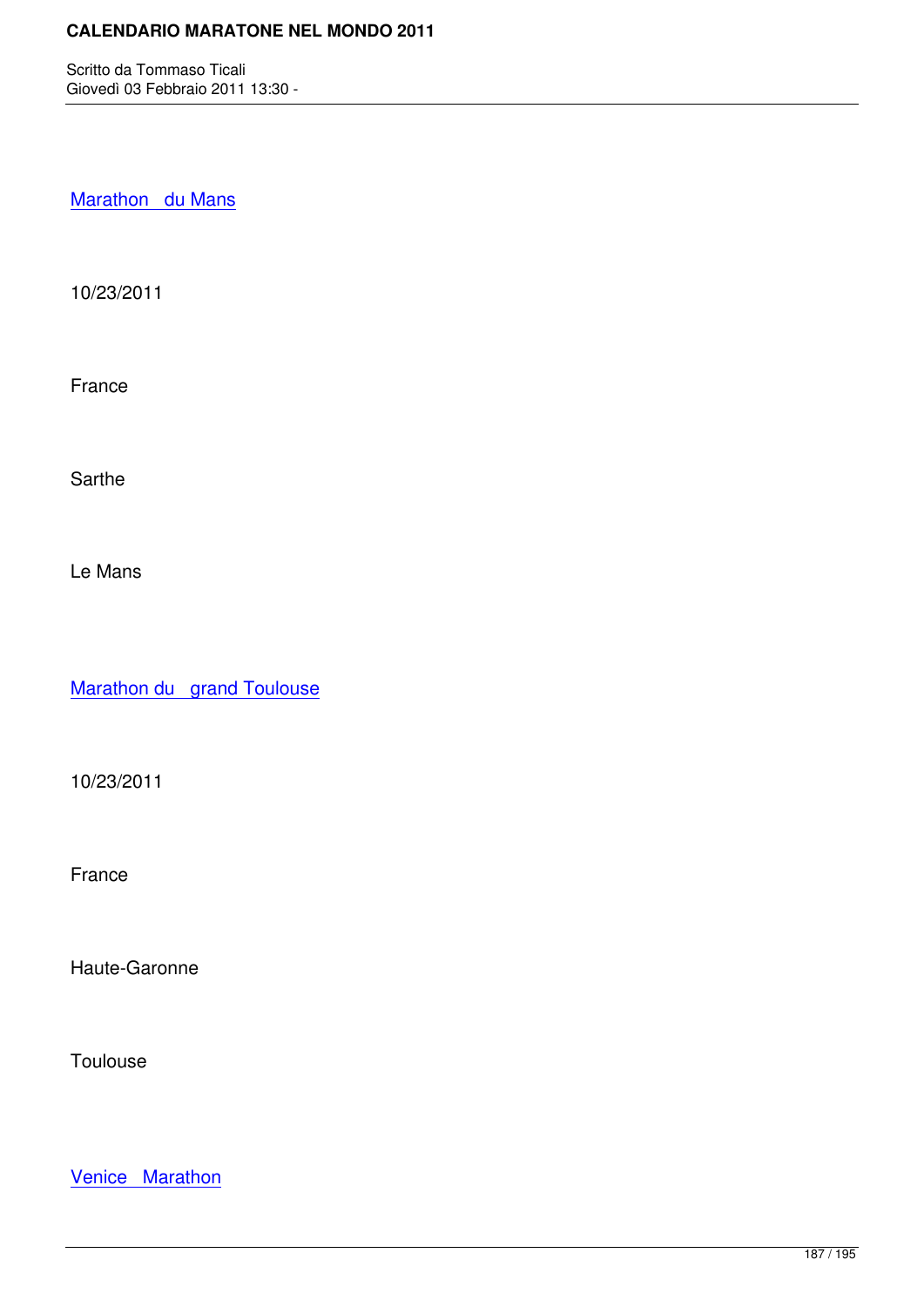10/23/2011

Italy

Veneto

Venice

Lucerne Marathon

[10/30/2011](http://marathons.ahotu.com/race/lucerne-marathon)

**Switzerland** 

Lucerne

Lucerne

Maratona del Salento

[10/30/2011](http://marathons.ahotu.com/race/maratona-del-salento)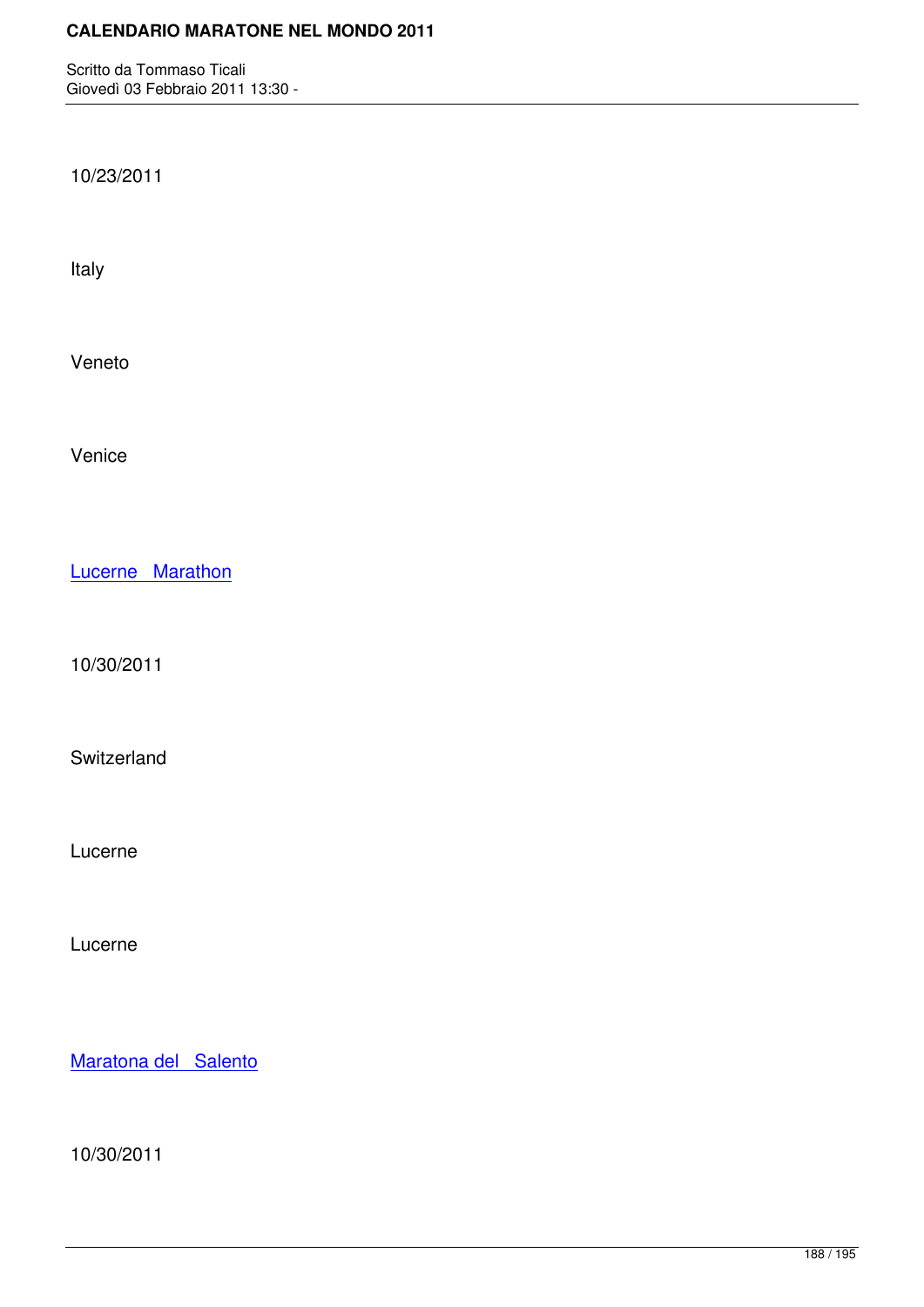Italy

Puglia

Parabita

Podgorički Maraton

[10/30/2011](http://marathons.ahotu.com/race/podgoricki-maraton)

Montenegro

Podgorica

Commerzbank Marathon Frankfurt

[10/30/2011](http://marathons.ahotu.com/race/commerzbank-marathon-frankfurt)

**Germany**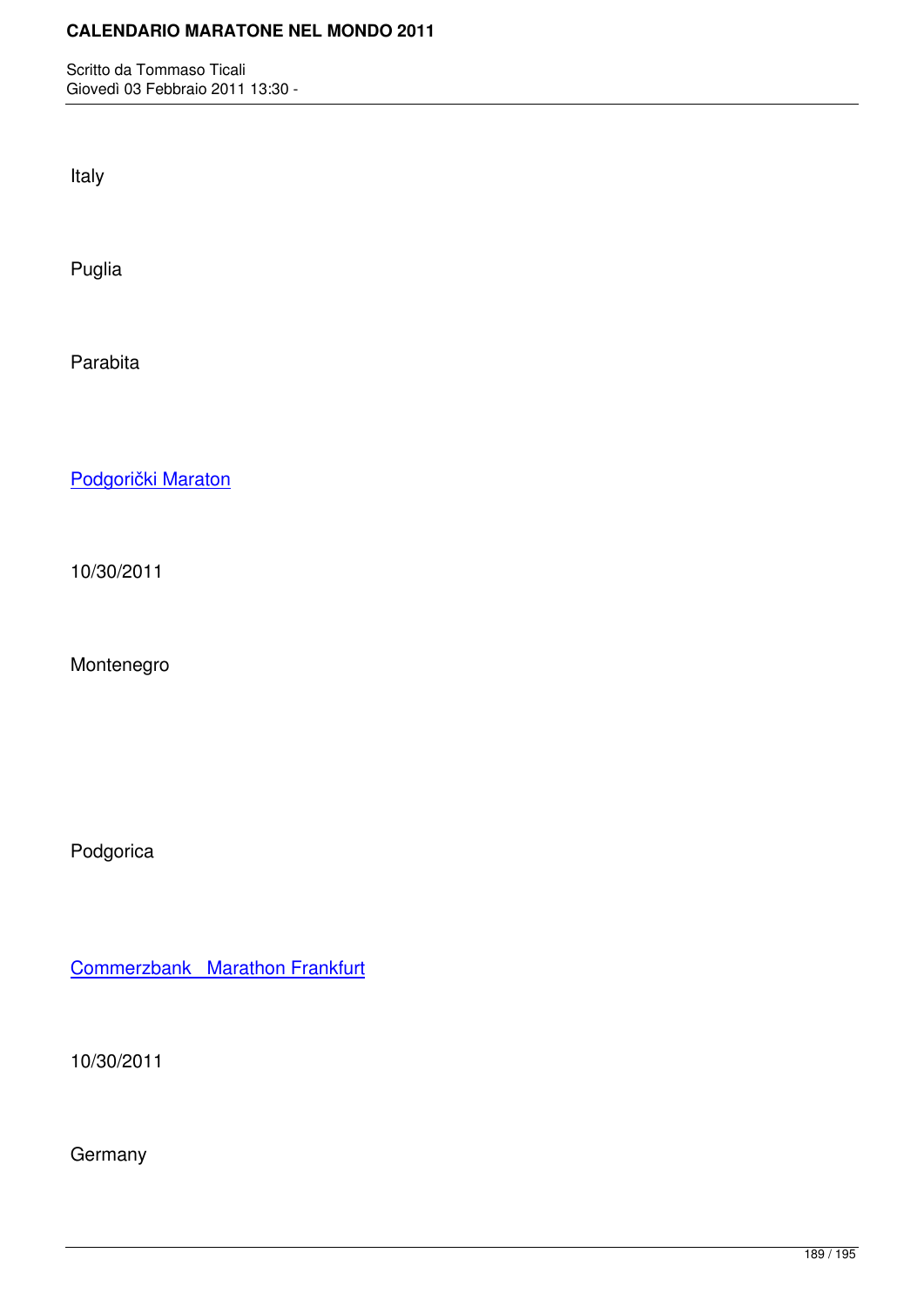Hesse

Frankfurt

Aland Marathon

[10/30/2011](http://marathons.ahotu.com/race/aland-marathon)

Finland

Åland

Mariehamn

adidas Dublin Marathon

[10/31/2011](http://marathons.ahotu.com/race/adidas-dublin-marathon)

Ireland

Leinster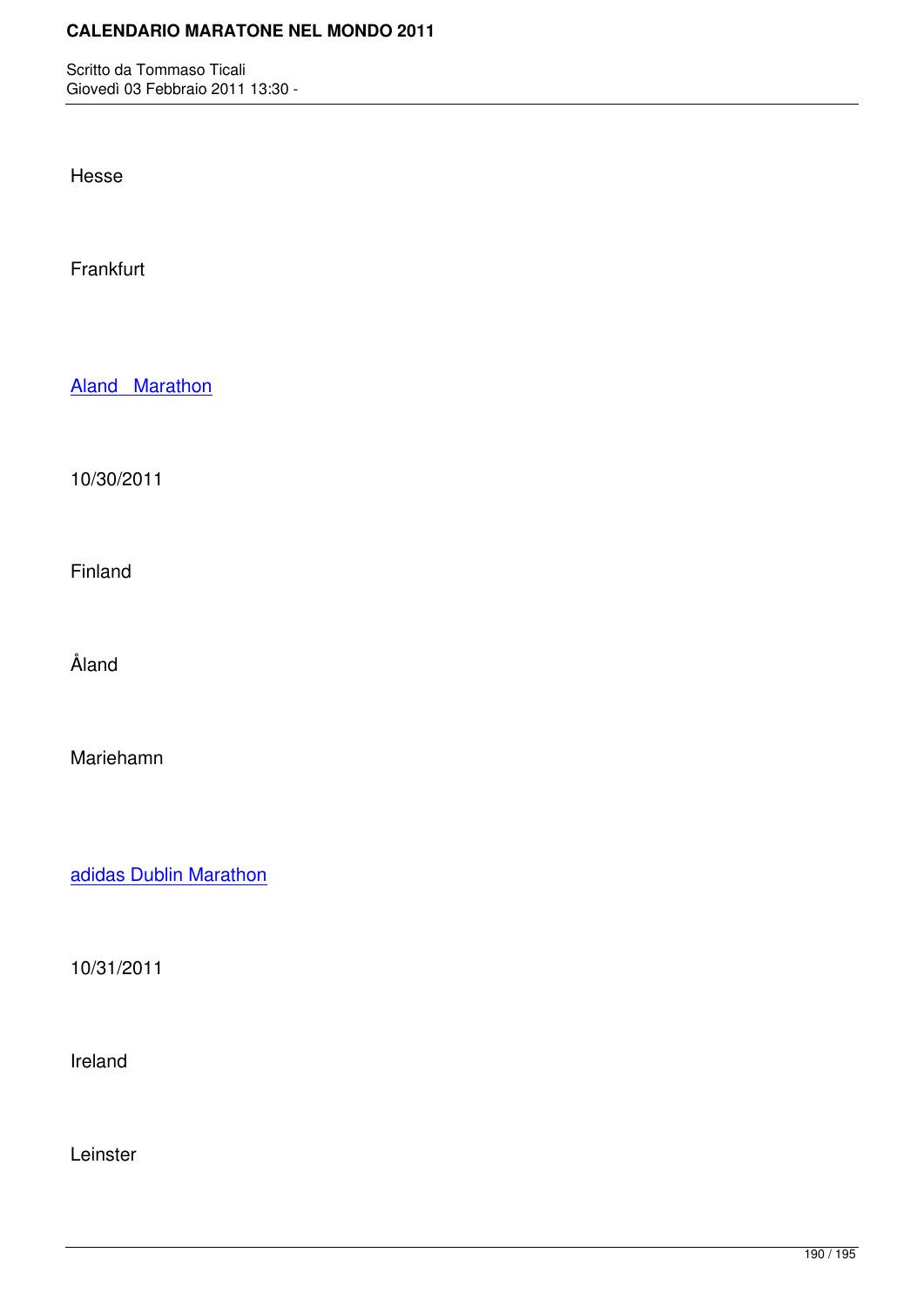Dublin

GARMIN Rudersdal marathon (nov)

[11/13/2011](http://marathons.ahotu.com/race/garmin-rudersdal-marathon-nov)

**Denmark** 

Sjælland

Birkerød

Maratona città di Livorno

[11/13/2011](http://marathons.ahotu.com/race/maratona-citta-di-livorno)

Italy

Tuscany

Livorno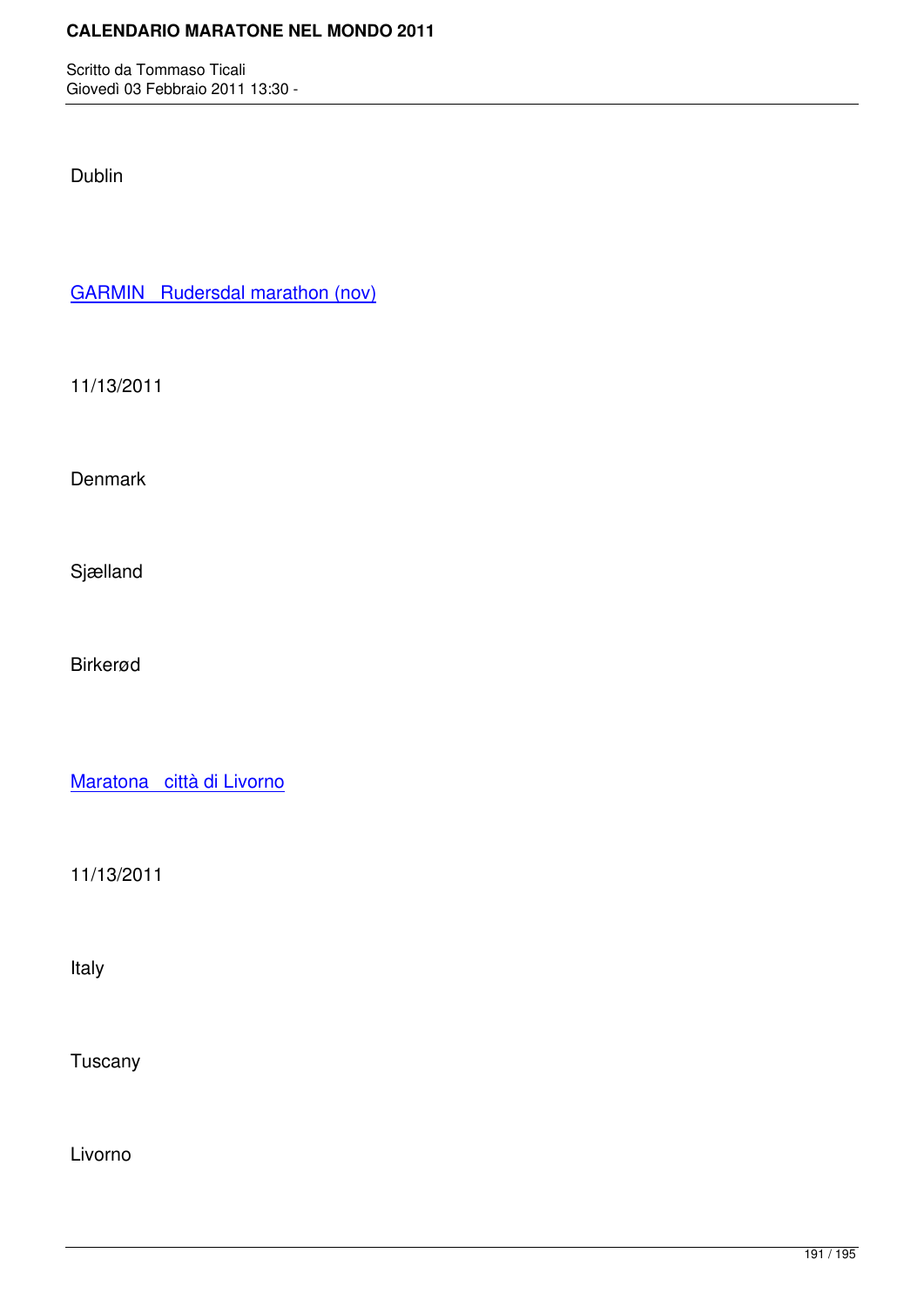### **Marathon van Leens**

[11/19/2011](http://marathons.ahotu.com/race/marathon-van-leens)

**Netherlands** 

Groningen

Leens

Luton Marathon

[11/20/2011](http://marathons.ahotu.com/race/luton-marathon)

United Kingdom

England

Luton

Firenze Marathon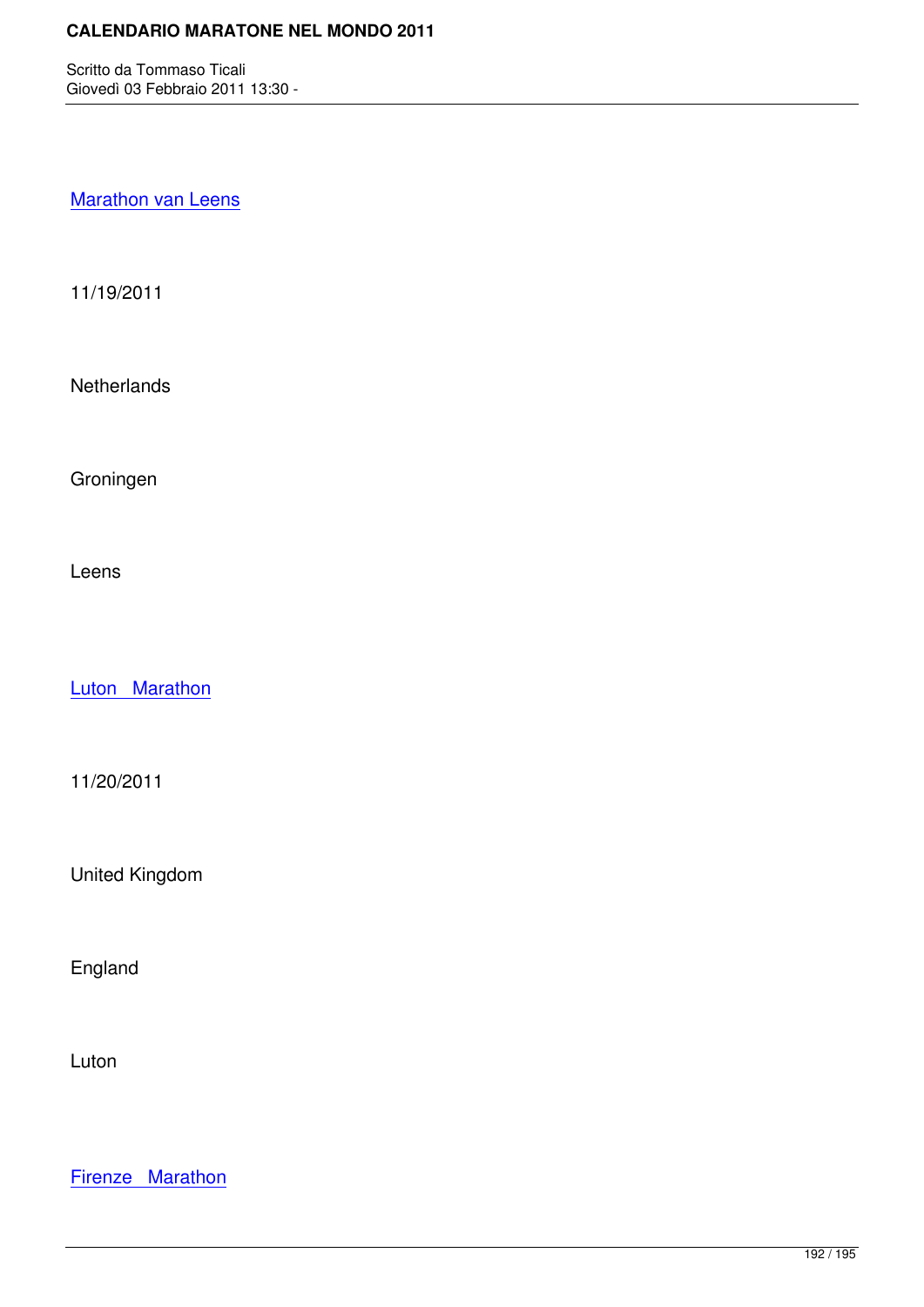11/27/2011

Italy

Tuscany

Firenze

Marathon de La Rochelle

[11/27/2011](http://marathons.ahotu.com/race/marathon-de-la-rochelle)

France

Charente-Maritime

La Rochelle

Weiltalweg Landschaftsmarathons

[04/17/2012](http://marathons.ahotu.com/race/weiltalweg-landschaftsmarathons)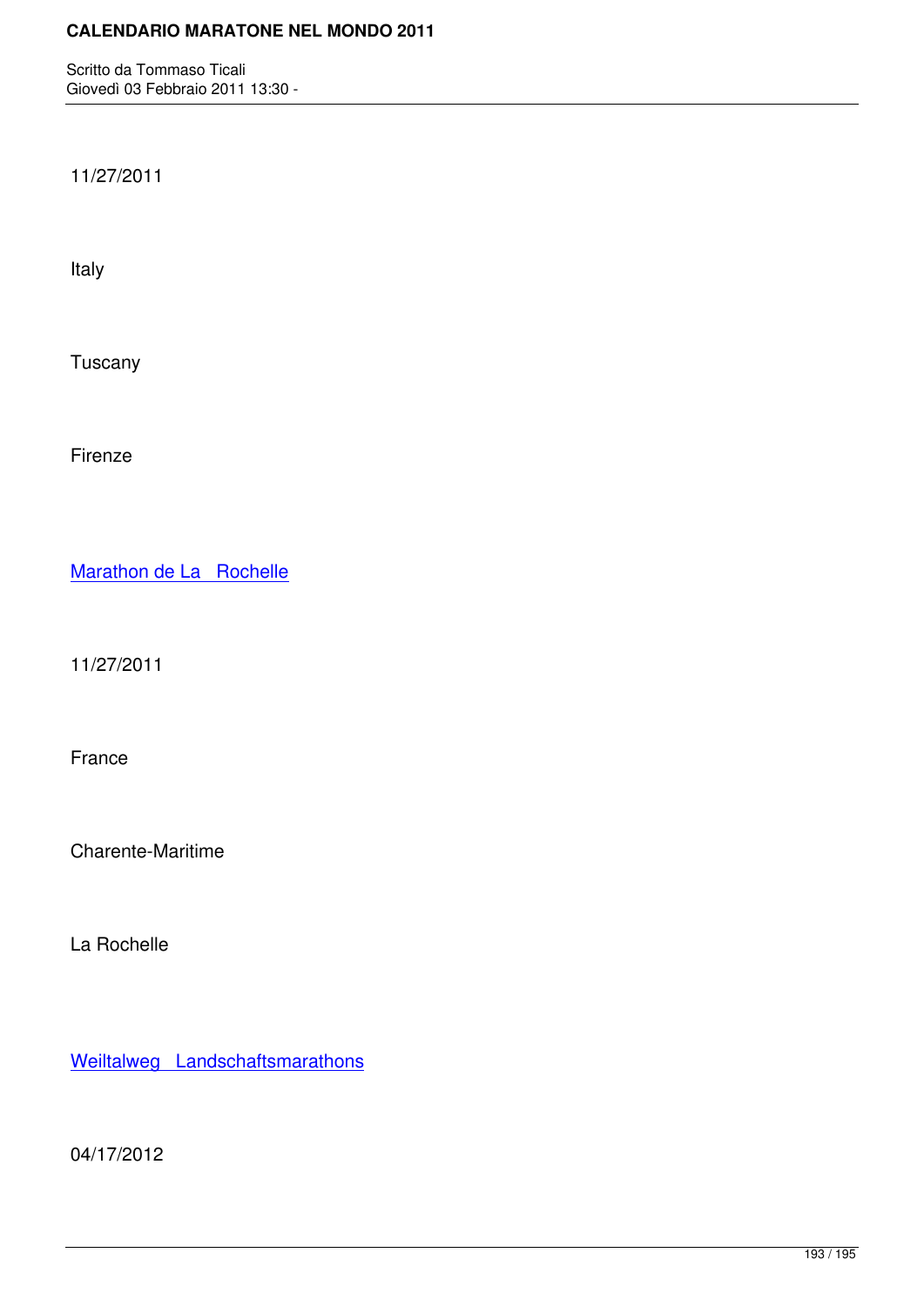Giovedì 03 Febbraio 2011 13:30 -

**Germany** 

Hesse

**Schmitten** 

Marathon du bout du monde

[To be confirmed..](http://marathons.ahotu.com/race/marathon-du-bout-du-monde)

France

Finistère

Douarnenez

Marathon du Gursonnais

[To be confirmed..](http://marathons.ahotu.com/race/marathon-du-gursonnais)

France